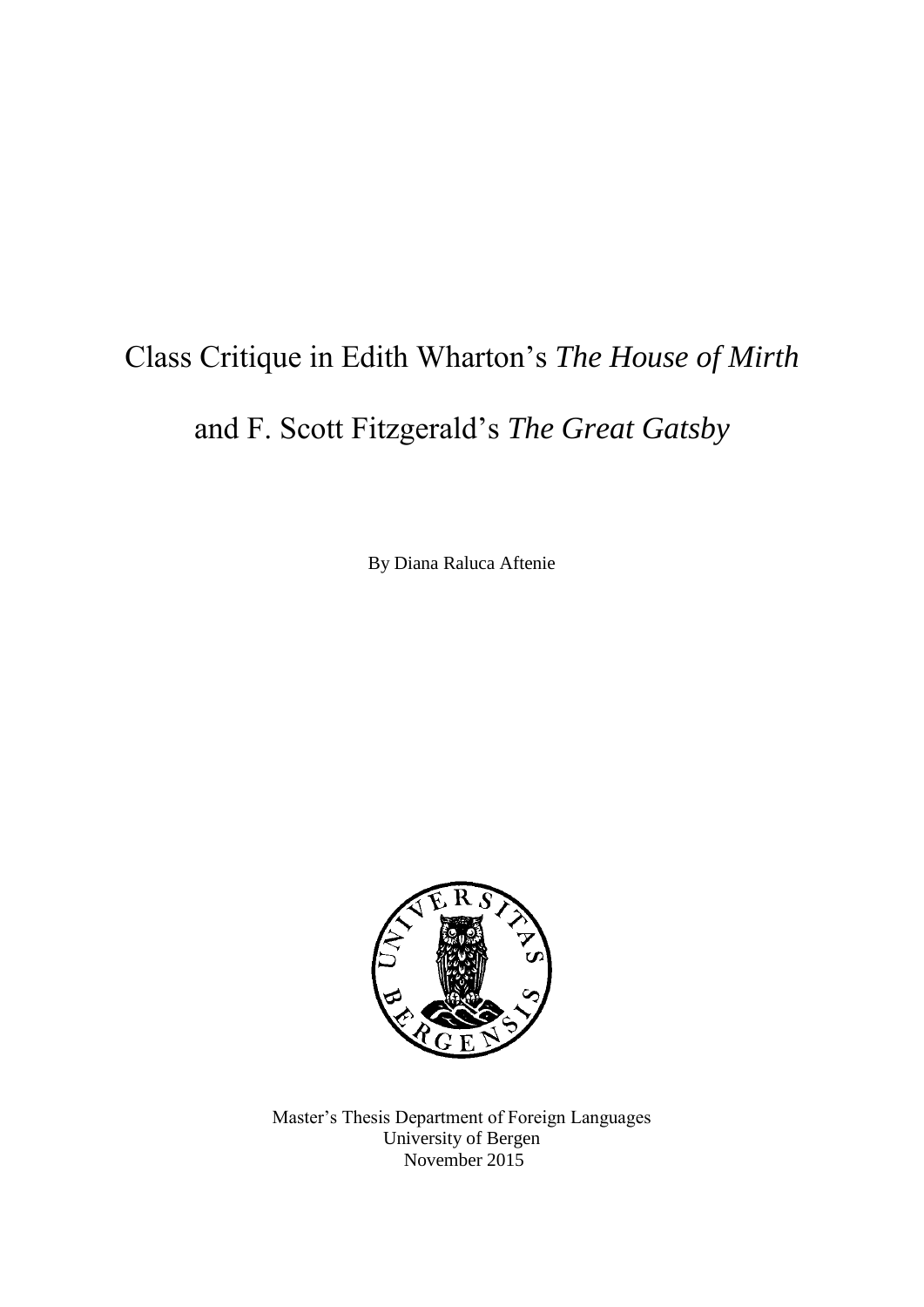*I express my deeply gratitude to my supervisor, Laura Sætveit Miles. Thank you for your constructive criticism and for your patience and understanding!*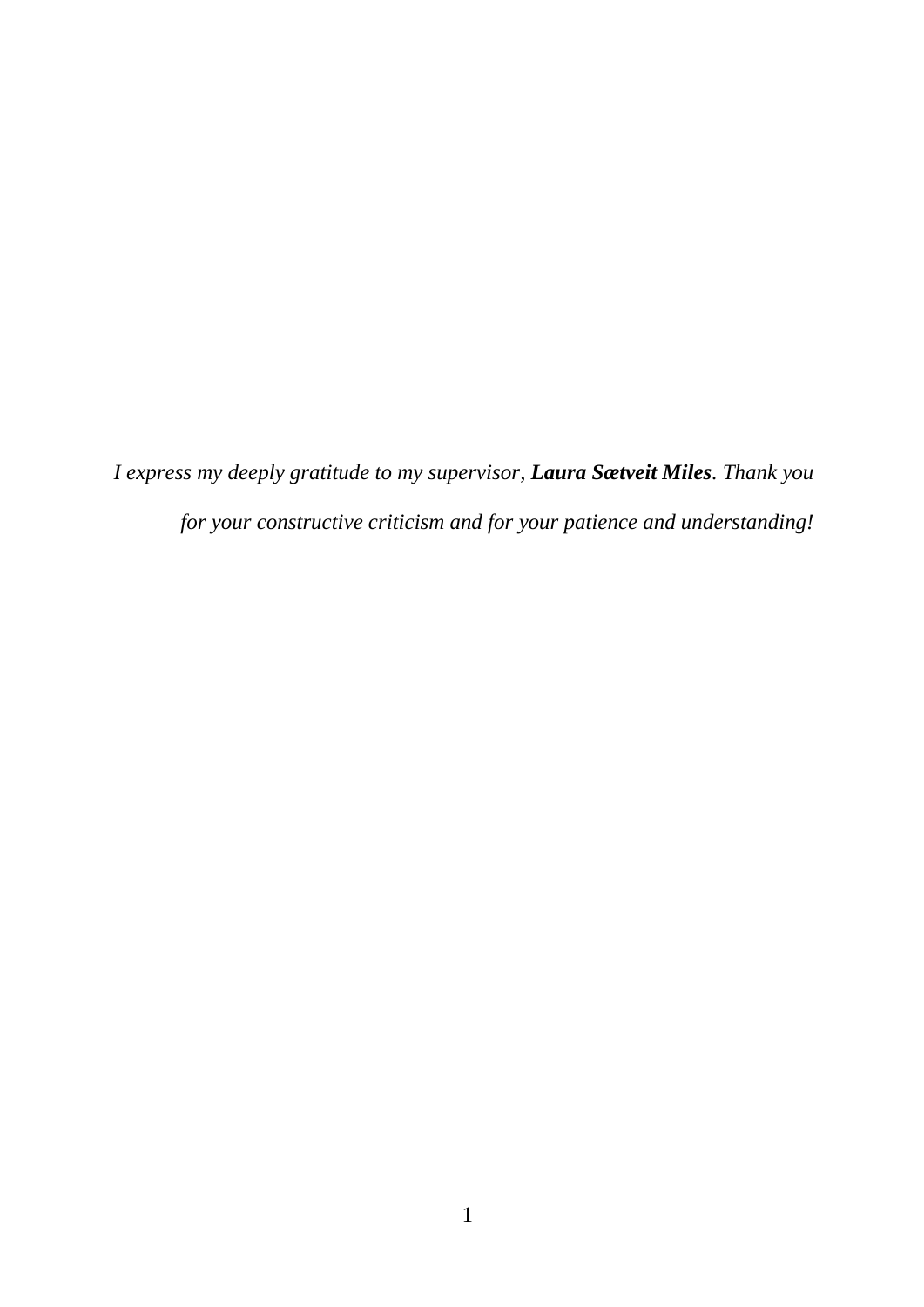### Table of contents

| Ι. | Class Critique in Terms of Money in The House of Mirth and The Great Gatsby |  |
|----|-----------------------------------------------------------------------------|--|
|    |                                                                             |  |
|    | 2. <i>The Great Gatsby</i> and the Social Importance of Money30             |  |
|    | 3. Comparison. Money: Same Dangers, Different Circumstances in The House of |  |
|    |                                                                             |  |

| П. | The Class Hierarchy of Women and Its Critique in The House of Mirth and The |  |
|----|-----------------------------------------------------------------------------|--|
|    |                                                                             |  |
|    | 1. Women's Social Stability and Mobility in The House of Mirth57            |  |
|    |                                                                             |  |
|    |                                                                             |  |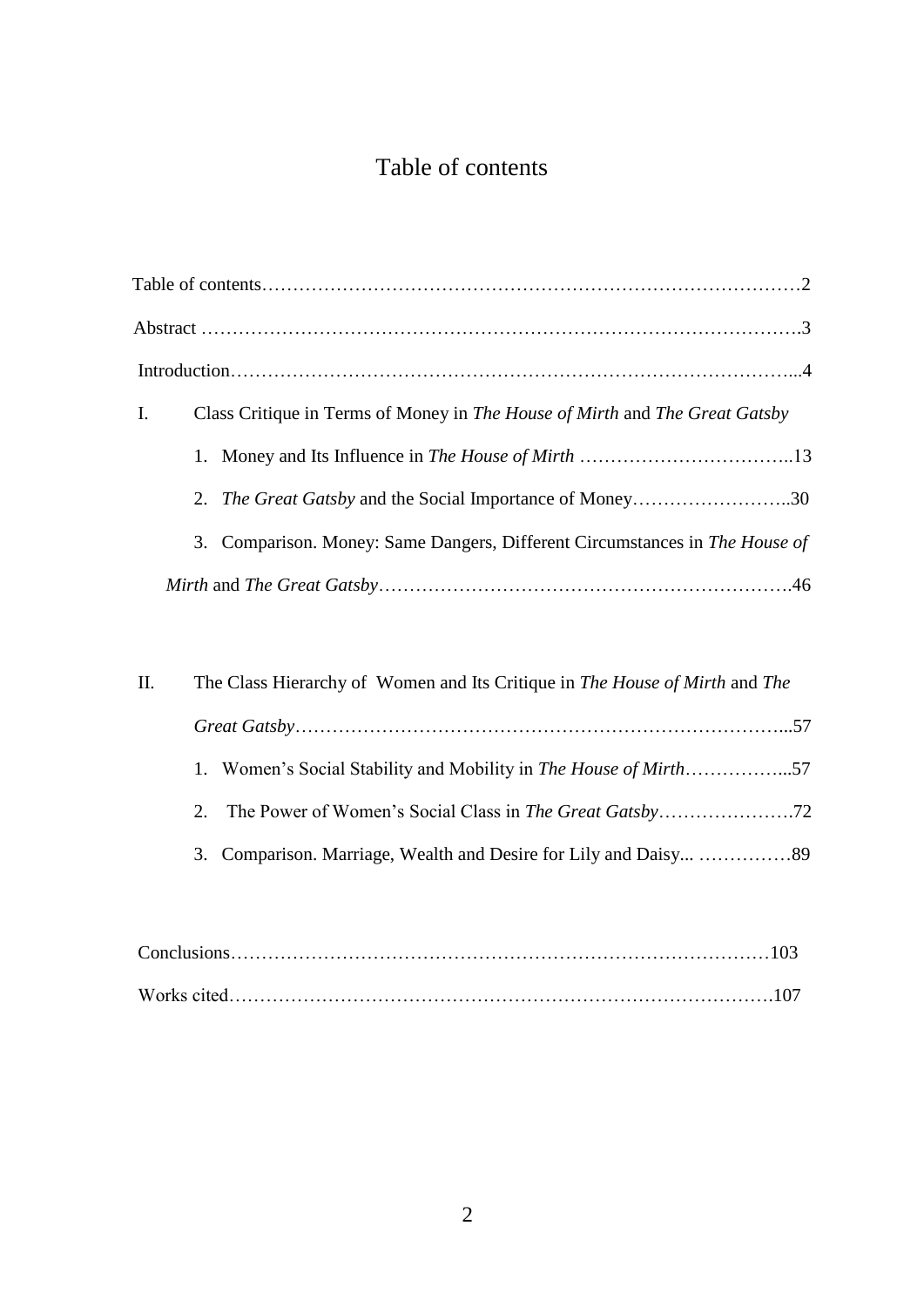#### **Abstract**

Lucrarea de față este o comparație între *The House of Mirth* și *The Great Gatsby* și își propune să investigheze în ce măsură se prezintă o critică a claselor sociale în cele două romane. *The House of Mirth* a fost publicată în anul 1905, iar *The Great Gatsby* în 1925, contextul istoric al celor două prezentând diferențe semnificative. Edith Wharton și F. Scott Fitzgerald creează în romanele sale o societate în care comportamentul claselor sociale este demascat, o realitate în care personajele sunt expuse ca fiind preocupate doar de propriile interese.

Studiul este împărțit în două capitole: primul capitol stabilește care sunt asemănările dintre tehnicile celor doi scriitori de a introduce o critică de clasă prin intermediul banilor, iar al doilea observă modul prin care sunt construite personajele feminine astfel încât să devină niște instrumente pentru naratori în scopul creării criticii de clasă.

Relevanța unei cercetări de acest gen este indiscutabilă, întrucât niciun critic nu a mai fost preocupat de acest subiect, în măsura în care să realizeze o analiză exhaustivă prin care să demonstreze apropierea celor două romane din aceste punte de vedere. Pe de altă parte, importanța discutării unei astfel de subiect mi se pare de necontestat, întrucât reprezintă o contribuție la profilul de ansamblu al criticii cu privire la cele două romane.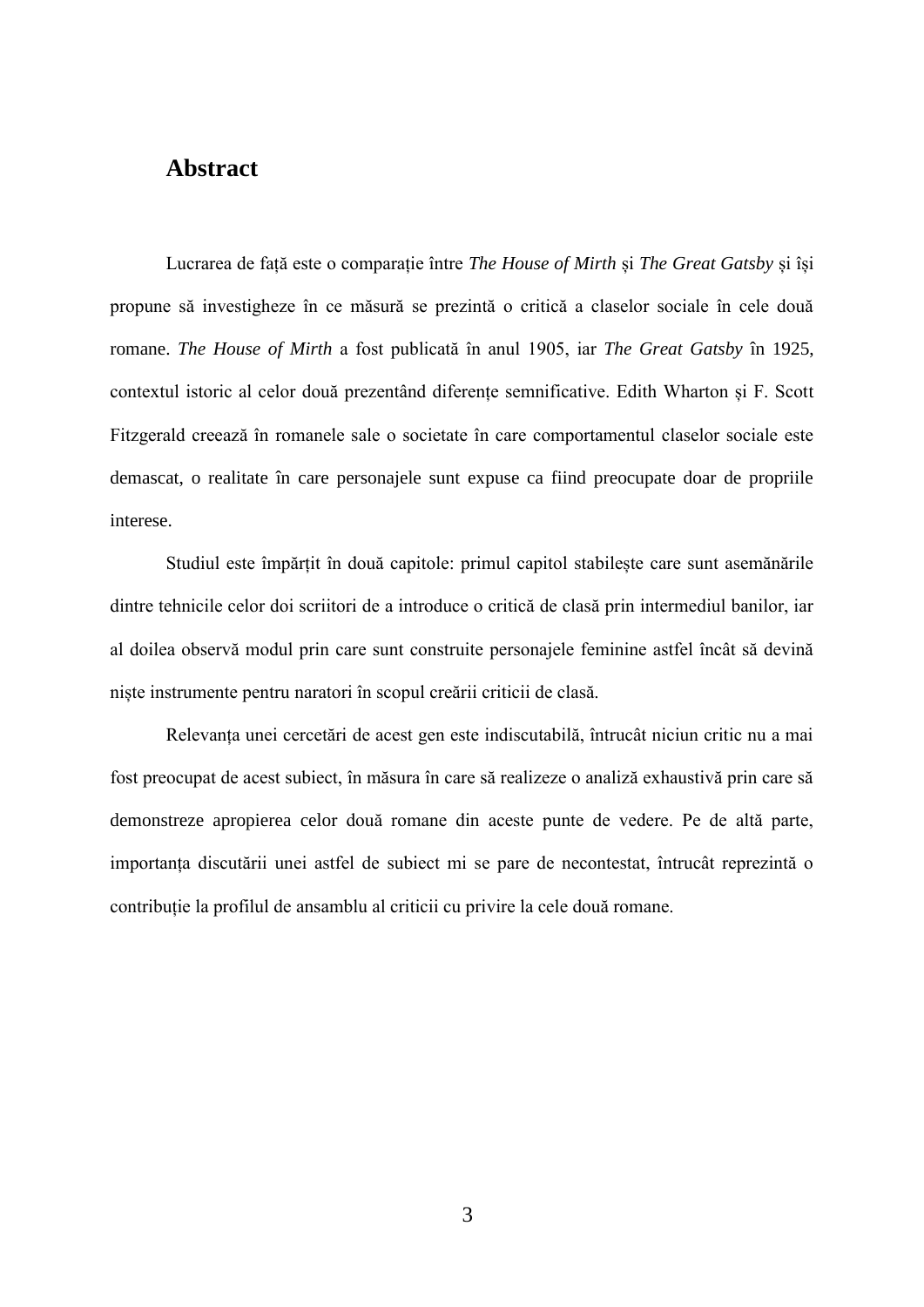#### **Introduction**

My thesis argues that there are significant similarities between the ways that Edith Wharton's *The House of Mirth* (1905) and F. Scott Fitzgerald's *The Great Gatsby* (1925) contribute to a critique of prevailing class structures*.* I will refer to the techniques used by the authors to introduce the complicated relationships money involves and the difficulties met by women in a society in which men rule. Both novels develop a critique of American society at the beginning of the twentieth century, with differences that intervene due to the specific style and originality of the author, as to the period they have been written in and thus the period they have presented in the novels. These two works are a reflection of the society, of the period they are created in and the purpose of my study has been limited to an investigation of the way Edith Wharton and F. Scott Fitzgerald introduce social class and the methods they use to criticize it. Such methods mostly concern the behavior of the characters and the way they relate to each other.

Firstly, *The House of Mirth* was published in 1905, and presents a society which was part of the American Gilded Age cultural background. It started in the nineteenth century and it ended approximately at the beginning of the twentieth century. According to researchers, it was an era with a lot of industrial and communication discoveries, like the radio, newspapers, telephone: "However, independence from direct political influence was achieved only by introducing a new business influence. The financial role of advertising shaped daily practices within the news industry and transformed the meaning of news for both producers and customers." (Croteau and Hoynes 2013, 67). There was a time of change, a time of growing and development. All fields were flooded with new inventions, new discoveries which were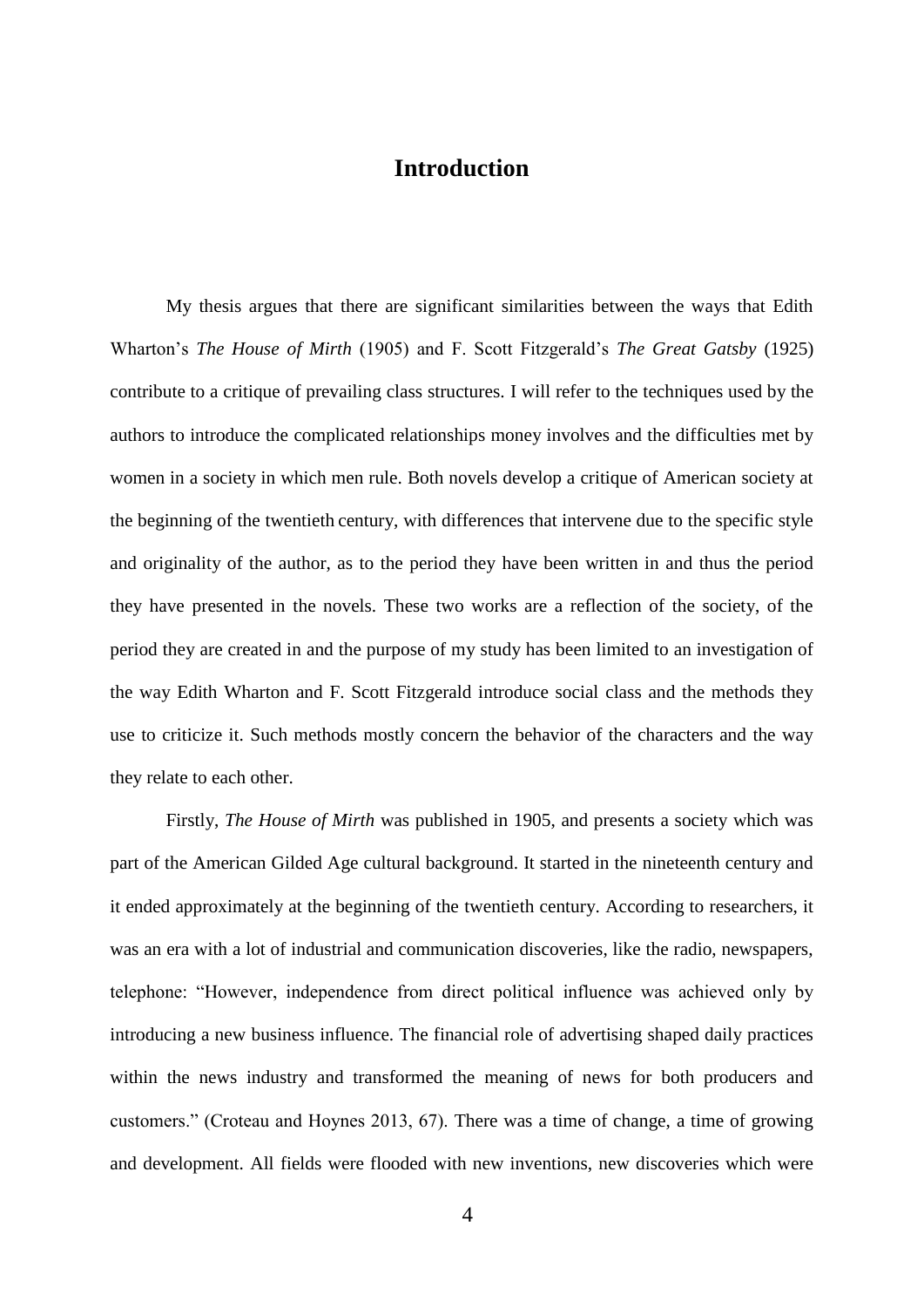meant to make the humans' life easier. These discoveries became a quick source of wealth for some and a quicker reason for the poor to become poorer.

Edith Wharton's family was a part of the high class society, so the author knew all about the customs of the elite. *The House of Mirth* is a novel of manners, in which society was stratified in classes, as I will explore in the following chapters, people being reluctant to change. Thus, the most important factors in the American society of the late nineteenth century, respectively, the beginning of the twentieth century, were the economic growth, the industrialization and the way society was divided. Wharton's novel dwells mostly on two of these subjects: money and the role it plays in society. Through the characters presented in the novel, Wharton criticizes New York's aristocracy, showing different behaviors that more or less paradigmatic. The lack of moral values, the fact that superficiality is one of the most striking elements regarding the wealthy people's behavior are noticed by the American author and illustrated as a criticized model of behavior.

Secondly, *The Great Gatsby* is published years later, in 1925, when the cultural environment had suffered great changes. In 1920, people who went to America found a different country as two amendments were put in effect. The first, prohibited the distribution by sale, the transportation or the manufacturing of alcohol. There were several associations which sustained this, among which *Women's Christian Temperance Union,* or the *Suffragettes*. Alcohol was considered to be a curse and it was thought that through its prohibition, there would be less crime, the family bond will be strengthened and the national character will be improved. The results were not the ones expected, as the economy went down. Jobs were lost, many restaurants could not survive without selling alcohol and closed and the producing and distribution of alcohol started illegally. Bootlegging brought people a lot of money, this all according to the *Oxford Encyclopedia of American Social History*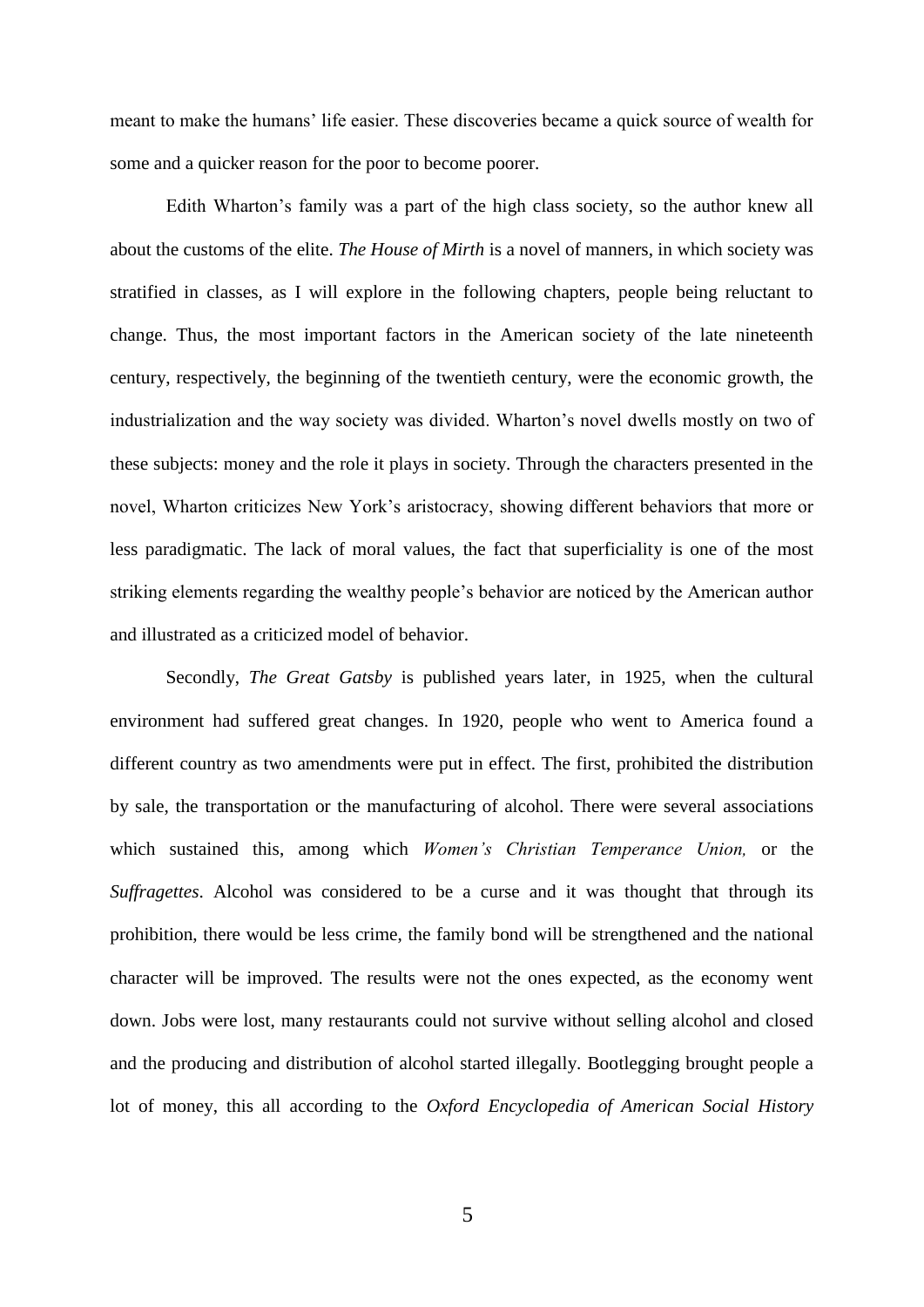(2012). Fitzgerald explores this era and he also explores by the creating of the character Jay Gatsby, the business of illegally sold alcohol.

In *The Great Gatsby,* the author offers more freedom for women than Edith Wharton. For instance, women at the parties thrown by the main character in *The Great Gatsby* behave freely, without being embarrassed by anything. The traditions are more accentuated in *The House of Mirth,* as in *The Great Gatsby,* in which we encounter more often the not so strict conventions, but instead snobbery. So, Gatsby gets rich with bootlegging (Fitzgerald 2013, 172), corruption being a common in the 20's era as it was in the 1900, although through different means. The result is the same though: unorthodox methods are practiced so that money can be made. So, the cultural background of the twentieth century includes women constituting different classes, which are well exposed in both novels, especially the high-class women. They are not studied though by the critics as a separate group of the society, with a different role in society, different from men's. Although there are critics like James W. Gargano, who write about social class in *The House of Mirth*, they are referring to it generally, men and women together, without outlining the differences between the genders. Gargano, for instance affirms:

The calculating Bertha Dorset holds on to her fortune and her cowed husband, and the Brys and Rosedale are ready to pump their new-made millions into the perpetuation of a system that cruelly snubbed them. Goodness and the freedom to achieve it are commodities too fragile to survive in such a civilized social state. (Gargano 1972, 139)

Gargano specifies the society is a bad system which is created by people who are the same. There are too many compromises to be made in order to stay focused on the real values. Goodness and the freedom to gain it are defeated. Money is a mandatory asset which forms a society in which it becomes the most important. Without money one is unworthy to be part of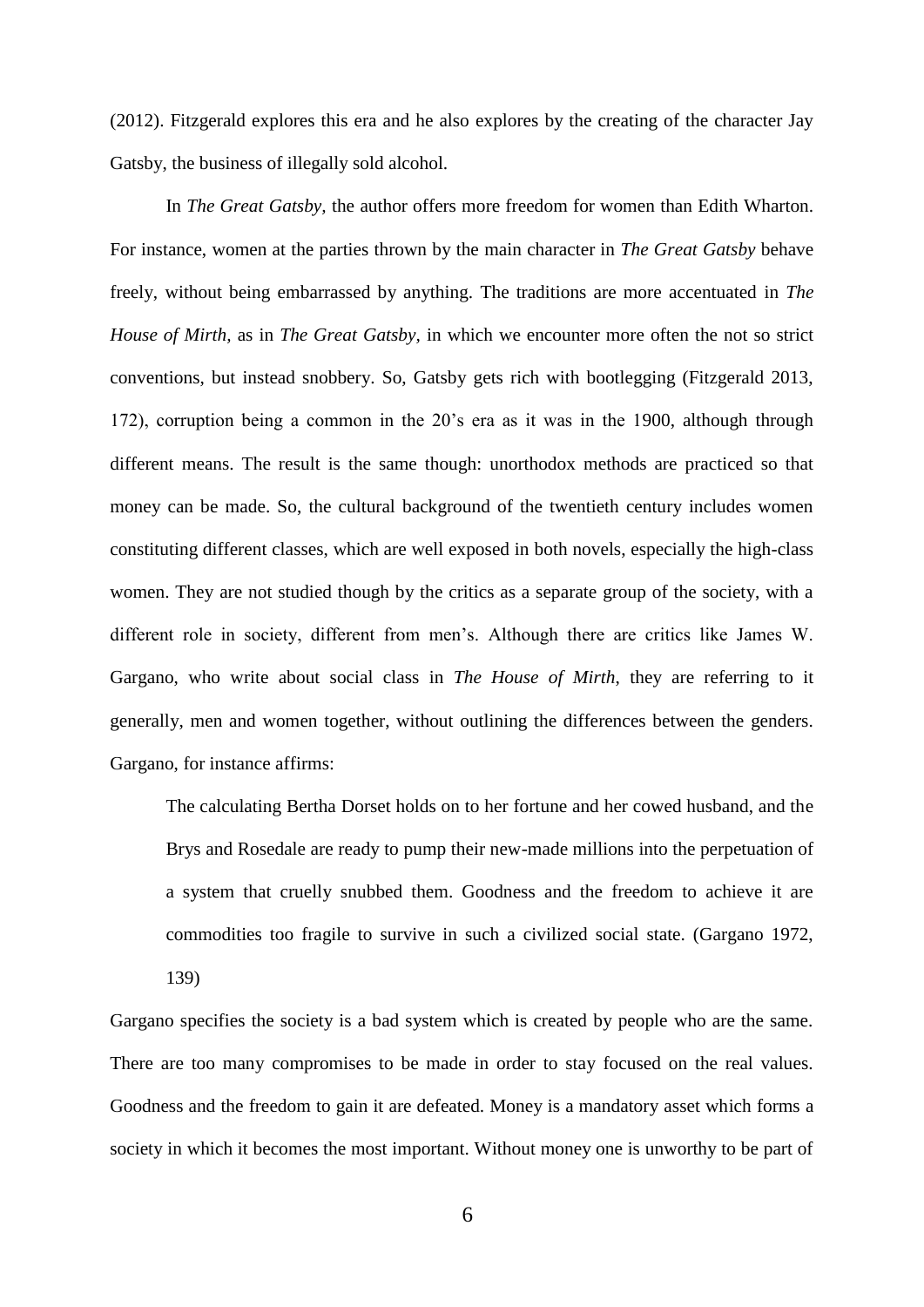high society. Gargano has the proper arguments to support these affirmations but he does not focus on the subject of women as an independent group, as a separate group, which acts according to its own set of values. In the case of *The Great Gatsby*, it happens the same, women are not treated by researchers as a whole, as a class in which they have secret plans without men knowing about. For instance, Bertha plans to bring Lily on board of Sabrina, without her husband knowing she is used as a distraction so that his wife can cheat on him. How do high-class women relate to each other? How do they relate to lower-class women? These are important questions to which my thesis intends to answer in order to offer a better view of the way both Wharton and Fitzgerald explore the structure of the social classes in the novels.

Some of the critics who offer more attention to are Maggie Gordon Froehlich (in criticizing *The Great Gatsby*) and Jennie A. Kassanoff (in writing about *The House of Mirth)*. They provide the same insight into both novels destined to show the world built in them is one based on money. The relations formed between people are not established through love, but through economic exchange. Froehlich believes that the road Nick takes is about making peace with the American society which is in those times determined by patriarchal capitalism in which there is almost no prospect for authentic love or desire, aside from the economic domain (Gordon Froehlich 2011, 210). The same idea is also expressed by Jennie A. Hassanoff, regarding *The House of Mirth*. The critic asserts that Wharton points out in the novel the fact that reaching 29 years old and still having not found a husband, makes Lily vulnerable to what Charlotte Perkins Gilman calls "the sexuo-economic relation" (Kassanoff 2000, 61). So, the researcher affirms that there is no relationship based on honesty for example. Based on this affirmation I believe it all revolves around money in the end. Both critics insist that in each novel, social classes are connected by money. In sum, then, their view is that a relationship between love and money is one in which if one gives something the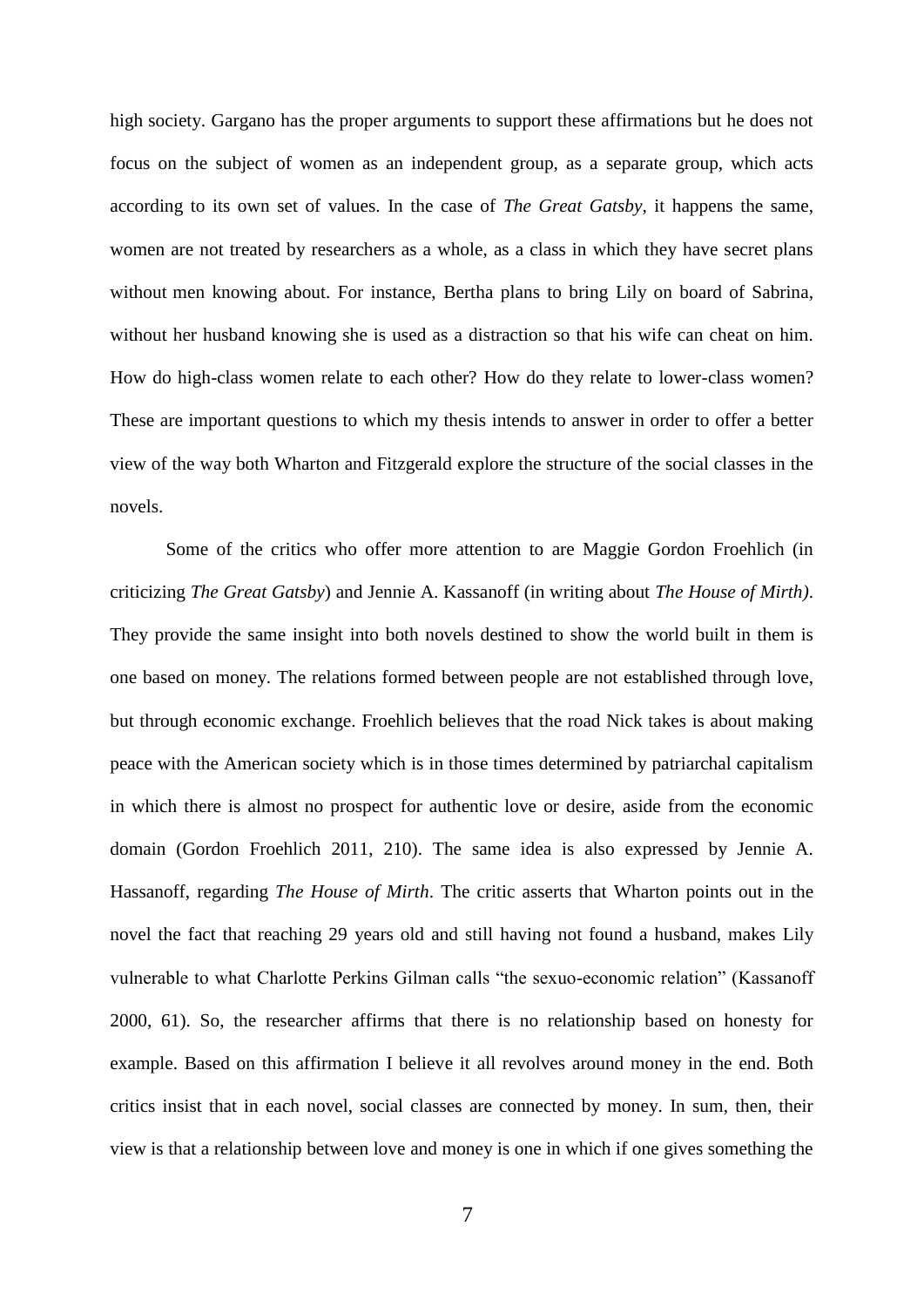other has to receive. Gatsby wins a huge fortune in order for him to win Daisy. Tom has money so he gets Daisy to marry him. Everything is based on exchange in the world of the rich.

I agree with their assertions but in my view, they need to be completed with deeper research. For instance, their affirmations can be taken a step further, by saying that money is actually the only means and goal which matter both in *The Great Gatsby* and *The House of Mirth.* Yet, I would argue that things did not change once the law has, as appearances are deceitful. Berman points out exactly this type of difference, between appearances and essence: "There is an allegorical moment at Gatsby's first party in which a chorine is singing: [...] It is a reminder about surfaces, and all of the metaphorical applications of the idea of surfaces" (Berman 2001, 91). The critic introduces as an example the moment of a song, played by a chorine during one of Gatsby's parties: "One thing's sure and nothing's surer / The rich get richer and the poor get – children" (Fitzgerald 2013, 123). The lyrics are suggestions for the idea of surfaces, idea which basically signifies the appearances, the untrue, the mask. Overall, then, I believe that both novels explore the corrupt women American Society, which could not have been perceived as a whole if it were not for money.

*The Great Gatsby* is also a critic of the American Dream, which forms the belief all people can get rich, no matter their social status. However it is proved out to be merely an illusion, as the novel presents. Critics have argued the novel is severely criticizing the American Dream, as besides money, corruption interferes:

In stressing the corruption at the heart of Gatsby's dream, as well as exposing, in the revelation of Daisy's character, the tawdriness of what the dream aspires to, Fitzgerald clearly intended a fundamental criticism of the 'American Dream' itself and of the business society to which, in the twentieth century, it had become indissolubly wedded. (Millgate 1962, 336)

8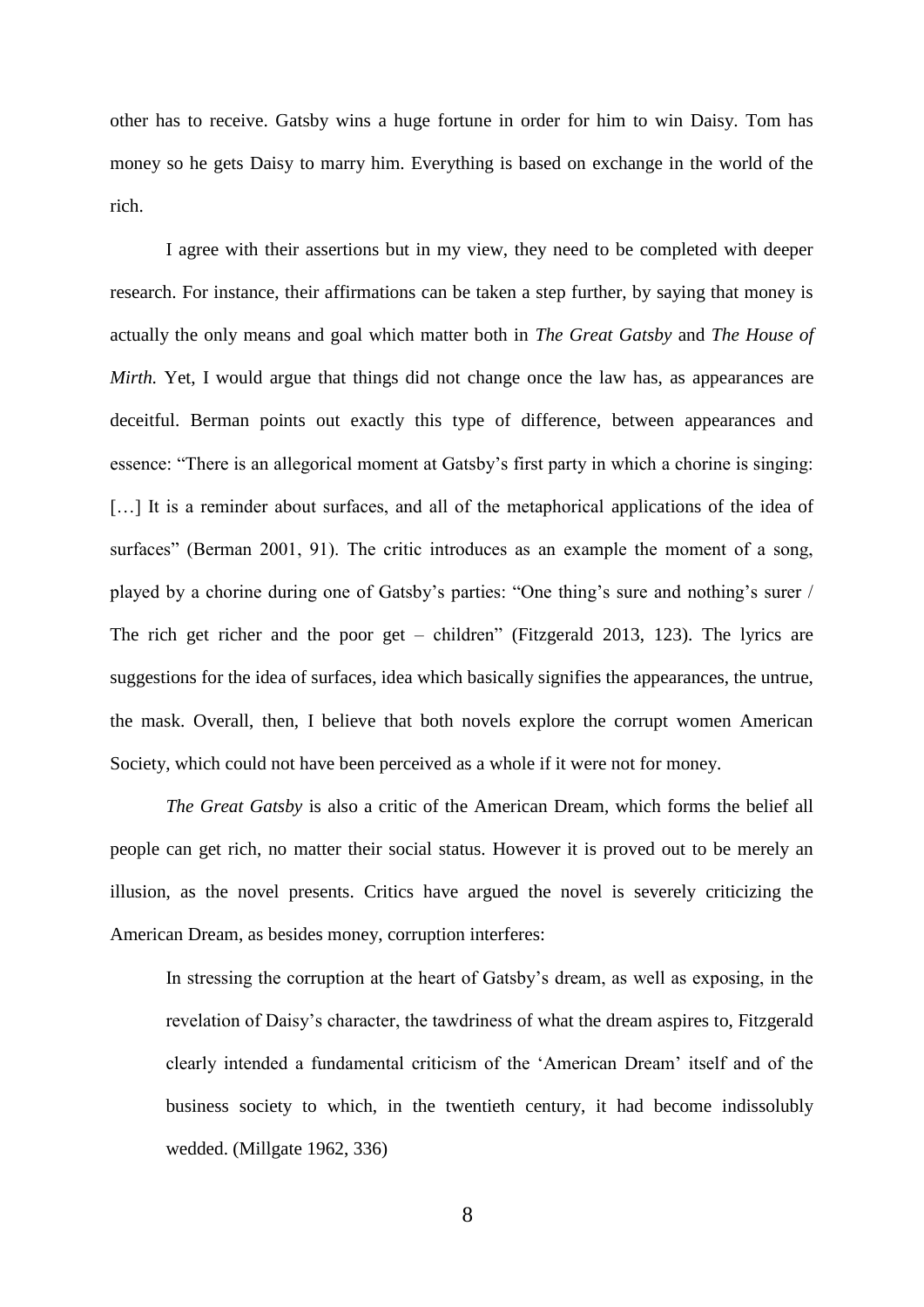The critic mentions the American Dream is set to be lived by both Daisy and Gatsby. Although it is true that the way in which Gatsby makes his fortune is suggested to be illegal, and that Daisy marries Tom, a man she does not love, in order to gain money and social status, in my opinion, they are both living the American Dream. The critic argues the road Gatsby takes in getting rich is a bad one, and it is inspired by Daisy, but I also think Daisy lives this dream in wanting to get rich by marrying Tom. So her wish to live the American Dream is inspired by Tom and the same happens to Myrtle and Tom. There is a certain interpretation that Fitzgerald offers to the American Dream. In term of women, the author shows the fact, as opposed to Wharton, they can live it in a different way other than marrying a rich man. Jordan for instance is the exception from the rule. But she has to be famous and rich though in order to enjoy freely her life. So, what the critic does not state is that the American Dream is in *The Great Gatsby* a dream mainly to be lived by men.

Another difference between the cultural backgrounds of the periods the novels were written in, is the fact that at the beginning of the 1900s the social classes were clearly divided. In the 1920s the differences between classes are beginning to blur. Gatsby gets rich after being poor, having no name of some father with a long line of aristocrats. But although he succeeds in making a fortune, Daisy does not choose him over Tom, because of the latter's social position. On the other hand, Lily gets expelled from the high class because she has no money. So, the classes demand that one should have also besides a social status, money (in the case of Lily); and in the case of Gatsby, money without social status is not enough. In conclusion, things change at the surface, but they actually stay the same. Both in *The House of Mirth* and *The Great Gatsby*, money has to be guarded by social class, and the other way around.

There are many common features which prove hence that these two novels, *The House of Mirth* and *The Great Gatsby* should be put together in a comparative study. By comparing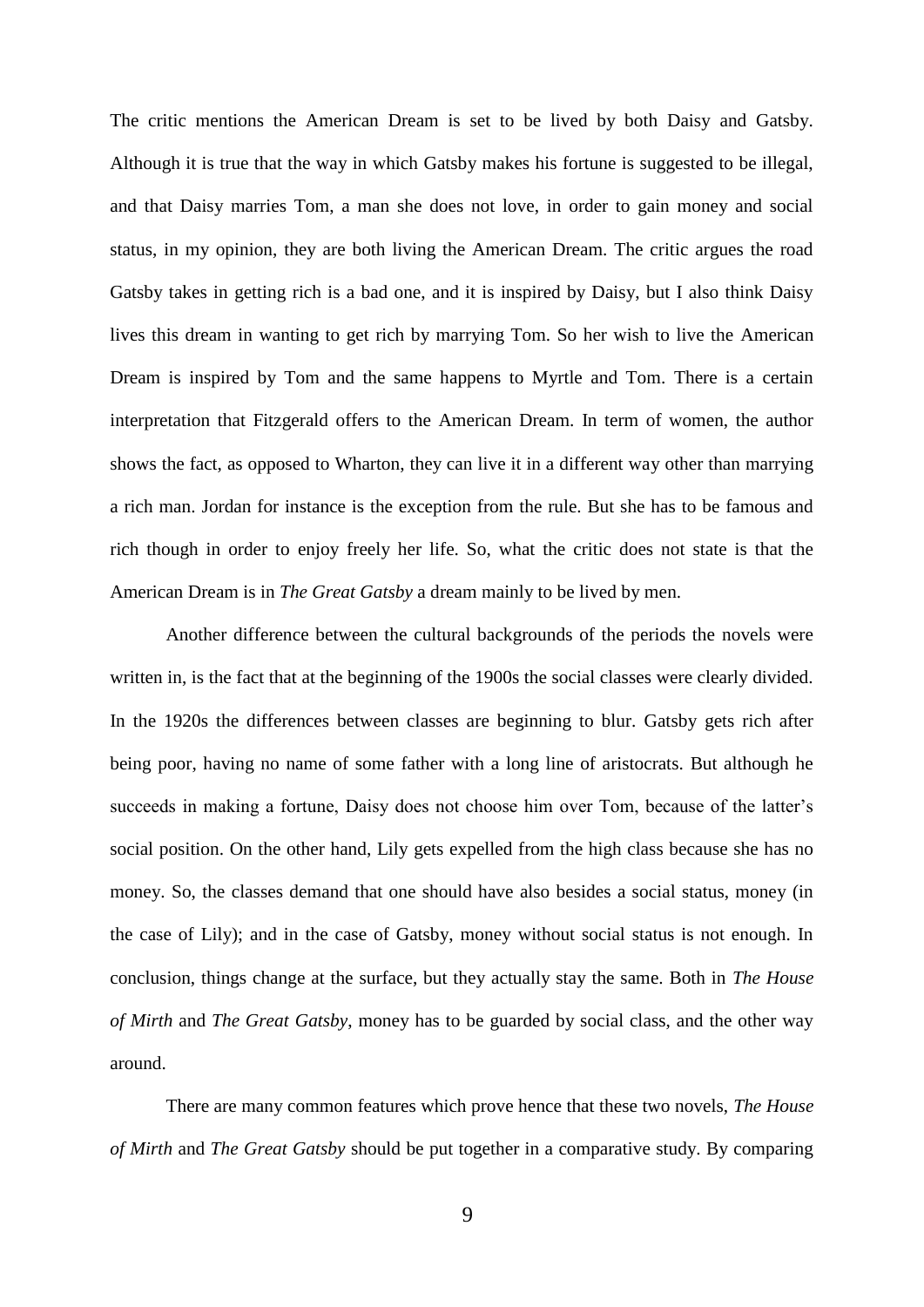these novels from different times I can notice the changes that society came through and I can analyze the changed perspectives on women as a social class. I can also observe the prospects which stayed the same, like for instance the desired power brought by money. Both the characters from *The House of Mirth* and *The Great Gatsby* are presented with a desire of being wealthy. There are few exceptions which are not presented as much in the novels. The characters which dominate the narrative scenes in the novels are those who search for ways of getting rich. I think my thesis is really important to the overview of the way through which class critique is realized in these novels.

Furthermore, there is no question about the fact that Fitzgerald was influenced by Edith Wharton as they were communicating. Fitzgerald sent Wharton a copy of *The Great Gatsby*, after its publication, and she answers through a letter dated "8 June 1925" (Donaldson 1984, 266). Besides her appreciative words "let me say at once how much I like Gatsby" (266), it seems it contained also a critique which explained why Gatsby is not really "great":

[...] that to make Gatsby really Great, you ought to have given us his early career (not from the cradle – but from his visit to the yacht, if not before) instead of a short resume of it. That would have situated him, & made his final tragedy a tragedy instead of a "fait divers" for the morning papers. (Donaldson 1984, 266)

Millgate believes that it is inappropriate for Wharton to state this since she uses the same narrative omission (Millgate 1962, 338). Wharton mentions it in *The Custom of the Country* (Millgate 1962, 339) but I think it is present in *The House of Mirth* as well*,* since we do not find out so much about Lily's past. By sending his novel to Wharton, Fitzgerald is in fact reaching back for an elder generation's approval, maybe thinking that they were dealing with the same issues.

My thesis is divided in two main chapters, the first one being focused on the main means of corruption, money, and the second being about examining the social classes of the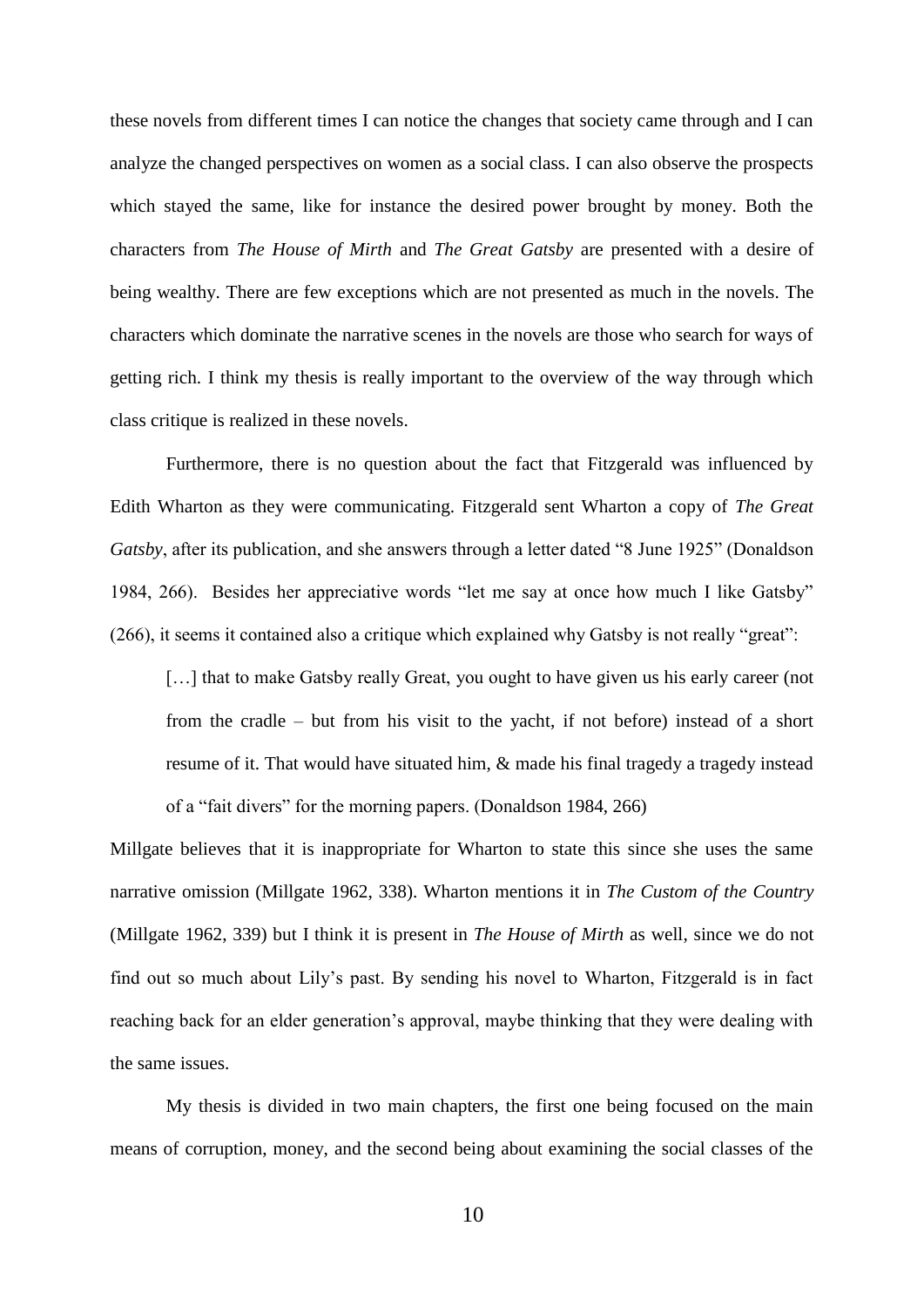female characters, especially the ones who are part of the high class. They are influenced by money just as men are, but one of the characteristics I discovered in both novels is that the narrators use the women characters for manipulation and intrigue more than they use men. Even if their thirst for obtaining money is as big as it is for men, they do not have other means to obtain it, other than inherit it or get it through marriage. Jordan is an exception but she is one among many more others.

Money is an important subject as it represents everything people aspire towards in the American society. There is no reality without money in the book. It creates one's image and this is proved with Lily herself. As she passes through all social classes, her image depends on how much money she has. It does not count she used to have a good name, a social position, all that matters is the money she has or has not. With Gatsby is the same. He is aware of the fact he cannot win Daisy without money. So, he gets rich, and then tries to win Daisy back. He is under the illusion money has infinite powers, like that of bringing the past back. Gatsby wants to relive the past with Daisy so he creates a strong link between himself and the money. Social class critique is created through all these relations that are conventional, being governed by social position and money. Also, the authors are using the characters' bad habits for criticizing the society. Its values do not depend on the moral views but on their personal interest.

To sum up, my thesis explores the way the critique class is built in the novels through the lengths of money which becomes so important in both works, that it ends governing the lives of the characters. It is a significant matter, although it always stays in the shadow in the critics' studies. Although they mention its important role, there has not been written a study yet dedicated to the subject. In addition to this, there is no critic, no researcher who has compared the two novels, regarding money, class and gender issues. There are mentions of it, or subjects which can be said to have a connection, like for instance Scott Donaldson's work,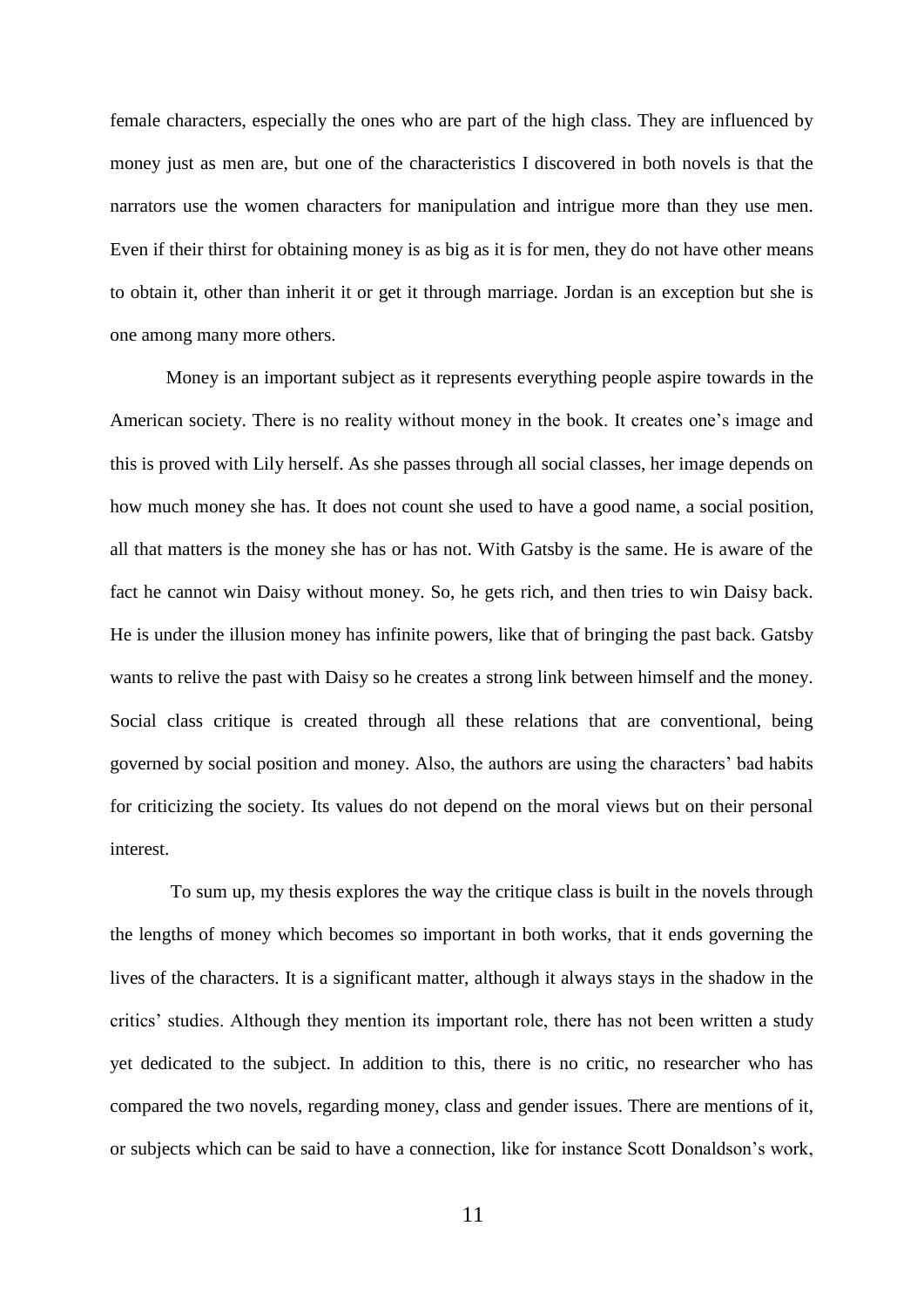*Possessions in* The Great Gatsby, which begins promisingly by expressing the fact that every character in the novel is what he or she wears and what he or she possesses: "One's house, one's clothes: they do express one's self, and no one more than Jay Gatsby. It is in good part because of the clothes he wears that Tom Buchanan is able to undermine him as a competitor for Daisy" (Donaldson 2001, 188). This critic's affirmations imply that Gatsby is the character who is mostly exposed because of his belongings. His clothes and his opulent house are significant for someone like Tom for instance to figure him out. The clothes Gatsby wears (the critic gives the example of the pink suit) enable Daisy's husband to undermine him as a man capable of stealing Daisy away. So, the critic is focusing his study on what money can buy and on the image these material things create about people, and does not have money as the main object of study.

To sum it up, I think my thesis will bring a new fresh image over the way these two novels are perceived. It is presenting the way critique class is built and the importance which is placed on money even though twenty years had passed between these two novels. *The House of Mirth* and *The Great Gatsby* are projections of a reality in which people succumb to the seduction money represents.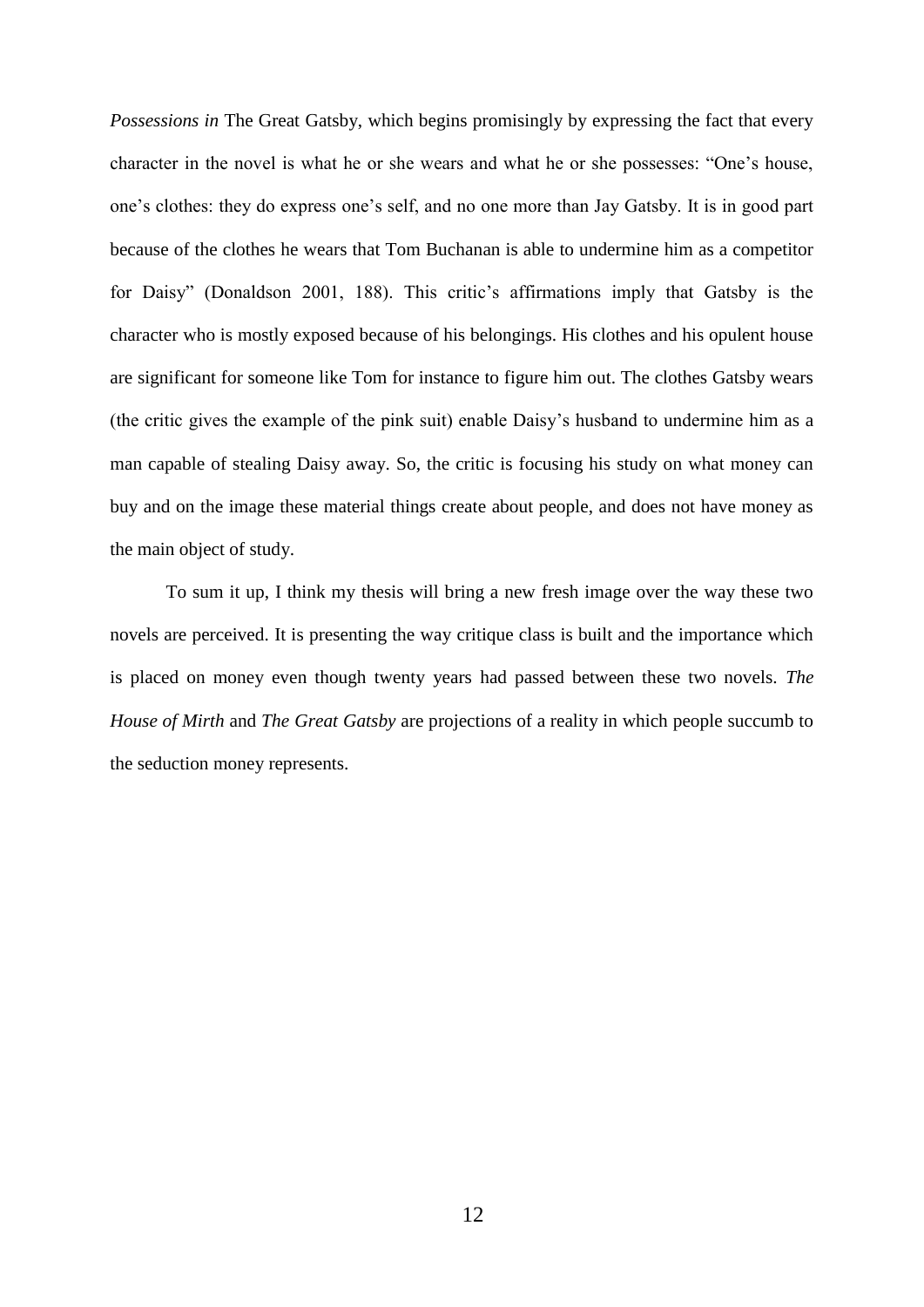## Class Critique in Terms of Money in *The House of Mirth* and *The Great Gatsby*

#### 1. Money and Its Influence in *The House of Mirth*

In this chapter I will argue the implications of money in *The House of Mirth*. The novel describes the early twentieth century's American society in which money governs the way the characters act. Lily Bart is a woman who has been taught by her mother that the values of life are strictly tied to how much money one has. How is Lily's life influenced by money in the decisions she makes and what role does money have in all of the situations she is exposed? These questions are legitimate and I intend to answer them throughout my study. Also, I want to inquire whether the desire for money and implicitly Lily's behavior would change (and if so in what manner) the way she is perceived in the eyes of the upper class. Is the character of Lily evolving throughout the novel regarding the way she relates to money or does it remain the same? All of these questions are presented so that I can uncover the way Wharton realizes a class critique in the novel. The main character is Lily, who is an exception from the other characters. She gets to be a part of all social classes at a time, showing a social mobility throughout the novel. This gives the author the opportunity to control the way that each character's behavior is influenced by money, leading thus to a class critique.

After reading the studies of critics interested in the same subject, I have noticed only few of them were drawn to the subject. For instance, Maureen Howard is concerned more about the relationship between Lily and Selden and the way it is reflected in the society: "*The House of Mirth* is a novel of concealment and revelation, of what is presumed socially and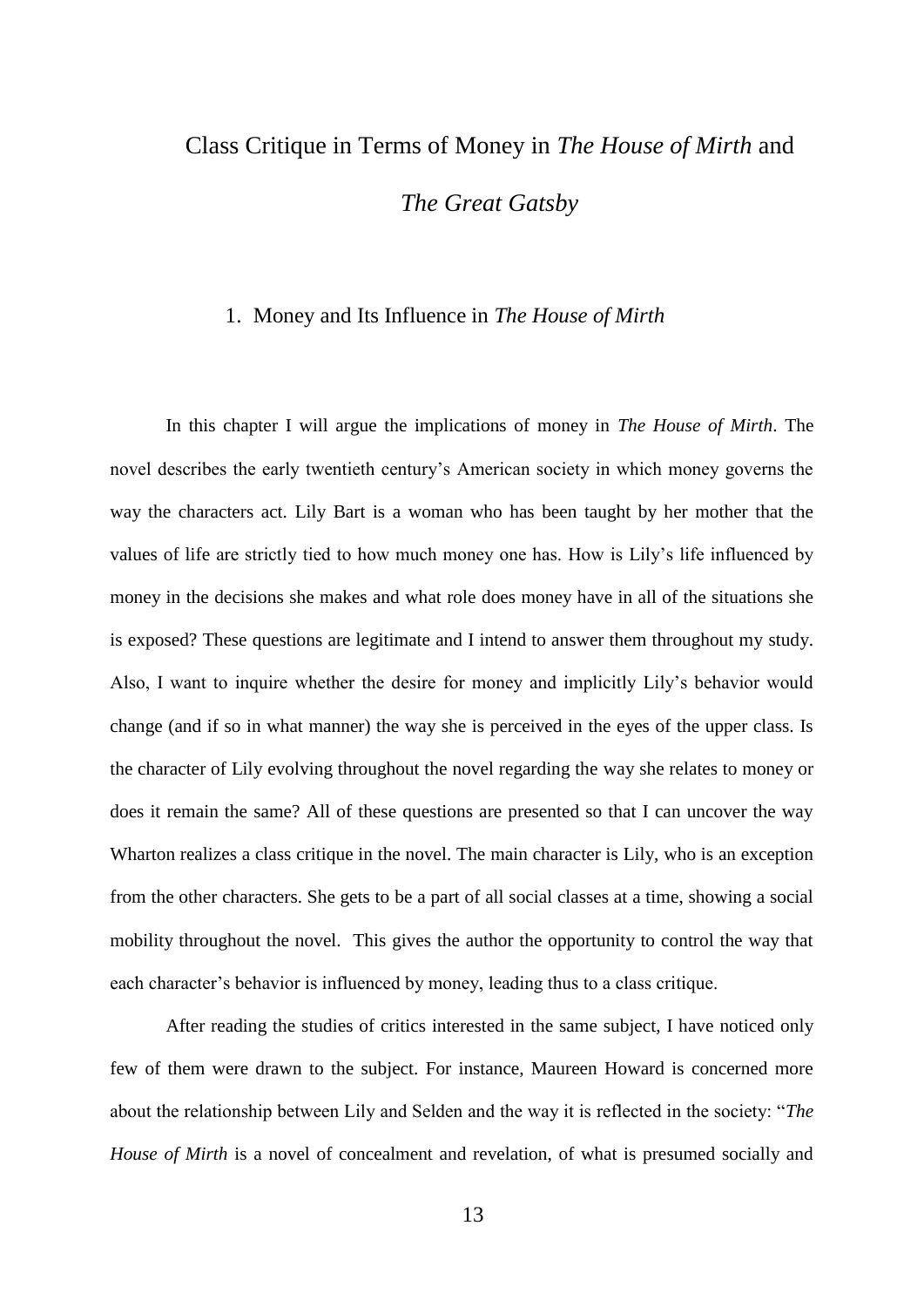what must be discovered - morally and emotionally - by both of its principals, and what remains unknowable to them" (Howard 1995, 139). The main focus is the way the two characters, Lily and Selden, succeed in creating a story of "concealment and revelation". The social part is also an attraction for the critic, because the characters form a diversified society in which critique and gossip are the main course.

Further on, in an article written by Leslie Backer, the point of interest is represented by Lily, which is presented by Wharton as both "an artist" and "an object": "despite the constraints and frustrations of her existence, Lily ultimately transcends those barriers in her most public of artistic acts" (Backer 2010, 34). What Backer says is actually the fact that Lily fights against the unwritten rules of society. She fights against judgments and so she becomes a sort of heroine for the feminine gender.

Critics are also interested in studying the characters through other means than money. For instance, about Selden, Carol J. Singley argues whether he makes a good husband for Lily:

If Lily is the seeker of ideal love, then Lawrence Selden would appear to be her ideal partner; however, he is not. Despite his claim – 'the only way I can help you is by loving you' (222) – Selden fails Lily at every critical point. He assumes she is having an affair when he sees her leave the Trenor house late at night; he fails to head off Bertha's attack aboard the *Sabrina* or intervene with the reporter afterward; and when Lily falls from social grace, he turns away from her hotel because she is registered with people he deems disreputable. (Singley 1995, 79)

According to Singley, Selden is a disappointment. I agree, to the extent that he does not support Lily and he most certainly does not make good material for a husband in a society with materialistic values. The critic is interested in discussing gender and class, more than the influence money has. On the other hand, Eileen Connell focuses on marriage and on the rights

14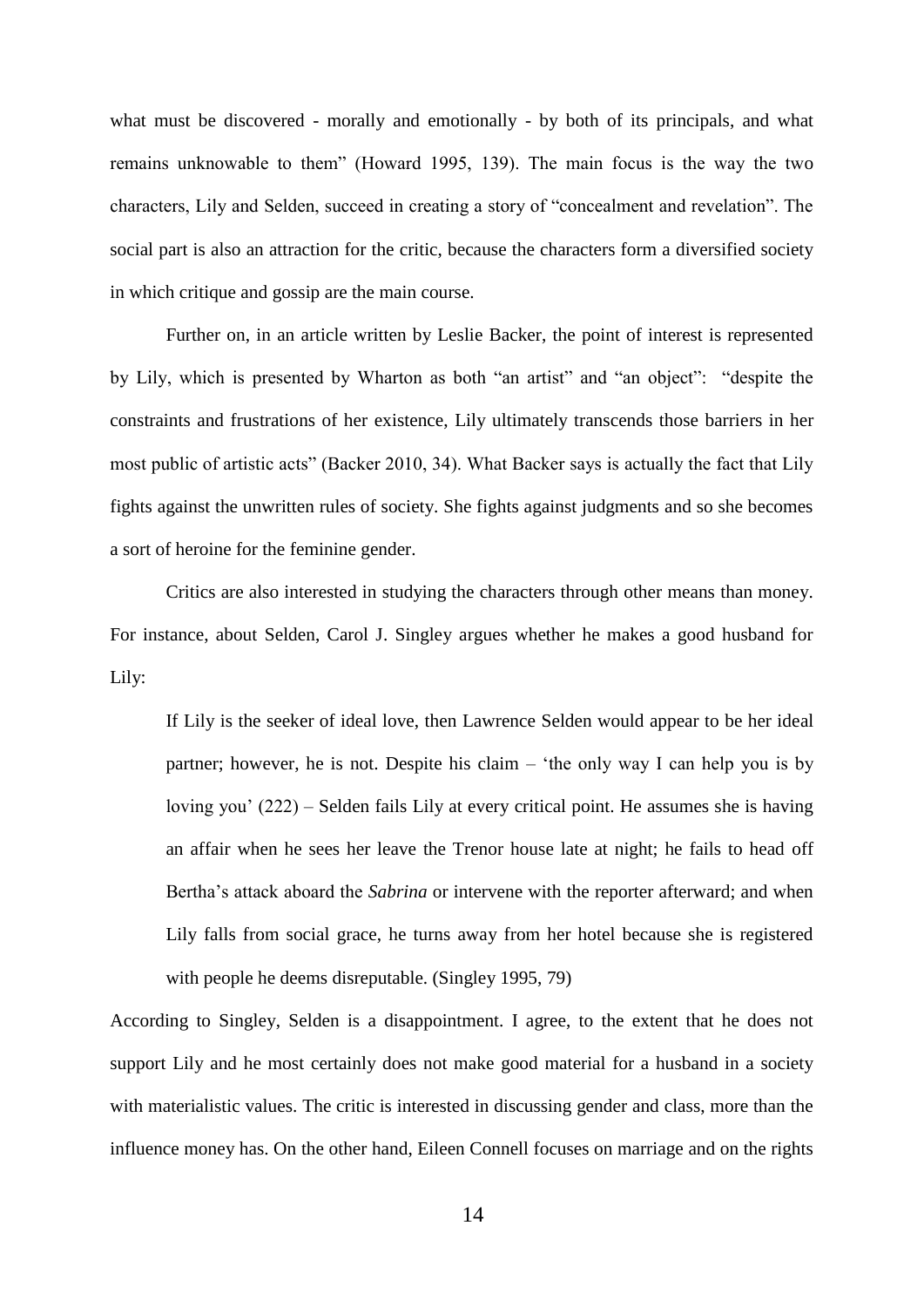of women: "Wharton explores some of the disastrous consequences of a marriage institution that is founded on spurious notions of a woman's place in society" (Connell 1997, 558). She focuses "on the ways in which Wharton represents the literary and cultural relations between Lily and the struggling lower-class women represented in the novel's margins" (Connell 1997, 558). So, Connell is interested in studying the way Lily succeeds in connecting with the other women from the lower class. She belongs to the upper-class, but once her money is wasted, she has to learn to adapt in a society in which money rules.

Furthermore, the critic who is concerned in the subject of money and the way it has an influence on the characters' life in the novel is Wai-Chee Dimock. She talks about the big role exchange has in the book, emphasizing not so much the role money has, but the moments involving the processes of giving and receiving. However, the critic's panorama lacks an interpretation based on how money influences the characters. I think the importance of such a study is mentionable, since it contributes to a better view of how the novel is built. I find it important to describe the complications which start developing once it is established that money govern the society described by Wharton.

 A first statement would be the fact that Wharton emphasizes the way money controls everything and everyone. It is like an umbrella which covers all the characters. Wai-Chee Dimock writes:

The most brutal moment in The House of Mirth dramatizes not so much the centrality of sex as the centrality of exchange. Sexual favors are what Gus Trenor wants, but his demands are steeped in – and legitimated by – the language of the marketplace, the language of traded benefits and reciprocal obligations. Odious as it may seem, Trenor's speech merely asserts what everyone assumes. "Investments" and "returns", "interests" and "payments": these words animate and possess Wharton's characters, even in their world of conspicuous leisure. (Dimock 1985, 783)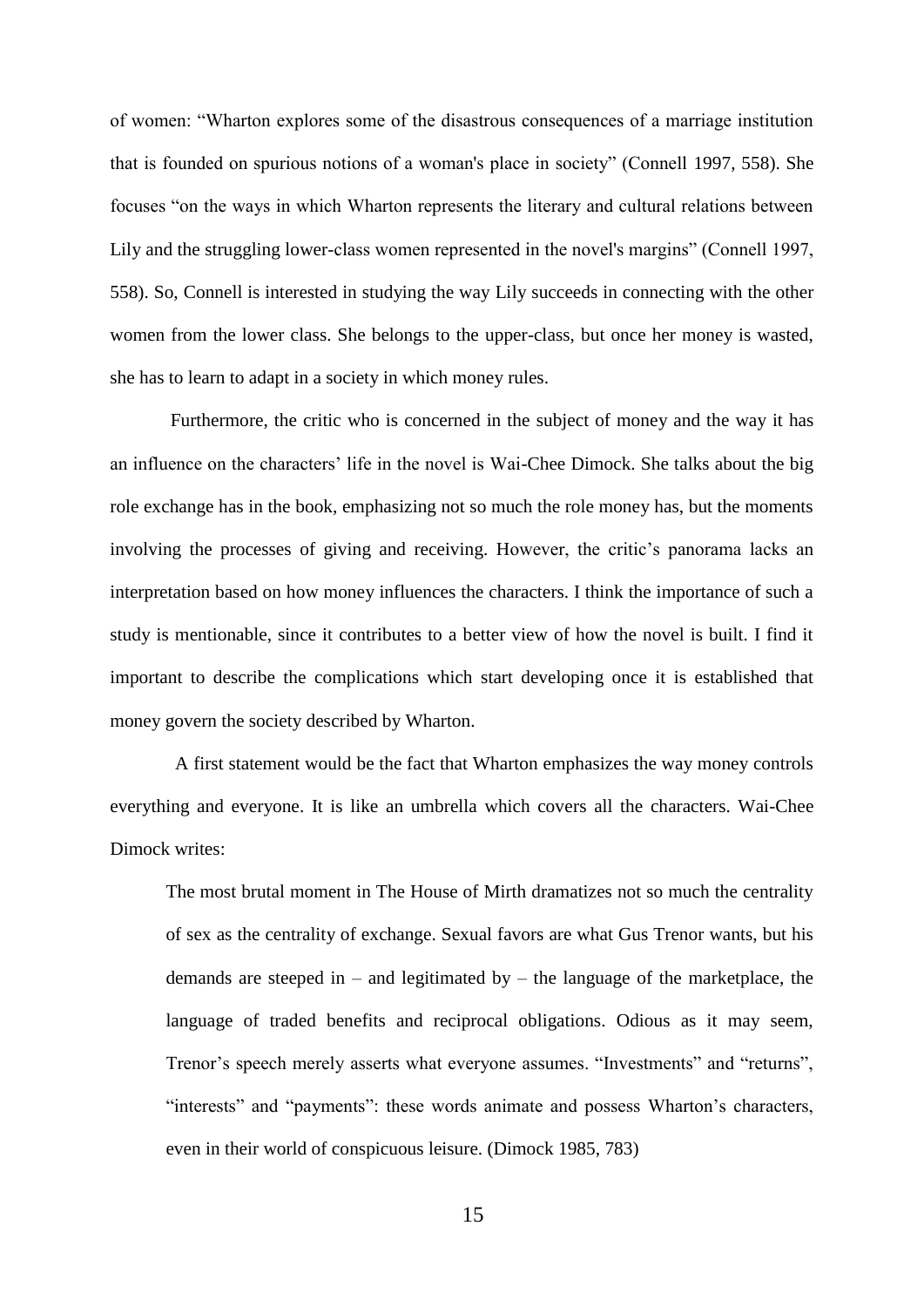To emphasize the climax of the cruelty exposed in the novel, a cruelty which is a necessary means when dealing with money as it will be proved later on, the critic comments upon the way characters use the "exchange": it is the main point of focus, according to Dimock. I agree with the critic's affirmation; if there is to take a closer look at the transition of the main character, Lily Bart, one can notice the fact the society in which she lives is based on the rules of giving and receiving. Dimock mentions the "exchange" Trenor demands for the money he had given to Lily, but this is not the only one. For instance, the discussions between Lawrence Selden and Lily about marriage have the theme of benefits and disadvantages of such a union. To be more specific, when Lawrence talks about proposing to Lily, she changes her voice tone, becomes serious and tells him she would be a great risk. By telling him "you know I am horribly poor" (Wharton 2008, 11), Lily basically admits her husband would be in the first place the man who would provide for her. Why is this the reply Selden gets? Because Lily knows, even though she is in pain because of it, that the world would judge their marriage. Why? Because the image she projects is all that matters. After all, she does say "I must know just what is being said of me" (Wharton 2008, 219). She cannot bring a good reputation out of the business of marrying Selden. She knows marriage is an exchange and she also knows she cannot bring much into this union.

To sustain my affirmation, I will also present Maureen Howard's opinion on the subject: "Selden's first assessment of Lily Bart is in the nature of gossip. Throughout their story, insofar as it is ever *their* story, he will allow his estimate of her conduct to be adjusted by what is said of her" (Howard 1995, 143). So, the image someone projects is all that matters in the society described by Wharton. Lily's beauty is an important quality for Selden but this is not enough for although he likes to look at her, to admire her features, he does not trust her. Lily's behavior is judged by the other characters so the conclusion is that marriage means business in the novel. Selden brings the money, but Lily has to bring a good name. So,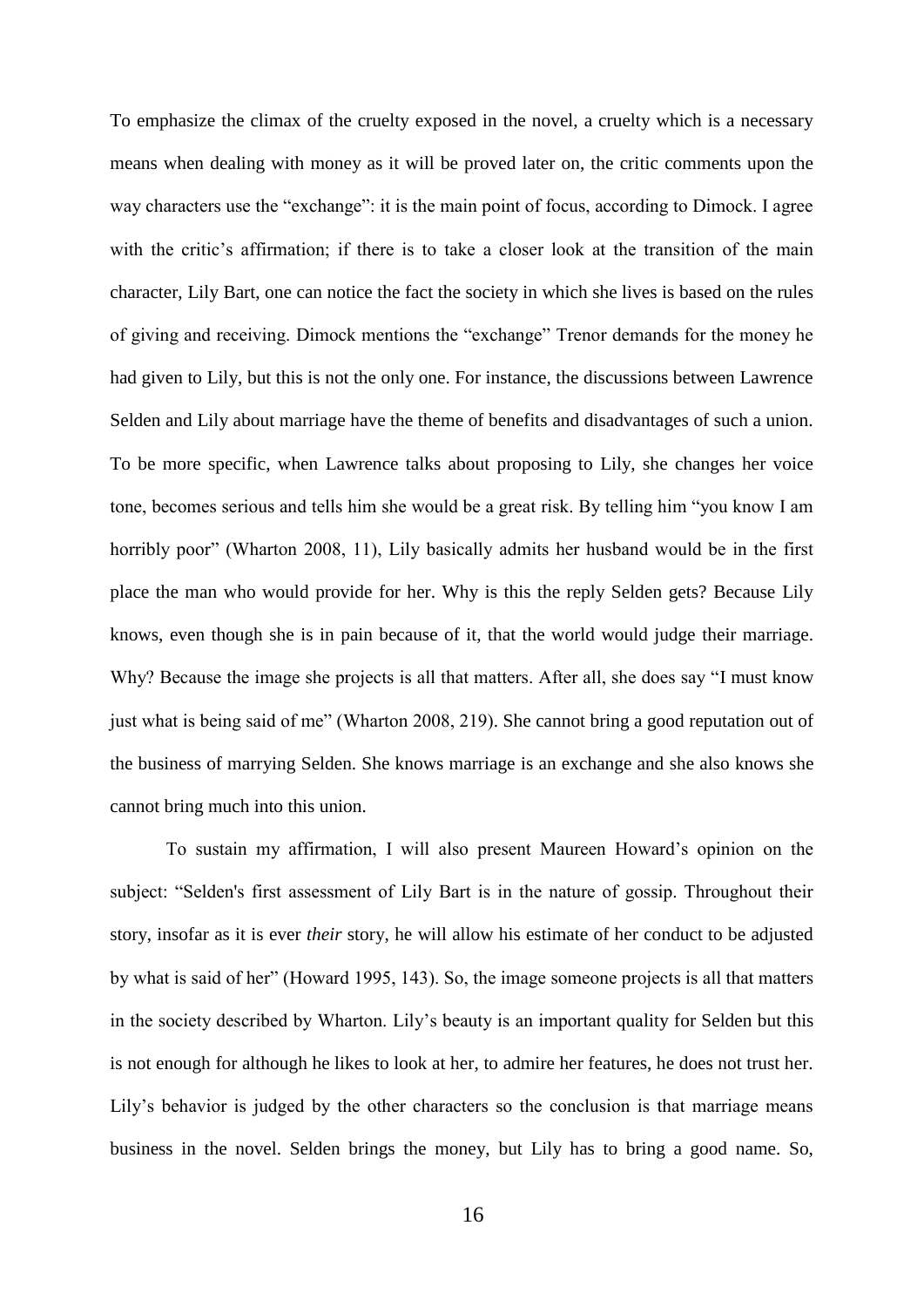Dimock is right when affirming that exchange is the main point of focus in the novel. To sustain this, I also want to mention Rosedale's second marriage proposal which is more of a bargain. Rosedale asks Lily to use the letters sent by Bertha to Selden to blackmail her into a reconciliation. In exchange he would marry her. As I said earlier, the image projected into the society is all that counts. Rosedale would never marry a woman who had fallen from the good graces of the society. He agrees to give her money, to maintain her (once he marries her) but she has to give him something back.

Which is the role of the money? Taking it a step forward than Dimock, I think money is one of the most important factors in the novel and this is the main character's pursuit. She wants to marry a man with a lot of money. It is not love that she is chasing, it is money. Finally, the art of doing an exchange is practiced throughout the book and money is the reason the exchange is unfolded, for Lily is the one who initiates it in many of the situations. Besides money, she cannot let go of other things she wants like happiness or freedom. That is why she refuses all men who propose to her; they try in one way or another to obstruct her freedom and as she does not love them, she cannot be happy into marrying them. Edith Wharton realizes a class critique through the lengths of the exchange, a process in which money is never absent. The author presents the way through which exchange takes place, being a technique in which money is the most necessary means.

Money means power in the world described by Wharton and it is a necessary means for Lily Bart and this can be applied to other characters as well. She pursues money; instead, the ones who already have money use it to obtain other things. Dimock also sustains this idea, but she says the novel is practically built around the need for exchange, mentioning everything can count as money in this process:

Everything has a price, must be paid for, just as  $-$  on the opposite end  $-$  everything can be made to "count as" money, to be dealt out and accepted in lieu of cash. Dispensed

17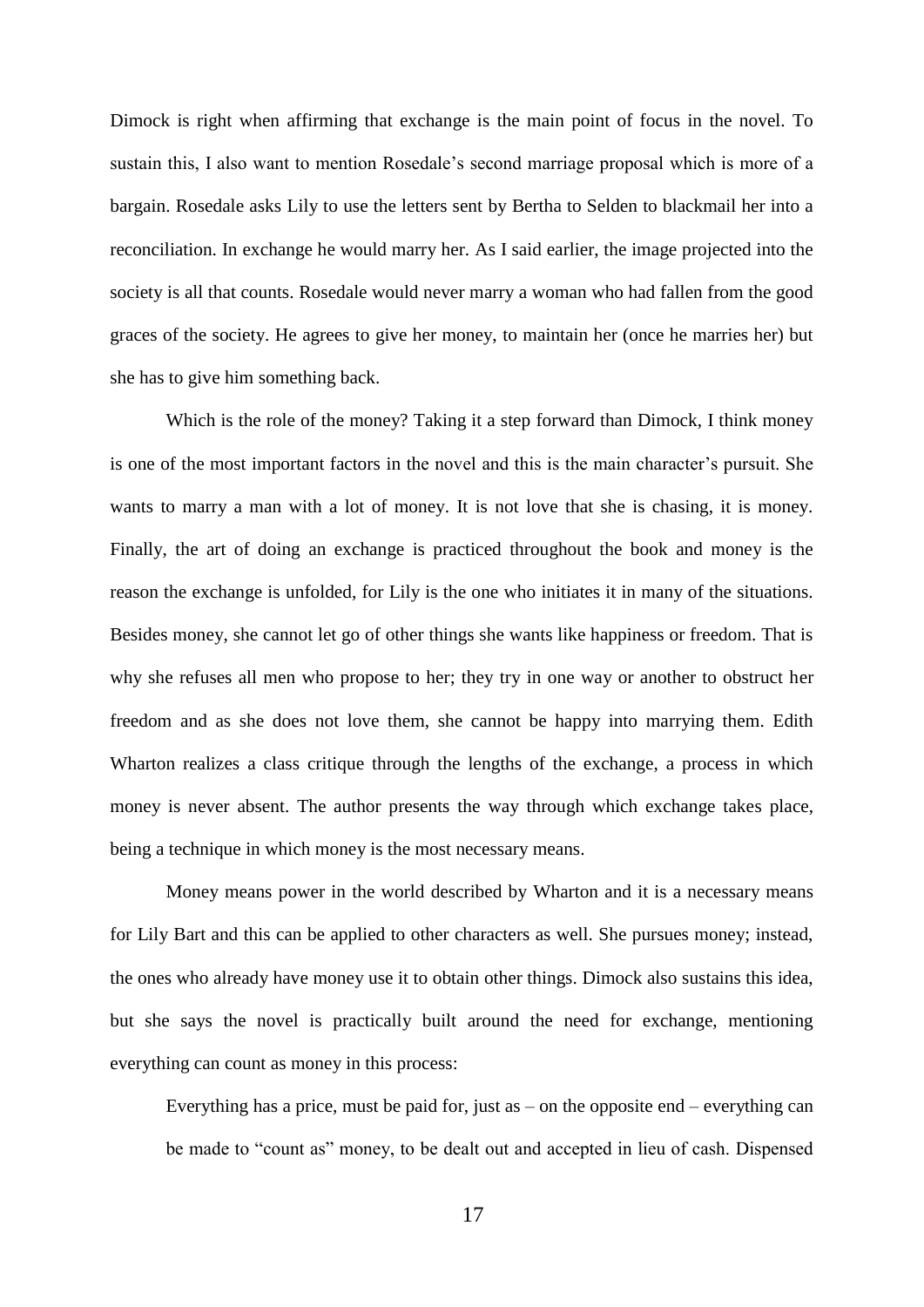in this manner, social gestures lose their initial character and figure only as exchange values: the dinner invitations, for Stepney and Rosedale, presumably have no meaning except as surrogate cash payments." (Dimock 1985, 784)

It seems the others take advantage of the way Lily tries to ensure herself a good life. As Dimock affirms, I think almost all situations are put in the shadow of money. Lily expresses her wishes of marrying someone who can provide for her from the beginning of the novel, when she goes to Selden's flat. All the following actions would automatically be set to continue on the same path. Her actions are a trigger for the way she is treated by the others. For instance, the fact she accepts Bertha's invitation on the *Sabrina* (even though she knew Bertha was using her for distracting her husband George so she could cheat on him), got her thrown off the yacht in the end. As Bertha is not truly a friend for Lily, the situation gets worse, Lily being thrown out of the good graces of the high society too. There are many times when Lily is not presented as having the most honest intentions. She takes advantage of Bertha's invitation to offer herself a rich sejour on the yacht, so she ignores the price she would have to pay for it. Bertha offers a rich life on the yacht, but in exchange she wants Lily to be a piece of decorum to which George would react so that his wife would be free to see another man. So, as Dimock says, everything has a price and money always plays an important part in all of these. This is really significant as it shows the intention of presenting a society which is guided by money and lacks the power of taking the important decisions in its absence.

By showing Lily's actions, the author exposes the fact Lily is not ready to pay the price that is asked of her by society. And from the beginning of the novel, she projects the image of a wealthy, refined presence. She does not have the strength to live a life of misery and poverty. Having money means for Lily living her life. Once things take a bad turn, the character doesn't know how to handle the situation, she gets a job as a milliner but that does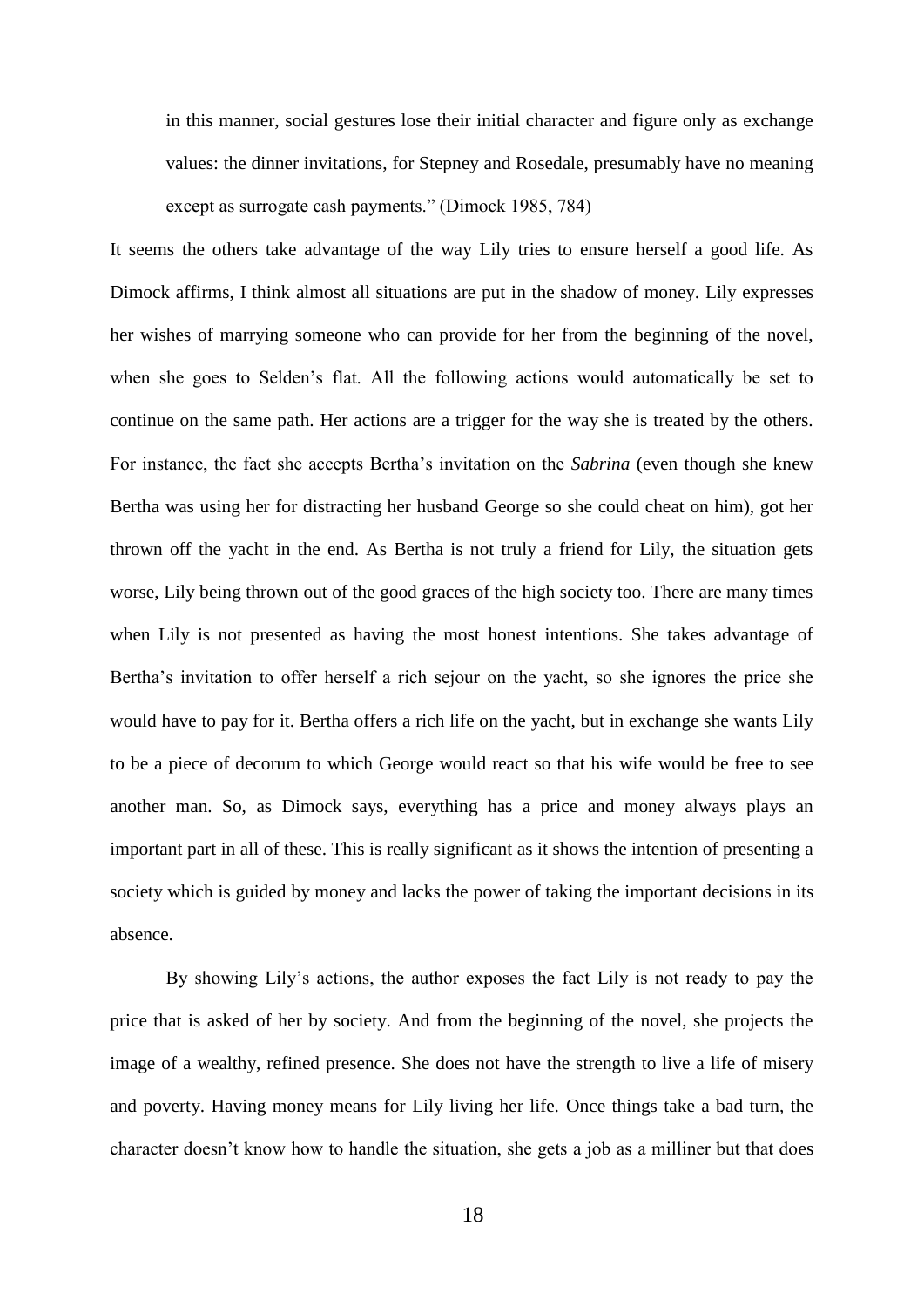not work as she is not used with having a job and she is fired. The reader cannot see a Lily educated to survive without money; since Wharton unveils a part of Lily's past, details about her wealthy family are presented. She is an upper-class woman and she behaves like one even though the lack of money does not say this about her anymore. If one takes a look at the initial description of Lily, one can notice her own presence is a representation of a wealthy life:

As she moved beside him, with her long light step, Selden was conscious of taking a luxurious pleasure in her nearness: in the modeling of her little ear, the crisp upward wave of her hair – was it ever so slightly brightened by art? – and the thick planting of her straight black lashes. Everything about her was at once vigorous and exquisite, at once strong and fine. He had a confused sense that she must have cost a great deal to make, that a great many dull and ugly people must, in some mysterious way, have been sacrificed to produce her. […] and was it not possible that the material was fine, but that circumstance had fashioned it into a futile shape? (Wharton 2008, 7)

There is, right from the beginning of the novel, this image of Lily that emits luxury around her and it seems like she is only made for such a world, where she has to be admired; Dimock notes Selden's "luxurious pleasure" when near her. Comparing Lily to art, her features are way superior. "Her straight black lashes" and her other particularities were "exquisite" and "vigorous". Women are threatened by her beauty, whilst men are drawn to it. She is influenced by her family: her father, who lost their fortune, was most of the time away and this is a cause for Lily's inability to understand men; regarding her problems with money, she learned that from her mother, who also taught her the price of each thing and also what it means to have no money. Edith Wharton shows here that there is a problematic social construction regarding the gender and the struggle is always centered on money and the way it is perceived for Lily's road in the novel is surrounding the need for money. So, Lily has received an education which is not suited for her real situation.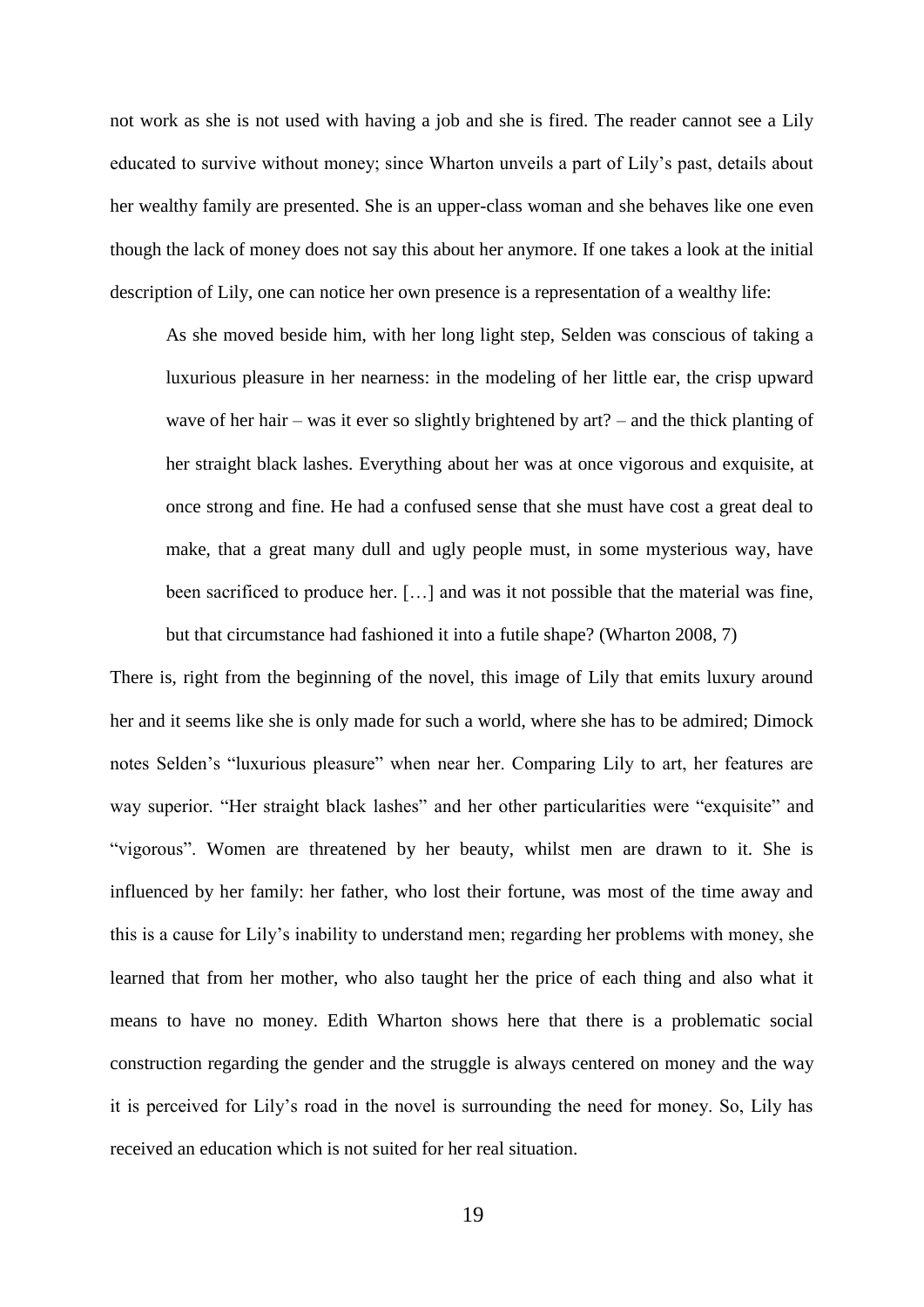In the observations above I studied the way Lily relates to money. This brings another question into discussion: in which way does she perceive money? By taking a look at the next paragraph, I see confusing phrases regarding the implications of money. It regards a discussion about success and freedom:

Selden pushed his hat back and took a side-glance at her. 'Success – what is success? I shall be interested to have your definition'.

'Success?' She hesitated. 'Why, to get as much as one can out of life, I suppose. It's a relative quality, after all. Isn't that your idea of it?'

'My idea of it? God forbid!' He sat up with sudden energy, resting his elbows on his knees and staring out upon the mellow fields. 'My idea of success', he said, 'is personal freedom'.

'Freedom? Freedom from worries?'

'From everything – from money, from poverty, from ease and anxiety, from all the material accidents. To keep a kind of republic of the spirit – that's what I call success'. (Wharton 2008, 67-8)

When it comes to money, Lily finds herself in a tense situation. She mostly describes her relationship with money in terms of freedom, Selden's definition of success. When she has money and affords to pay her debts, she feels free; when she is overwhelmed by debts, she feels like a slave of the upper-class circles and their demands. In terms of gender, Lily cannot live a life full of freedom, as men do: for example Selden, who can have a flat ("How delicious is to have a place like this all to one's self! What a miserable thing is to be a woman", (Wharton 2008, 8)). The freedom Lily imagined she had when she owned money was limited because although Selden told her he knew a woman who had a flat, Lily did not believe in that kind of freedom. So, the character of Lily Bart is one which is focused on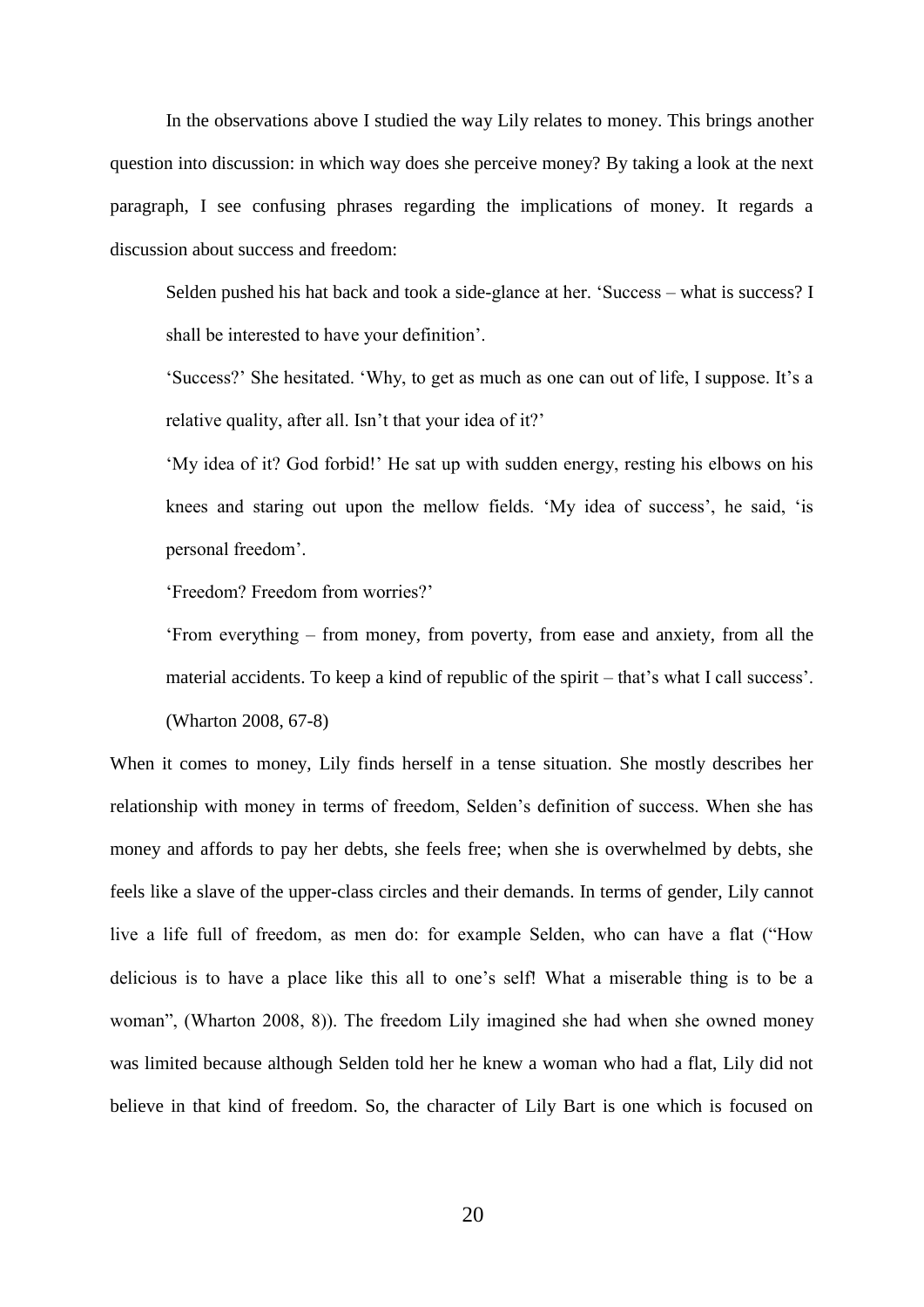having money in order to gain freedom even though this freedom is thought of in a superficial mode.

I noticed above that the poor need money and the rich want something else in exchange, but it is also important to mention how the parts of the exchange are balanced. Firstly, there is to observe the way that upper class sees this exchange balanced. Another moment which I think is relevant for a better understanding of how an exchange evolves in the novel from the rich people point of view is the one in which Lily Bart asks Gus Trenor to take care of her finances. Trenor gives her 9000\$ but he expects something in return:

'I'll tell you what I want: I want to know just where you and I stand. Hang it, the man who pays for the dinner is generally allowed to have a seat at table.'

[...] I don't want to insult you. But a man's got his feelings—and you've played with mine too long. […] Of course I know now what you wanted—it wasn't my beautiful eyes you were after—but I tell you what, Miss Lily, you've got to pay up for making me think so  $\frac{m}{m}$  [...]

'Pay up?' she faltered. 'Do you mean that I owe you money?'

He laughed again. 'Oh, I'm not asking for payment in kind. But there's such a thing as fair play—and interest on one's money—and hang me if I've had as much as a look from you——'. (Wharton 2008, 143)

Gus Trenor understands things his own way. He's a man who thinks a favor needs to be paid with another favor. He does not play fair because he never informs Lily of his intentions and he talks to her showing he basically believes that the logical next step would be that Lily would offer herself to him. By presenting this dialogue between the two characters, Edith Wharton criticizes the high class to which nothing is for free. Besides, the way Gus makes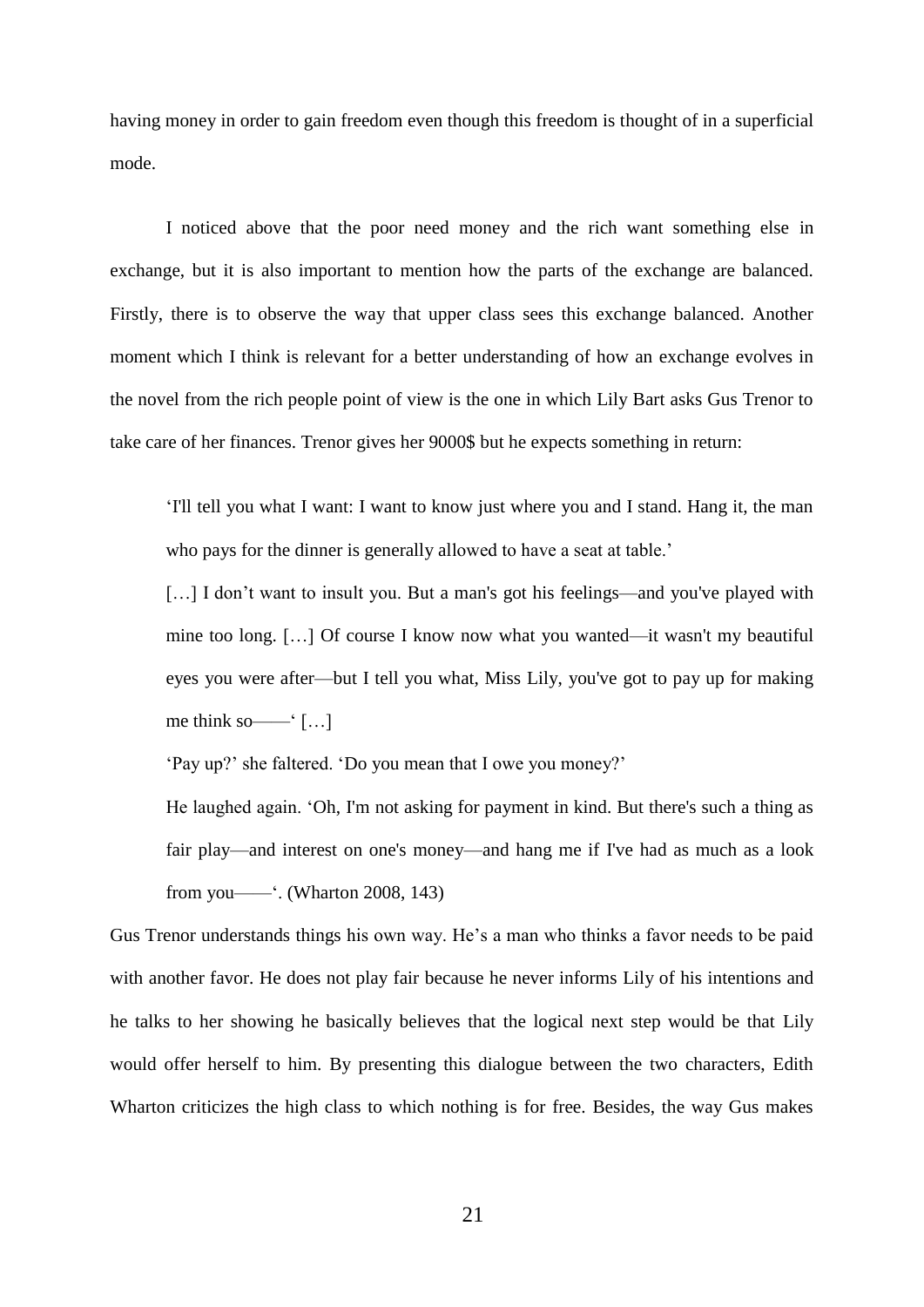business shows the values he is guided by are incorporated in one element: money and exchanges.

There is clearly a misunderstanding between these two characters, because Lily is naive and falls into his trap; besides she does not realize what Gus wants from her until he tells her. The fact he wants to deceive Lily makes him a cunning man. Edith Wharton includes in the novel a class critique through the lengths of Gus' strategy to lure Lily. Trenor knows deep down, even if he does not want to admit it, that his doing is deceiving and that is why he tricks Lily into coming to his house. He lies to Lily, pretending it is his wife who called her and after he sees Lily insists in leaving, he handles the situation in a cunning way. Gus Trenor wants an exchange which is not fair. The exact use of the words "fair play" accentuate his request is not at all fair and the narrator shows his hypocrisy with choosing this use of words.

So, Gus, a representative of the upper-class, is pretending to be a victim, asking without remorse that Lily would give up her integrity and have sex with him, in exchange for the money she received. Wharton is thus criticizing Trenor's class, by showing their lack of morals. His power resides in his money, and this was a prominent aspect of the nineteenth century. A different perspective is brought by Dimock who focuses on the iniquitous system of exchange:

The principle of exchange, the idea that one has to 'pay' for what one gets, lays claim to a kind of quid pro quo justice, and it is this justice, this 'fair play', that Trenor demands from Lily. What he does not (or chooses not to) recognize is that what he calls 'fair' is by no means self-evident and certainly not computable on an absolute scale. […] Prices will remain arbitrary as long as the exchange rests on a negotiated parity between the exchange items – negotiated according to the bargaining powers of the contracting parties. (Dimock 1985, 784)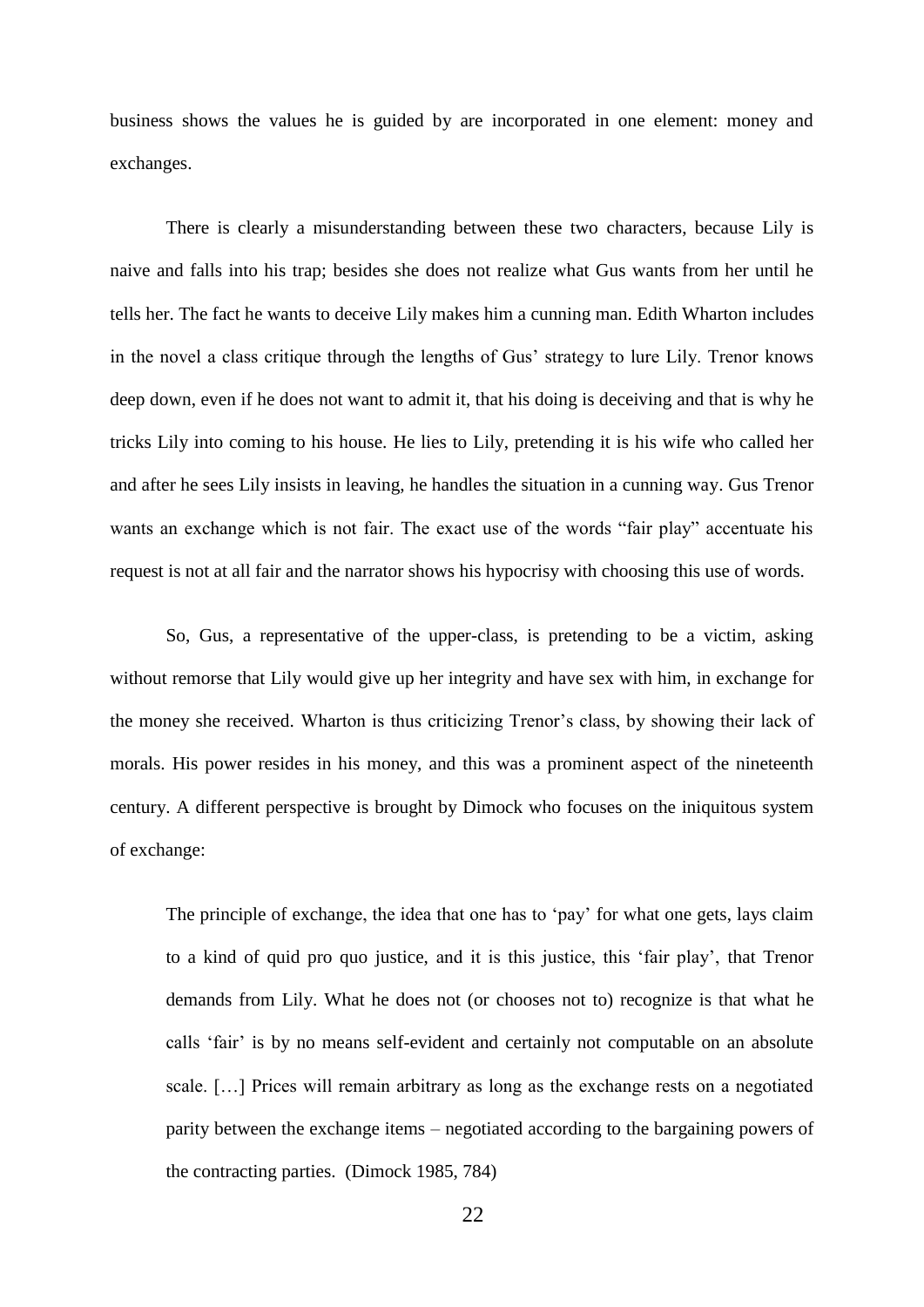The critic thinks that it is only normal that the value of payments stays groundless as long as there is a negotiation between those who make the payments. I want to argue the fact the Dimock's affirmations do not apply to all situations in the novel. For instance, the moment I was commenting above lacks the negotiation at a first level since the initial talk between Gus and Lily shows she has no idea what he implies. He is the only one negotiating, she is too scared to think as she herself admits afterwards: "'I can't think—I can't think', she moaned, and leaned her head against the rattling side of the cab" (Wharton 2008, 145). Dimock is right in saying Trenor demands a just exchange but with one remark: that an exchange cannot be requested if the rules are not known to both sides. How can this exchange be right if the parts did not agree with it from the beginning of the deal? I conclude by saying this is barely a negotiation at all. He tries to manipulate her by playing the victim of her derision. Gus doesn't negotiate, he takes it to the next level which is the one of threats. He is used to getting what he wants, and he initiates this exchange, believing Lily would owe him and would have no other way out than to satisfy his fantasies.

Placed in an opposite direction, Simon Rosedale wishes to save what Gus Trenor wanted to steal away: her reputation, her image in the eyes of the ones who are a part of the high society. Nevertheless, money is still a part of the negotiation. He wants to offer her money and in exchange she has to be in the good graces of the high society. She has to use blackmail in order to achieve this. Wharton presents this chain of blackmails (Trenor blackmails Lily, Rosedale does the same and Lily is determined to blackmail Bertha) in order to build a technique through which she criticizes the social classes because they care so much about superficial things. Marriage is not primarily based on love, but on money. When Lily, after learning her aunt disinherited her, tells him she wants to marry Rosedale, he wants to negotiate the marriage. He tells her the only way he would accept her as his wife was if she used the letters sent by Bertha to Selden and blackmailed her into accepting her again as a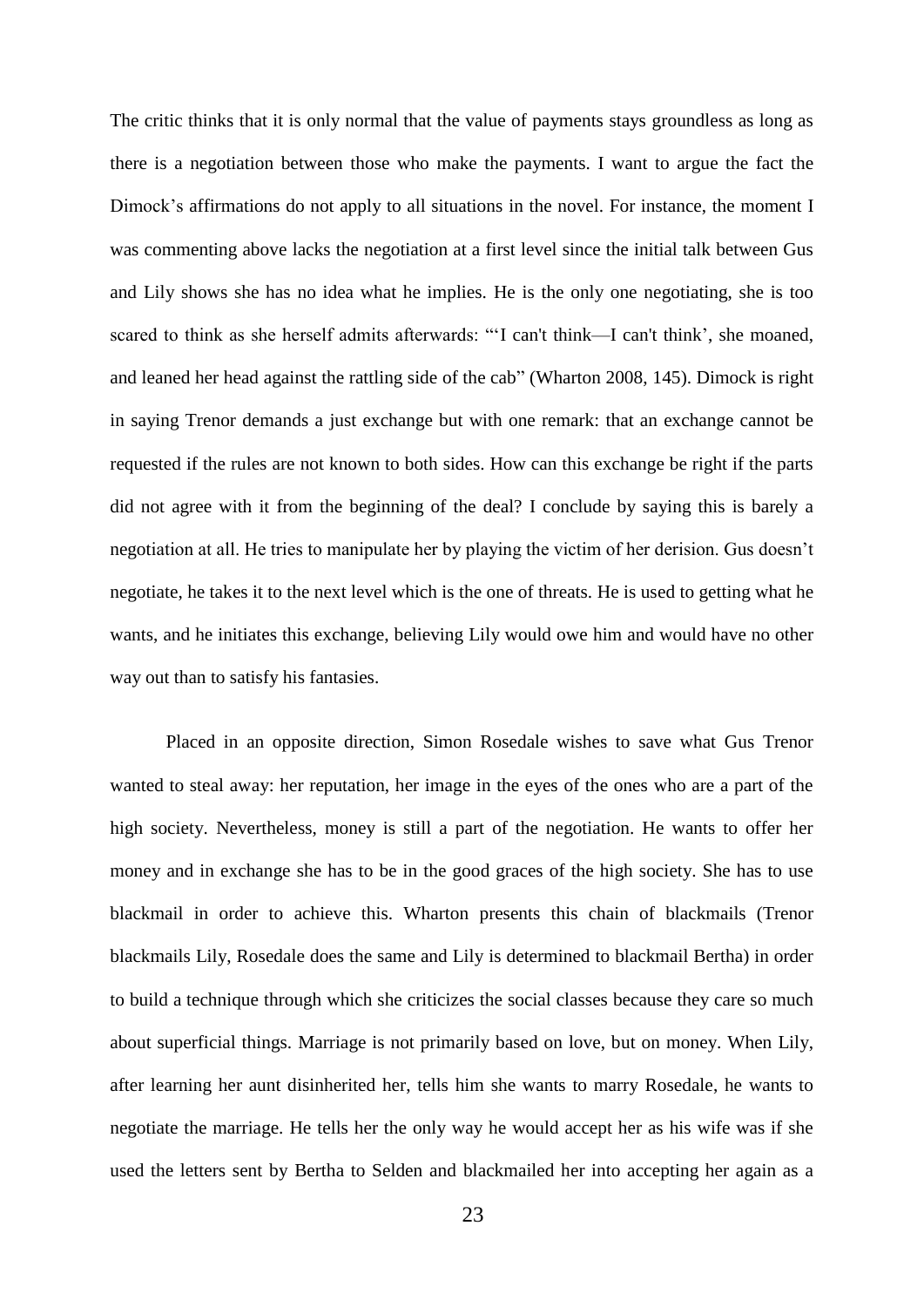friend. Rosedale knows that once Bertha accepts Lily as her friend again, the others would welcome her too in the society. Simon Rosedale is also playing by the rules imposed by the society because his guiding principle is based upon the fact that the end justifies the means*.* The end is he would marry a beautiful woman who would be well received in the society but the means would be blackmail and also damage to the receiver of the letters, Selden. So, what Rosedale offers to Lily is money but he wants her dignity for a change. If Lily had accepted the bargain, she would have become just like them.

Moving on, I want to learn the way Lily reacts to what seems to be an exchange. As Dimock considers her to be an attractor for requests of the sort:

Of all the characters, Lily Barth has the most puzzling and contradictory relation to the market-place. A self-acknowledged 'human merchandise' (256), she is busy marketing herself throughout most of the book, worried only about the price she would fetch. [...] Lily is clearly caught up in the ethos of exchange. (Dimock 1985, 783)

Dimock affirms Lily is aware of the fact that she is seen as a "human merchandise". There is one aspect I am against to in Dimock's statements. I disagree with the fact she is selling herself. Certainly other characters see her as being naive, especially Gus Trenor. To prove my point, I will expose some of the conversation with Gus which presents to the reader a woman who fights for her dignity. At first, she is ignorant of what Gus insinuates. Then, gradually, she figures out his intentions and looks for a way out. The words Trenor tells her have a strong effect on her. One moment she panics, then she gains her lucidity and searches to get away from him without causing a scene:

'I don't know what you mean—but you must see, Gus, that I can't stay here talking to you at this hour——' […]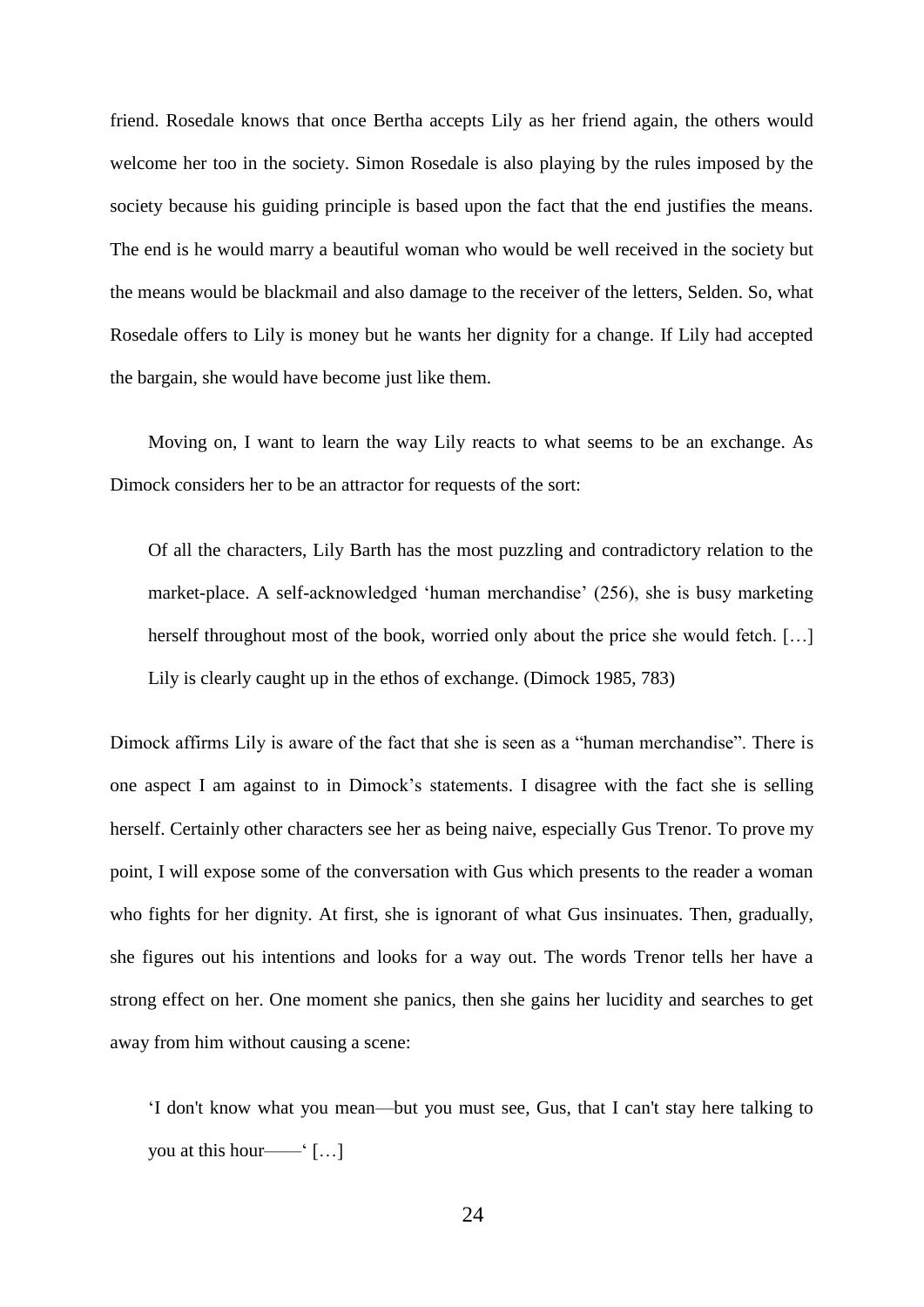'Your money? What have I to do with your money? You advised me how to invest mine … you must have seen I knew nothing of business … you told me it was all right—  $-\infty$  [...]

'I *have* thanked you; I've shown I was grateful. What more have you done than any friend might do, or any one accept from a friend?' […]

Over and over her the sea of humiliation broke—wave crashing on wave so close that the moral shame was one with the physical dread. It seemed to her that self-esteem would have made her invulnerable—that it was her own dishonour which put a fearful solitude about her. (Wharton 2008, 142-4)

I believe Lily is put here in a situation from which she has to choose the way to act. This decision would then influence the course of events. The novel is built around these key scenes which later on influence the whole course of fiction. Lily is a naive character that Wharton created in order to criticize the imperfect society she lived in. Although, Lily does not accept this kind of exchange:

'I've told you I don't understand—but if I owe you money you shall be paid——' […]

She stood silent, frozen to her place. The words—the words were worse than the touch! Her heart was beating all over her body—in her throat, her limbs, her helpless useless hands. Her eyes travelled despairingly about the room—they lit on the bell, and she remembered that help was in call. Yes, but scandal with it—a hideous mustering of tongues. No, she must fight her way out alone. It was enough that the servants knew her to be in the house with Trenor—there must be nothing to excite conjecture in her way of leaving it. (Wharton 2008, 144)

Lily reacts in a way which shows she wants to be honest. She is willing to pay the money Gus Trenor thinks she owes him. She shows determination but on the inside she feels trapped. She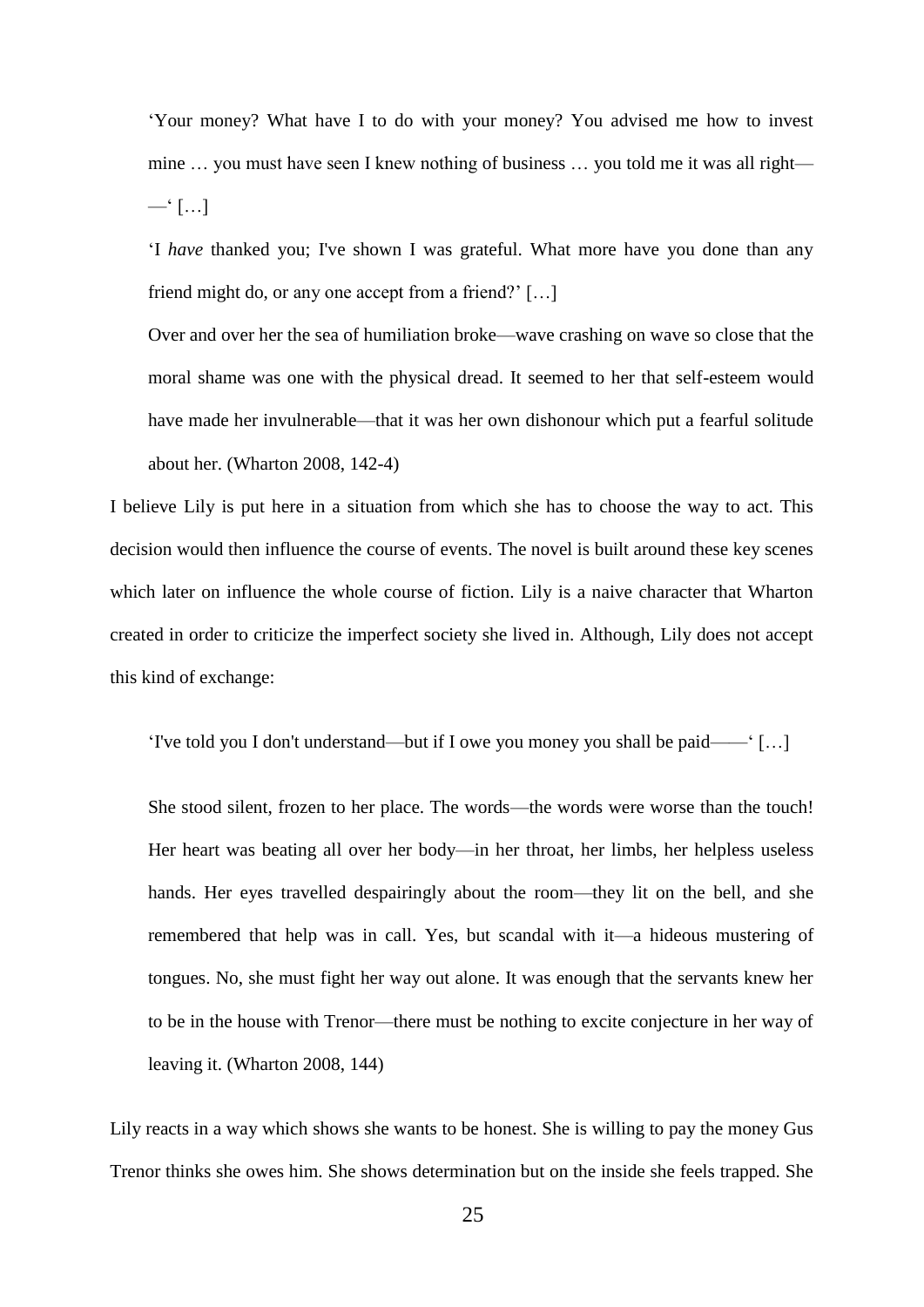cannot make use of her body parts as she is astonished by Trenor's request. This quote shows the reader a complex character which is put above money. Lily is fcreated of what may first appear as several contradictions. How come she wants to have money but at the same time she refuses it when given to her? She wants to have money but not at any cost, which proves she still has dignity. The characters who move around her don't see this quality in Lily. They act out of pure egoism and they expect her to do the same. To sustain my affirmations, I quote James W. Gargano, who says "Money assures privilege, but privilege, too cheaply construed, dissipates into an expense of spirit and a waste of shame" (James W. Gargano 1972, 139). Gargano considers the money is in vain if the characters lack morality. They cannot use it for privilege since privilege is wasted through shameless acts. You cannot be privileged and immoral at the same time. I believe Lily is constructed the same way. She does not want filthy money, she does not want to be wealthy if the price for it is something which would harm the others. She would rather give up hope for obtaining money from a marriage: "I'd forgotten there was no room to dash about in – how beautifully one does have to behave in a small flat! Oh, Gerty, I wasn't meant to be good" (Wharton 2008, 258). Lily, by saying this, becomes aware of the fact that she is completely unlucky, no matter what she does or how much she wants to change it. Being "good" means being wealthy: a safe marriage that can place her in the middle of the upper-class social circles. Her desire for a high status and money, together with her inability to be unkind or dishonest gets her to a point where it is impossible for her to obtain both money and love. Wharton exposes a society which functions with this set of rules, according to which Lily cannot have money if she does not behave as it demands, no matter how unjust these demands are.

Going back to the moment where we have the conversation between Gus an Lily about investing her capital, I also observe the comments of the narrator describe Lily as a woman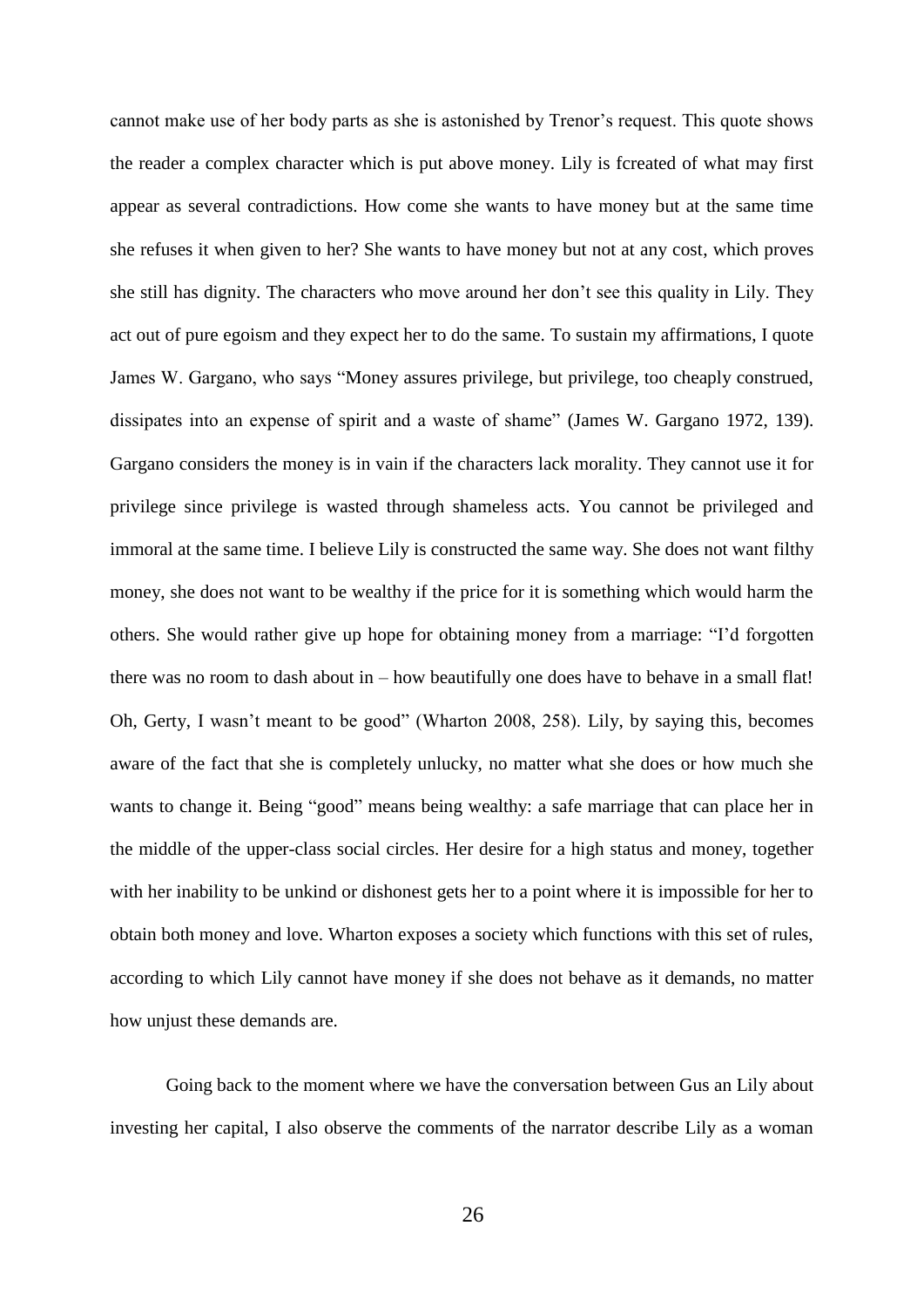who does not know much about investing money. If she had perceived the plot in which she sank, she probably would not have made the same choices:

She was too genuinely ignorant of the manipulations of the stock-market to understand his technical explanations, or even perhaps to perceive that certain points in them were slurred; the haziness enveloping the transaction served as a veil for her embarrassment, and through the general blur her hopes dilated like lamps in a fog. She understood only that her modest investments were to be mysteriously multiplied without risk to herself; and the assurance that this miracle would take place within a short time. (Wharton 2008, 84)

Lily is not prepared to play by the rules this society imposes, she is unsecure, "her hopes dilated like lamps in a fog" and the only thing she wants is to be assured of a good life as she finds out that multiplying her investments in a short time would be a miracle. She is not aware of Trenor's intentions, she does not want to get her hands dirty in the process and she acts for reaching that purpose. Lily is a stranger in a world where money rules, as she does not know how to face this society which seems to take its decisions depending on money. Wharton reveals the fact this type of society does not accept people who are not prepared to play by the rules. Lily does not know a way which would not mean to break also her principles in order for her to be part of the society.

The author presents Bertha's behavior towards Lily (Bertha denigrates Lily and so, her reputation is stained), in order to criticize the way the high class can dispose as they want of the ones they consider inferior to them. Bertha tells Lily she ought to stay on shore, so Lily leaves the yacht, not before trying to salvage the appearances. Dimock is right when emphasizing the idea that the intrigues and society games are met at every step in the novel: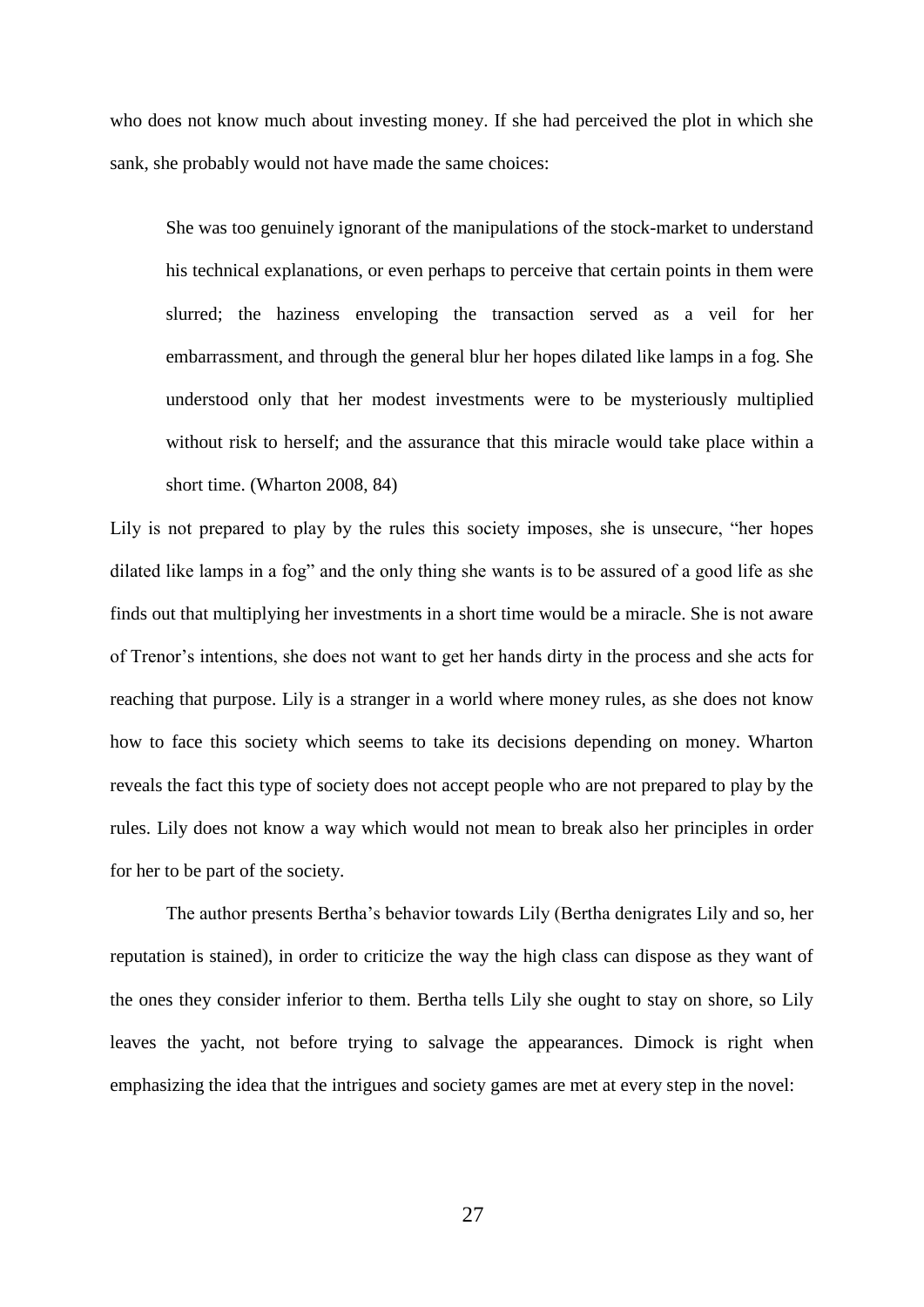"[…] doublethink is the very essence of the exchange system, a system in which use and abuse are the same thing, in which legislations violate and violations legislate, in which, to play by the rules, one must break the rules." (Dimock 1985, 785)

Connected to the idea explained above by Dimock, especially by the game of words "to play the rules, one must break the rules", I think Wharton emphasizes the differences between the essence and the appearance. Selden does not care for instance to learn the truth as to what happened at Trenor's house. He judges Lily based on the fact he saw her leaving Gus' house late in the night. So, the world in which the characters move is a world based on appearances. It does not matter whether Lily's intentions are not evil, it does not matter Lily is inclined to do good deeds, all that matters is the way she is perceived by the others. The appearances which govern the world are represented by money. To prove this, I need to remind only the fact that Lily is constantly in search of a profitable marriage. Also, at one point she herself admits that if she had had money, she would not have been ignored by the others:

'I shouldn't have minded, you know, if I'd got the money—' and at Miss Farish's protesting 'Oh!' she repeated calmly: 'Not a straw, my dear; for, in the first place, they wouldn't have quite dared to ignore me; and if they had, it wouldn't have mattered, because I should have been independent of them. But now—!' (Wharton 2008, 219- 20)

In the end, I think Lily acknowledges the way she is perceived by the others is very important for her social status. If she wants independence she needs money. The text offers us a smart woman who realizes the society she lives in is based on appearances: following the rules of the rich but at the same time succeeding in avoiding a behavior which denigrates the way she perceives herself.

To conclude, everything revolves to money in the novel: marriage, life, happiness. The rich take advantage of it to obtain what they wish, even if this implies an immoral behavior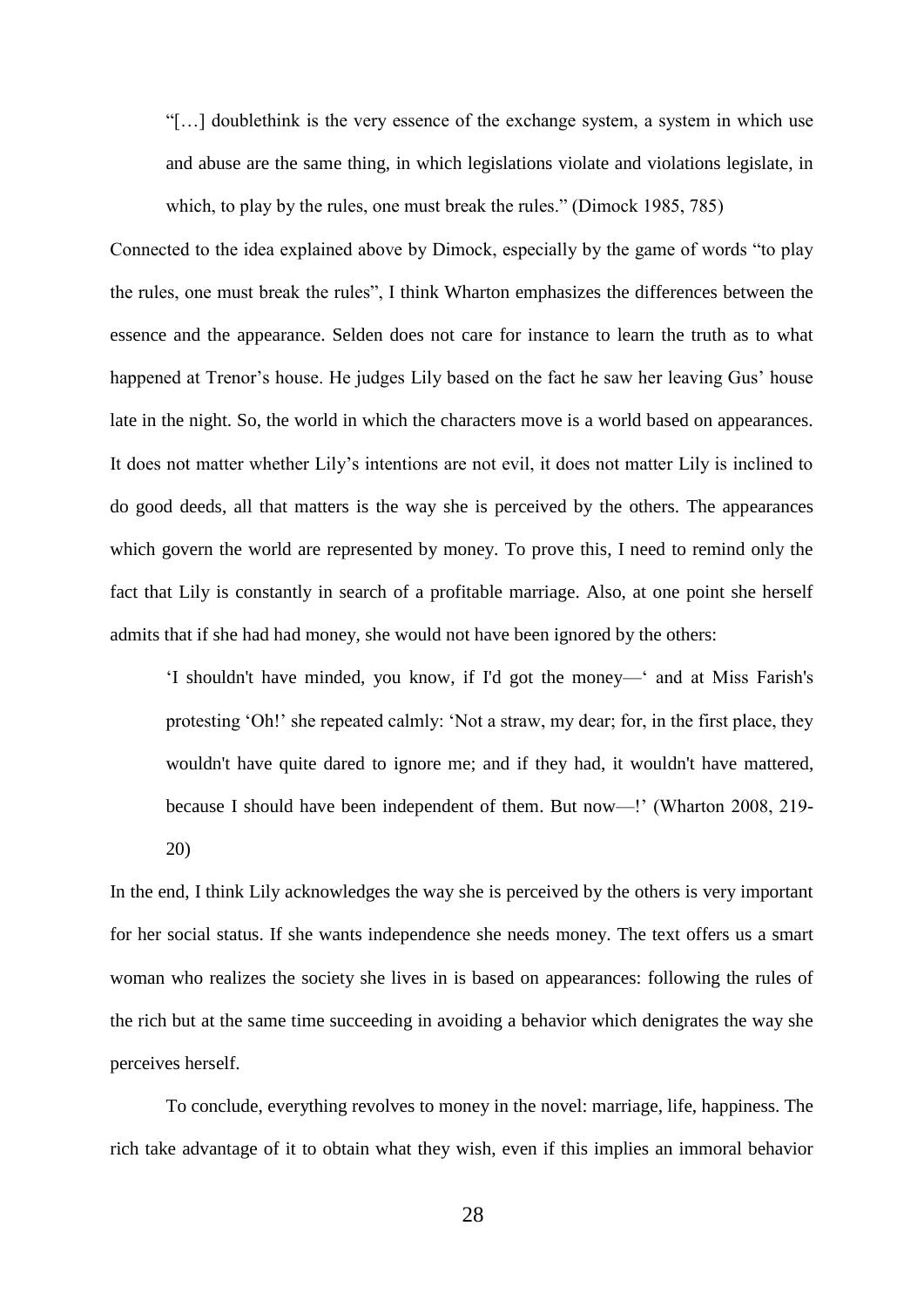against the poor ones. Trenor extorts Lily and he is not the only one as I have shown above. Lily is an exception from this prototype because the narrative shows a woman who does not stain her image in order to obtain a fortune. It is because of the way Lily is built that Wharton succeeds in emphasizing the way in which the society treats the ones who do not have money. Edith Wharton creates a social class critique in the novel *The House of Mirth*, as she builds characters who behave in a dishonest way and situations centered on money.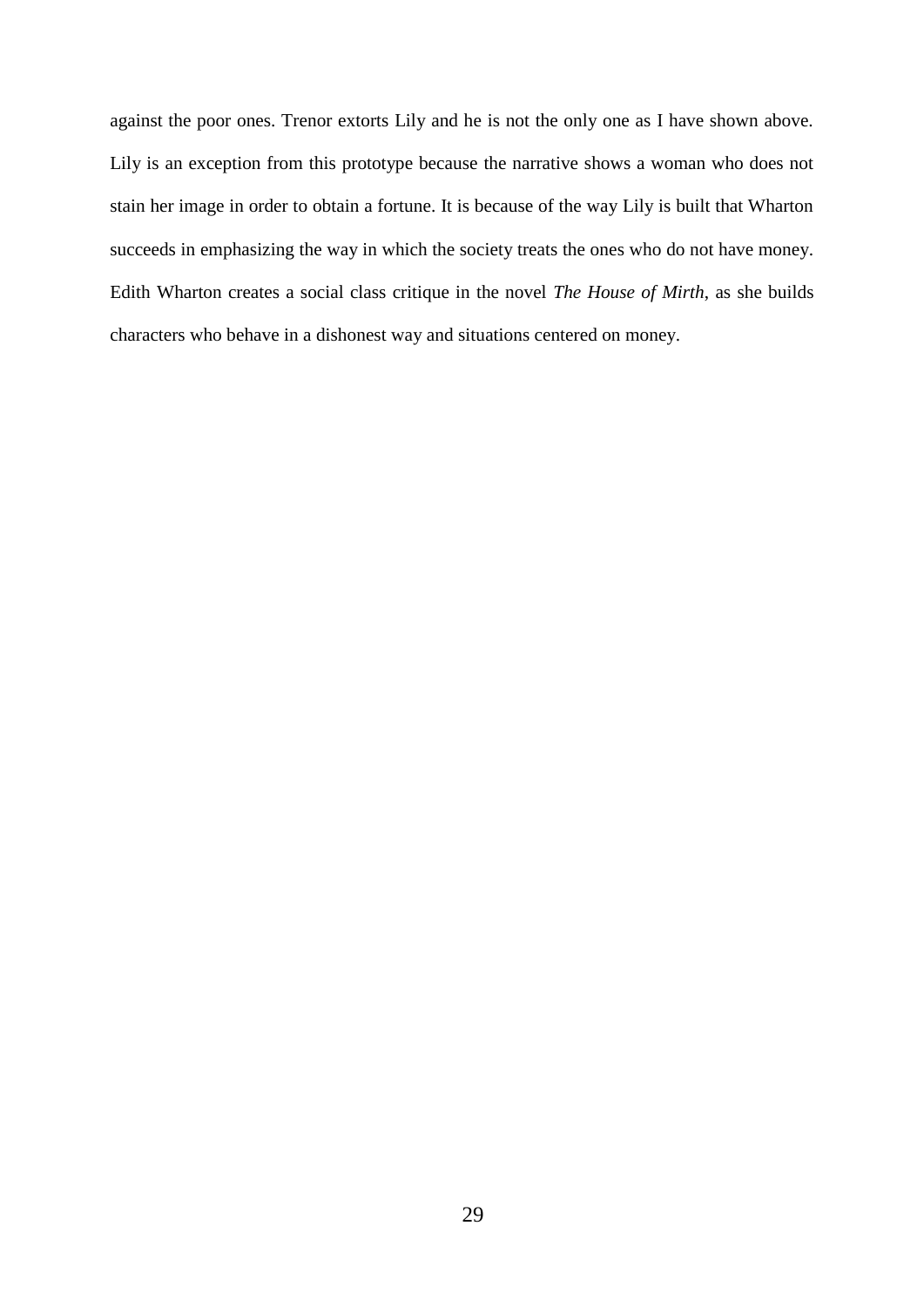#### *2. The Great Gatsby* and the Social Importance of Money

This chapter will be focused on the importance money plays in *The Great Gatsby* and it states that money is a very important factor in the characters' lives. Critics have written a lot about this novel and many of them state that Fitzgerald criticizes the upper class in it (Berman 2001). All of the characters are influenced by money without exception. For instance, Myrtle believes Wilson is not a good husband because he does not have money to buy a wedding suit; Daisy does not leave Tom because she loses money. Important decisions the characters make are based on money, either there are connected to losing it or gaining it. This technique is created by Fitzgerald so that he can present the social class critique through the way the characters are built.

Reading the critique studies, I have noticed some of them are concerned with the social prejudices of the characters, including Ronald Berman, who thinks that "social judgment matters more" in the novel (Berman 2001, 79). The society in Fitzgerald's novel is guided by immoral principles, but at the same time, criticizes and gossips about others like for instance Gatsby's fortune. This implies the belief according to which they are better than anyone, even if they are not and they criticize the errors the others do. The critic catalogues the other critics' opinions which have been approaches to three grand subjects regarding the interpretation based on the novel's background. The first which is of interest to us is "the novel's development from Fitzgerald's earlier writing about love and money" (Berman 2001, 79). This theme has followed the author in other writings as well. On the other hand, H. L. Mencken states that "the life of post-war New York City" (Berman 2001, 81) is perfect for describing it in literature because it is "a spectacle, lush and barbaric in its every detail" (Berman 2001, 81). Further on, Ronald Berman describes this spectacle: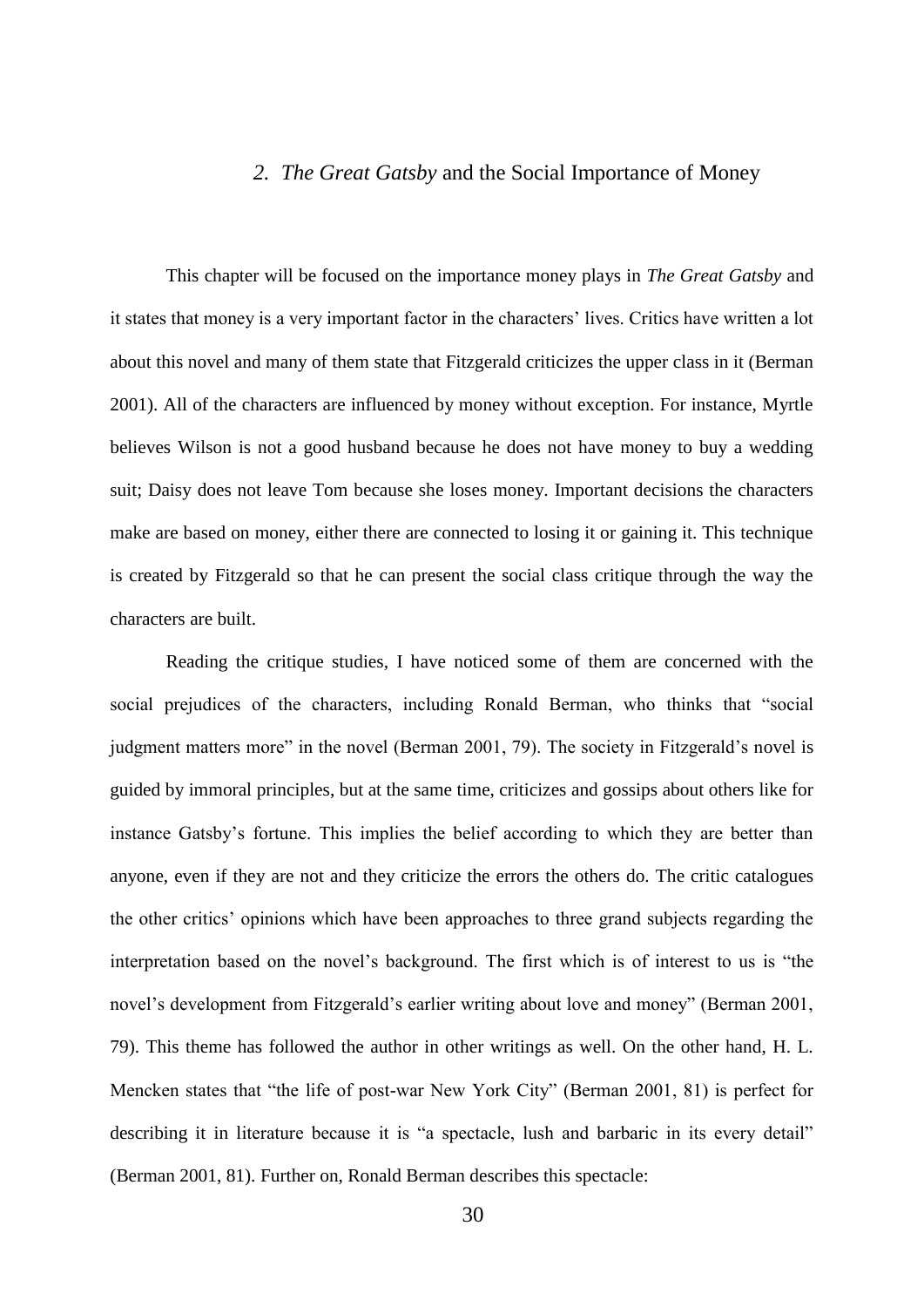It is a world of broken relationships and false relationships; a world of money and success rather than of social responsibility; a world in which individuals are all too free to determine their moral destinies. Daisy warns Nick and the reader about the way this world is when she says, 'I think everything's terrible anyhow'. Because she believes that, she is free to act any way she wants. (Berman 2001, 83-4)

The lack of morality is perceived by the critics and its main reason is represented by money. Berman explains that social responsibilities do not count and so are things with the human relationships. The freedom of the characters is misinterpreted and they act as being situated above good and evil. There is no responsibility and the characters' actions are indicating this; furthermore, by just presenting it, the author criticizes their behavior. Their decisions show they are not wise people and they cannot weigh the consequences of their actions. An example would be the end of the novel, in which Daisy flees with Tom, after killing Myrtle Wilson and after Gatsby being willing to take the blame. I think Berman perceives the true nature of the world presented in the book and I also believe Scott Fitzgerald intends a critique of this type of society in which people are selfish and egocentric.

The beginning of the novel *The Great Gatsby* starts with a quote by Thomas Parke D'Invilliers. This quote is an important one, since there is a subtlety of language which practically announces one of the major themes of the novel: "Then wear the gold hat, if that will move her; / If you can bounce high, bounce for her too, / Till she cry "Lover, gold-hatted, high-bouncing lover, / I must have you!"" (Fitzgerald 2013)

The irony in this passage, which Fitzgerald chooses to introduce at the beginning of the book, hints the reader about the power money has over love. The fact the feelings have a diminished role in the society is regarded with notes of sarcasm, the corruption of the money chasers being signaled out. The lines describe the situation which will be further on presented, which includes the relationship between Gatsby / Tom and Daisy. Gatsby / Tom is the "gold-hatted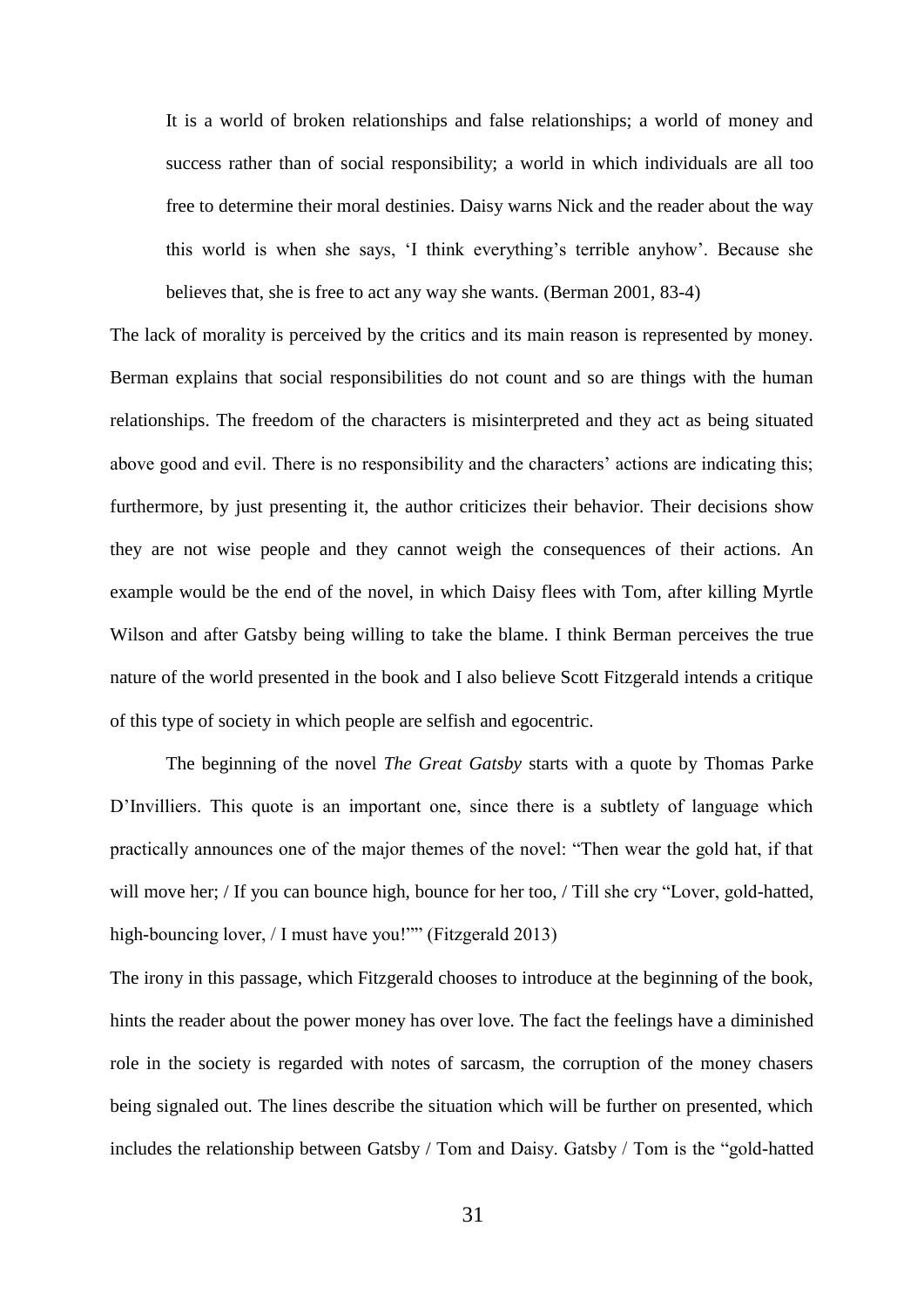lover" and Daisy is the woman in love with the gold. "Then wear the gold hat, if that will move her" sounds like a piece of advice for Gatsby, who builds an empire just to bring Daisy into his arms again. She already has that fortune, and as Stephen Matterson affirms in his study, "The 'money' in Daisy's voice suggests also the exclusive club of the wealthy to which she and Tom belong" (Matterson 1990, 46). She does not need Gatsby's money anymore, she belongs to the wealthy society now.

Fitzgerald uses a very interesting technique in criticizing the way in which the characters become corrupt through the means of money. Since the beginning of the first chapter, the narrator becomes also a character, Nick Carraway, the narration being made from a subjective perspective. Through the observations of Nick Carraway, the author introduces his class critique, connected to the perspective of money: "In my younger and more vulnerable years my father gave me some advice that I've been turning over in my mind ever since." (Fitzgerald 2013, 1). The narrator has been turning over and over the advice from his father because it is a hard one to listen to. The human's nature is inclined towards criticizing and judging other people's character and behavior, so Nick is overthinking the advice to understand the way through which he could listen to it: "Whenever you feel like criticizing any one", he told me, "just remember that all the people in this world haven't had the advantages that you've had" (Fitzgerald 2013, 1). It is an effective way of talking directly to the reader, warning him about the story which will follow; it is a warning for the reader not to judge the characters and their decisions and by giving this piece of advice, the author actually makes an opposite statement. While reading the book, the reader will most probably feel inclined to pass a judgment, as the presented situations are morally challenging, but he must not, he must not read the book with this purpose: "Reserving judgments is a matter of infinite hope" (Fitzgerald 2013, 2). On the other hand, the character acknowledges there is a limit to this indulgence he was bringing forth: "And, after boasting this way of my tolerance, I come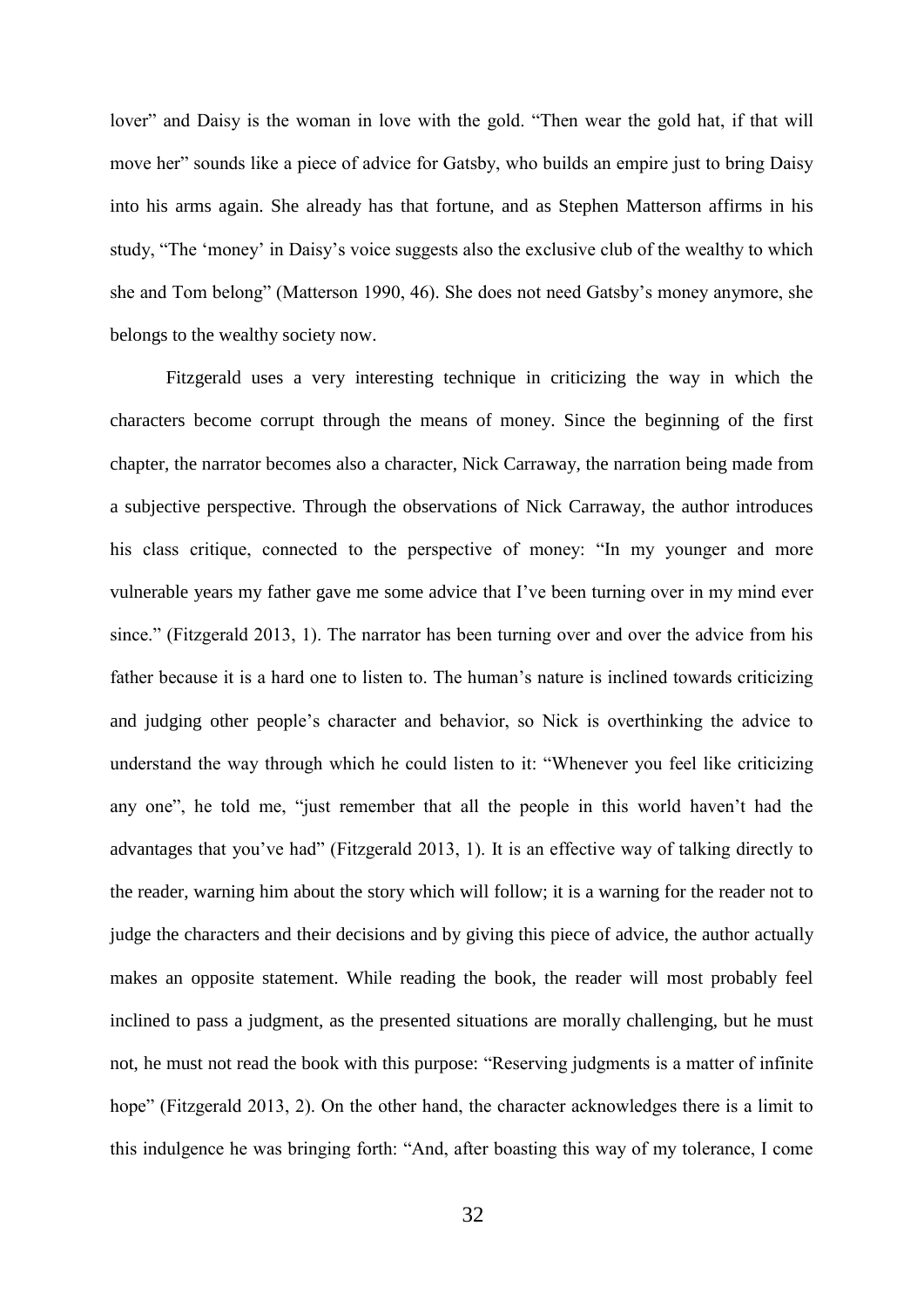to the admission it has a limit. Conduct may be founded on the hard rock of the wet marshes but after a certain point I don't care what it's founded on" (Fitzgerald 2013, 2). This spontaneity of changing the course of the thoughts, offers the reader liberty of choosing the way to think of the characters introduced in the novel and their actions. All the more it is to be realized the intention of the narrator to expose the desires for gold and their poisonous consequences.

As the narration starts developing, the main character, Gatsby, is introduced. Due to the social position he has, this character is presented through the eyes of the narrator, but also through the eyes of the others, like a person who does not have a good reputation. It is easy to observe that the intention of the novel is to criticize the upper class if it is taken into consideration the characters' wishes for wealth. But Gatsby, as it turns out, is an exception to the rules. The narrator, which knows the story's end, affirms that money is not what defines the main character:

Only Gatsby, the man who gives his name to this book, was exempt from my reaction – Gatsby who represented everything for which I have an unaffected scorn. If personality is an unbroken series of successful gestures, then, there was something gorgeous about him, some heightened sensitivity to the promises of life […]. Gatsby turned out all right at the end. (Fitzgerald 2013, 2)

Gatsby is indeed different from the others as he knows money is but a tool that might help him to reach his dream – to get Daisy back. The things that matter in life are not brought by fortune, and the character acts like a wise man who knows that happiness is not a product of money making, because he is still having a "sensitivity to the promises of life" (Fitzgerald 2013, 2) a rare quality beyond the wealthy ones. It does not mean he does not chase another mirage, but the charms of gold is not it. Gatsby is the character which holds on to the past more than any other character. Love is the feeling which draws him back to Daisy, a girl that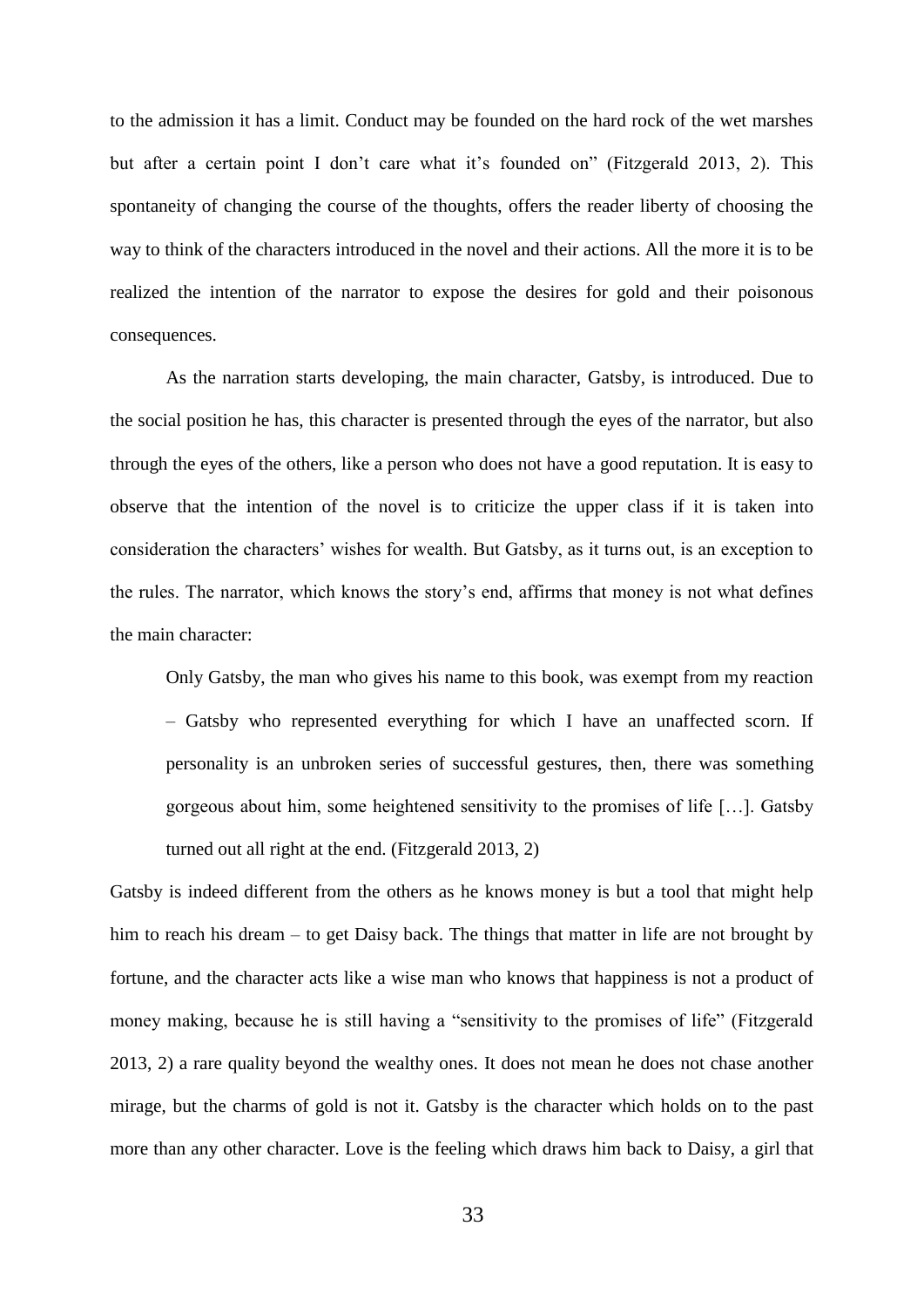is inaccessible to him. Knowing that, he tries to get her back by increasing his fortune, so although he knows money is an illusion, he tries to use it for his purpose.

Gatsby – as does the Buchanan family – represents the wealth and opulence in life but the character's description is totally different than Tom's:

It was one of those rare smiles with a quality of eternal reassurance in it, that you may come across four or five times in life. It faced – or seemed to face – the whole external world for an instant, and then concentrated on *you* with an irresistible prejudice in your favor. It understood you just as far as you wanted to be understood, believed in you as you would like to believe in yourself, and assured you that it had precisely the impression of you that, at your best, you hoped to convey. (Fitzgerald 2013, 62)

Unlike Tom, Gatsby receives the warmest characterization: besides his formality as an effect of his manners, Gatsby is portrayed as a thoughtful and kind person throughout the novel. Gatsby is a character created to strengthen the self-reliance of the other characters: "he believed in you as you would like to believe in yourself", and more than this, to help the other characters develop in a harmonious way: "had precisely the impression of you that […] you hoped to convey". He seems to know that the value of people is way more important than the value of money, this is why his generosity has no limits: he helps his father by sending him money, whilst Tom is, on the contrary, receiving money from his family. Money did not affect Gatsby's behavior, he developed himself into an open-hearted person and even modest in his deepness – he offered the majestic parties just to attract one guest and he did not deeply enjoy his own parties. Through this he achieved a moral correctness during the journey to his aim.

The description of Tom Buchanan – Daisy's husband – creates the image of a superficial person who does things just because he can: "They had spent a year in France, for no particular reason, and then drifted here and there unrestfully wherever people played polo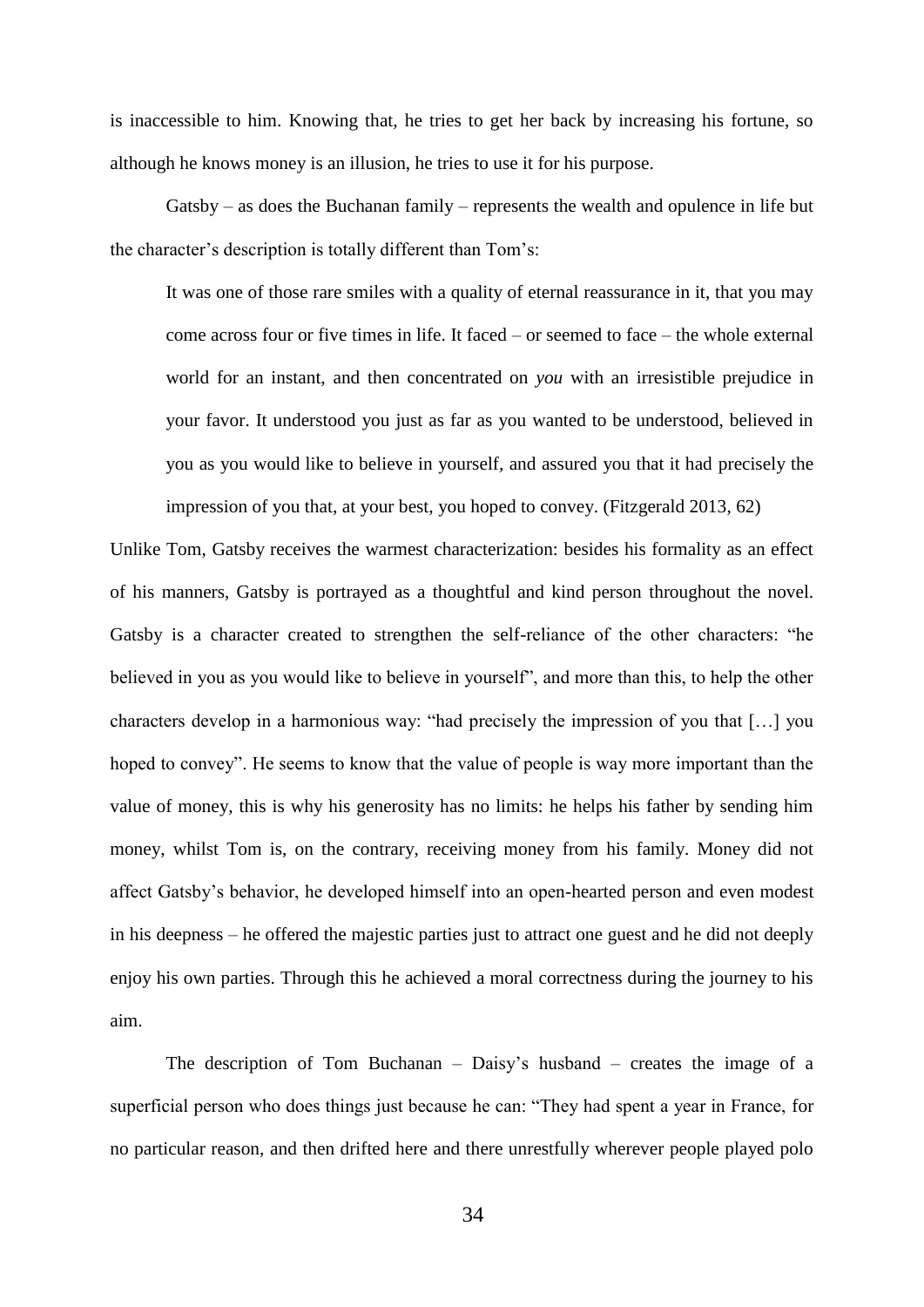and were rich together" (Fitzgerald 2013, 8). Tom was a football player and he "was a sturdy, straw haired man of thirty with a rather hard mouth and a supercilious manner. Two shinning, arrogant eyes had established dominance over his face and gave him the appearance of always leaning aggressively forward" (Fitzgerald 2013, 9). In this passage I noticed Tom is a proud character and wealthy people like him have money, but there is a specific superiority in their behavior. They are willing to spread "dominance" and ask for respect only because they are wealthy. Tom is also created as a character that mostly shows harshness – not only physical, and here I can refer to the opening scene, when he categorically expresses his opinion regarding racism: "It's up to us, who are the dominant race, to watch out or these other races will have control of things" (Fitzgerald 2013, 17).

Fitzgerald criticizes the qualities that are meant to be attributed to the upper class (good manners) by showing how in his novel some characters have the worst behavior, despite their breeding. Tom, used as the best example, shows up as a rude person, abrupt and ill tempered – the scene where he breaks Myrtle's nose is the most suitable in this case, showing how limited his manners can be. To create the other side of the comparison, Fitzgerald puts Gatsby in a brighter light, by showing that he, the self-made wealthy man born to a poor family, is a constant gentleman that can always maintain a perfectly exemplary ethic, even when meeting his rival, Tom. Ironically, this is how wealthy and well-bred people want to distinguish themselves from the others, by the use of good manners.

Tom has the advantage a fortune can offer and he knows how to benefit from it. He buys things that only a person with a lot of money can buy and he becomes aggressive because of the power money can offer. Ronald Berman notices this and when talking about building characters in Fitzgerald's novels, he thinks that in fact "the social order is against" (Berman 2001, 80) money and when a poor boy rises like Gatsby does, Tom has "less space to breathe" (Berman 2001, 80), so the problems occur. I do not believe the social order is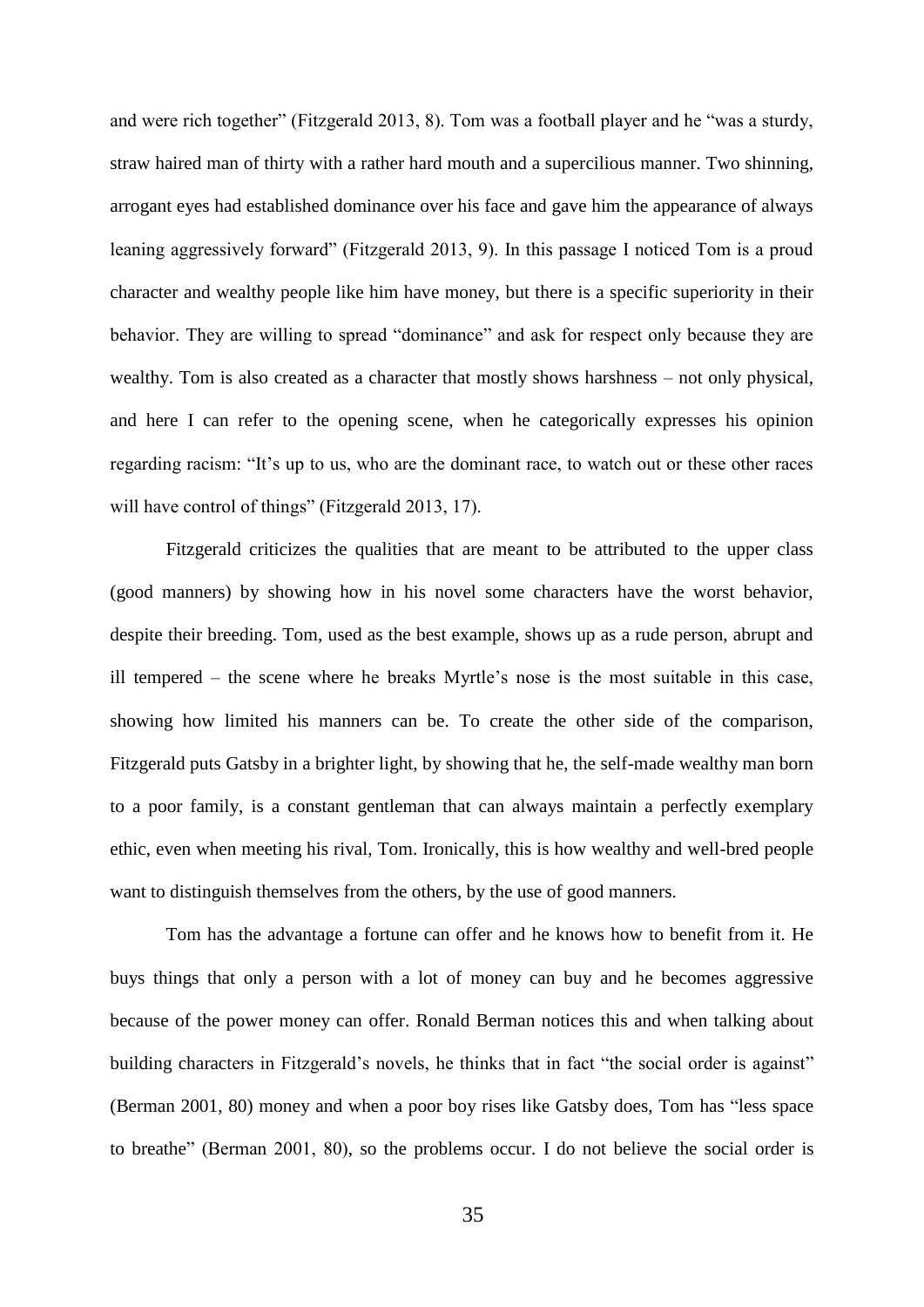against money, because everything is based on money. Respect also is lately bought by wealthy people, only because they can afford it, not because the deserve it. On the other hand, I agree with Ronald Berman: "rich boys have less space to breathe in" (Berman 2001, 80), they feel like their air is contaminated by the poor ones. Tom is thus the image of "control, exclusion" and "threat" (Berman 2001, 80) and the house he lives in basically states the same:

Their house was even more elaborate than I expected, a cheerful red-and-white Georgian Colonial mansion, overlooking the bay. (…) The front was broken by a line of French windows, glowing now with reflected gold (8). / The windows were ajar and gleaming white against the fresh grass outside that seemed to grow a little way into the house. A breeze blew through the room, blew curtains in at one end and out the other like pale flags, twisting them up toward the frosted wedding-cake of the ceiling, and then rippled over the wine-colored rug, making a shadow on it as wind does to the sea. (Fitzgerald 2013, 10)

Fitzgerald extends to significant lengths when describing Tom's estate and his tremendous wealth. He offers a lot of images, more or less connected to the things that happened or that are going to happen further in the novel. For example, the supremacy of their house is given by the massive classic design – the Georgian Colonial mansions are usually designed with arched entries, cornice, a natural fit in America in that time, if we refer to the architectural style. The French windows show nothing but immensity, light braided with "reflected gold", the absolute richness, the old money. The interior design is a clue to Daisy's reason of marrying Tom: wealth – "the frosted wedding-cake" shape of the ceiling. Everything started and ended in that point: by marrying Tom, Daisy entered the good world, but her hopes remained "frosted" somewhere right at the beginning of her new life. Money was not able to make a home out of their house and this can be noticed throughout the novel, so the money supremacy looks like nothing worthwhile.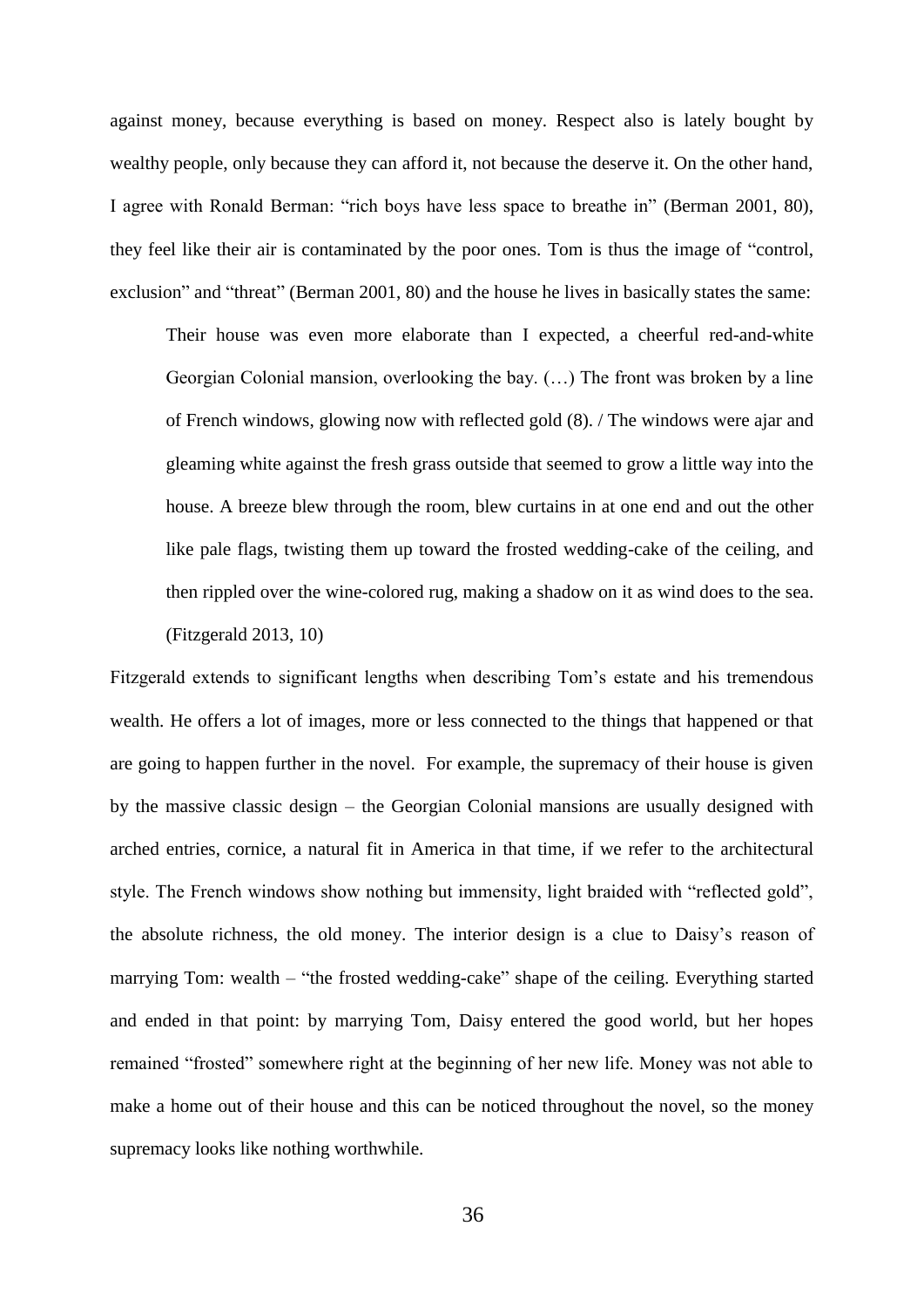The nucleus of the family Buchanan is highlighted by emptiness: they never meet their families, they never seem to care about their daughter and their marriage is a mess (Tom cheats on Daisy and Daisy is unhappy). Tom is described by the narrator exactly after Gatsby is presented and the obvious differences are immediately depicted. So, Tom is "a national figure in a way, one of those men who reach such an acute limited excellence at twenty-one that everything afterward savors of anticlimax. His family were enormously wealthy" (Fitzgerald 2013, 7). Discussing the comparison between Tom and Gatsby I noticed Fitzgerald creates a line of opposition between the two of them. Tom is the absolute incarnation of the upper class; he did not work to reach such a position on a wealth scale, everything he has is inherited and so we find out that the family descent (lineage) is probably the most important factor to indicate the class rank. This is a theme that follows the novel from the beginning to the end – the importance of inherited wealth and its benefits versus the unknown background, the one that has as an example Gatsby himself.

The narrator makes contact with this family and they appear to the reader as people who need to be accepted and admired by the others: "getting rich is easier than being accepted" (Berman 2001, 80), Berman states, and they seem to know it because when observing Tom, the narrator affirms: "We were in the same senior society, and while we were never intimate I always had the impression that he (Tom) approved of me and wanted me to like him with some harsh, defiant wistfulness of his own" (Fitzgerald 2013, 9). His wife's behavior suggests she is seeking for the same attention: "I've heard it said that Daisy's murmur was only to make people lean toward her" (Fitzgerald 2013, 11). Tom and Daisy are in a constant need of admiration. Nick appears to be an attentive passive observer which discovers Tom's weakness, the fact that he enjoys demeaning the others, believing that this is one of the factors that can place a person above the other ones. Even if we only have other people's direct judgments and not Nick's, we can still find out Daisy's characterization: a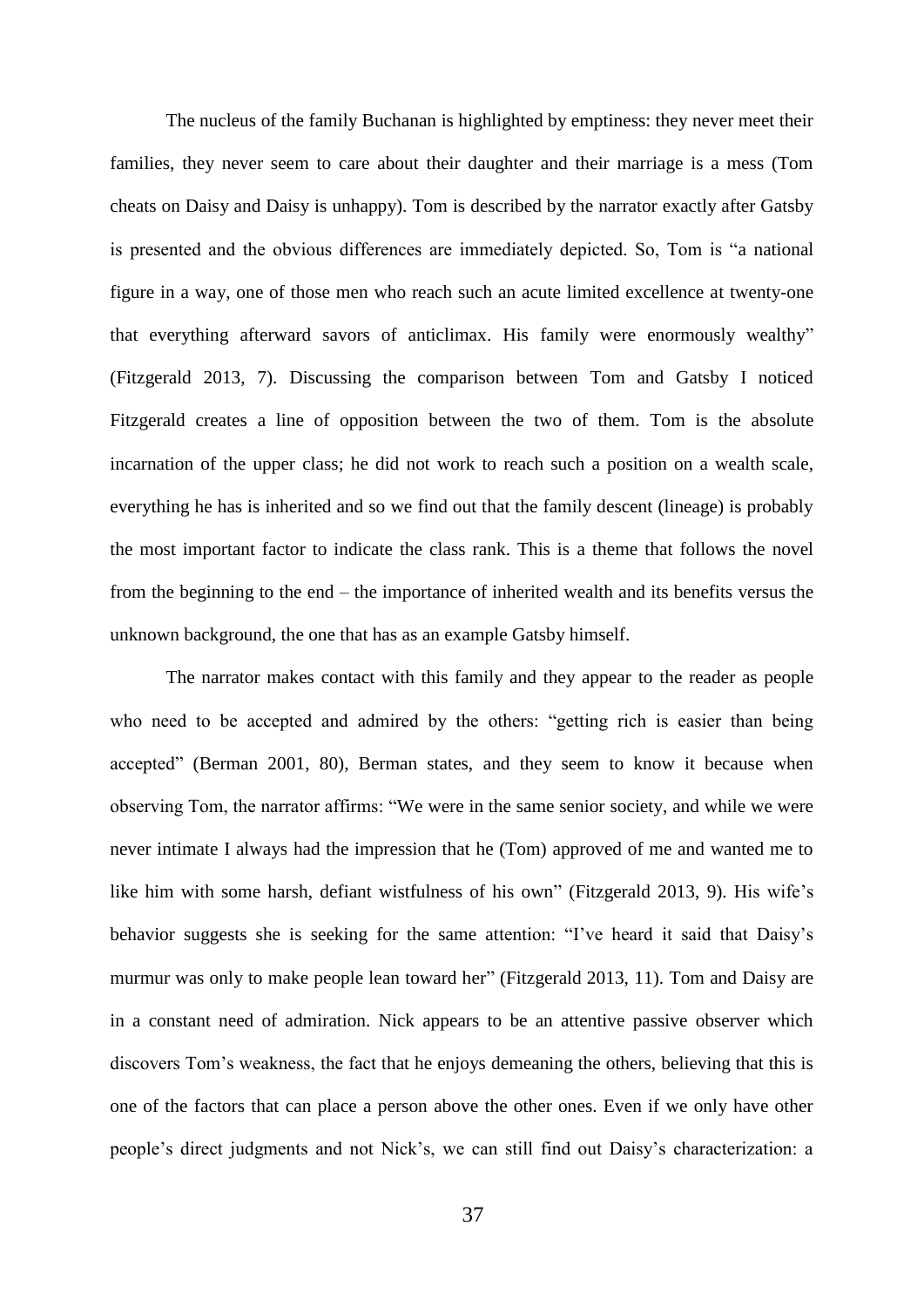manipulative but seductive lady, with a seductive and pleasant attitude. Anyway, we can clearly see one more factor that brings Tom and Daisy together: besides money, they want to be admired. And beneath this constant need for attention I think there is actually the need of being accepted, of being approved as part of the society. So, in a way, money is nothing if it cannot be shown, if it cannot gain attention. And money does not put away the loneliness.

Although money can buy many things, it cannot buy fidelity and it cannot take the sorrow and estrangement which intervene between Tom and Daisy. These two are alone together. Living to the expectations of the society, faking it for all to be perfect in the eyes of the others, they do not form a happy couple. I will take a look at what Daisy says to Nick:

"Well, I've had a very bad time, Nick, and I'm pretty cynical about everything. (…) Well, she was less than an hour old and Tom was God knows where. I woke up out of the ether with an utterly abandoned feeling, and asked the nurse right away if it was a boy or a girl." (…) "All right", I said, "I'm glad it's a girl. And I hope she'll be a fool – that's the best thing a girl can be in this world, a beautiful little fool" (Fitzgerald 2013, 22)

This shows that money does not bring fulfillment. Daisy wanted to emphasize that Tom had never been there when she needed his support. She was also aware of the subordinate role that women were expected to have, the wealthy ones especially. They were supposed to tolerate the affairs of their husbands. Daisy clearly states her opinion on power and gender, but she only wants to show that she knows more that she pretends to know. Thus, they are both interested in keeping a decent illusion of a stable marriage.

Daisy and Tom are not the only unhappy couple. Myrtle affirms:

"I married him because I thought he was a gentleman", she said finally. "I thought he knew something about breeding, but he wasn't fit to lick my shoe"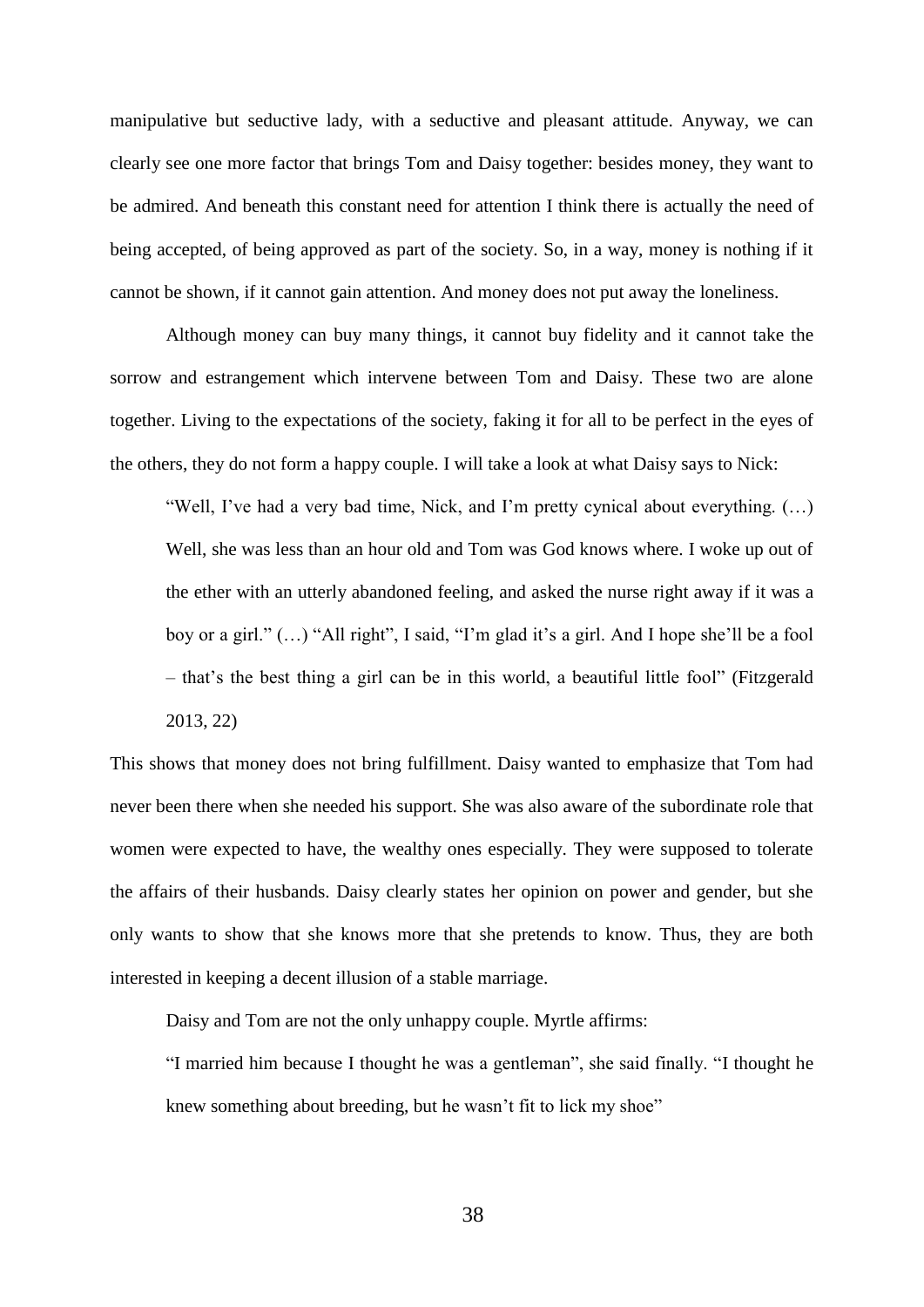"The only *crazy* I was when I married him. I knew right away I made a mistake. He borrowed somebody's best suit to get married in, and never even told me about it, and the man came after it one day, when he was out". (Fitzgerald 2013, 44-5)

Wilson's suit might be presented here as a contrast of Tom's attitude before marriage – he offered as a gift to his fiancée a pearl necklace, a symbol of his ability to offer Daisy a rich life and this is what Myrtle was looking for. Here we can find a similarity between Daisy and Myrtle: they are both kept in loveless and unhappy marriages, but with different perspectives: Daisy would lose everything by leaving Tom, but we cannot say the same thing about Myrtle, who has not got in fact anything to lose. She is living an illusion as well as Gatsby, because she is running towards what she thinks Tom represents: excitement and money. It can also be pointed out that the lack of money does not bring happiness either, so we may have just the illusion that money brings happiness, but it is not real. Myrtle affirms that "you can't live forever. You can't live forever" (Fitzgerald 2013, 46), but her affair with Tom is only temporarily bringing her joy, because he is not a gentleman either and he will not leave Daisy for Myrtle, like Daisy will not leave Tom for Gatsby. In fact, there is not even one character in the novel that we can totally say it is happy, there is no happiness in Fitzgerald's novel.

Most of the characters keep on wanting to relive the past and for Gatsby money is the only chance to get Daisy back. Gatsby lives in the past, in his happy memories with Daisy and he believes that once he shows her the money he has got, he would get her back and they will be happy once more. But he is not the only one, as Ernest Lockridge affirms in *Twentieth Century Interpretations of The Great Gatsby*:

Several characters in the novel desire to repeat a significant past preserved in memory. As a football end for Yale, Tom Buchanan reached 'such an acute limited excellence at twenty-one that everything afterward savors of anticlimax'; […] Nick himself, at novel's end, returns west in hope, it seems, of repeating his 'vivid' memory 'of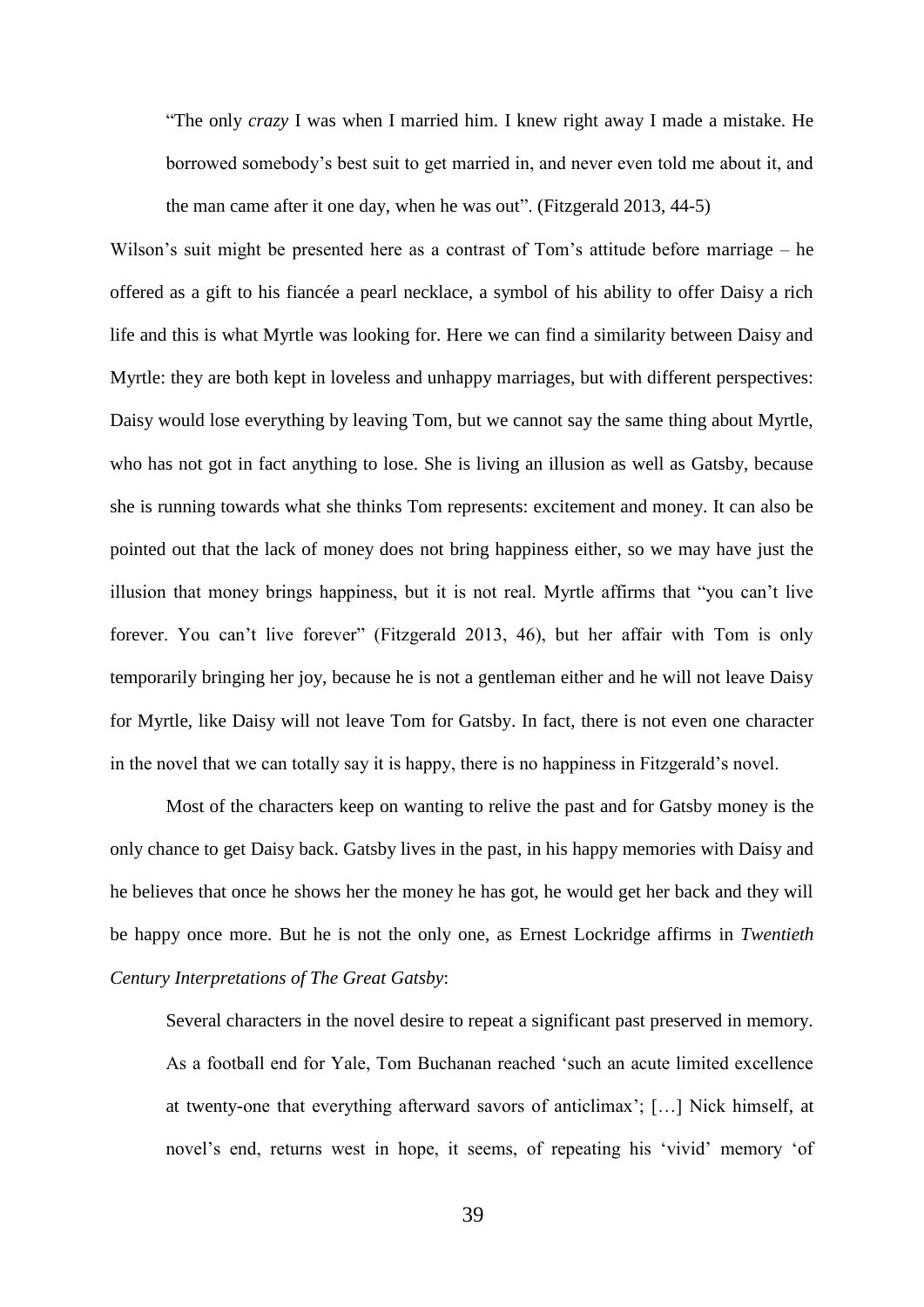coming back West from prep school and later from college at Christmas time. (Lockridge 1984, 11)

Tom is in the same situation as Gatsby. He does not want to replay a moment of sentimental nature, but one concerning the success, the admiration that he was wrapped in, the climax of his youthfulness. He still had money and he was successful to. On the other hand, Nick is tired of seeing the world going to where money dictates, so he wants to relieve a past free of it. He tries to get back to a moment of spiritual and mental peace at the end of the novel.

Gatsby's character and wishes concerning money are completely different to those of Daisy's. He has other values which guide him. For instance, he thinks money is primary in his life only for the purpose of getting Daisy back. As for Daisy, she does not want to give up money, because if she is not happy having it, she knows she will be unhappy if she lost it. Besides, she and Tom seem at some point to be made one another, both being shallow and trying to preserve the appearances. For instance, they pretend to be interested in accumulating as much knowledge as they can, but when a conversation about a book starts, it can be seen the fact Tom is a little bit above ignorance; the discussion about Goddard's "The Rise of the Colored Empires" is relevant, where in describing the book's subject, Tom says: "Well, it's a fine book, and everybody ought to read it. The idea is if we don't look out the white race will be – will be utterly submerged. It's all scientific stuff; it's been proved." (Fitzgerald 2013, 17). Indeed, it has been proved that the narrator is being ironic in showing even though Tom is rich and has all the opportunities to study and to access unlimited resources, he chooses not to do so. And that would be fine if he did not try to show off with a subject he is not mastering. Furthermore, Daisy highlights his and her ignorance by saying: "Tom's getting very profound," said Daisy with an expression of unthoughtful sadness. "He reads deep books with long words in them. What was that word we  $-$ " (Fitzgerald 2013, 17). The lack of depth can be easily grasped and irony is used for showing it.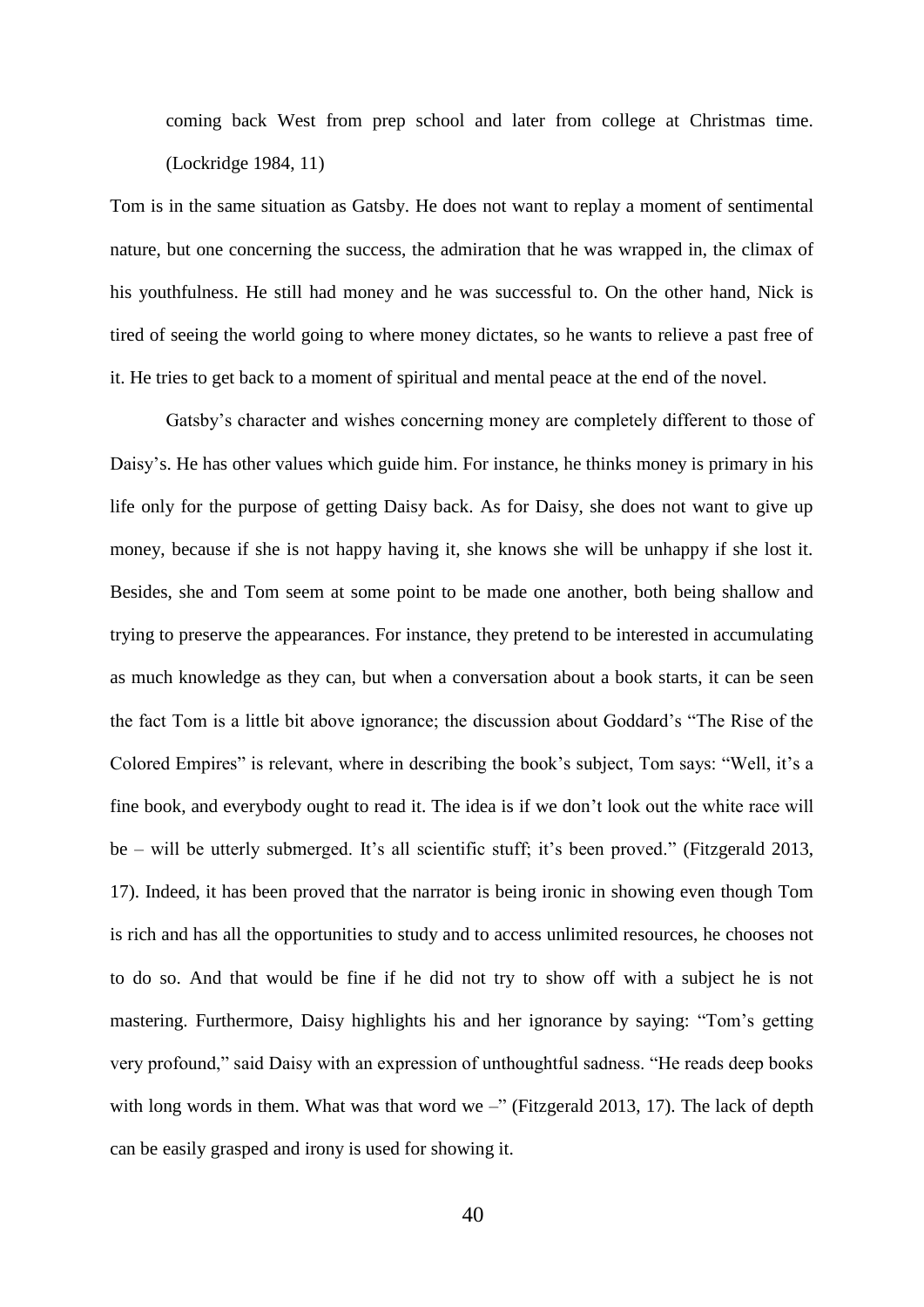Contrasting with Tom and Daisy's selfishness, Gatsby's generosity can be easily grasped. So, to prove that Gatsby is a generous man, who does not care how much money he spends, I will refer to the countless parties he throws:

People were not invited – they went there. They got into automobiles which bore them out to Long Island, and somehow they ended up at Gatsby's door. […] Sometimes they came and went without having met Gatsby at all, came for the party with a simplicity of heart that was its own ticket to admission. (Fitzgerald 2013, 53)

Gatsby, the freshly rich man descended from farmer parents, is showing his generosity, by the free use of his money. He organizes glamorous parties, where he offers an inexhaustible variety of life: free drinks, food, shelter and entertainment to hundreds of people, from all kind of classes. It was hard to understand what was all that for, especially because he was not really enjoying his own parties or he was never directly inviting the movie stars, directors or rich ladies – that was only the way to his incorruptible dream. We can see how selfish Tom is, in comparison to Gatsby – he would never share his unearned fortune: he refuses to give George Wilson one of his cars, he's not even listening to Wilson's prayers. It should not be forgotten that Gatsby buys a house to his father too, we find it out at the end of the novel, where it is impossible for his father to hide his admiration and emotion for his son. His father believed in his son and knew he will be rich one day and that he will inevitable get higher and higher into the society.

These parties are not only indicating a rich man's generosity. They are also occasions for Gatsby to study the rich and their ways. Also, he hopes to meet Daisy there, so one indicator as to why he is throwing these parties is the illusion he wants to sustain. He is in love with an icon of the past, Daisy is not the girl he fell in love with, but Gatsby will never show any sign of knowing this. On this matter**,** John Fraser in *Dust and Dreams and the 'The Great Gatsby'* affirms the novel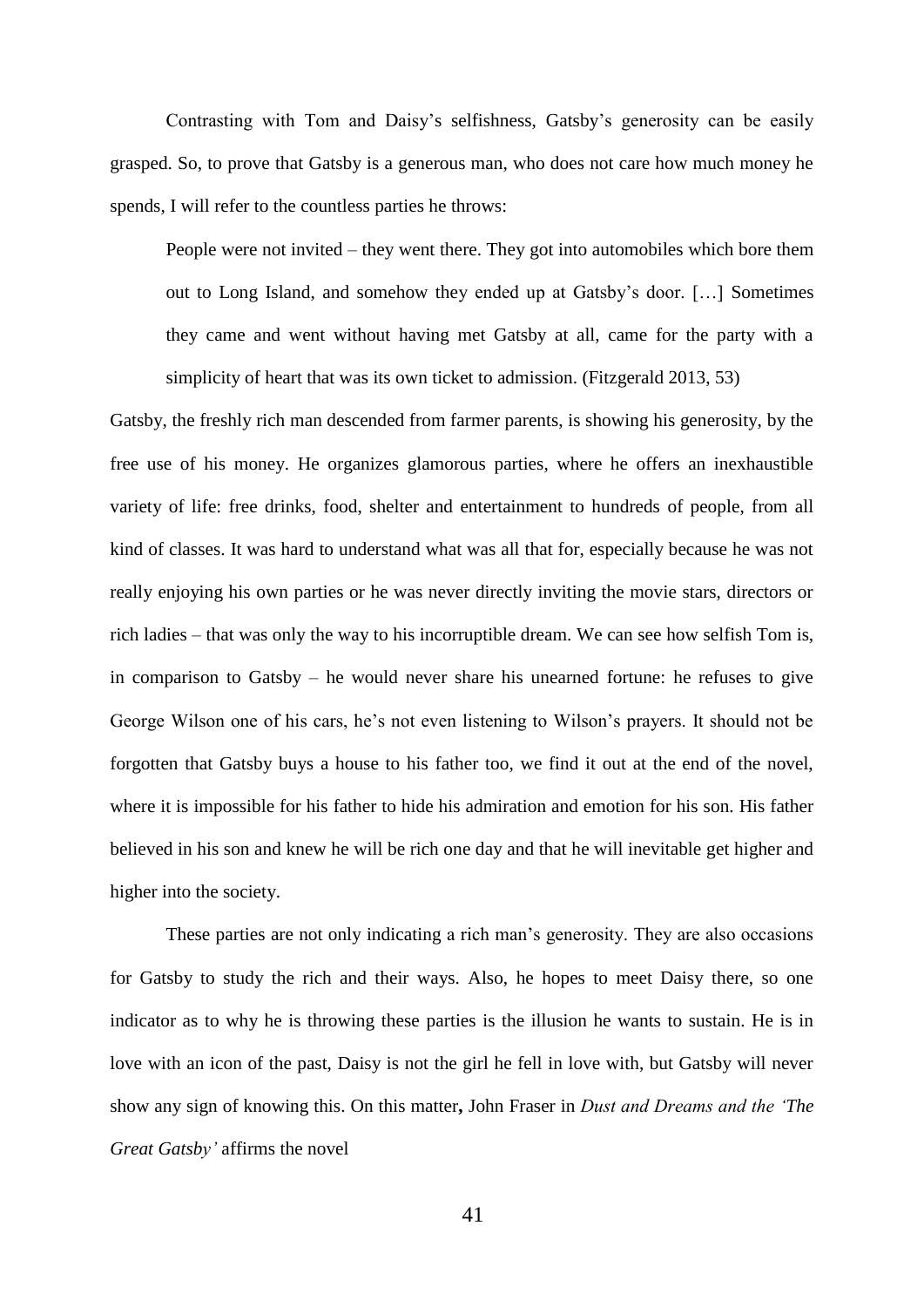[...] is especially concerned with the relationship between ideals and conduct, and its thesis on this subject appears to be as follows: To have large romantic ideals is almost certainly to be mistaken, because of the nature of the nature of ideals, but to attempt to do without them is to live emptily and to thwart a permanent human craving; hence almost any large romantic ideals, however mistaken, deserved to be viewed respectfully. (Fraser 1965, 555)

This whole process concerning Gatsby never letting go of Daisy's ideal image is not to blame, cannot be blamed, as it is, according to the critic, a way of living your life in a greater manner than having no hopes and dreams at all. Gatsby's ideals are never crushed, even though there are many disappointments coming from Daisy. For starters, she never leaves Tom although the spark between her and Gatsby is re-ignited.

One of the ways that, on the other hand, the other characters act, is connected to the amount of money they have. Daisy and Tom have a behavior which illustrates they have money. One of Daisy and Nick's conversation, contains the constant attempts of showing the many advantages that money brings: "And I *know*. I've been everywhere and seen everything and done everything.' Her eyes flashed around her in a defiant way, rather like Tom's, and she laughed with thrilling scorn. 'Sophisticated – God, I'm sophisticated!" (Fitzgerald 2013, 23). She has a snob's attitude, trying to impress those around her, this being actually a show for how easy she is influenced by the world she moves in. She wants to believe about herself she is sophisticated for travelling. The money she has through marrying Tom, brings her these advantages she enjoys. Also, she wants so much to be a part of that society that she is willing to do anything and this way, her conscience is put in the shadows.

The same happens with Myrtle, who does not care that she is cheating on her husband with Tom. Her reasons for having an affair are shallow and are connected to the fact her husband does not have any money: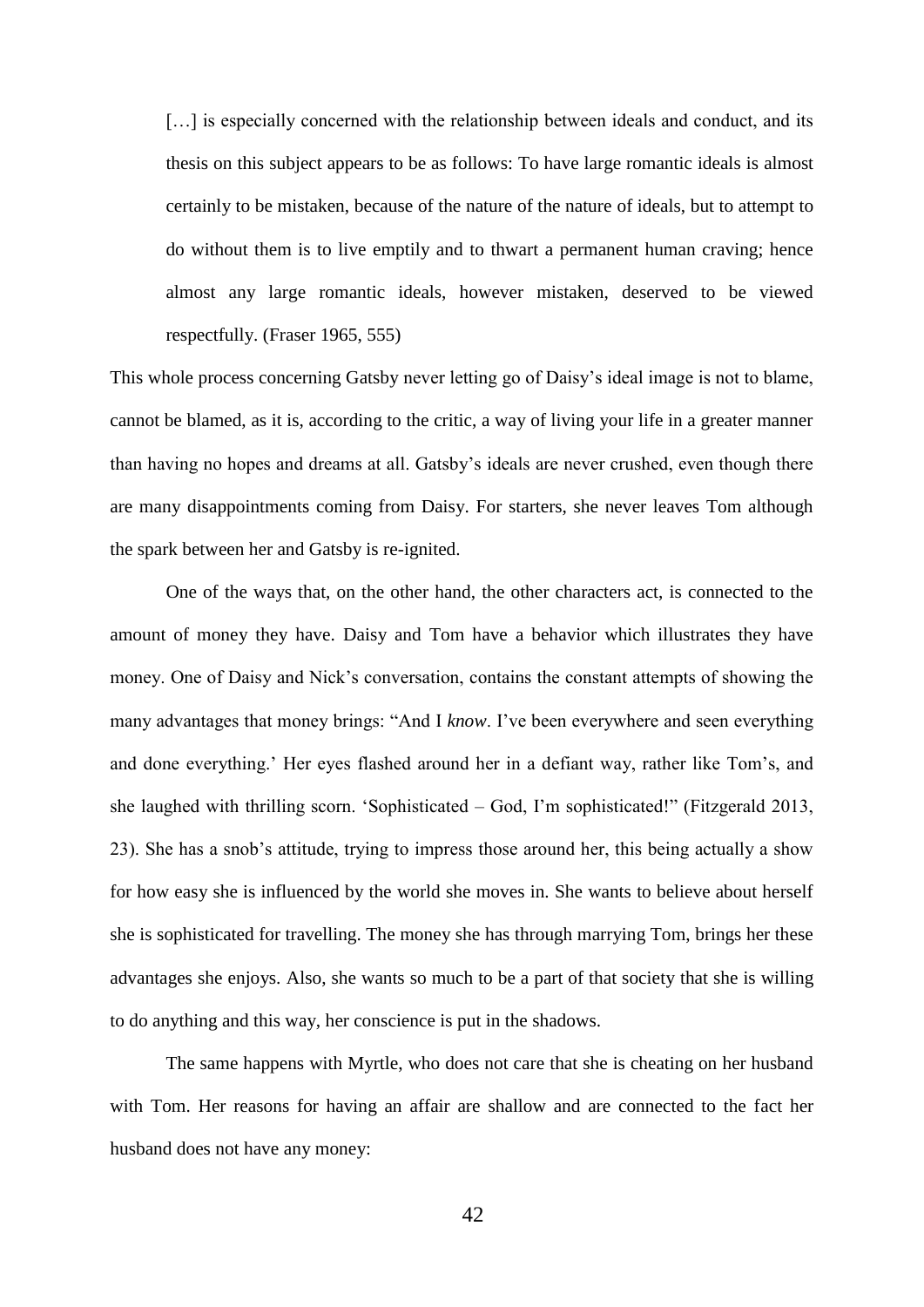"I knew right away I made a mistake. He borrowed somebody's best suit to get married in and never even told me about it, and the man came after it one day when he was out." She looked around to see who was listening. "Oh, is that your suit? I said. This is the first I ever heard about it." (Fitzgerald 2013, 45)

Myrtle is much alike Daisy. She believes money means a lot of power and although she wants to have it, she does not work for it. She wants easy money and that is why she starts seeing Tom, whom she forgives and *loves* even after he hits her. Myrtle feels disappointed by her husband, but in fact, she is disappointed by not having money.

Furthermore, money is involved in all of these characteristics which dominate the New York society, as described in the novel. *The Great Gatsby* represents hence "A new kind of American novel" (Berman 2001, 81), in which the reader can see a technique through which money drives the characters to act in different directions. Gatsby is obsessed with relieving the past with the help of money, Daisy wants money to live a great life, Myrtle wants money to climb the social stair and Nick is trapped in this world, where he observes the way money changes things.

Michael Millgate is another critic who states the fact the society is one of the main points of focus for Fitzgerald:

In stressing the corruption at the heart of Gatsby's dream, as well as exposing, in the revelation of Daisy's character, the tawdriness of what the dream aspires to, Fitzgerald clearly intended a fundamental criticism of the 'American Dream' itself and of the business society to which, in the twentieth century, it had become indissolubly wedded. (Millgate 1962, 336).

Money is an illusion which dictates the way one should behave. This illusion is like a trap into which all the characters fall. Gatsby is the character constructed to survive this illusion in the ways the others do not, but his life is wasted on an idea which is not perceived and

43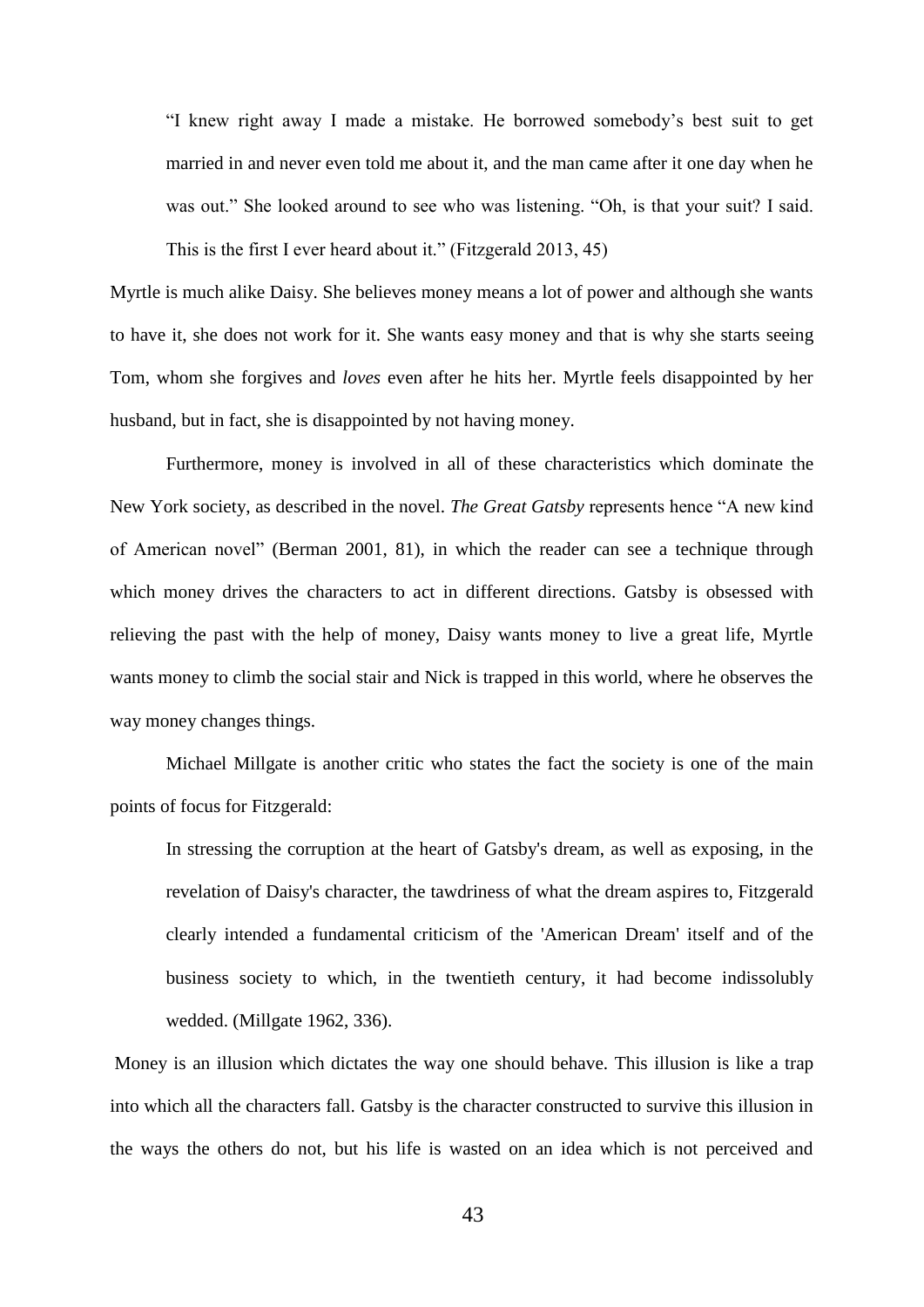appreciated. The only one who grasps his true essence is Nick. Even though Gatsby sees beyond a fortune, money is still influencing his desires, because Daisy, the one whom he loves is married to a fortune and she is not willing to give it back. The characters' conscience has perished and Charles Thomas Samuels depicts this:

Fitzgerald's world represents iconographically a sterile, immoral society. […] Like other objects in the book to which value might be attached, the eyes of Dr. Eckleburg are a cheat. They are not a sign of God, as Wilson thinks, but only an advertisement, like the false promise of Daisy's moneyed voice, or the green light on her dock, which is invisible in the mist. These monstrous eyes are the novel's major symbol. The book's chief characters are blind, and they behave blindly. Gatsby does not see Daisy's vicious emptiness, and Daisy, deluded, thinks she will reward her gold-hatted lover until he tries to force from her an affirmation she is too weak to make. (Samuels 1966, 786)

I agree with C.T. Samuels when he affirms that the characters are blind and "behave blindly", being governed by money. In the end, I think money governs Fitzgerald's world in many ways, being a killer of dreams. Gatsby's illusion dies and he dies with it. His hopes are crushed and the others do not care. This can be seen at his funeral, where almost no one shows up. The evil power of the money has been shown in so many situations; for instance many came to his parties, but no one came to his funeral. This is an indication for the true values which are mastered by money and also an indication for the sterile, immoral society that Fitzgerald's characters belong to. Also, money is not something which can prolong Gatsby's life, or gain love and friends. Those guests to his parties were shallow too and they were opportunists just trying to have some fun. To sum it up, I think that Fitzgerald realizes a social critique class through the lengths of the characters' money desire. The fact Daisy chooses money and social position over responsibility and love, the choice Gatsby makes in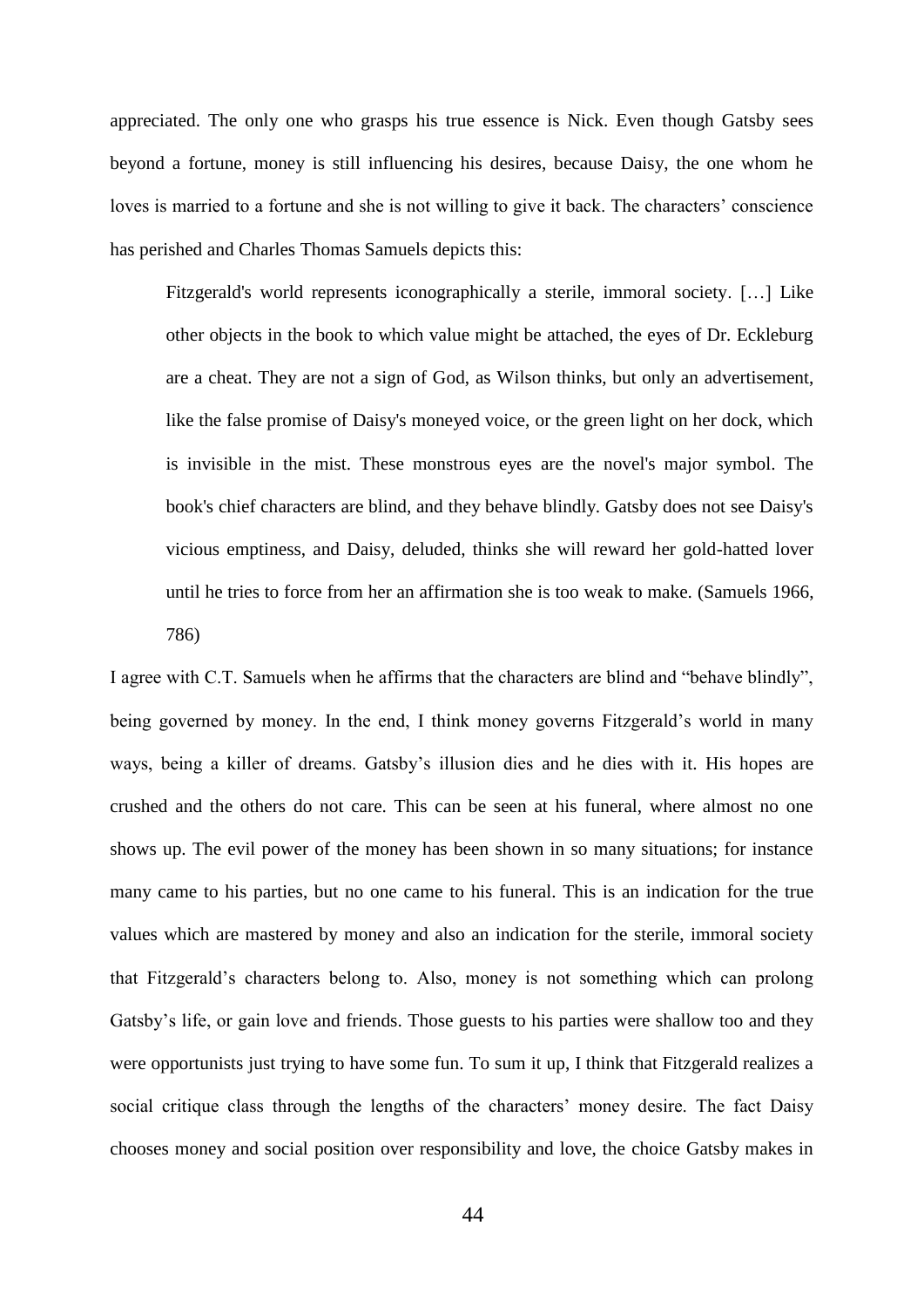gaining money, Myrtle cheating on her husband, are all scenes which represent techniques through which the author criticizes the social classes.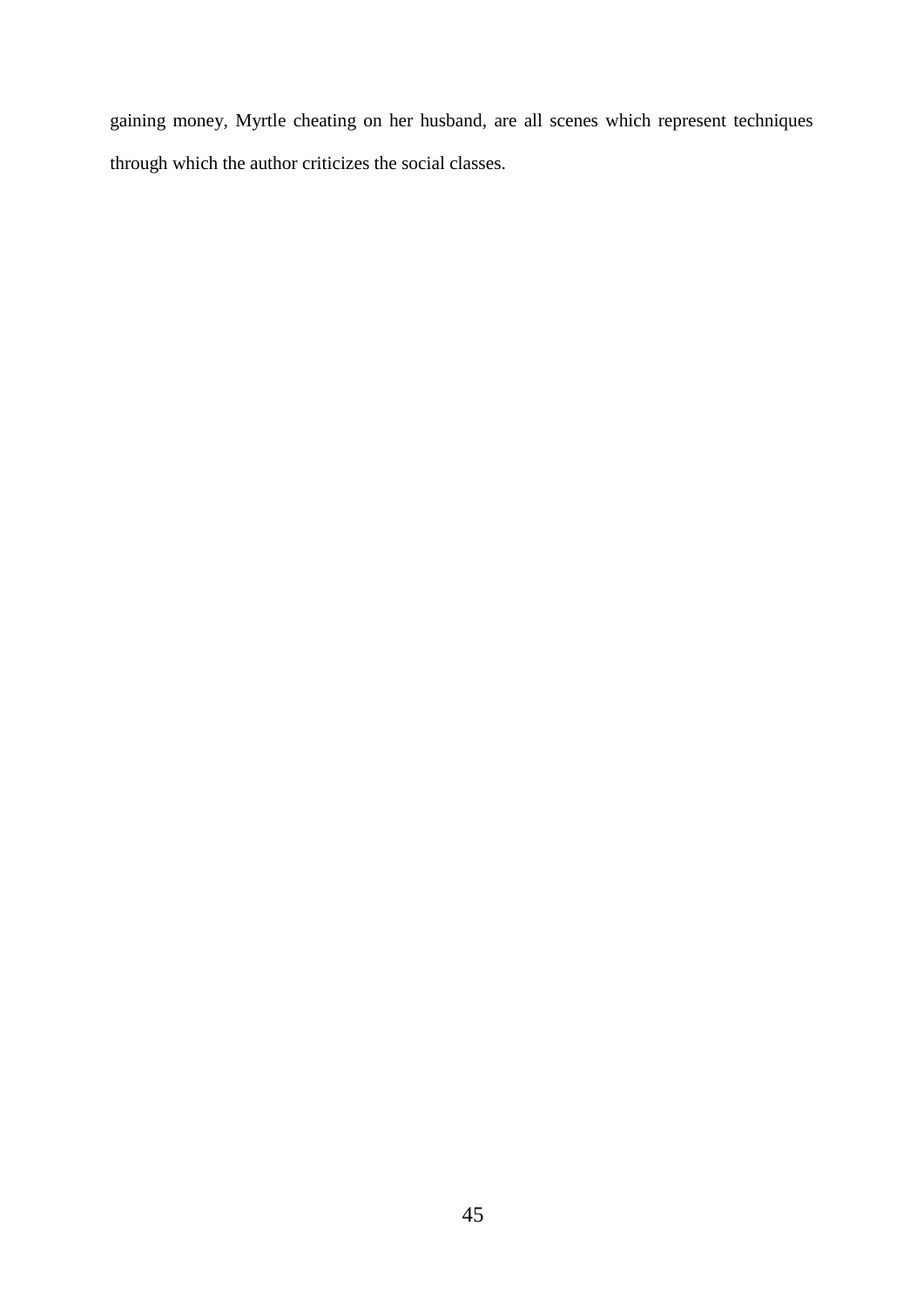## *3.* Comparison. Money: Same Dangers, Different

## Circumstances in *The House of Mirth* and *The Great Gatsby*

This chapter explains the many analogies between *The Great Gatsby* and *The House of Mirth,* referring to the role money is playing. Many critics are not concerned with analyzing this comparison between these two novels, hence I thought it is a good opportunity to study the common points concerning money because I think this chapter will be a contribution to the so far critical studies. Money is a main powerful factor in these two novels, as it motivates both Jay Gatsby and Lily Bart to act.

Firstly, I will focus on the main characters, Gatsby and Lily Bart and on the influence money has on them. As Gatsby's character is concerned, he thinks money is only a means to obtain Daisy's love. In fact, all of his actions are based on making money, so money is the one governing his life. As discussed in the former chapter, Gatsby meets Daisy when he was not yet rich. So he loses her and to get her back he acknowledges that he needs money. In discussing this aspect, Stephen Matterson points out that Gatsby actually uses Daisy as a pretense, his true desire being to have money:

An important point here is that the two are confused in Gatsby himself. Although he dreams of spiritual reunion with Daisy, his prior dream was of wealth and advancement, as is evident from the schedule of exercises and resolutions that he wrote in 1906. (Matterson 1990, 32)

Matterson is concerned with what seems to be the hierarchy of love and money. The first rank is occupied by money, so it is in this case an instrument for Gatsby to obtain what he thinks to be the love of his life. And he does succeed in making a fortune. I do not totally agree with the critic, as there are other arguments in the novel which make this affirmation a debatable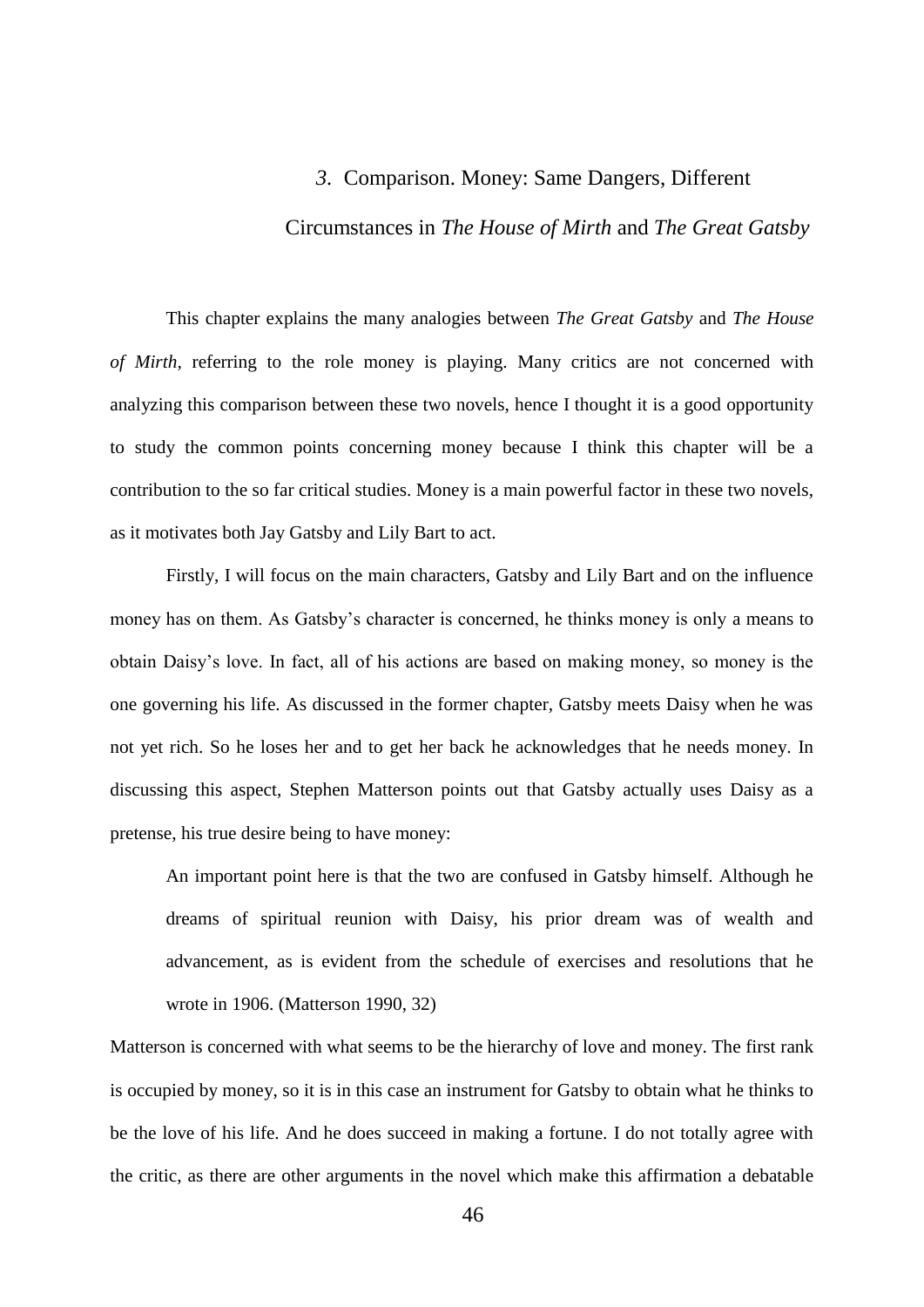one. One of them would be that the parties Gatsby threw for all those strangers had the purpose to impress Daisy and to be closer to her: "Gatsby bought that house so that Daisy would be just across the bay. […] I think he half expected her to wander into one of his parties, some night" (Fitzgerald 2013, 101-2). If he had cared about the money in the first place, he would not have spent it so easily. Hence, these opulent parties are a way through which he shows the amount of money he has to spend. His need to brag about it does not mean anyhow that the hierarchy is dominated by money. His need to swagger is only determined by his love for Daisy. He wants her to know he is now ready to become her husband. In my opinion, money represents a strong illusion as well, as Gatsby believes Daisy would return to him if he had money. So, his efforts of making a fortune are all due to his need of Daisy. That is why he does not want to leave it all behind, because his achievement is important for him and he wants it to be important for Daisy too, but ultimately it does not mean in the hierarchy that money is more important than Daisy.

On the contrary, Lily is a character who never succeeds in getting money although she needs it to live. Her parents leave her with nothing but beauty, which has to be used, in her mother's opinion, to gain a wealthy husband. So Lily's instrument is not money, but beauty. However, she needs money to sustain not only herself, but her position in the upper-class as well. The resemblance is in this case that both characters need money but for different purposes. Gatsby needs it for winning back Daisy, Lily for wanting the high life she has been used to and for adapting to society's norms. How are these characters relating to money? The difference persists in the way they use money, or want to use money: for Gatsby money is an instrument, the same instrument being represented by beauty for Lily. Money is for Lily the end purpose, as it is Daisy's love for Gatsby.

Another resemblance is the fact that both novelists choose to sacrifice some characters that become positive in the end, in order to show that the power of money is stronger than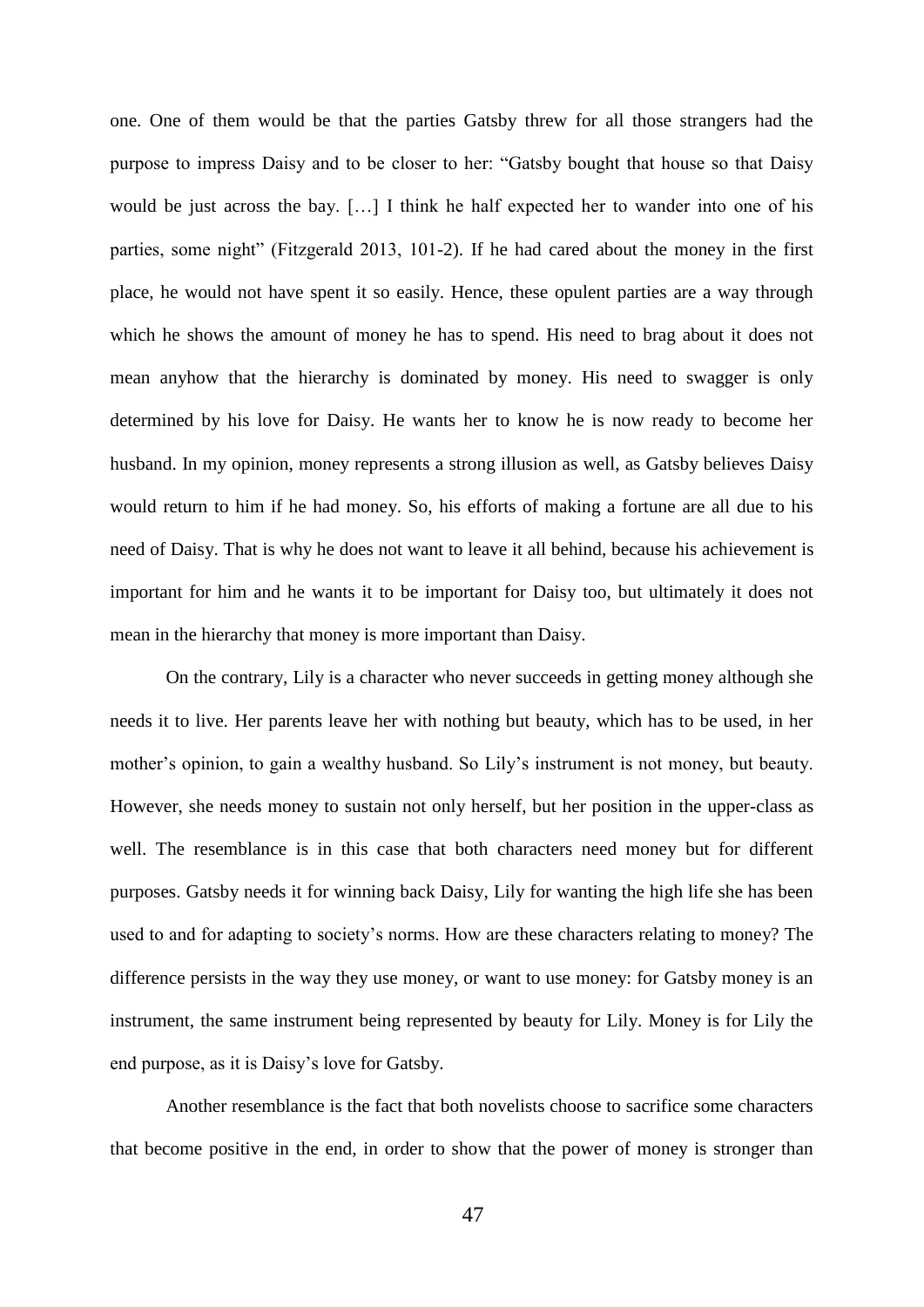morals. Through this point of view, both Wharton and Fitzgerald proceed to a critique of the social class, one in which most of the rules are set by money. To show this, Fitzgerald creates a generous Gatsby, a character who helps his own father and takes the blame for Daisy's murder. Gatsby accepts everyone at his parties and is patient in his love manifestations for Daisy. He is sacrificed for Daisy's salvation – Daisy representing the money chase at the expense of love. Along the same lines, Wharton creates a moral character that she chooses to sacrifice when it comes to bigger money issues. For instance, when Gus Trenor wants sexual favors or his money back, Lily, even though she is poor, chooses to give him the money. In the meanwhile she goes after what she wants, even though she recognizes the situations in which the others take advantage of her presence, and the ones in which she herself takes advantage of the others. One example would be the ship trip. Lily knows there are compromises which can affect her but she chooses to make them anyhow:

> Moral complications existed for her only in the environment that had produced them; she did not mean to slight or ignore them, but they lost their reality when they changed their background. (Wharton 2008, 191)

Lily is admiring the view from the *Sabrina*, when thinking on these facts. She is confused because moral issues seem to appear only when in the "environment that had produced them". When in another background, they changed their meaning, "their reality". Lily rejects the moral concerns regarding her actions, when they are placed in a different context, although she knows them perfectly well. She likes the perks that come with the trip and she accepts the price she has to pay for them. She is naive, as the phrase in which Wharton indicates the "background" changing her thoughts shows that she lacks wisdom and she does not have profound thinking, this making her a deliberate victim of the society she lives in.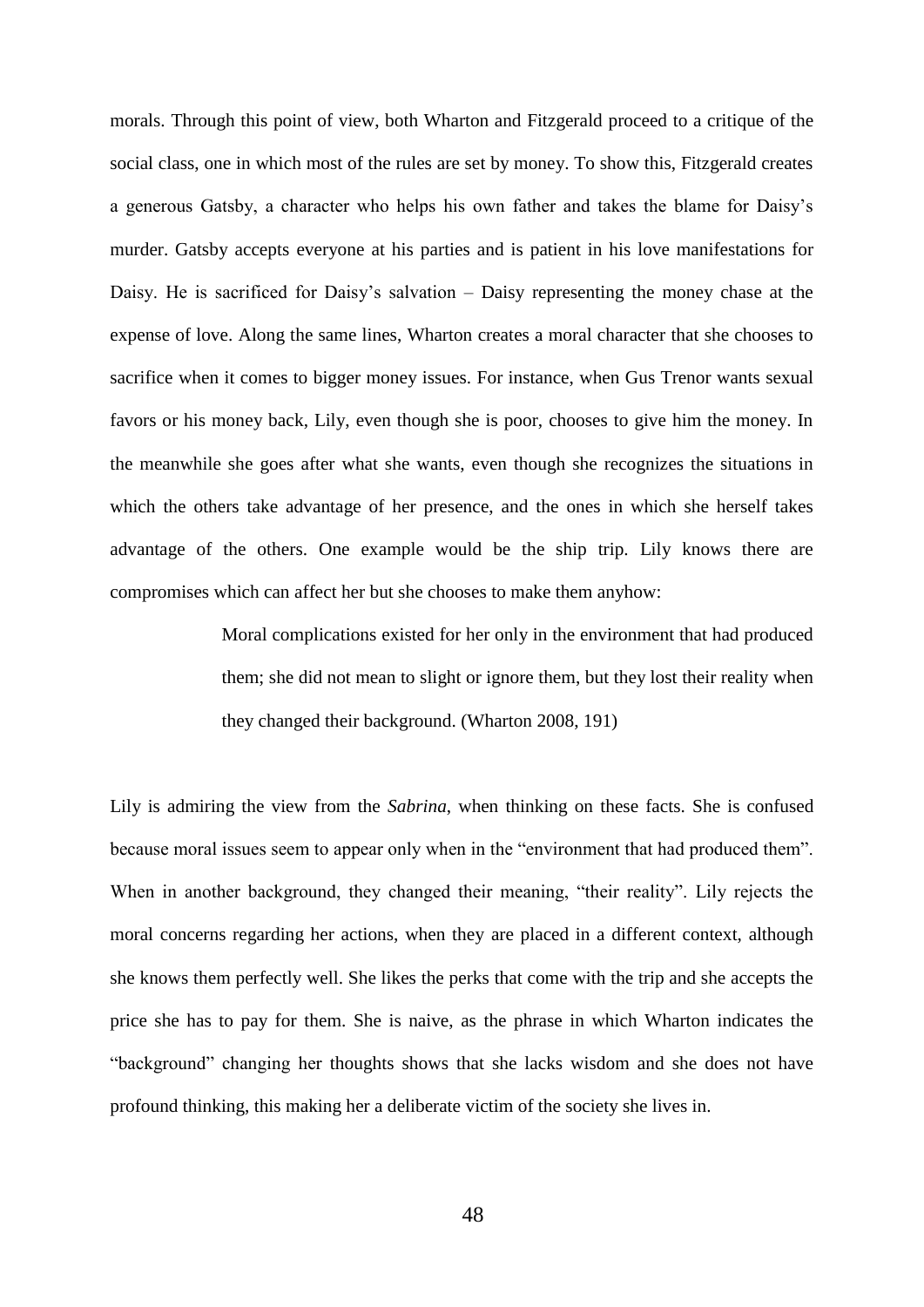I still insist that Lily and Gatsby lack morality at different points in the book, but the fact that they became better characters only in the end emphasizes the sacrifice described above. While comparing Lily to Gatsby, I state the fact that although Gatsby is, as I said, a man who divides his fortune, throws parties where everyone is invited and buys his father a house, he also has no issues in trying to seduce Daisy, although she is a married woman. Also, he makes money from bootlegging (Fitzgerald 2013, 172). At the same time, through the first book, Lily is determined to follow her mother's advice to get married to a rich man (Wharton 2008, 29-30), even though she does not have feelings for him. At the end of the first book, Lily gets on board of the boat, knowing she was invited to serve Bertha's bad intentions to cheat on her husband. She accepts to do so and she is glad she can enjoy the rich life for a while. So Gatsby's character is built pretty much like Lily's in the way that both of them are not totally bothered by the means they have to use in order to achieve their goals. At the same time, their moral values conquer their lives, as sacrifice becomes what defines them in the end. Lily sacrifices her dreams of having a wealthy life because she does not want to stain her honor. At the same time, Gatsby sacrifices his innocence, taking the blame for Daisy.

Gatsby is an idealist  $-$  as far as he has his ideals undoubtedly connected to the past, as he thinks that he can relive it all over again (Fitzgerald 2013, 142). He is sure Daisy would love him all the same like in those years in the past. He has a strong tie to the love story they had and he is convinced it would come to life again if he had the money and the social status. He lives in a lie he would not abandon till the very end. Stephen Matterson quotes Lockridge in saying Gatsby wants to transcend time. I also think Gatsby is living his life under the impression time cannot change the relationship between him and Daisy:

However, Gatsby's dream is bound to fail because its elements, as cited by Lockridge, are in conflict. His dream is an abstract idealism, but it becomes rooted in the material, rather than transcending it. Thus, he is deluded by the belief that making money will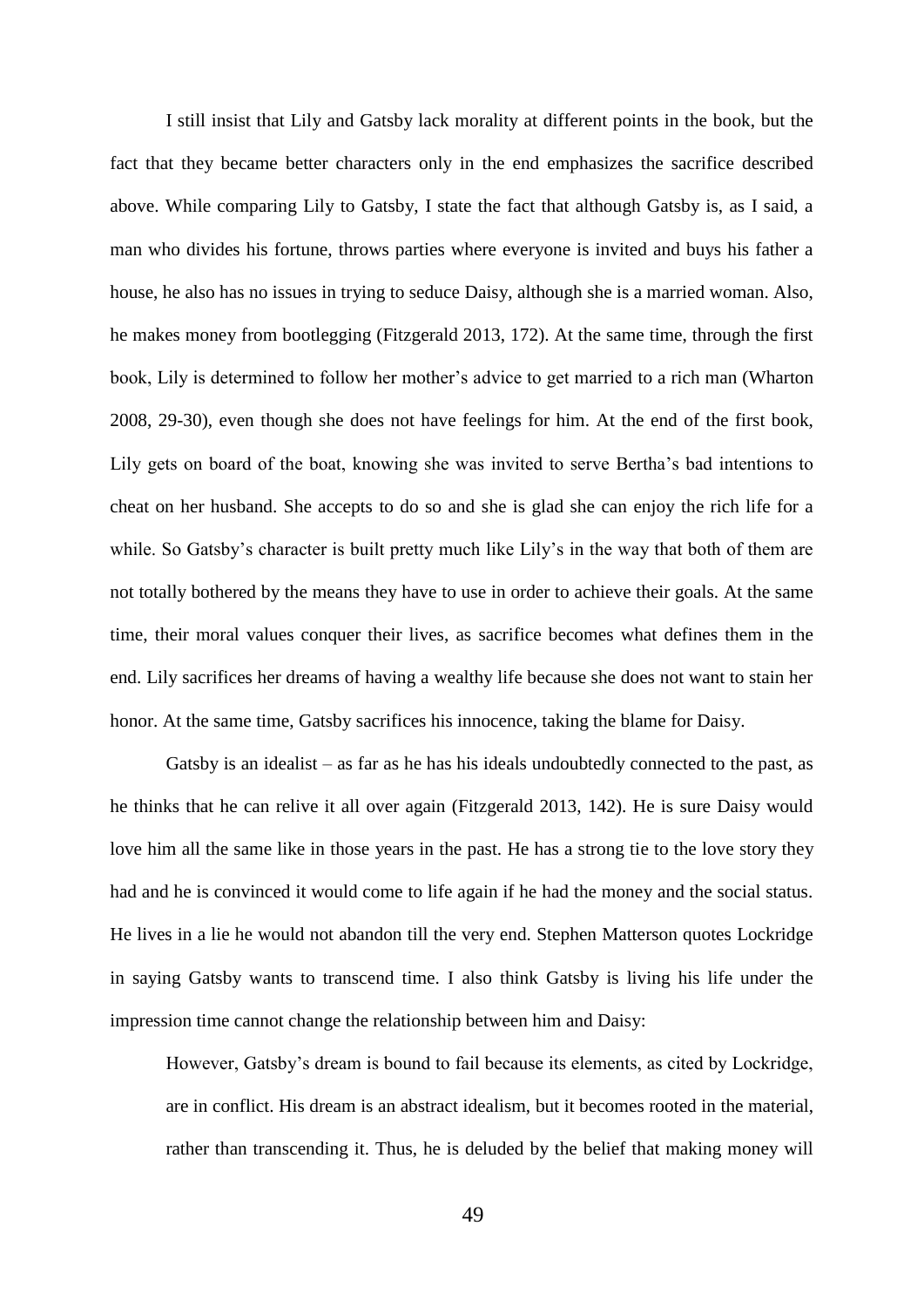provide him with social position or help preserve youth and in becoming centred on Daisy, his belief in the capacity to transcend time will be dashed. That is, in simply being human, mortal and thereby subject to change and time, Daisy cannot fulfill Gatsby's dream. In kissing Daisy, he had "forever wed his unutterable visions to her perishable breath" (p. 118). Because her breath is perishable, he cannot repeat the past with her. (Matterson 1990, 39)

So, according to Matterson, Gatsby is trying to relive the past, by "transcending it". His wish is doomed to fail, as the elements of it are in contrast. "The material", the "perishable" cannot mix with the transcendent. This means he does not accept that humans, which are elements made from flesh and blood, are not made to transcend time. His wish does not transcend the material. It stays there, so his dream cannot be fulfilled. Being human means the body, the mind ages, and all is governed by time. It fades away in the end. Daisy is a loyal subject of these rules so she cannot meet Gatsby's dream. I have noticed the argument that the main character does not succeed in going beyond the material world. His ideal dream becomes incarnated in the material. He wants a perfect love story, this being possible only with seducing again his former lover. But Daisy is not as Gatsby thinks, she cannot meet his image of her. She is unappreciative of his love and of his loyalty. Therefore, Gatsby is loyal to an illusion. He does not accept that time changes things, and he remains trapped in his mental construction about Daisy.

As for Lily, she is also caught in an illusion of her own. She is naive in thinking that once she marries a rich husband, all her problems will end. She does not have the chance to meet a husband in the society in which she spends her time. The people are corrupt, they always want something and they always have a hidden purpose. Lily's naivety perishes the moment Gus Trenor reveals the truth about her investments. At this point I can mention that money serves to reveal the dishonesty of the upper-class. The fact that she had no idea of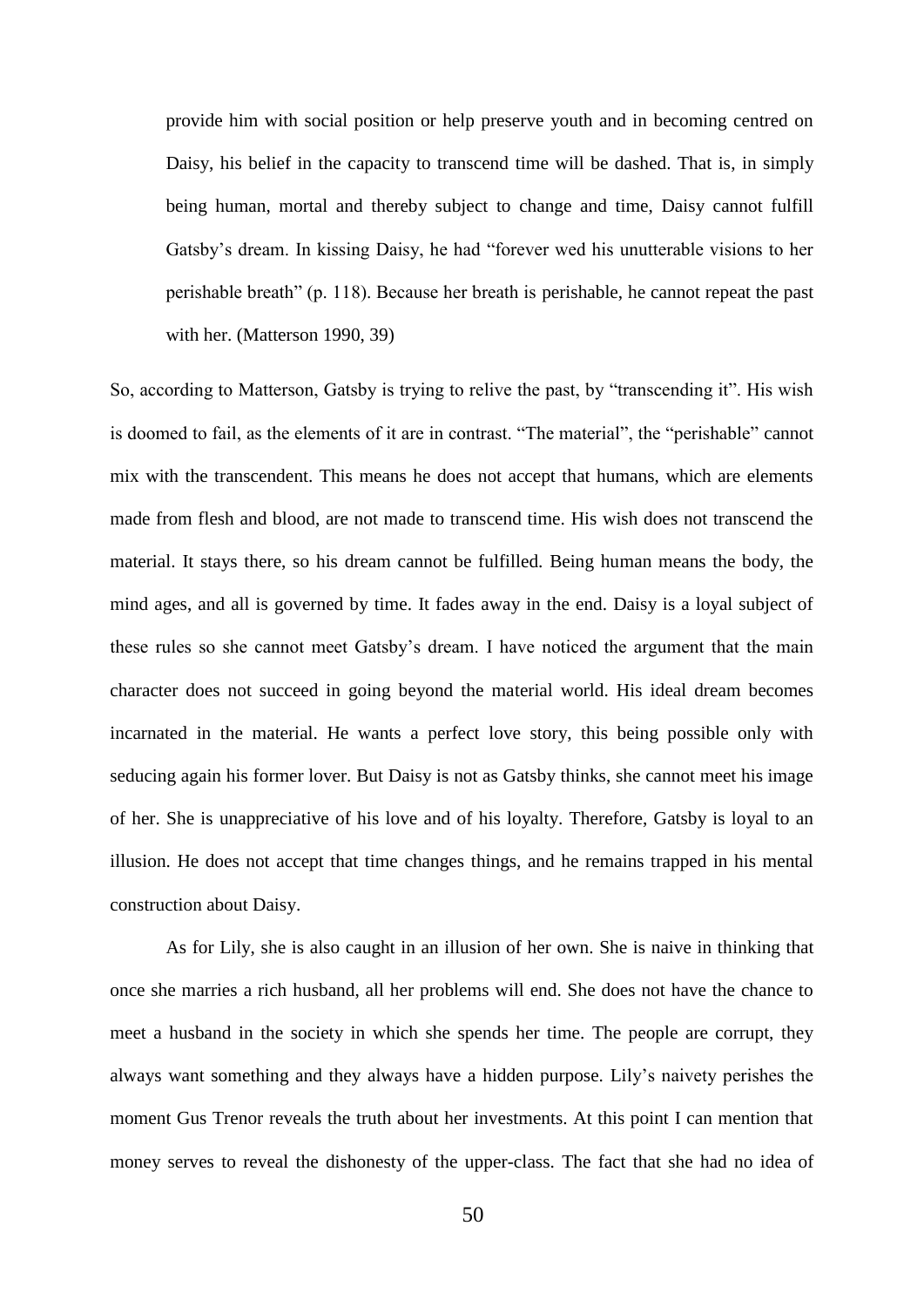Gus' thoughts shows a Lily with no hidden agenda, a Lily who formed in her head an honest business partnership. So, she is as naïve as Gatsby is, by not recognizing the wickedness in people. As Daisy is for Gatsby the symbol of a perfect life with love in it, Lily does not believe there could be something tricky behind Trenor's proposal. These two main characters have an idealist perception regarding the people surrounding them and money is involved in these perceptions, as it blinds them. Gatsby believes that once he will have enough money, Daisy will stay with him. But this is a lie, as money does not bring for Gatsby also a strong social position. Money is not enough for Daisy, and Gatsby does not realize that. Also, Lily wants money and thinks Gus Trenor is the one who will give it to her, will invest for her, making these efforts from the goodness of his heart. This proves to be a lie too, as Trenor reveals his true intentions to Lily.

Also, Lily pretends to be naïve, the moment she accepts to get on the board of the *Sabrina*. She acknowledges Bertha wants to manipulate her and she accepts it, thinking of the advantages she will have. She leaves behind all of her money problems and she feels free and relieved: "The Dorsets' invitation to go abroad with them had come as an almost miraculous release from crushing difficulties" (Wharton 2008, 191). Lily finds this invitation as an escape from her "difficulties", money issues, as Mrs. Peniston only agrees to pay her clothing debts and not her debts made from playing cards. At the same time she is also willing to be again in the high society's spotlight and the trip is a perfect opportunity. From one point of view – that of avoiding to solve the problems, for a little while, Lily and Daisy are alike. Daisy kills Myrtle Wilson and runs away with her husband. Lily escapes her problems not by fighting to solve them, but by fleeing on a trip. Both female characters try to avoid their problems by leaving them behind, and money is involved as usual. Lily knows that her life on the boat will be easy, as she will not need money and she will still live in luxury, as she will be rewarded for the compromise of distracting Bertha's husband. Not to forget that in *The Great Gatsby*,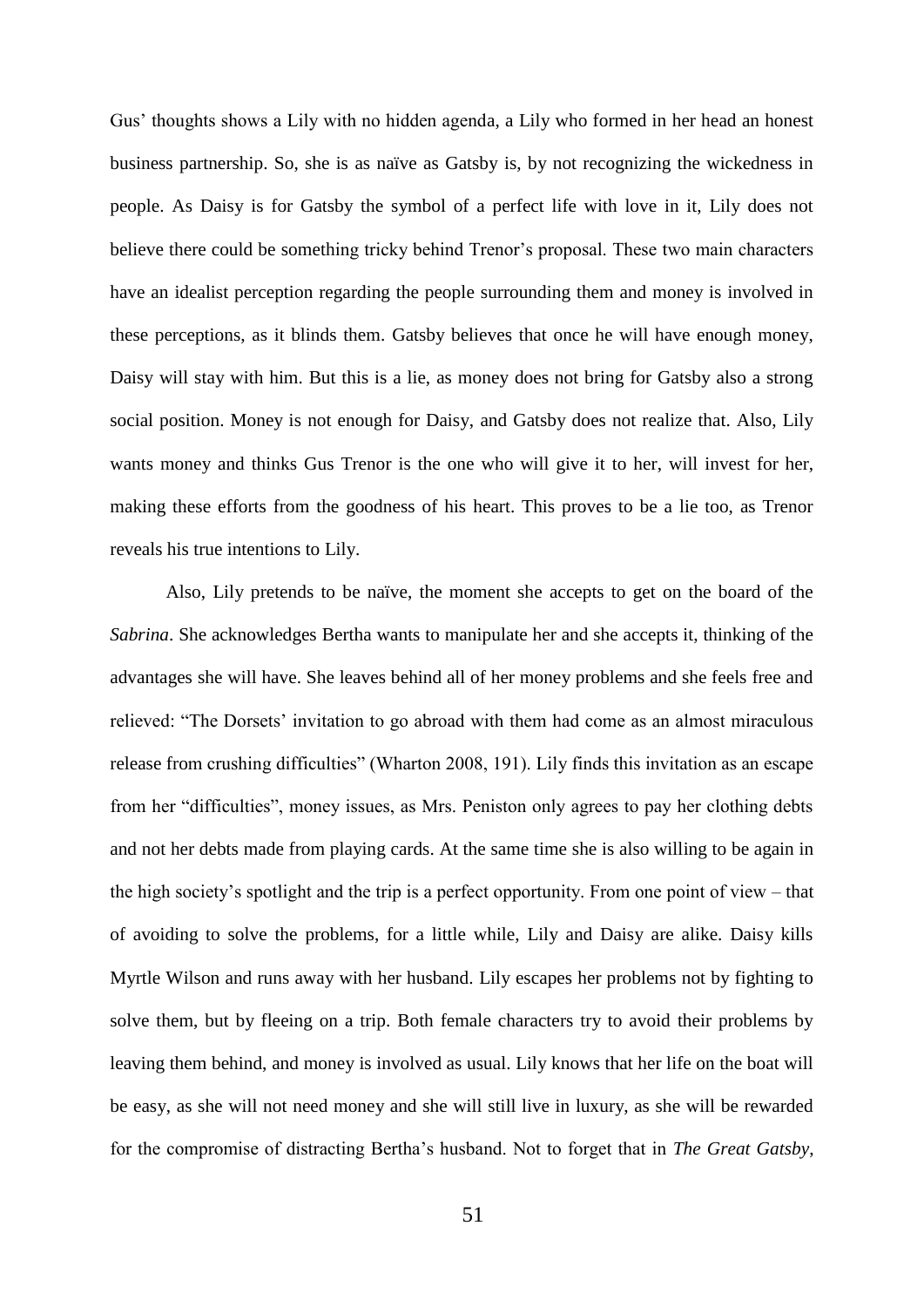Daisy runs away with Tom, because she knows her financial and social position will be ensured by her husband.

As opposed to Daisy, Lily does not succeed in running away forever from her problems. She becomes lonely and penniless and dies at the end of the book. The narrator does not indicate whether this was a suicide or a mistake. Critics argue that the ambiguity leaves room for interpreting either way. I believe it is as much as a suicide attempt as a mistake as well. Lily felt an acute need of sleeping. She feels tired of life, tired of her money problems, so that sleep represents an escape in which she can sink and forget. She wants more than anything to sleep:

She had long since raised the dose to its highest limit, but tonight she felt she must increase it. She knew she took a slight risk in doing so – she remembered the chemist's warning. If sleep came at all, it might be a sleep without waking. But after all that was but one chance in a hundred: the action of the drug was incalculable, and the addition of a few drops to the regular dose would probably do no more than procure for her the rest she so desperately needed... (Wharton 2008, 313)

The fragment above proves that Lily's actions are in this case dictated by her subconscious, as the craving for sleep determines her to increase the dosage. Wharton is somehow showing through this scene that Lily denies there is a chance for her to never wake up even though she knows the chemist warned her, but in the same time she fools herself deliberately and takes more drops over the highest dose. This proves that to some degree, this "mistake" was assumed. For Lily, sleep is a refuge, a world in which she can escape her worries, her lack of money. The fact that in the end the narrator takes use of the word "probably" in expressing Lily's thoughts about the few extra drops over the safe limit, helps us understand that the act was in fact deliberate. Without money, life has no sense and by increasing the dose, Wharton creates a character that abandons its life in the hands of chance. At this point in the novel,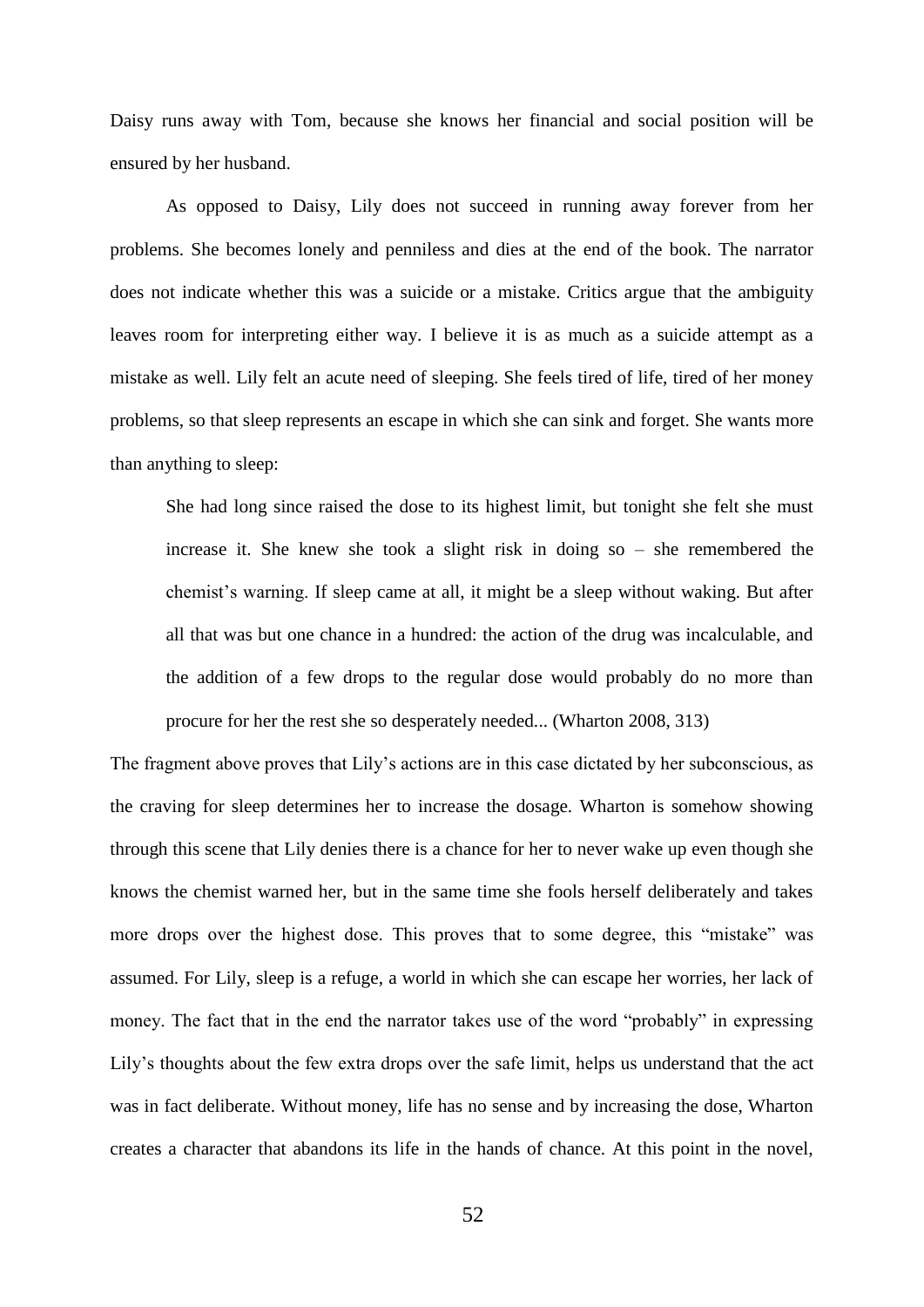anything could happen. Wharton does not warn the reader about what will happen next, but opens two paths. It seems either Lily dies, either she lives.

Hence Lily's "intentional mistake", as I will call it, is from one point of view similar to the way Gatsby dies. Gatsby's death is a mistake, George's mistake, which comes from George's naivety. Daisy's husband informs George that Myrtle has been killed by Gatsby, suggesting he was her lover. George is a trusting character, who never doubts Tom's sayings (Fitzgerald 2013, 181). He is thus, making a mistake he will never acknowledge. He punishes himself by suicide. As George comes to commit another murder, Gatsby's disappointment regarding Daisy is not expressed directly, as the reader knows only through the narrator's voice what Gatsby felt in those moments. Daisy never calls him, she is not grateful for Gatsby taking the blame for her murder. The narrator expresses the thoughts Gatsby probably had, concerning the call that never comes:

> [...] he must have felt that he had lost the old warm world, paid a high price for living too long with a single dream. […] A new world, material without being real, where poor ghosts, breathing dreams like air, drifted fortuitously about... (Fitzgerald 2013, 208)

This passage describes a failure of a life, lived under false images of what love and of what Daisy were supposed to be like. Gatsby sacrificed his life for a delusion, he kept on believing in a dream which had no real support. The end of the novel reveals the fact that the dream is over. Gatsby probably finally realized the illusion in which he had been trapped. So, the description of the way Gatsby is murdered is vague and is seen through Nick's eyes (Fitzgerald 2013, 208). The reader can only imagine how things evolved between Gatsby and George; we are not told. Ambiguity is also used in the narrative, when describing Lily's death, because at some point there is no certainty on the reason why Lily dies. Ambiguity is used both by Wharton and Fitzgerald and it gives a chance to the reader to imagine his own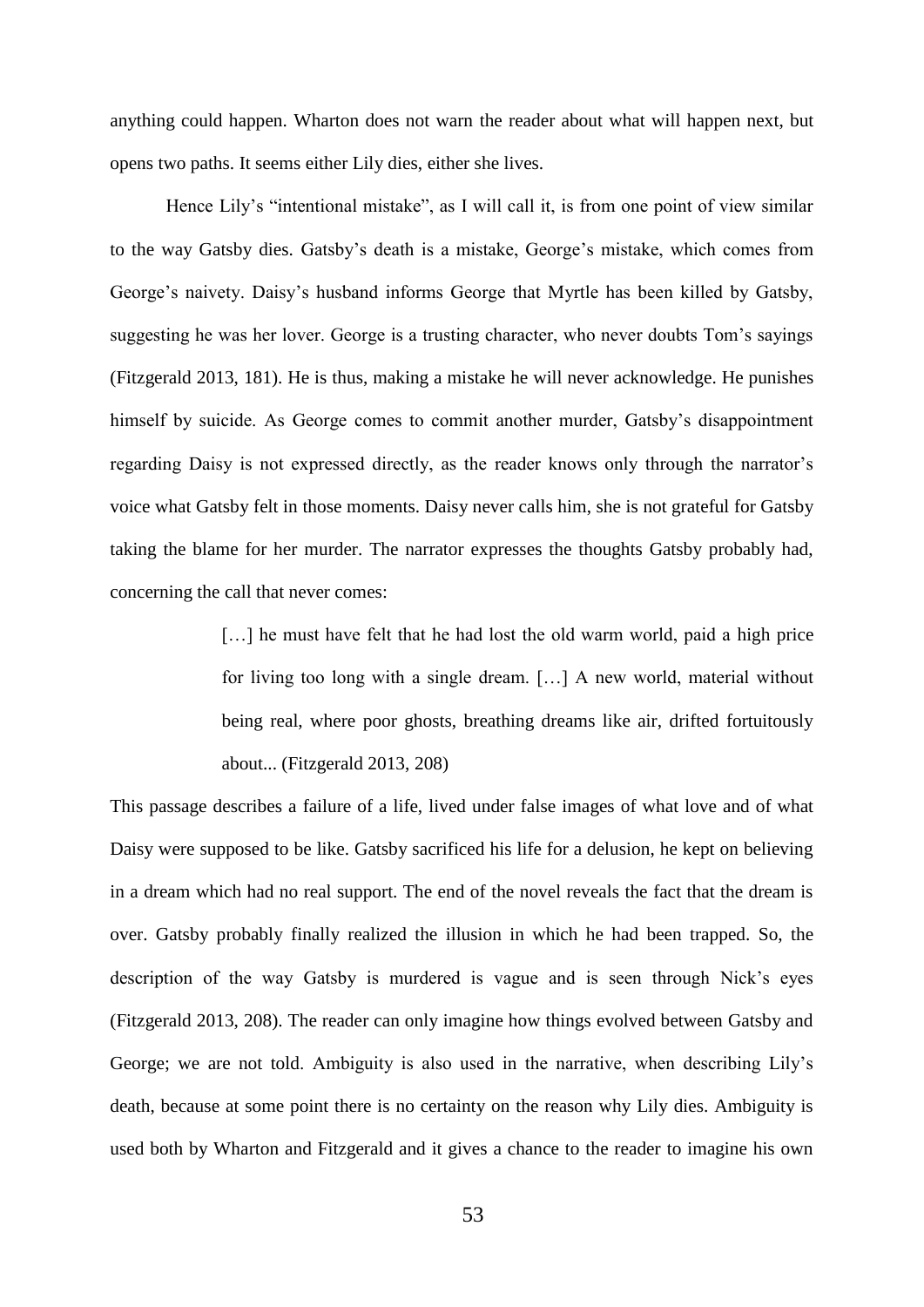version of the facts. Both in *The House of Mirth* and in *The Great Gatsby*, the story is told by a narrator, one that, as we can find out until the end of each novel, has not a special interest in money. Also, money is involved in both stories, as the lack of it drives Lily towards despair and death and it is money and social position that drive Daisy to leave with Tom, and not return to Gatsby. The latter gets killed and the killer commits suicide, without the opportunity of knowing the truth. On the other hand, Myrtle dies too, being killed by Daisy, and money is involved again, as Myrtle is interested in Tom because of money. The end of the novels are expressing a tough critique against the way society works, ruled by this money desire, as it is money which drives the characters towards a sad faith.

Comparing Daisy and Lily, in the way they consider money having an important role in their lives, Daisy is the type of woman who is unhappy in her marriage but she does not want to leave Tom. As a couple they create a lot of tension which can be easily perceived by the others. For instance, while Nick was visiting, even though they did not know each other very well as both Nick and Daisy admit, the visitor is able to sense based on their looks and on their conversation that their marriage is not a happy one:

> "Did you give Nick a little heart-to-heart talk on the veranda?" demanded Tom suddenly.

> [...] "Don't believe everything you hear, Nick," he advised me. (Fitzgerald 2013, 25)

Daisy and Tom do not make an effort to hide their distrust and their problems. The sarcasm from Tom's words can be intensely felt, as Tom is mocking Daisy, this showing the ill opinion men usually have on women. It also shows disrespect towards both Nick and Daisy. He knows Daisy is aware of the fact he is cheating on her and he thinks she confesses it to Nick. He discredits his wife's sayings by telling Nick not to believe everything he heard. Fitzgerald criticizes thus the rich by exposing these lines told by Tom. On the other hand, Lily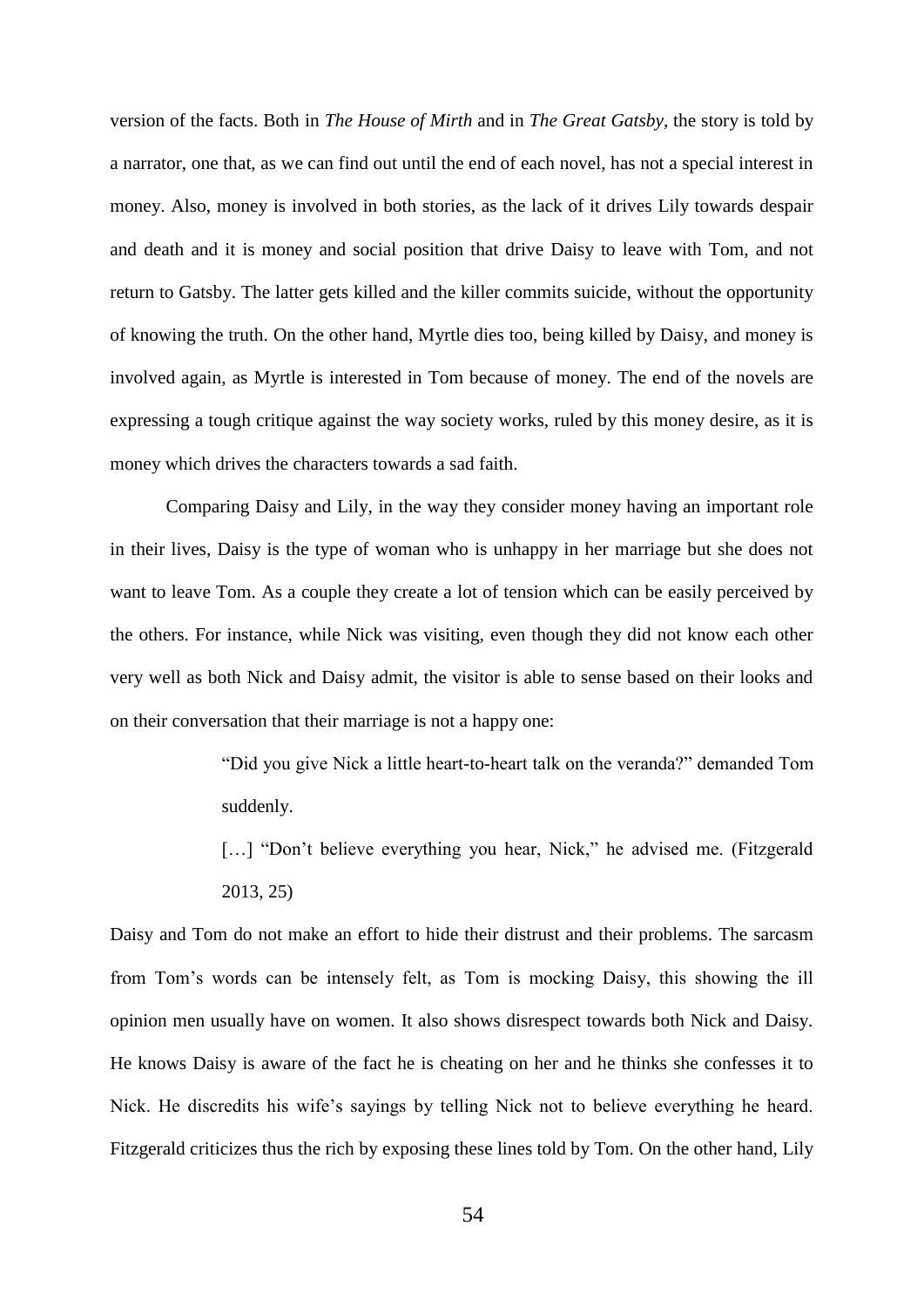wants from a marriage to be happy as well. On the first place in her plans there is money, but after it, there is also happiness. She always considers she can reject a few men because a girl can always do better. Both women desire money, but Daisy would do anything for it in the end, even get away with murder, when Lily is more tempered and wise and chooses another path on which she does not hurt the others.

Both novels end in tragedies and the critic Sharon Kim considers they are caused by "moral dissolution" or "materialism". Gatsby and Lily end up dead, and the role that money could have had vanishes:

> The "tragic implication" of a frivolous society is that it is an environment, one that provides an inferior culture for the individual body to absorb and one that reinforces degraded traits by calling them into use. (Kim 2006, 189)

Kim discusses *The House of Mirth* and states that Lily is a part of a society which was responsible for the poor "culture" it provided at the time. Because of the lack of proper cultural environment, people prefer types of behavior which are harming the others. The critic is right, as both novels show different kinds of actions which prove to be harmful for others. And money is not excluded from neither one of them, being a tool in hurting the characters. For instance, it is because of money that Lily is banished from the high class and it is for money that Daisy does not go with the man she could have been happy with. As a result, Fitzgerald and Wharton create these situations in which characters pursue money to criticize the means through which they achieve it and at the same time to criticize the reasons which stand behind their way of acting.

In conclusion, money is a very important factor to which all the main characters revolve. Gatsby wants to have money to impress Daisy and to win her back, Daisy wants Tom's money and his social status position because she is influenced by the society she lives in and Myrtle becomes Tom's mistress because she also wants more money and the power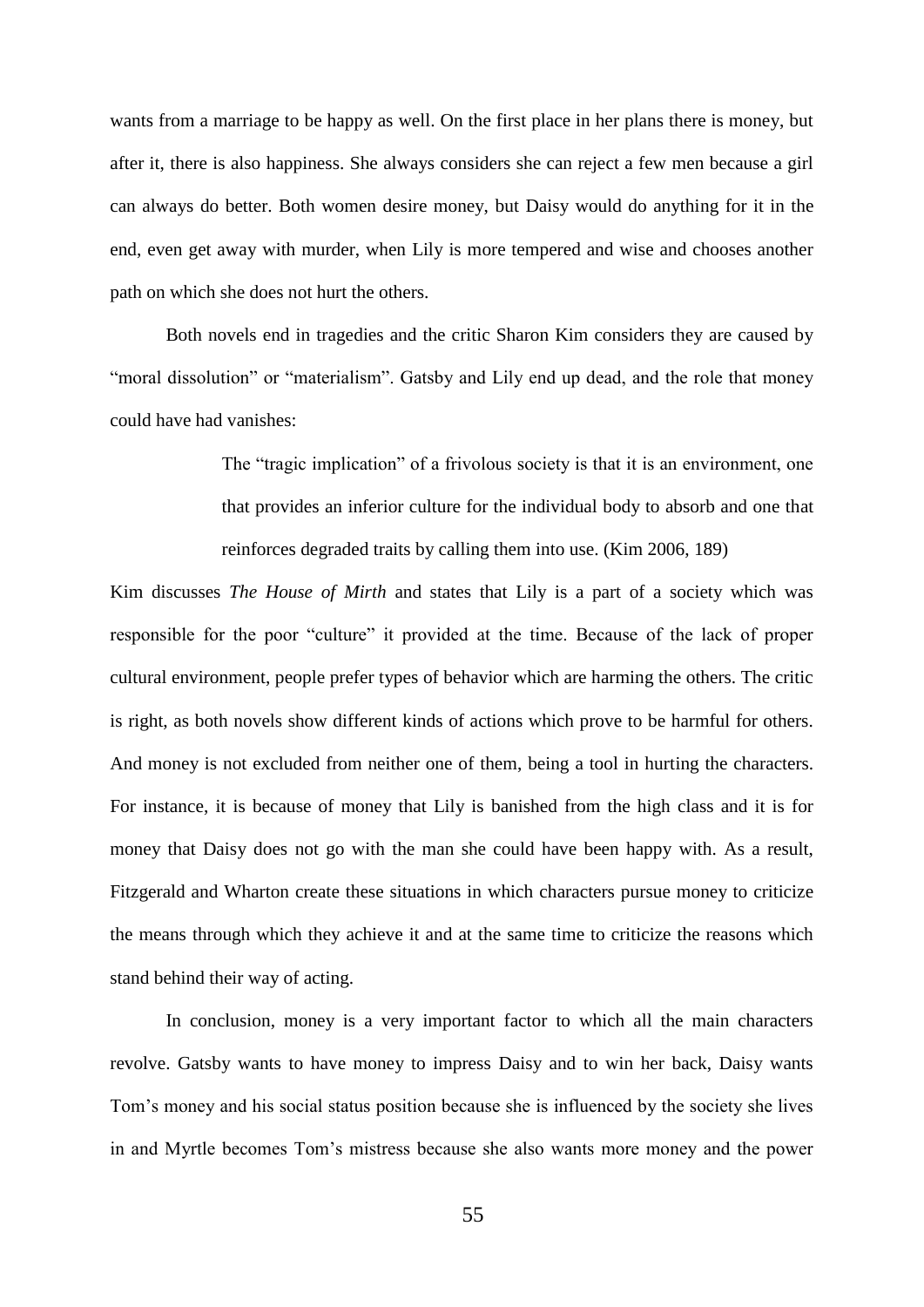and social status which come with it. Secondly, Lily Bart desires to regain her lost fortune by means of her beauty and through marriage, Lily's cousin wants her aunt's money and does not share it with Lily, Bertha Dorset stays married to her husband because of his money, Gus wants to exchange money for sexual favors. So, money is the element which tests the conscience of the characters, being the only lasting factor in the process of degradation and death. To sum it up, the authors create in their works a critique of a society that only pursues money, this process being a complex one, which develops throughout the stories. The characters are built so that they perceive money as a must for a suitable life. This characteristic can be seen in Gatsby, Daisy, Myrtle, or Lily or Bertha or even Mrs. Peniston, whose actions are most of the time influenced by money. Because they know money means power, the power to feel superior or the power to afford a comfortable life:

Power in *The House of Mirth*, many critics have suggested, is patriarchical. They are right, no doubt, about the basis for power, insofar as power is economic and insofar as money making is a male prerogative, but the actual wielders of power in the book are often not men but women. (Dimock 1985, 784)

Wharton exposes the fact that men are the only ones capable of making real money, but women succeed in making money by marrying the men who have it. Therefore, although power in *The House of Mirth* is "patriarchical", women know how to get it too. In Dimock's statement that "power is economic", she affirms the fact that money means power. In those times, a person was considered to be powerful if she had money. Things are the same in *The Great Gatsby*. The characters are revolving around money because they want a better social position. They think money brings happiness and they are so eager to get it that they let their lives perverted only by interests.

56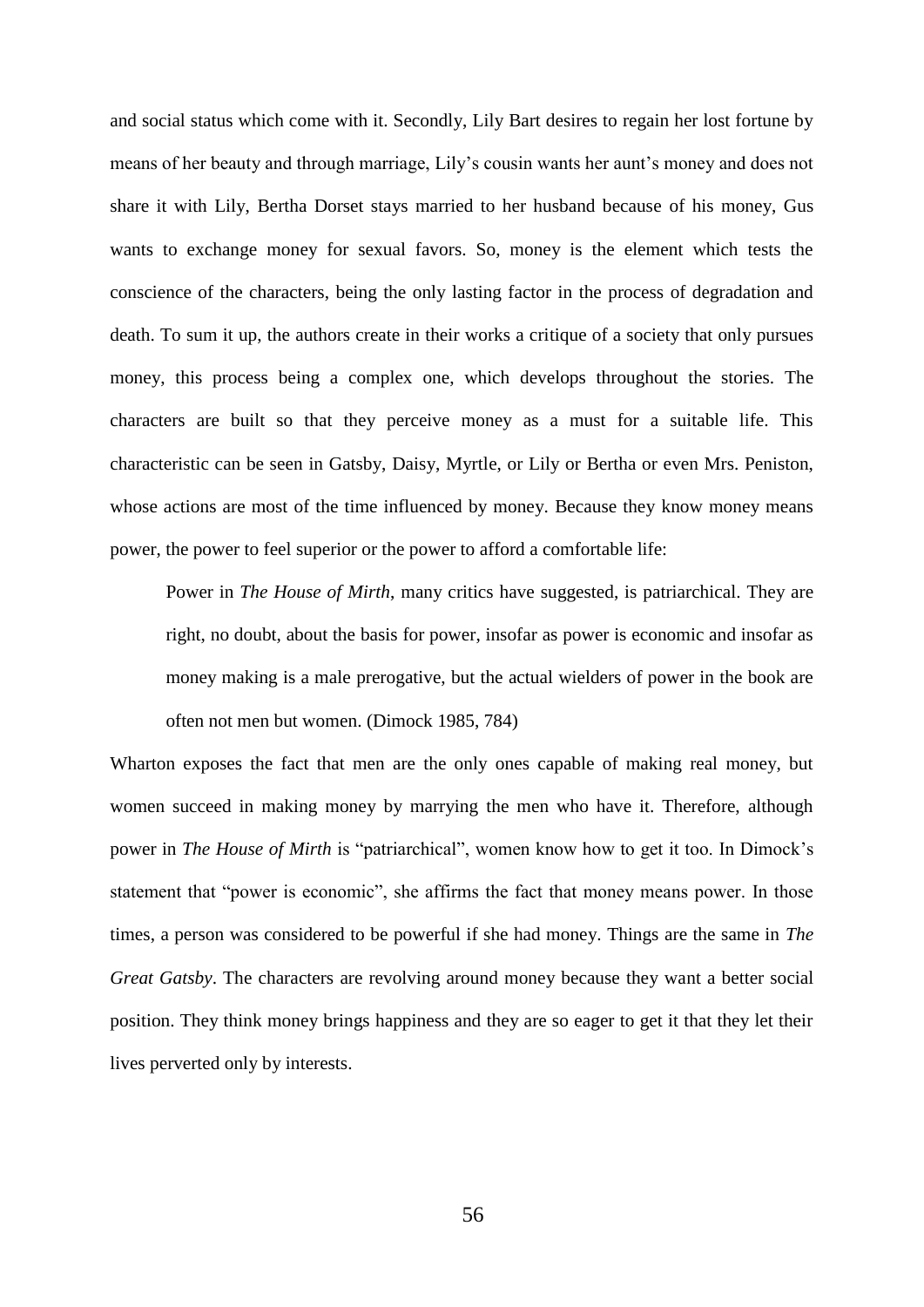## II. The Class Hierarchy of Women and Its Critique in *The House of Mirth* and *The Great Gatsby*

## 1. Women's Social Stability and Mobility in *The House of Mirth*

Women are constituted in social classes in *The House of Mirth*, having different features, activities and ways of behavior: the high class, constituted by rich women, the middle class, where working women are a part of and the lower class, which is constituted by poor women. In this novel, the high class is presented the most; high-class women are built up like a compact group which will not accept outsiders, will not integrate them as their own and will treat everyone else as inferiors who suit their needs. The exception, like a boat drifting away from the upper class to the lower class, is Lily Bart. By losing her social position which money brought her, she finds herself trapped with no other options than those of adjusting (but she does not find the way to do so).

This section will study all the strategies and ways by which Wharton builds the upper class women and the battle of Lily Bart amid them. Regarding women's studies, some of the critics had preferred to opt for studying only one social class (for instance Eileen Connell's study, *Edith Wharton joins the working classes: The house of mirth and The New York City working girls' club*). Other critics chose to study certain types of behaviors, not necessarily women's (James Gargano's *The House of Mirth: Social Futility and Faith*). This part of my thesis will follow throughout these researches and the novel only in order to investigate which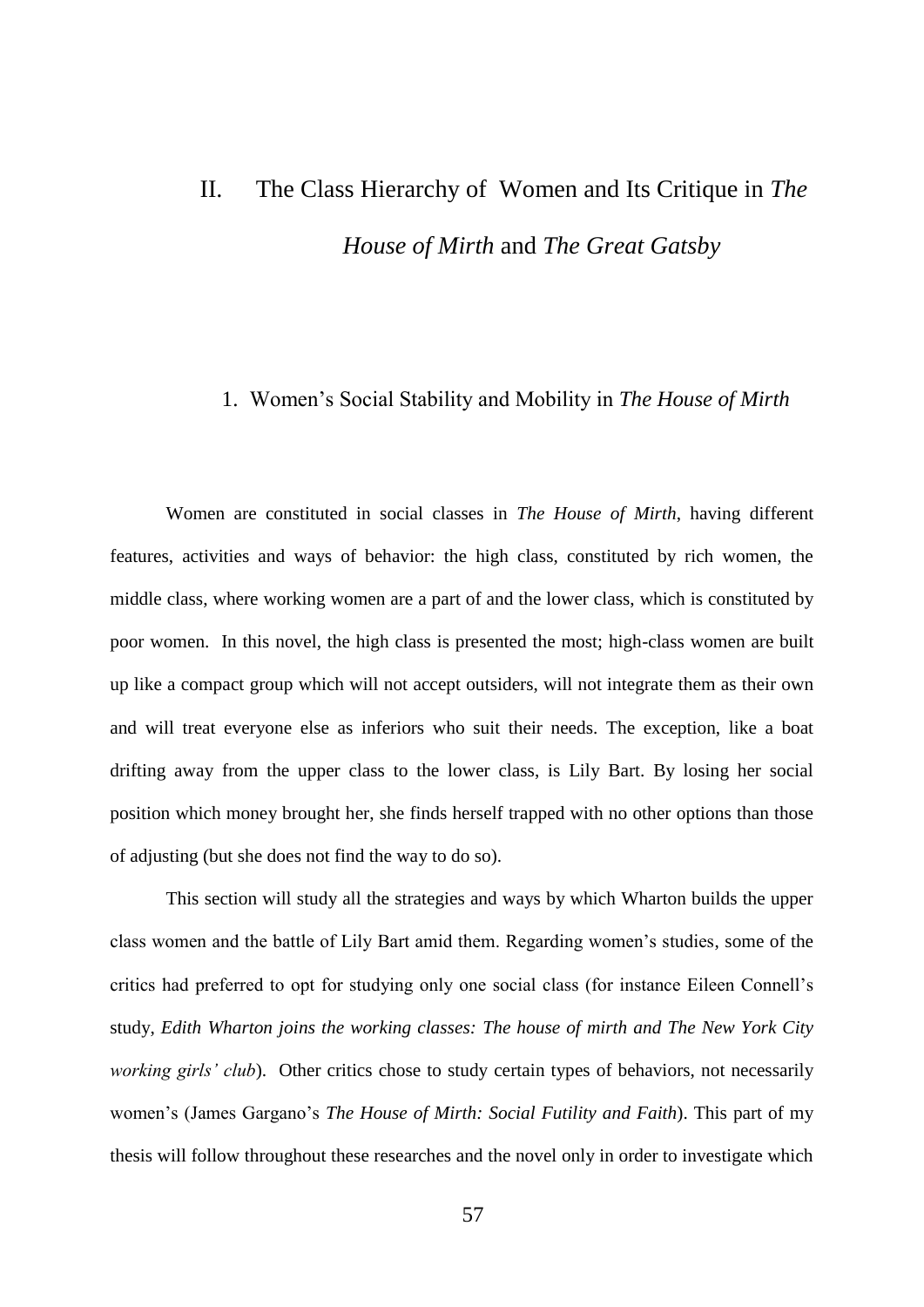are the characteristics of the female characters so that I can bring a fresh image of the way female social class is perceived in *The House of Mirth*. Also, this will show other techniques through which Wharton realizes a class critique in the novel.

Wharton creates female characters that represent three different classes: middle, upper and lower class. To describe the class difference, she offers to the reader characters such as: Bertha Dorset as representative for the upper class, Lily Bart for the middle class and Nettie Struther for the lower class. Lily is a complex character who oscillates through the book between those three classes. Through Lily's class mobility the reader can see how Wharton expresses disagreement with gender roles and against society's expectations. Lily cannot fit any of those three social classes. She has to adapt as being different than the others is out of discussion when society has such strict requirements from a woman. Middle and upper class women do not have specific jobs, they stay home and organize parties, charitable work, take care of themselves and meet other women from the same class. On the other hand, lower class women are framed as work women in factories, with a low income. All women in the book of Wharton are used to a certain type of behavior and they do not ask questions regarding their role into society. McDowell studies the novel from the points of view expressed by the feminist theories and points out the submissive role of women to society's demands:

Wharton characteristically reveals her feminism by insistently posing questions about women and the roles which society expects them to play. She makes few strong statements, draws few sure conclusions, and expresses few strenuous demands for change. The answers which the women in her fiction find are always tentative. In her novels they develop - or fail to develop - largely as a result of questions which they ask themselves (and the men they love) about their identity and about society's demands upon them. (McDowell 1974, 529)

58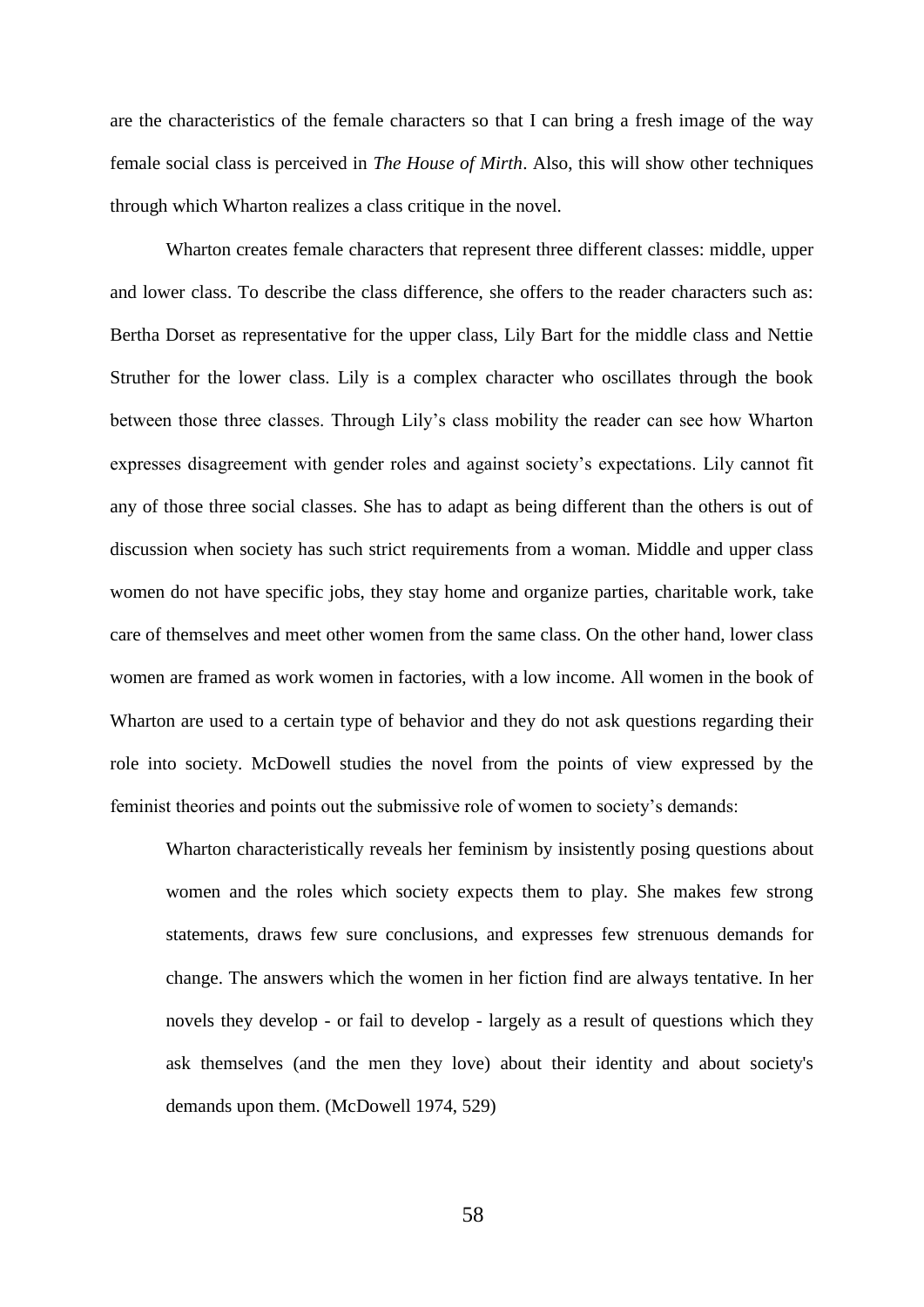This critic affirms that the novel is actually a display of real problems which society is facing in that period and Wharton is hiding some questions behind the presented situations. McDowell believes the novel is a disguise for Wharton's feminist ideas, which are hidden behind her characters. I think McDowell is right and I believe that women are caged in patterns that society had set for them and Wharton shows an interest in this subject, as she explores it in her other novels as well. That is the explanation of the critic's affirmation according to which women do not seek a way out. That is why they do not ask for answers. They are so used to the way things are, that they do not believe there is something wrong in the first place. By presenting this aspect, Wharton creates a social class critique, as this type of behavior is failing in obtaining freedom for women from the strains of the society.

McDowell presents a perspective according to which *The House of Mirth* is a feminist writing and Peter Barry approaches feminist theories as well in criticizing the novel. So, the issue in question is whether the novel is a feminist statement. It is true that society undermines women and offers them an inferior place into society. For instance, to get married was a significant action in a woman's life, because it designated her social and her wealth status. She could not make it on her own unless she had a considerable fortune and Lily's example is the most eloquent:

Feminists pointed out, for example, that in nineteenth century fiction very few women worked for a living, unless they are driven to it by dire necessity. Instead, the focus of interest is on the heroine's choice of marriage partner, which will decide her ultimate social position and exclusively determine her happiness and fulfillment in life, or her lack of these. (Barry 2002, 84)

The working class is not so present in Wharton's novel. Instead, like Peter Barry is affirming, the fiction is focused on Lily Bart's efforts to find a proper husband who can establish her well-being. The heroine is presented throughout the novel while searching for a marriage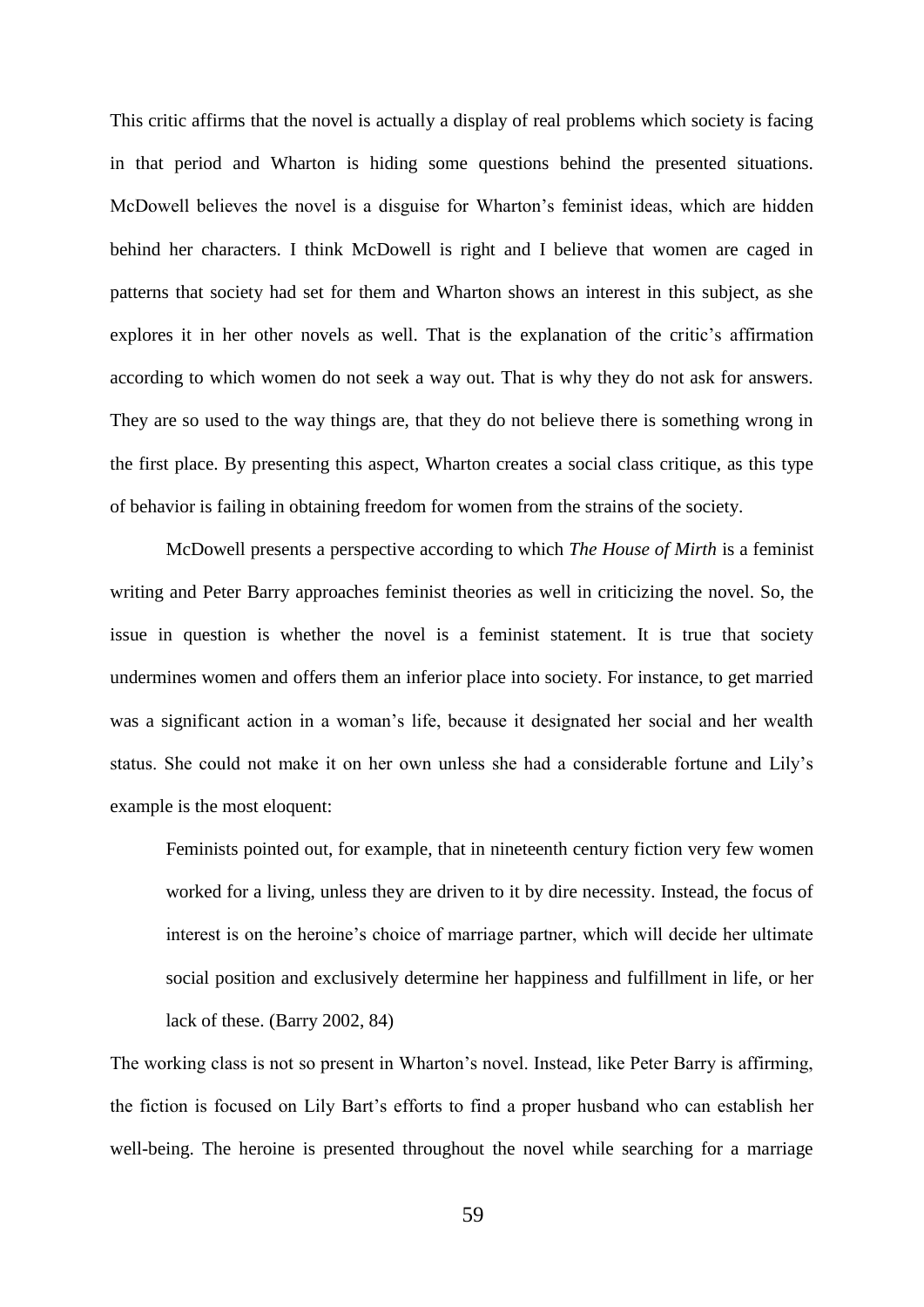partner, in order to regain her social status. Lily behaves the way society has taught her because women are created to be objects, attachments to a man's image. If the man is wealthy, so will the woman be; if not, her lack of "happiness and fulfillment in life" will be thus emphasized. One of the novel's messages is that women should not accept to becoming objects in the society's vision and this is one of the many reasons *The House of Mirth* can be considered a feminist text. I agree with the idea that the novel has many characteristics of a feminist novel. But I also think it is more complex than being just that. It also creates the image of integrity through most of Lily's decisions, in a world where everything falls apart, where happiness is so hard to achieve, being sold for illusions and money. Lily is the exception to the rule. She refuses to deceive herself and the others by giving into a relationship which would have destroyed her dignity. She does not want to offer sexual favors for money, even when she is asked from directly. Lily prefers so return those money and does not make any compromises that would trouble her conscience in the end. So, *The House of Mirth* is a feminist book as well as a story which goes beyond the feminist theories, in building some valid values, like responsibility and honesty which cannot be demolished by the rules conveyed by society. True moral values are shown by the displaying of all the mischievous behaviors. The author does not have to announce the wrong conduct as it announces itself through the simple fact it is presented.

Lily becomes an outsider to the society formed by women who got used to a treatment which lacks consideration and trust in their intellectual abilities. Even if at first she is a part of them, trying to listen to her mother and find a husband using her beauty, her behavior proves as the fiction develops, that she withdraws little by little from this perverted society: "Perhaps, as Judith Fetterley suggests, 'she cannot project herself as a wife, she cannot imagine life after the plunge because she cannot finally face the price she would have to pay for it: acceptance of a system which makes of her an object and treats her as a possession' (Fetterley 205)"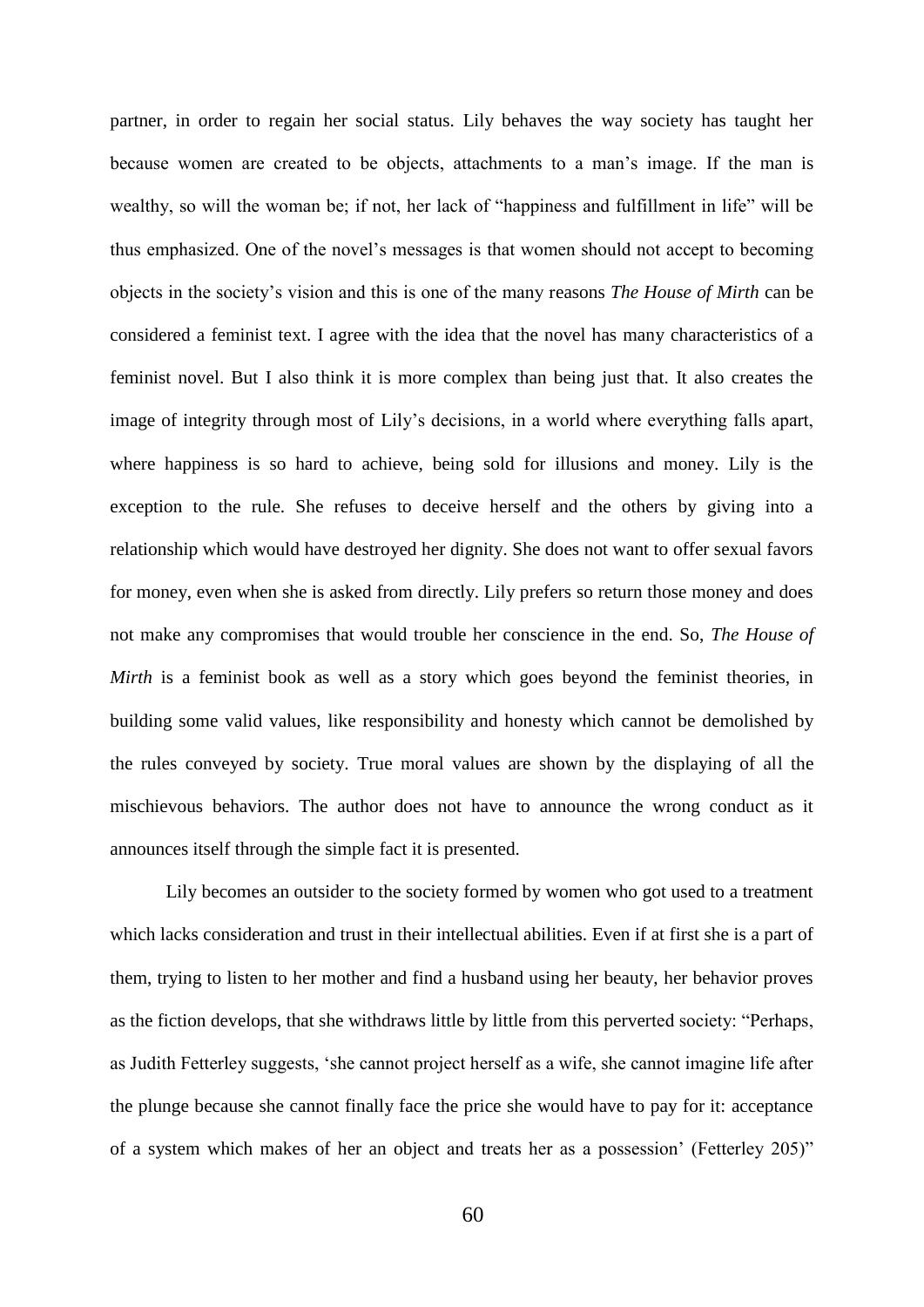(Restuccia 1987, 229). Fetterley believes that by the way Wharton created her characters is an indicator to the reader so that he would understand the feminist message; by accepting the conceptions of women's role in society, one accepts that women become material things, they return to primordial times. Wharton might have used the stereotypes of women when creating the characters, in order to highlight her satirical point of view against the system and even more, against the "acceptance of a system" like that one.

To go deeper into the subject of how female society is functioning, I will discuss how the upper class women are presented in the novel. One of them is Bertha, who takes advantage of being rich in treating people in a disregarding way. The best example is her husband, whom she cheats without any consideration. The author presents Mrs Trenor who, in her discussion with Lily, shows the real nature of Bertha Dorset: an upper class woman, full of moral hypocrisy and of an extramarital affairs' history:

'[Bertha] delights in making people miserable, and especially poor George'.

[...] 'Oh, George is not as dismal as you think. If Bertha didn't worry him he would be quite different. Or if she'd leave him alone, and let him arrange his life as he pleases. But she doesn't dare lose her hold of him on account of the money, and so when *he* isn't jealous she pretends to be.' (Wharton 2008, 45)

Bertha is a person who enjoys spending her husband's money. She does not respect him and form Mrs Trenor's words, she is hypocrite as she pretends to love him and to be jealous just to keep him in their marriage. Besides her dependence on her husband's money, she finds a great pleasure in "making (other) people miserable". By treating George the way she does, she makes his life an unhappy one. She is selfish and does not want to let her husband "arrange his life as he pleases", but she finds the same pleasure regarding other characters too and she reaches her malicious aims against Lily. I think Mrs Trenor's judgment is right, as Bertha succeeds in throwing Lily out of the high society after she uses her to distract George,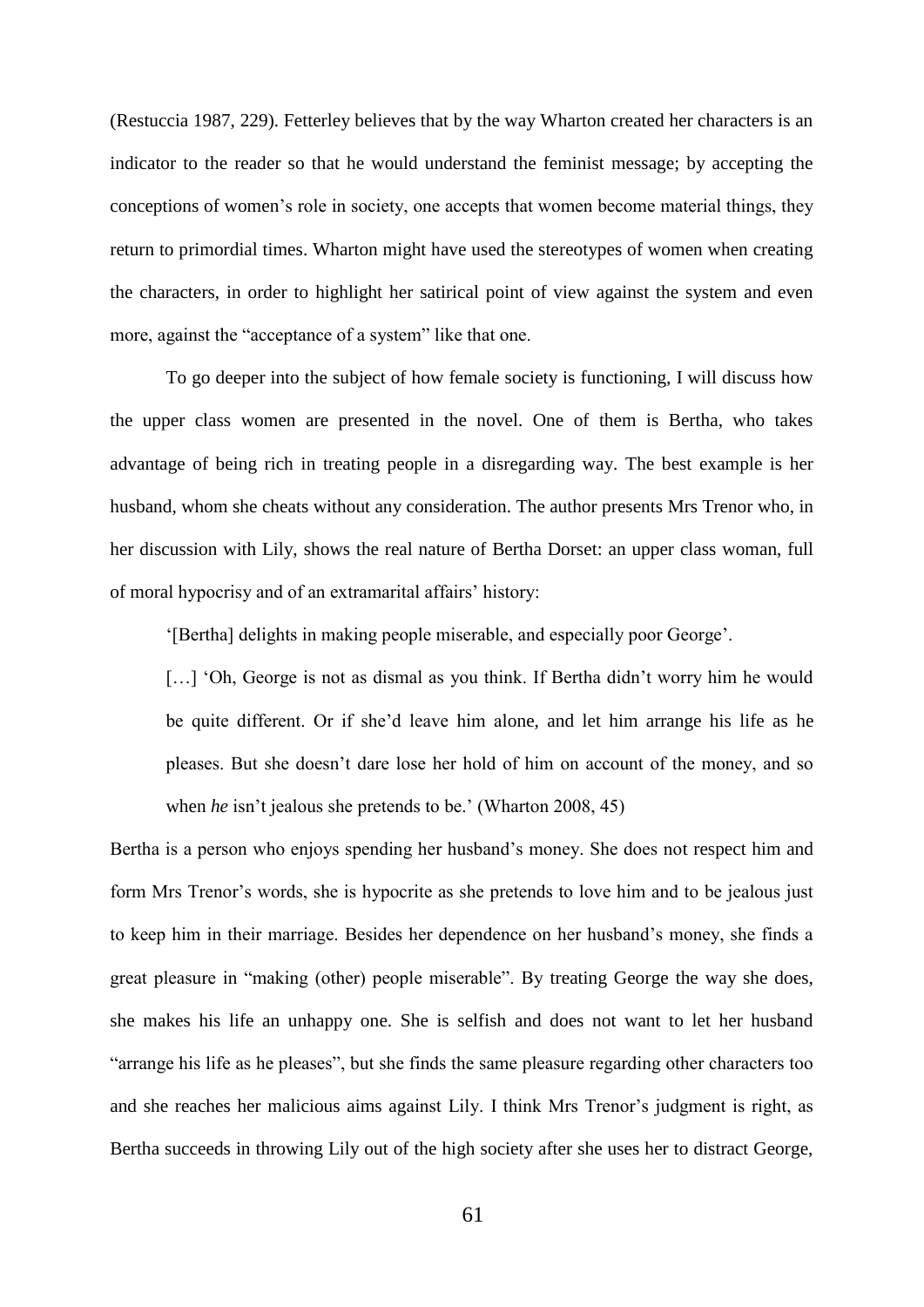while she has an affair with Ned Silverton. Bertha denigrates Lily's image by accusing her of having an affair with George. In order to keep herself on the surface, Bertha has the talent of sinking the ones that she does not need. So, Bertha has a bad character and being a part of the upper class helps her in succeeding to make the others suffer much easier.

Being rich, representing the high class, brings a position of superiority and Bertha derives benefit from it. She allows herself to be mean to George, her husband, just because she sees him as an inferior week being. She cannot let him go, as Mrs Trenor says, because of the money. She does not appreciate him as a man, but rather as a source of money. McDowell argues that Bertha is behaving in such a way only because society has taught her that way. She is a direct product of the society she lives in: "Bertha Dorset in *The House of Mirth* domineers over men and is cruel and unfaithful with impunity, because she has learned that society overlooks a woman's sexual behavior so long as she is secretive." (McDowell 1974, 528-29). According to McDowell, not only is Bertha Dorset harming the others, but she is also free of any chances of being punished. A keyword in McDowell's opinion is "impunity", which proves that the character is so protected by the society for being an upper class woman that she does not need to be scared of any penalties. So, Bertha is influenced by the other upper class people's customs, who have taught her, according to the critic that it is ok to behave improperly as long as you keep it a secret. I think McDowell is right, as no one in the novel judges Bertha in a way which could bring harmful consequences for her. I also believe that it is not only society that influences Bertha; her personality is as well driving her to hurt the others through her behavior. Because even though Lily starts on the same path, respecting society's rules, she changes course, realizing that it is more important to conserve her dignity than to be rich. So, by creating Bertha's character, Wharton criticizes the hypocrisy that was one of the main characteristic of the nineteenth century's relationship between sexes. Bertha is hypocrite in her behavior towards her husband and Lily. She pretends to be a loving wife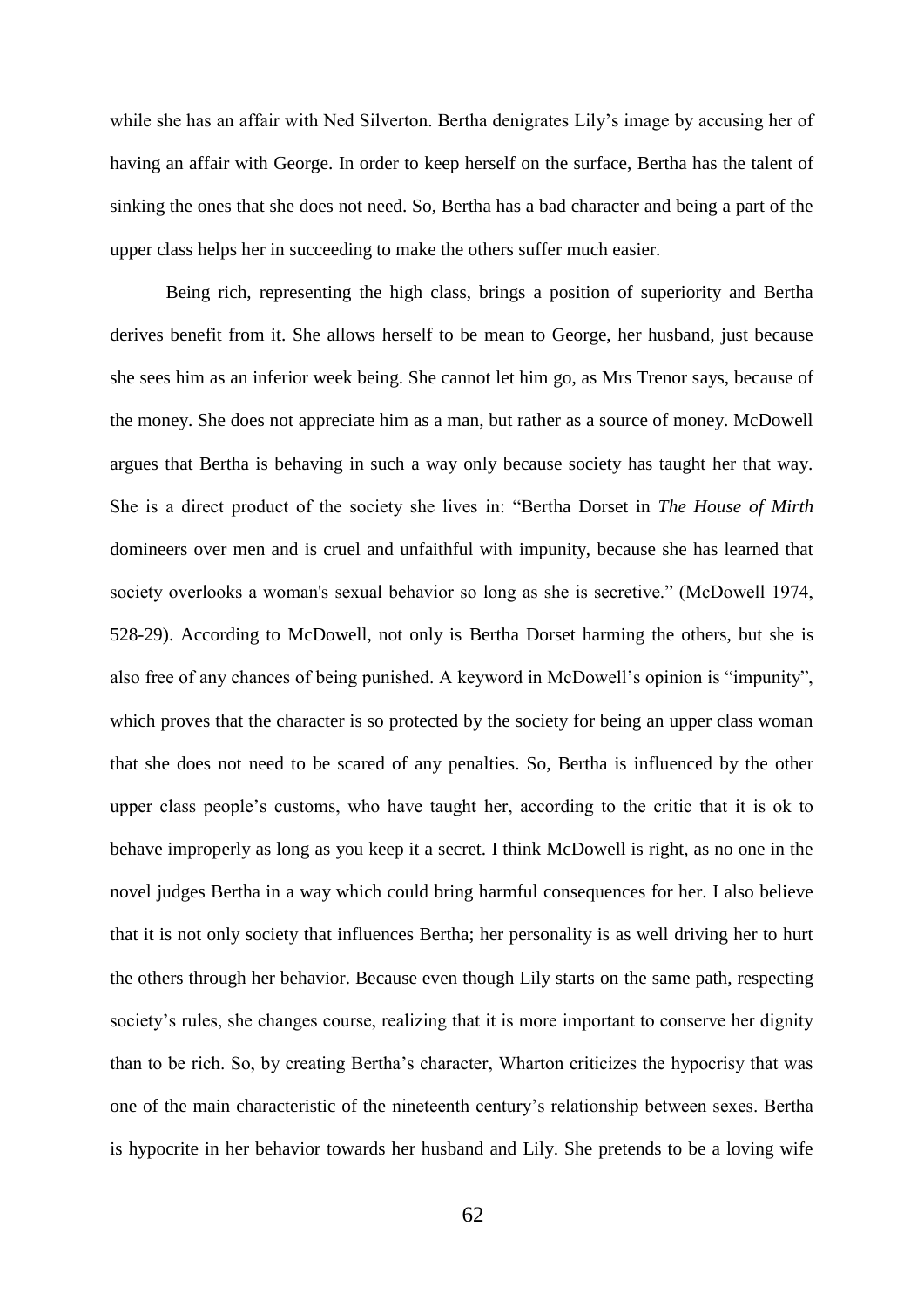(becomes jealous when she is afraid her husband might lose interest in her) and a good friend (she invites Lily on the ship *Sabrina*); as soon as she feels she no longer the need to worry about her husband, she cheats on him and when she decides she does not need Lily anymore, she invents a lie about her and she refuses to have her back on the boat.

Women like Bertha Dorset are not idealized by Wharton and in the novel, they have the tendency of being dynamic and they make use of manipulation. As McDowell affirms, society's eyes are closed when an imposing woman has an affair, as long as "she is secretive", and Wharton shows her disagreement towards such a society. Bertha is not as "handsome" nor as "clever" as Lily, but she is "nasty", rich and thus belonging to the high-class, this attributes being enough to justify her success, as it is stated by Mrs Trenor: "'Everyone knows you're a thousand times handsomer and cleverer than Bertha; but then you're not nasty'" (Wharton 2008, 45). The fact a woman has to be "nasty" to succeed in obtaining what she wants creates an image of a society that is based on guidelines which do not have included values, such as respecting the individuals. Wharton criticizes this world, exposing her mechanisms through this scene.

The next subject I will discuss is connected to the way the low class is presented by Wharton. The example of a low-class woman is Nettie Struther, who although she does not have money, finds contentment in something else: "[Nettie Struther] was a poorly-dressed young woman with a bundle under her arm. Her face had the air of unwholesome refinement which ill-health and over-work may produce, but its common prettiness was redeemed by the strong and generous curve of the lips." (Wharton 2008, 303). Nettie is a character through which Wharton highlights the fact that a poor person can have a normal life. Even though she does not have fancy clothes, Nettie's prettiness stays not in her expensive clothes, but in her smile, in the "generous curve of the lips". Wharton thus criticizes the conception that housekeepers are insipid women. She shows her simple beauty through the description presented.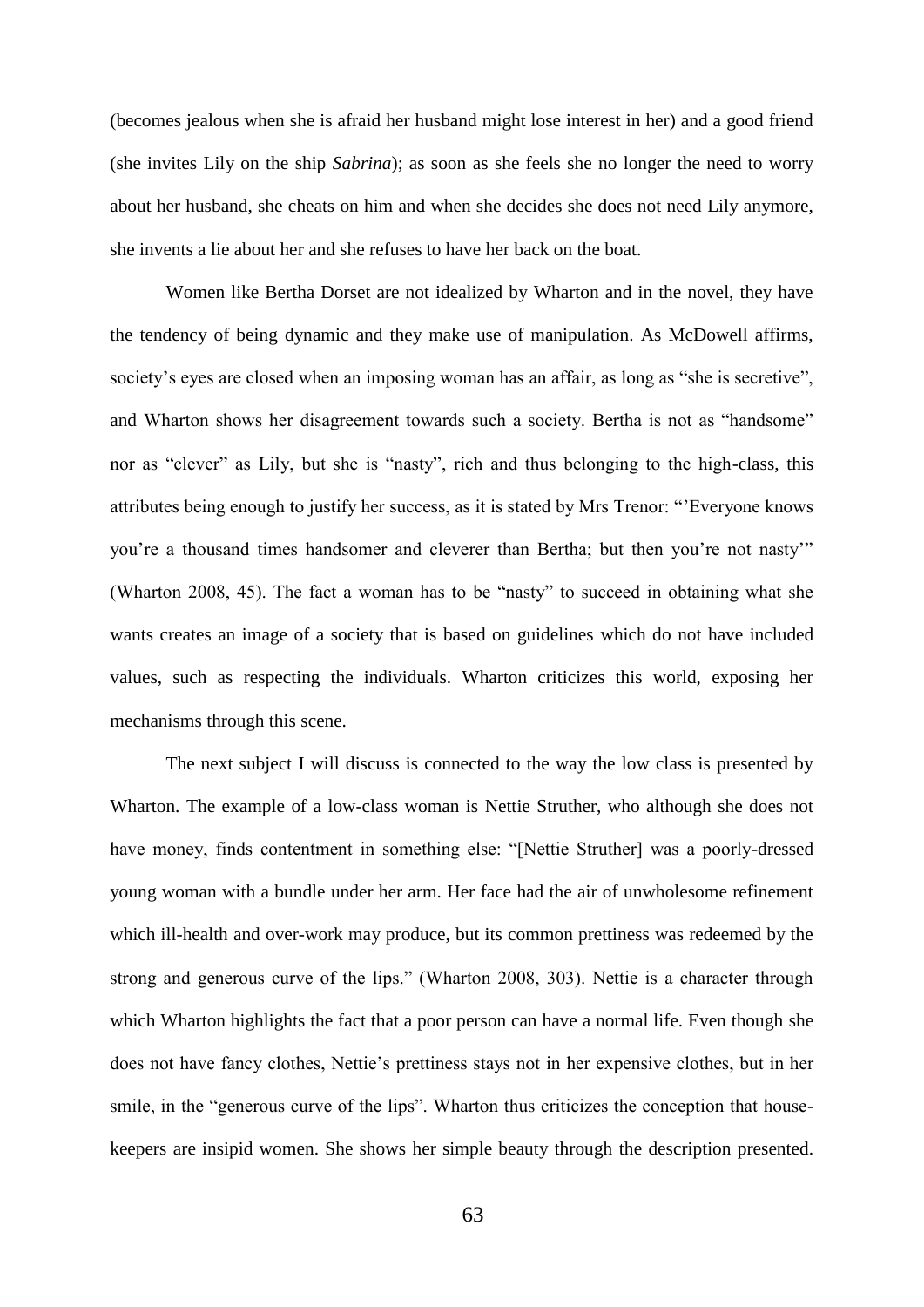Ironically, Nettie appears so late in the book to save Lily, after Nettie herself has been saved by Lily at a certain point. I see Nettie as a symbol of happiness and modesty too; she is the living proof for Lily that a happy family can be achieved by the lower class: "The strength of the victory shone forth from her as she lifted her irradiated face from the child on her knees" (Wharton 2008, 307). Mrs Struther proves a woman can be happy without having money, this happiness being inspired by her family, by the "child on her knees". The feeling of joy can be seen, as it brings light to Nettie's "irradiated face". In my opinion, Wharton created such a character as Nettie at the end of the book to bring an example of the idealized woman in the nineteenth century. A simple woman, not ashamed to work and to show her natural charm and especially her power to step back from the poison of society's expectations, appears ideally in the end, as a contrast with all the other ones who are only wrapped in hypocrisy.

Another independent woman, who is also an atypical character, created in the novel is Gerty Farish who is a social worker and owns an apartment. This is not seen with good eyes by the high class. Her life is different and the high-class ladies think her less only because she does not have a sufficient number of servants. Gerty does not care for their opinion though and does not renounce to the life she has chosen for herself. At the beginning of the novel, she is mentioned in a talk between Lily and Selden:

'I even know a girl who lives in a flat.' […]

'Oh, I know – you mean Gerty Farish.' She smiled a little unkindly. 'But I said *marriageable* – and besides, she has a horrid little place, and no maid, and such queer things to eat. Her cook does the washing and the food tastes of soap. I should hate that, you know.' (Wharton 2008, 9)

Gerty Farish, Selden's cousin, is the example of an atypical character in The House of Mirth. Gerty has no such wishes as joining the social elite, she is not wealthy and the only thing that connects her to the upper classes is her cousin Selden and her charities. Being unlike the other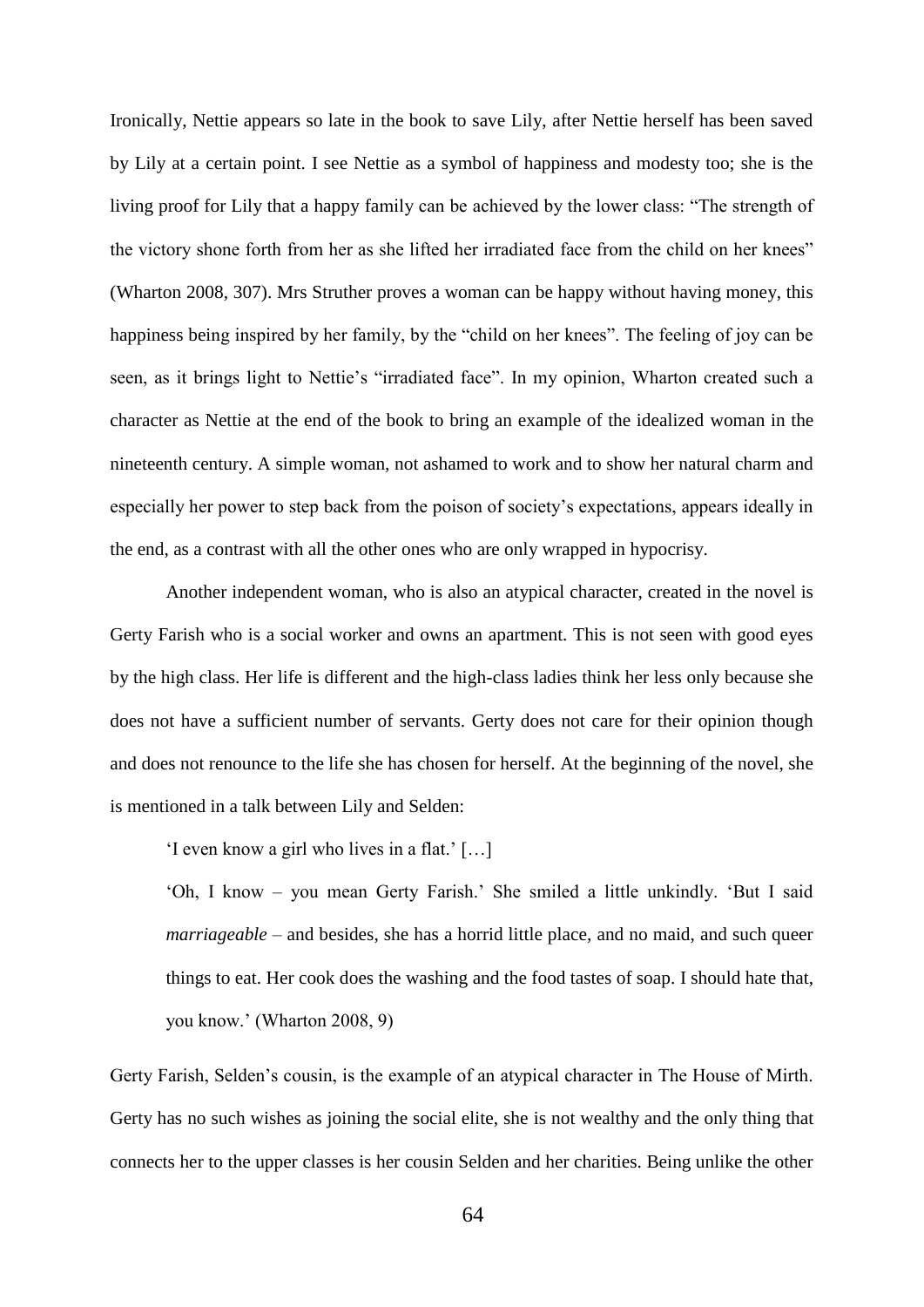characters, Gerty comes to be the antithesis of Lily and in the same time the shoulder that Lily can cry on. The fact that Wharton builds a rejected character represented by Gerty shows the shallow values which represent the society. The high class does not approve her life style and the word "marriageable" used by Wharton proves that this working lady is totally banished from the high society and has no chance to find a proper husband. Lily clearly explains it to Selden. The author exposes the fact that there is a price if a woman wishes to be independent. Gerty has a flat and she does not have servants so she will not be able to find a husband. She is the image of independence and I believe that Wharton uses her character to send the message that freedom comes with a price, the total rejection of the society, which has rules that cannot be broken. Not following the routines of the high class, society offers Gerty the possibility of taking her own decisions and not being influenced by anyone: "'I forgot she was your cousin. But we're so different, you know: she likes being good, and I like being happy. And besides, she is free and I am not. If I were, I dare say I could manage to be happy even in her flat.'" (Wharton 2008, 9). Gerty is a character that succeeds only by letting go the conceptions that surround her. She does not need a wealthy husband, she is not even "marriageable" and by being independent, she gets free; "free" of society's chains, those chains in which Lily is strongly trapped for a time and which would not let her live happily unless she complies herself to the rules society has set. Lily's choice of words is really interesting in this excerpt, as she differentiates goodness from happiness. The main character understands perfectly that a person cannot be happy if she chooses to be good. To achieve happiness one needs to behave like the others. This might mean that the behavior is not particularly an honest one: "she likes being good and I like being happy". Lily assumes without knowing Gerty that she is not happy with her actual position. So, Lily, being at the first half of the novel deeply involved into the world of the high class, knows and respects the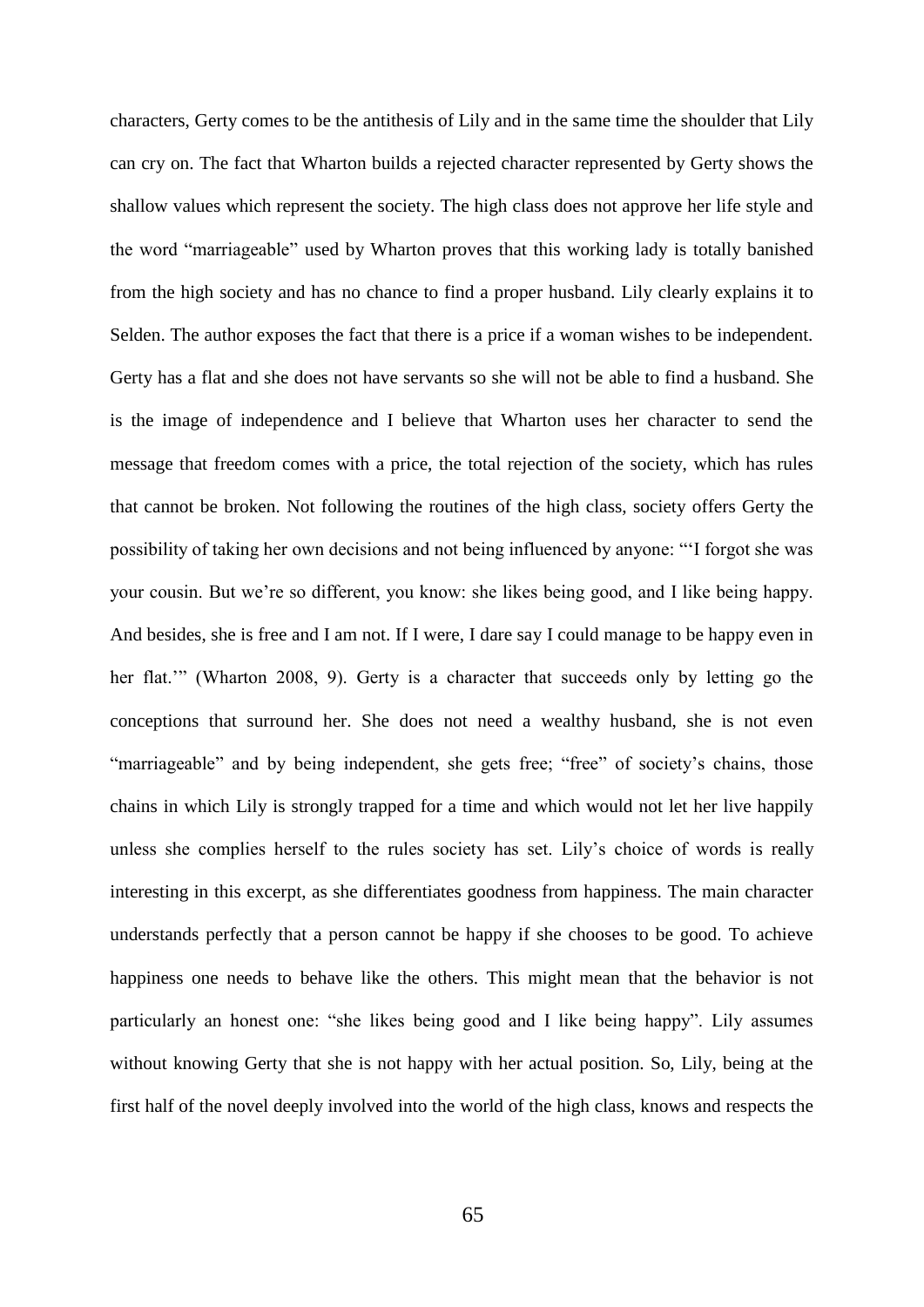rules. She thinks that in order for Gerty to be free, she needs to be good, the disadvantage being her inability to be happy.

Lily acknowledges the chain that bounds her to the society's unbreakable rules and cannot suppress its pressure. Although the high class does not care about Gerty's happiness, she has the advantage of being free, which cannot be said about Lily. On the other hand, Wharton builds Gerty's character to criticize her, as McDowell surprisingly affirms:

> Wharton in her early work is surprisingly ironic at the expense of independent women who pursue careers, like Gerty Farish, the social worker in The House of Mirth […]. For Wharton a woman must exist as a conventionally feminine presence (McDowell 1974, 524).

McDowell believes that Wharton is ironic towards the presence of Gerty Farish and that a woman should behave the way every other woman behaves for her to be perceived as a part of the society. I think the critic is right as Wharton criticizes Gerty Farish through the characters from the high class she creates. For instance Lily is ironic to the existence of Gerty, and she is also representing the high class in not considering Gerty one of them. I think her character is created by Wharton in order to criticize the way the society formed by female figures thinks. Gerty Farish is not a joke, she is a woman who behaves differently and for that does not get accepted by the society.

Lily Bart is an exception in the novel, as she struggles through all three social classes. After her family loses what should have become her fortune, she tries to make use of her beauty, as her mother has taught her, to find a wealthy husband and to recover the money that had been lost: "She remembered how her mother, after they had lost their money, used to say to her with a kind of fierce vindictiveness: 'But you'll get it all back – you'll get it all back, with your face'..." (Wharton 2008, 29-30). According to Lily's mother, one should make use of the beauty to climb the social scale. Wharton created Lily, a character unable to make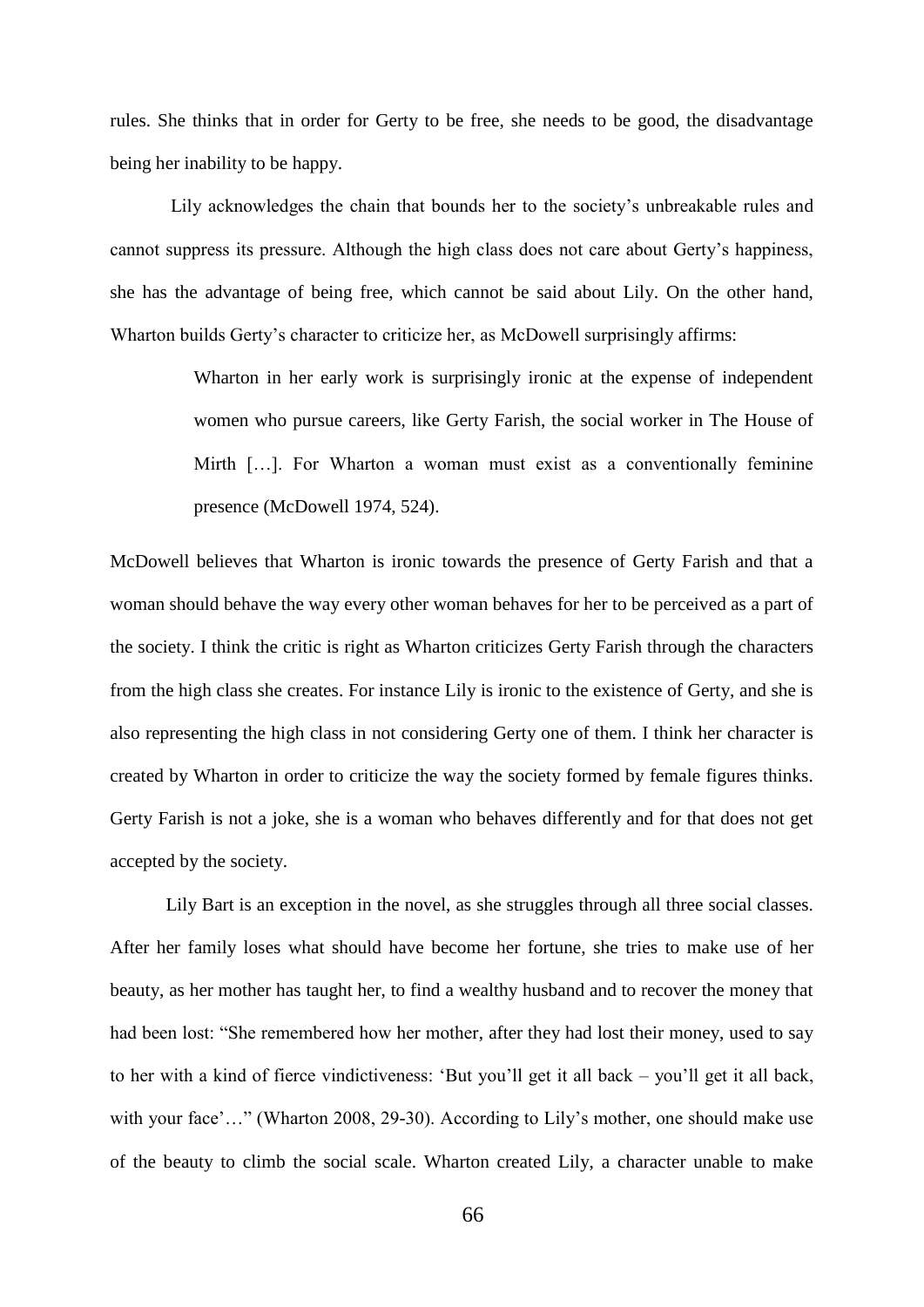decisions at the right time, as she pushes Selden away more than once, to show that a woman should not accept those men, only because they have money which can "buy sexual gratification" (McDowell 1974, 528). Misses Bart's words prove that appearances are all that matter in a world of opportunists. Lily needs her "face", meaning her beautiful features to attract a man; she does not need to be kind or honest. This remark has actually a much larger significance, for it describes not only the way Lily can succeed in gaining a big fortune by marrying a rich husband, but it also outlines the rules the high society guides itself: upper class ladies exchange social courtesy visits, attend and plan parties, without any real feelings interchanges. According to Lily's mother, she must sell herself, as the high-class women sell their fake gestures, for money and a social position.

Another point of discussion, linked to the above idea, is the means through which upper class women relate to their family. It seems that Lily's mother has had a marriage of convenience and like Bertha Dorset, she is egocentric: "She had no tolerance for scenes which were not of her own making, and it was odious to her that her husband should make a show of himself before the servants." (Wharton 2008, 33). Wharton goes into the past and presents some scenes between Lily's family members. Her mother is a woman used to having control, not only of her own actions, but of her husband's. As Wharton puts it, Lily's mother does not seem to love her husband and looks like she is annoyed with everything he does. When she learns he has lost all the money, her ability to stand his presence ceases and she starts to reproach him. She does not support him and her only thoughts are to point Lily in a direction in which she can recover the fortune through the means of marriage. By presenting this, the author shows women are expected to find a husband and they are educated towards that decision from an early age. Once they are married and they have a social position and a fortune to enjoy, their main remaining concerns are organizing the events and attending them.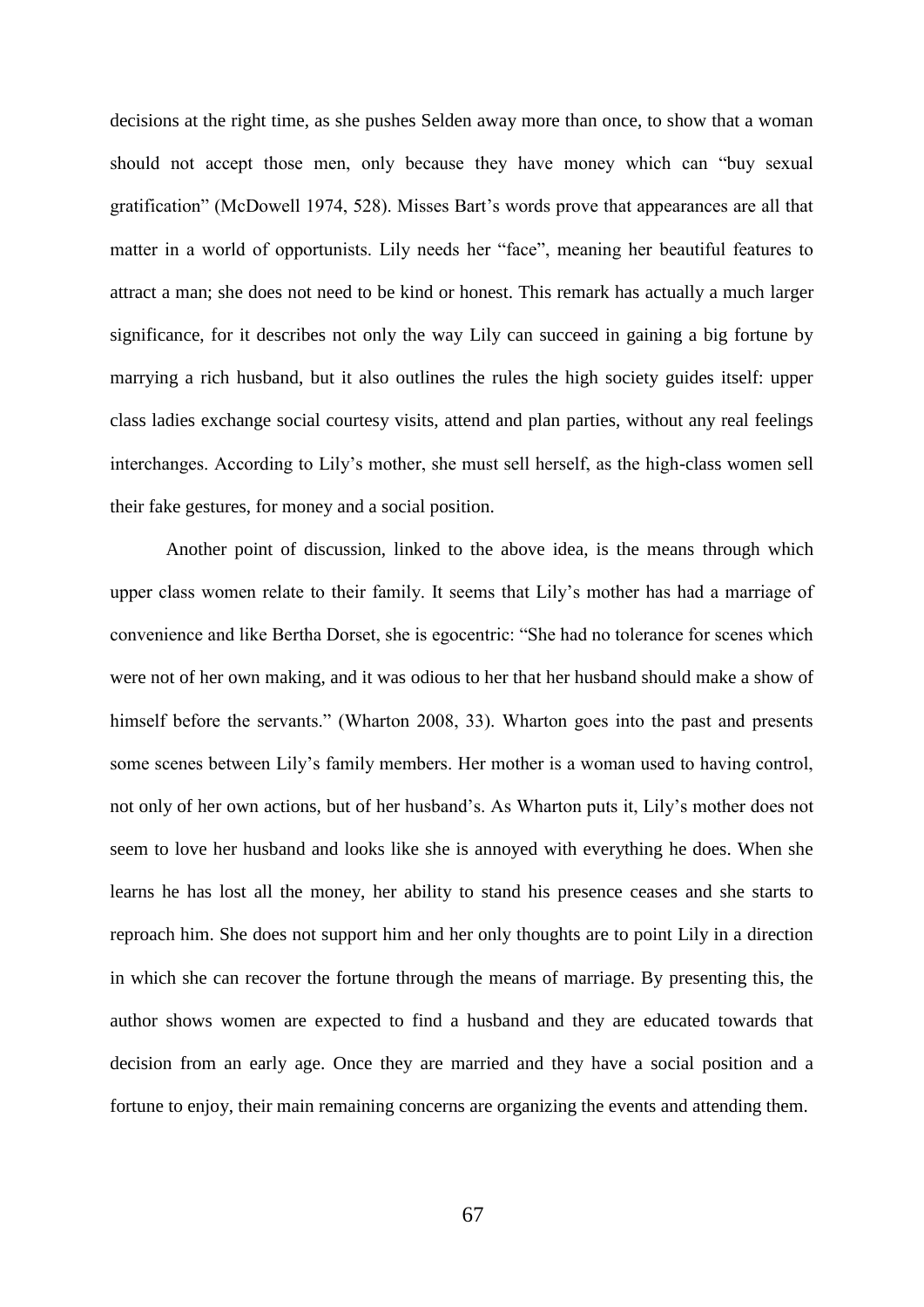Upper class women do not have other occupation besides organizing events and socializing. Also, the parties are the perfect occasion to gossip, to meet new people and to chitchat. Lily is not that kind of person and proves it when asked by Mrs. Peniston, Lily's aunt to tell her who went to the wedding she attended, she avoids to give an answer: "'Really, Lily, I don't see why you took the trouble to go to the wedding, if you don't remember what happened or whom you saw there. When I was a girl I used to keep the *menu* of every dinner I went to, and write the names of the people on the back'." (Wharton 2008, 107). Julia Peniston is a typical high class woman who does not have other concerns than speaking about other people, gossiping becoming a necessary activity. She thus criticizes Lily because her niece does not give her the details she is interested about. She is a shallow person, as Bertha, and makes a big fuss about the fact that Lily will not tell her some gossip. By describing how she used to keep the menu of every dinner she attended and to write all the names of the persons who were there and by blaming Lily she does not do the same, Mrs. Peniston proves she did not change as time went by. Wharton creates this type of character to criticize the fact that she lacks kindness (as she disinherits Lily just because she does not consider that she behaves herself as a woman who is part of the high class) and to disapprove a society in which one is rejected (by disinheriting her, Mrs. Peniston rejects Lily as being an upper class and also her family) because one does not follow the imposed rules.

Another important aspect of the novel which deserves to be discussed is the way the upper class women behave towards the lower class women. Lily's aunt does not hesitate to show her superiority towards the servants, without any consideration to their work: "'I knew it – the parlour-maid never dusts there!' she exclaimed, triumphantly displaying a minute spot on the handkerchief" (Wharton 2008, 107). The inclination that Mrs. Peniston is showing to details signifies she does not have much to do with her time. She rejoices with her discovery that there was some dirt on the furniture, and accuses the maid in front of Lily without any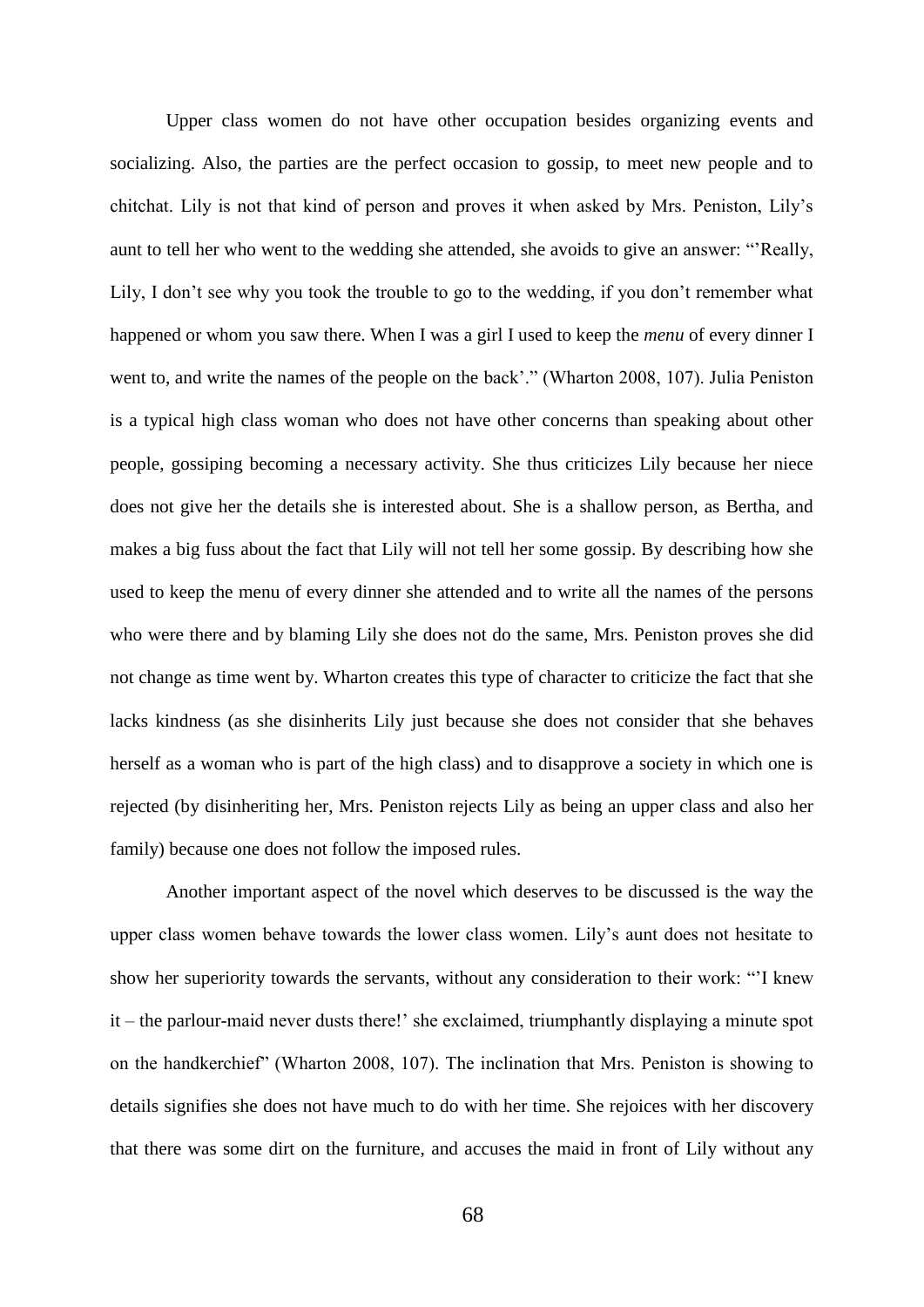consideration. She is not used to treating the lower class women with respect and from her reaction it seems she has taken some time to spy on the maid. When she says to Lily "I knew it", she proves to have had some suspicions before confirming them. The word "triumphantly"*,* which accompanies her action of displaying the dirty handkerchief shows that she is happy with her discovery, being proud to have found something bad the maid has done. She has thus the chance to gossip about it and maybe to reproach it to the maid. By presenting this conversation between Lily and her aunt, Wharton shows a disagreement to the way the lower class is being treated by the upper class. Another example is the way Lily perceives Nettie Crane at first: "She had known Nettie Crane as one of the discouraged victims of overwork and anæmic parentage: one of the superfluous fragments of life destined to be swept prematurely into that social refuse-heap of which Lily had so lately expressed her dread" (Wharton 2008, 304). This is how Lily, while she had been a part of the upper class, has perceived Nettie. She expected Nettie to be "swept into that social refuse-heap", only because she was a poor working woman. Upper class women cannot see a bright future in the life of any of the lower class women: being poor – this is not a way of living, nor a life. Nettie, though, is an excellent example in the book that shows a person of her condition can have a normal life. Wharton uses a technique here through which she realizes a class critique by presenting the way the upper class women perceive lower class women. The author criticizes the upper class for being too trenchant against women who are part of the lower society.

The final question that remains to be asked in this chapter is whether this situation which Lily finds herself in is built by Wharton as a result of Lily's own choices or one decided by fate. As a traveler through all social classes, from being rich to poor, I think Wharton does not create Lily to evolve in a direction from which she could benefit because she cannot answer important questions: "She was so evidently the victim of the civilization which had produced her, that the links of her bracelet seemed like manacles chaining her to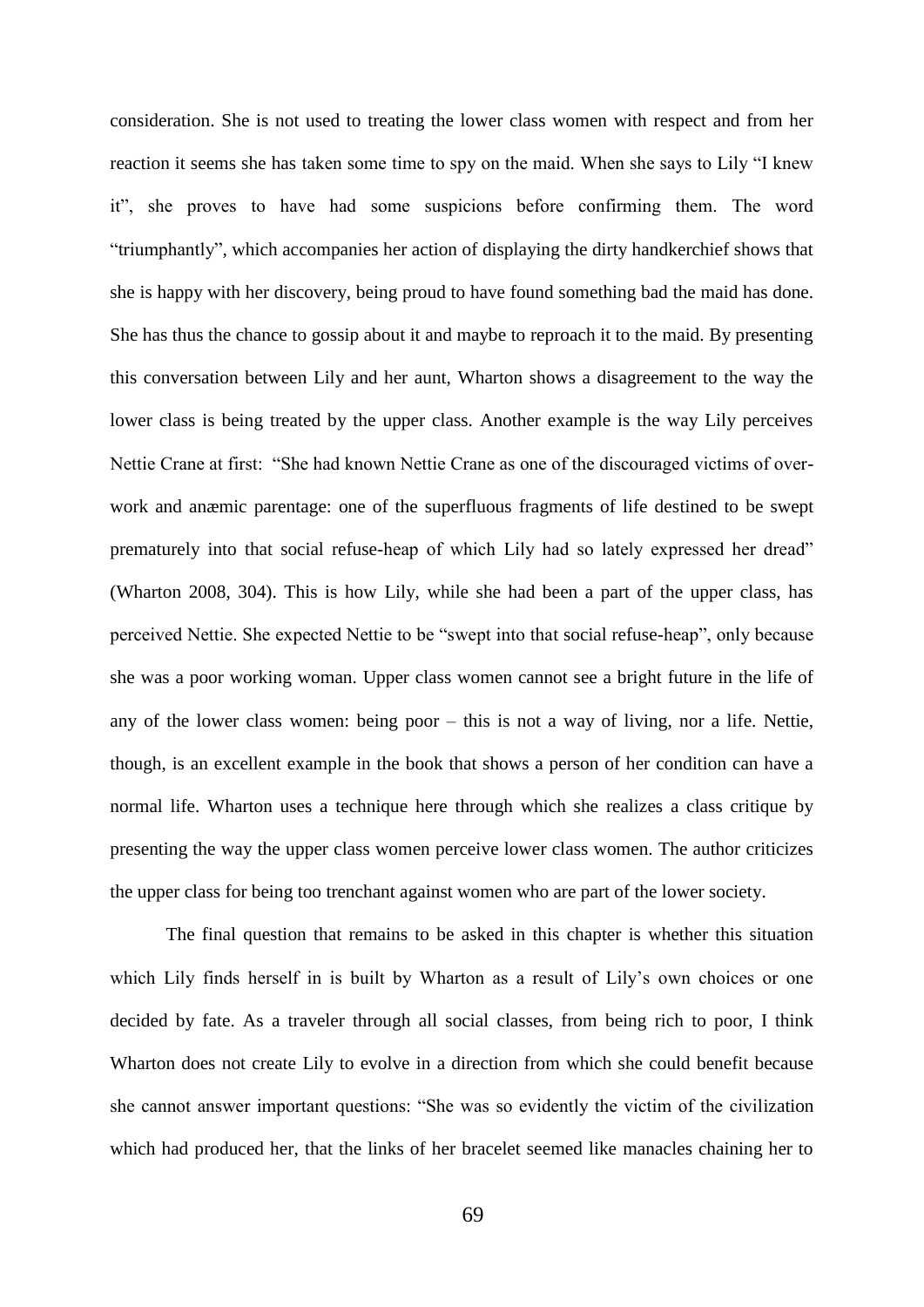her fate. [...] It was a hateful fate – but how to escape from it? What choice had she? To be herself, or a Gerty Farish" (Wharton 2008, 9, 27). The thoughts express her strong believe that she is a product of the society she has lived in, and not of her choices. It may be an attempt to comfort herself because the choices she has made have not taken her in the desired direction. She thinks that society has pushed her towards her choices and so, the main female character from the novel puts on the same place fate with society. This is very intriguing since Lily is not a character that lacks a force of decision. She can say no to Gus Trenor's sexual demands, she does not follow through her way of behaving the high class customs, but the author does not create her in order to be able to let go of money. The answer to the question "What choice had she? To be herself, or a Gerty Farish"*,* offers the image of a Lily who does not even know her true self. Wharton offers the image of a Lily who does not know she cannot be herself in the high class, as the characters who are part of it are inclined to manipulate and to be hypocrite. Lily is not built to be like this and her behavior proves it. For instance the letters she has for blackmailing Bertha are not used for this purpose in the end. The alternative for Lily is to be a Gerty Farish, who has a lot of qualities, which are not seen by Lily. The latter is convinced she cannot escape fate and she tries to reconcile with it. I think Wharton creates a main female character who is influenced by society in order to establish that is not fate driving people, but our own choices, or the lack of choices. This technique of inserting Lily's inability to choose, to act for her own without breaking her moral values, is used by Wharton till the very end, where it is not clear if Lily commits suicide or if she takes too many pills by mistake.

As her opinion about herself, according to which fate is the one determining her life, the author leaves the possibility in the final chapter of the second book, where death comes without the reader knowing if it is summoned or not, as if Lily did not make the choice, but only fate caused her death. Wharton uses ambiguity as the text does not offer clear clues to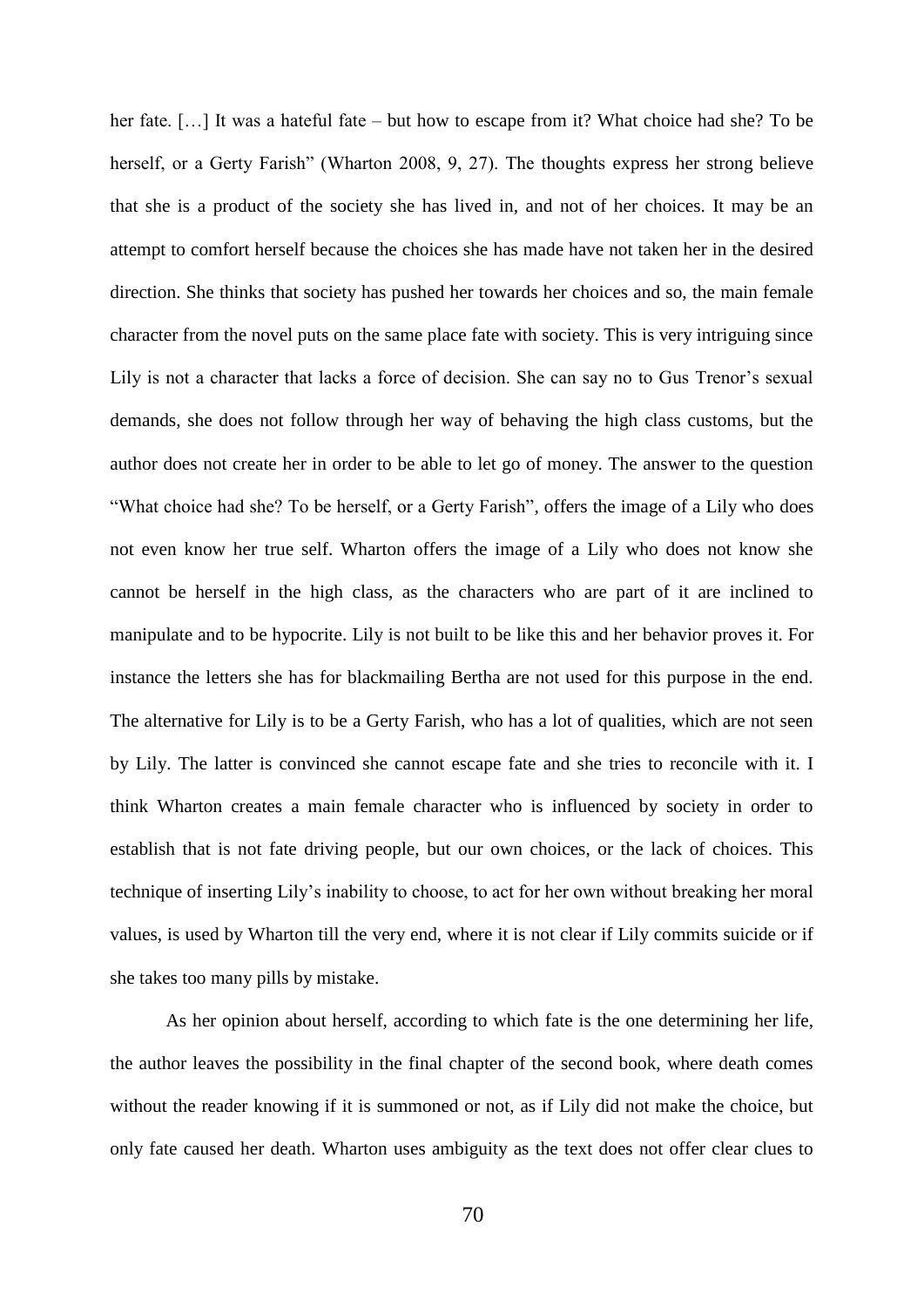the reader of whether Lily commits suicide or not. Her desire to sleep for a long time can be a metaphor for the sleep of death, but there is no clear evidence in this direction. Lily's death could mean the fact she finally freed herself from the prejudices and rules of the women's classes. Through her death, Wharton realizes also a class critique in the way that she presents an end for Lily, a character that was not able to conform into the society she lived in. By refusing her the right of being a part of the society, by abandoning her, women who were supposed to be her family (her aunt) or her friends (Bertha for instance) push her towards desolation and finally death.

In conclusion, society has the tendency in Wharton's The House of Mirth to create women who do not ask questions about their own moral behavior; they prefer to talk about the others' mistakes, to judge and to condemn without any remorse. Lily Bart, the main character is a victim of her own actions, which are influenced by the high class society. Money and social position denigrate women, bringing them to act in a similar way, uniting them under a huge tent, thus forming a whole which manipulates and cheats, gossips and hurts, without any sorry feelings. In fact there are no genuine feelings involved at all in their relationships. For instance, even though Bertha assumes to be a friend of Lily's, turns her back on her. The high-class people are created by the author to be merciless and when they throw someone out, it is very hard to be accepted again. The low-class people are the free ones, but this freedom is not perceived by the high class. They are the opposite of the upper class, generous and kind, helpful and merciful. Lily is built to represent the individual of the society who is a rebel. Wharton does not present her as a character who manages to remain a part of the upper class, or who can work at the workhouse, proving thus that nineteenth century's society would not encourage people who were unable to follow its unwritten rules.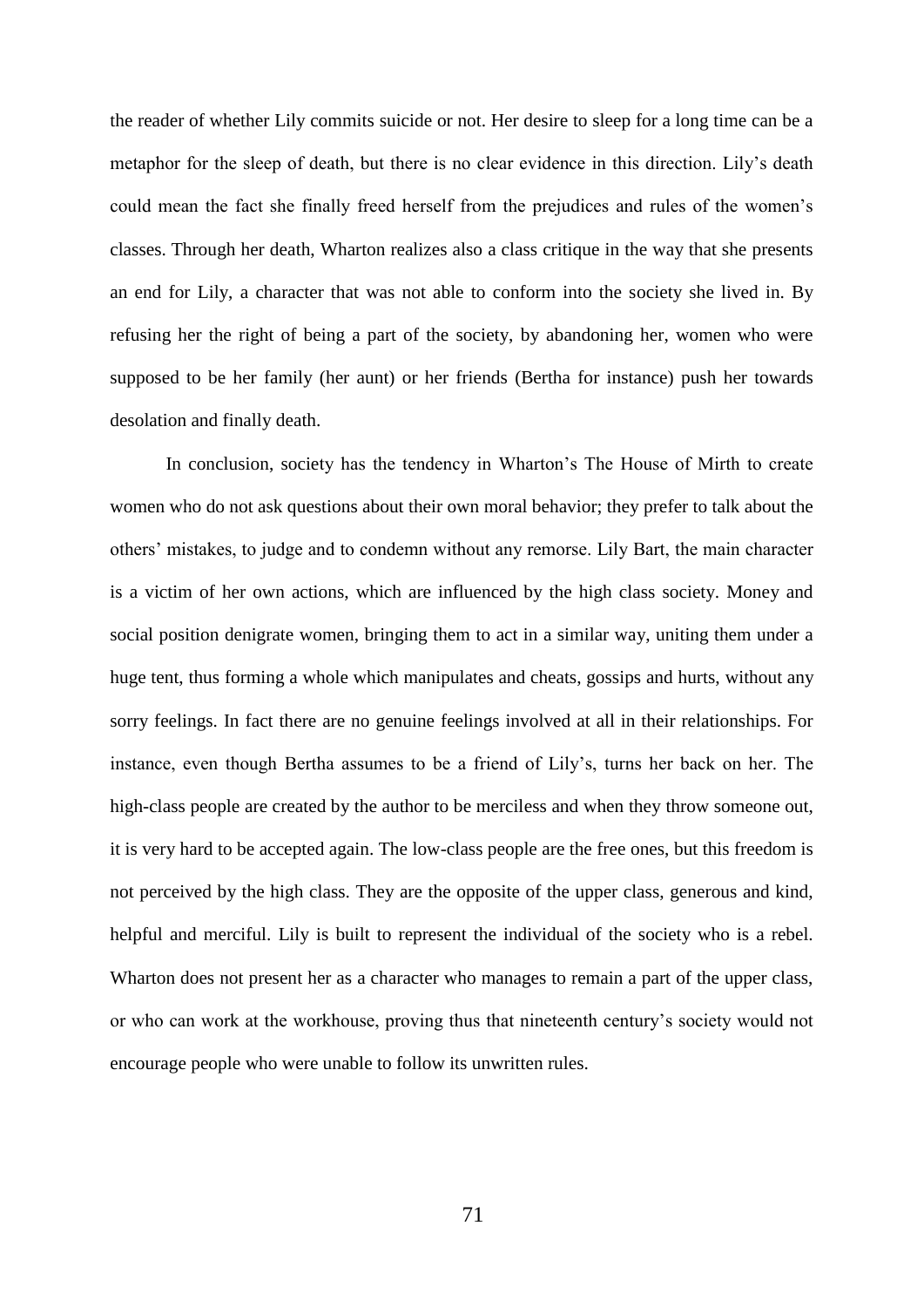## 2. The Power of Women's Social Class in *The Great Gatsby*

This chapter argues the way that female characters are outlined in terms of social class by F. Scott Fitzgerald in *The Great Gatsby*. Female characters are divided by the author into high-class women, class in which women like Jordan and Daisy are included, and the middle class women, from which Myrtle is a part of. The most explored class is the upper class, as the main female character, Daisy, is a part of it.

Critics have debated the role of women regarding different matters such as the 'American Dream' (Michael Millgate's paper, *Scott Fitzgerald as Social Novelist: Statement and Technique in 'The Great Gatsby'*) or their relation with the social background at the beginning of the twentieth century (Ronald Berman's paper *The Great Gatsby and the Twenties*), but they have not discussed as much the female characters' role in this exact type of society. Millgate states that by "exposing, in the revelation of Daisy's character, the tawdriness of what the dream aspires to, Fitzgerald clearly intended a fundamental criticism of the 'American Dream'" (Millgate 1962, 336). The critic presents the complex aspirations of Daisy towards money and her plans and actions regarding her social position are reduced by Millgate to Fitzgerald's intent to criticize the 'American Dream'. But how do upper class women relate to each other? How do upper class women relate to middle class women? How do women try to change the compartmentalization of the social classes? These are few of the questions which have not been answered exhaustively by the critics who approached the subject. This section of the present thesis intends to explore the above mentioned issues, creating at the same time a better understanding of the global meaning of the novel.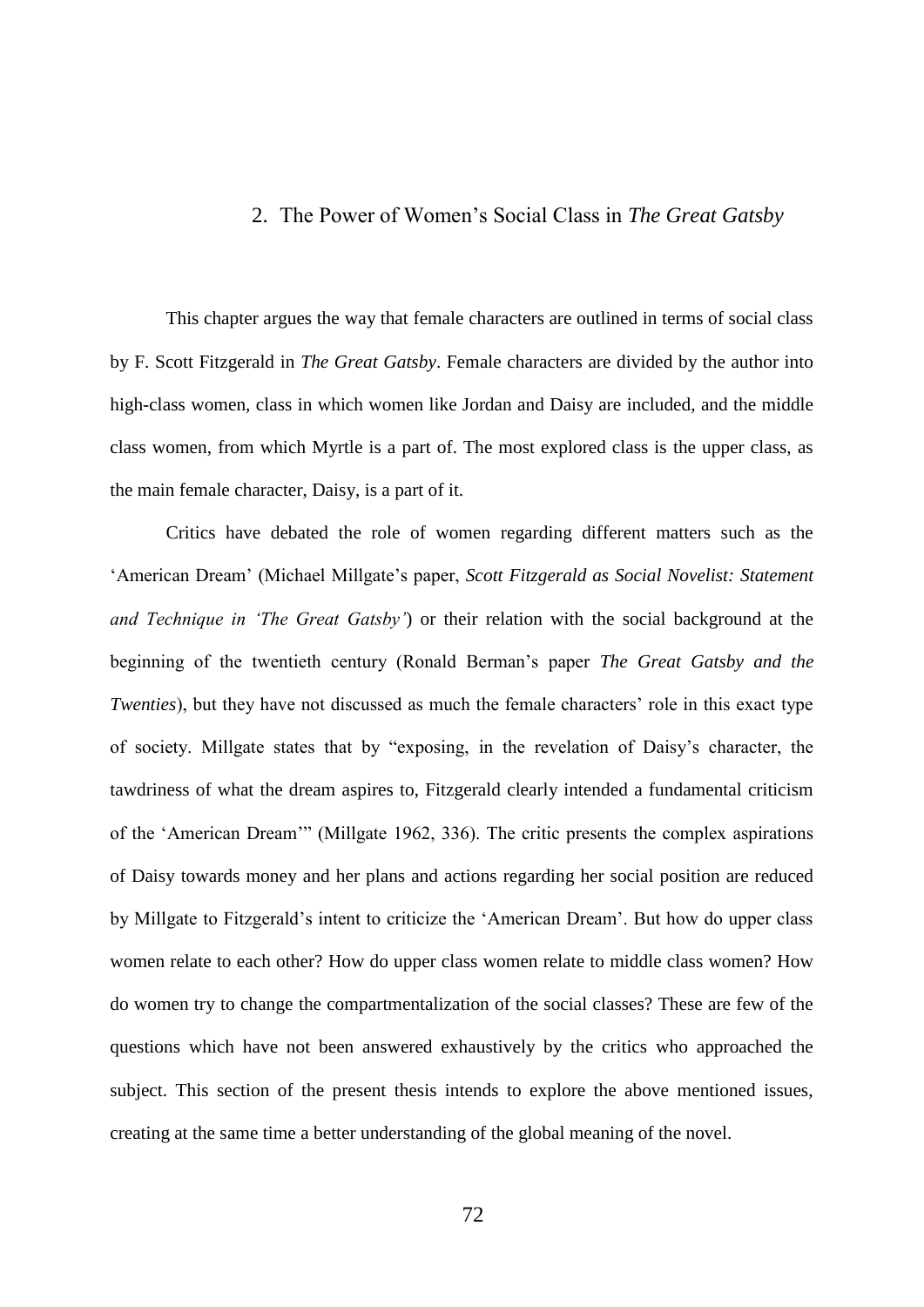The critic who contributes to unveiling most of the answers concerning the topics I am pursuing is Maggie Gordon Froehlich, who although states great interest in presenting "the role patriarchal capitalism plays in the construction of sexuality" (Froehlich 2011, 209), succeeds through the contrast technique to unravel important aspects of women's society. The critic underlines the fact 'The Great Gatsby' presents a men's world, in which women represent an inferior group which is constantly undermined. Also, she outlines the fact that money plays a big part in the relationships women choose to have. So, are women seeking marriages of convenience and are they establishing the foundation of a relationship on the commodities money brings? According to Froehlich, women are treated by men as goods which are dispensable any time (Froehlich 2011, 216). The feminine characters accept silently the treatment they are given as "social judgment matters more" (Berman 2001, 79). If they rose and made noise about the injustice which ruled their world, they would have to be ready to face other people's judgment. The submissive behavior conveys the significance of a dominant gender: the male gender. I believe every time the man thinks the woman made a step too far, a step he would not be able to supervise, he tries to regain control by reducing the woman to an inferior being who should obey. For instance Tom tells Nick not to believe everything Daisy says (Fitzgerald 2013, 25) and when Myrtle repeats Daisy's name more than once, disobeying Tom, he slaps her (Fitzgerald 2013, 48). Both Daisy and Myrtle are set here on a low position from where they cannot make any decisions without consequences. Gatsby is no exception, but in a different way, as he tries to get rich to impress Daisy and to win her back. So Daisy is also seen as a product, as Gatsby tries to 'buy' her.

Furthermore, in The Great Gatsby women are portrayed as being eager to get married. Also, women do not seek love as much as economic stability in marriage. The society in the 1920s is inclined to put pressure on the family link and this is one of the reasons why Nick Carraway chooses to leave the Midwest and move to New York. The social tension can be so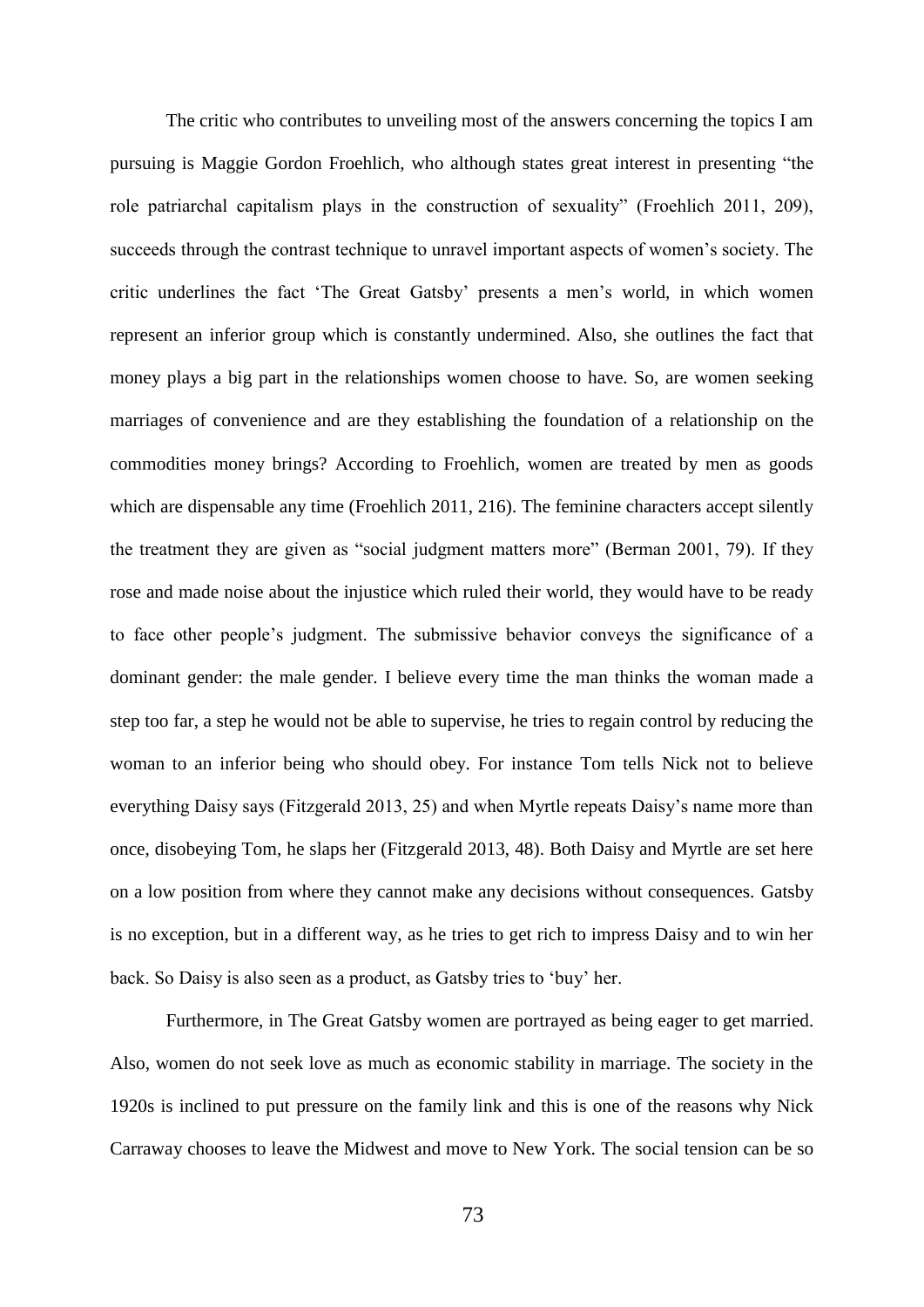intense that Nick chooses to fight it by moving to another city. The character lets himself be influenced by the society. The same thing happens to women, who abandon themselves in the influence society bears. The masculine character, who is also the narrator, is presented by Froehlich as a man who wants to come "to terms with an American social order delimited by patriarchal capitalism". The fact American society is dominated by a patriarchal order shows the fact that women have an inferior position. The system is dominated by men, this leaving the female characters to occupy lower positions than men:

[...] (Nick) he's also in New York so that he may enjoy the company of men and to escape the increasing social expectations back in the Midwest, where he is being cajoled to marry. […] his road to West Egg and to the wealth, power, and privilege he enjoys there – is about coming to terms with an American social order delimited by patriarchal capitalism in which there is little possibility for authentic love or desire separate from the economic realm. (Froehlich 2011, 210)

Froehlich outlines the fact that society in the twenties was built on a social order which was empowered by patriarchal capitalism, meaning women did not have many rights. Women were not leaders, men were, and moreover, this establishment left out the possibility of real love. In an economic world, led by men, women try to get benefits by taking advantage of the position marriage with an upper class man secures. Daisy marries Tom and Myrtle gets involved with Tom for the same reason – they are in search of an advantageous situation. Myrtle herself admits she regrets to have married George Wilson because he had no money (Fitzgerald 2013, 39).

The reason why women look rather for social stability than love is not because they are any different by men, but on the contrary, they are set this way by the society. Women do not have equal rights with men and the novel indicates this by not presenting any woman with a business career for example. The role of a woman is to take care of the family and to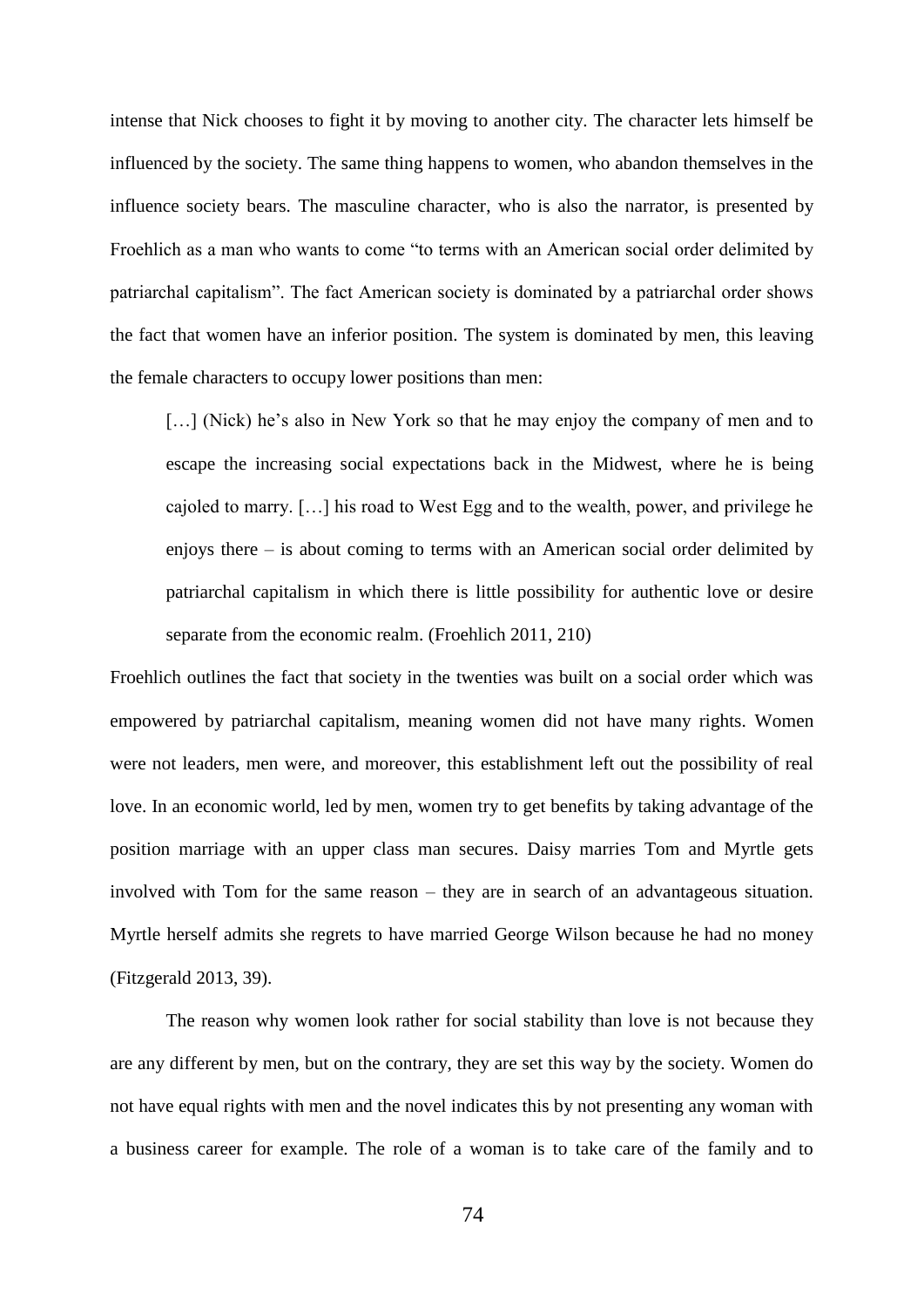entertain guests. The narrator often places Daisy as other women like Jordan or Myrtle, in scenes which involve parties or social gatherings. The feminine characters cannot achieve the same goals as men, even though they enter their world, the main means for that being marriage: "[…] in Fitzgerald's critique, men's relationships consist of political and business connections – and especially of the mentoring of young men by older men – rather than friendship or love". (Froehlich 2011, 210-11). So, according to Froehlich, the values which men are taught are not those of tenderness and appreciation, but those of making political and business connections. Fitzgerald is criticizing thus the society, people being more focused on making money and they lose of mind true values. If women are seeking money in a relationship, men are no better for setting an example of moral values. For instance Daisy is marrying Tom for his wealth and social status, but Tom is no better as he cheats on her without any remorse.

I believe marriage between a man and a woman was many times just a cover-up for society. Marriage meant nothing but a façade for other things which presented importance for the characters. For women, marriage was the opportunity to save the appearances for the others, it offered social status and in Daisy's case, a great financial future. In Myrtle's case, things change as the marriage is not what she expected, or at least this is what she claims: "'The only CRAZY I was when I married him. I knew right away I made a mistake. He borrowed somebody's best suit to get married in and never even told me about it, and the man came after it one day when he was out'" (Fitzgerald 2013, 39). Myrtle justifies her mistake of marrying George by his inability to buy a new wedding suit. The fact the groom suit had been borrowed, Myrtle judges her husband as being inadequate for being her lifetime partner. Fitzgerald creates through the conversations Myrtle has a woman who does not love her husband, her profile being perhaps that of a materialist person. Her marriage becomes after a while a cover-up for her secret meetings with Tom Buchanan. She wants to ascend to the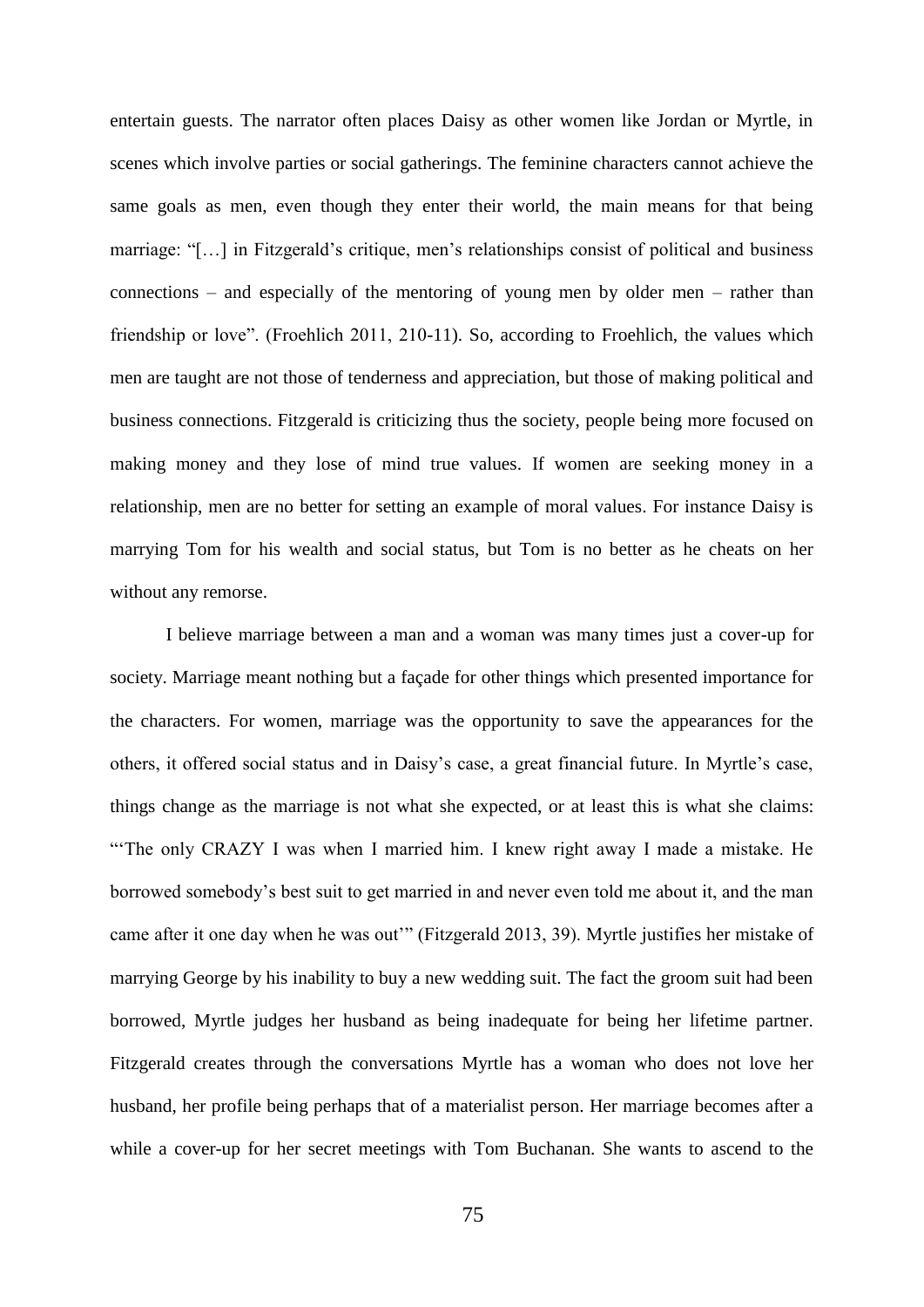upper class and succeeds in seducing Tom although she is not ready for the position this new relationship offers. She does not know the rules which guide the high-class society so she does not behave in a proper way. This new position she is after gives her the excuse to cheat on her husband.

I believe marriage is presented in the novel as a necessary process in order to have a normal life in the eyes of those who are part of society. This way, Fitzgerald uses the character of Daisy, and not only, to criticize the lack of values and knowledge. Daisy prefers to act superficially in order to make social conversation and one example is the talk they had during Nick's first visit:

'It's all scientific stuff; it's been proved.' (Tom)

'Tom's getting very profound,' said Daisy with an expression of unthoughtful sadness.

'He reads deep books with long words in them.' (Fitzgerald 2013, 16)

Apparently, for Daisy, being profound means the simple action of reading books with long words in them and not the understanding of the subjects the books dwells upon. Besides, Tom has not succeeded in making a point of view and sustaining it with arguments. Daisy's praise comes as a completion to the next scene in which she remains alone with Nick and tells him it's better to be seen as a fool because in this way you become immune to the pain others may cause (Fitzgerald 2013, 20).

The author presents the main female character, Daisy as being a hypocrite who is aware of it. She is wearing a mask while in society as much as possible. She is built by the narrator to hide behind the mask of a naive and an ignorant beauty and she wants the same type of behavior for her daughter: "'All right,' I said, 'I'm glad it's a girl. And I hope she'll be a fool—that's the best thing a girl can be in this world, a beautiful little fool.'" (Fitzgerald 2013, 22). Beneath her sayings, Fitzgerald actually criticizes the way women are seen in the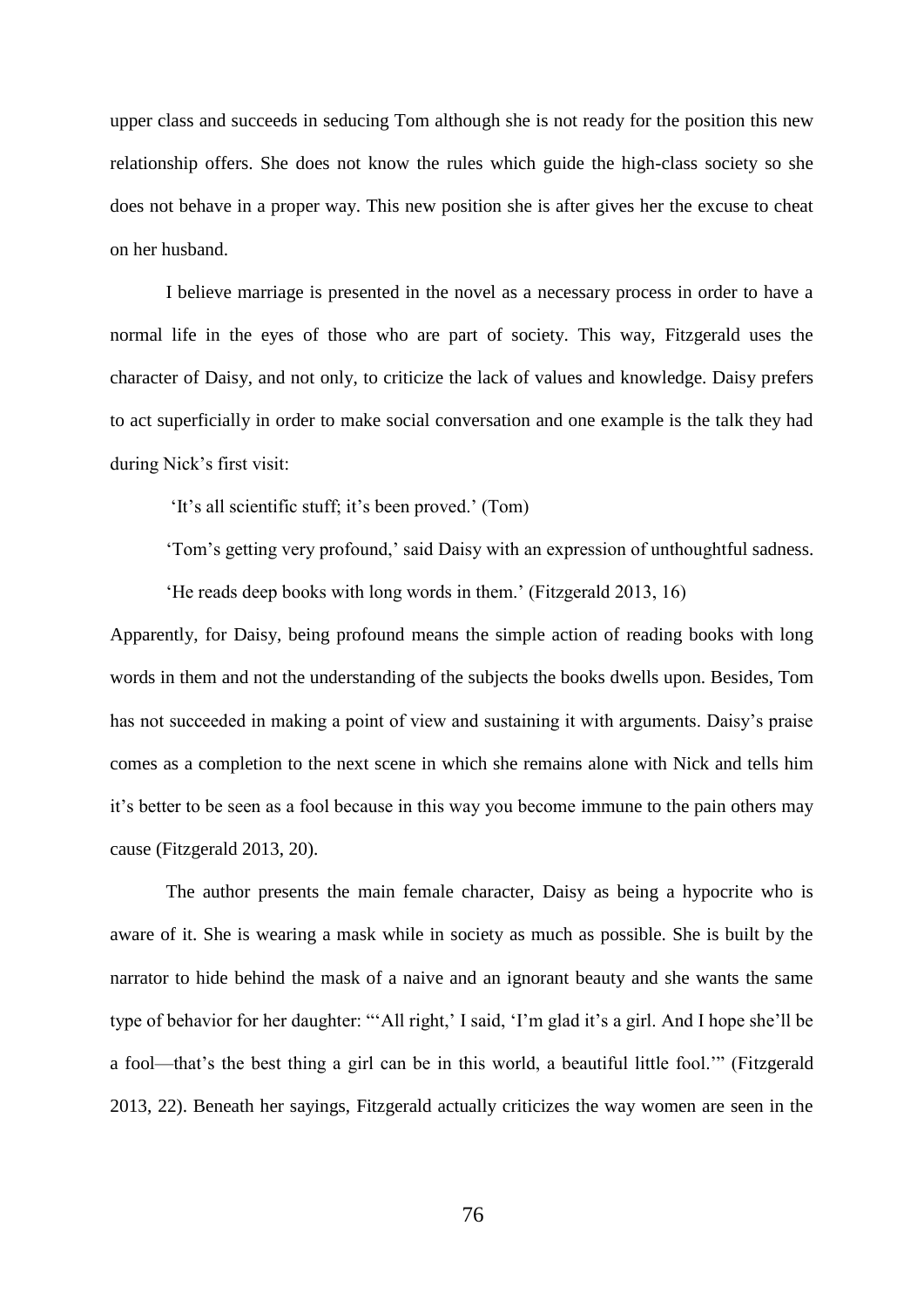society, the way the others perceive women, on the one hand, and on the other the way these perceptions influence women's behavior.

The opinion according to which a girl should be beautiful and foolish is connected to the belief that only this is the way for a woman to be happy. If she ignores things that might hurt her she will be able to find joy and peace. For instance, she willingly ignores Tom's affair, she does not divorce him. Daisy is aware of the fact Tom is having an affair, so she is not ignorant; none the less, she is not content. Also, Tom's notion of Daisy is the same as hers; he makes a show of his affair through the phone which does not seem to stop ringing during Nick's visit. Also, he does not respect either Nick or Daisy when he offers Nick to show him "his girl". So, the image of the woman starts building itself in the novel from the beginning and it is that of beauty but also of ignorance. She is treated as such by the others and so, she starts to think of herself in the same way. Tom is the symbol of all the other men with money and power who have basically the same behavior. Referring to Myrtle, her image does not change in terms of how Tom treats her. Scott Donaldson thinks there is a difference between Daisy and Myrtle in terms of how they are treated by the men in their lives and regarding their way to act accordingly. Myrtle is the kind of woman who pays a price to climb into a higher social class. She is presented by Fitzgerald as being married to a man she does not love and she is the kind of woman who wants more from life. So when Tom Buchanan shows interest in her charms she does not put on hold her plans of seducing him and trying to take the leap to the upper class:

Married to the pallid proprietor of a gas station in the ash-heaps, Myrtle must cross a vast social divide to reach the territory of the upper class. Her smoldering sensuality enables her to attract Tom Buchanan, and in the small apartment on West 158<sup>th</sup> Street that Tom rents as a place of assignation, she pitifully attempts to put on airs. But what Myrtle buys and plans to buy during the Sunday party in Chapter Two tellingly reveals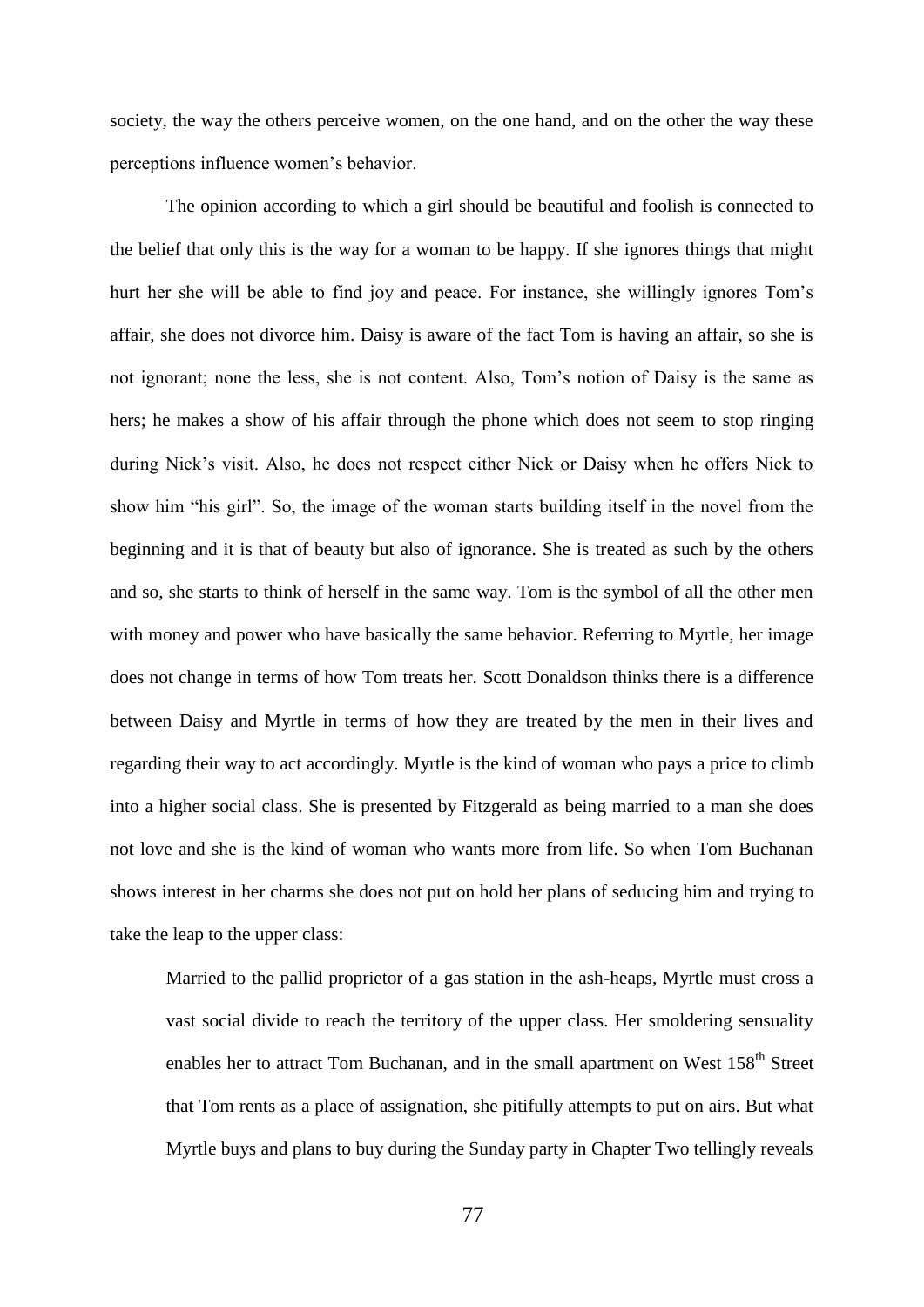her status. She aims for extravagance, but has had no experience with it. (Donaldson 2001, 192)

According to the critic, although Myrtle claims to be a part of the high society, she is not ready for it. She does not know how to pull the strings in her favor, as Tom will never be convinced be his relationship with her to leave Daisy. So, the position Myrtle occupies in Tom's life is not a very advantageous one:

Among Myrtle's purchases, the dog of indeterminate breeding best symbolizes her own situation. She is, for Tom, a possession to be played with, fondled, and in due course ignored. […] The connection between Myrtle and the dog as creatures to be kept under restraint is underlined by the collar she plans to buy, and by the expensive leather-and-silver leash her husband discovers on her bureau, arousing his suspicions. (Donaldson 2001, 193)

The way Tom treats Myrtle implies the same attitude he has towards Daisy. She is a possession, one that can be bought as easily as it can be dismissed. He likes to brag about it, to show it to the others, to receive praise for it and he is willing to act nicely with it once in a while. None the less, he but needs a pretense to be mischievous. When Myrtle starts repeating Daisy's name, as a sign of disrespect, Tom slaps her (Fitzgerald 2013, 48). In doing so, he does not only show malice, but also hypocrisy as he had no right to judge Myrtle for disrespecting his wife, as he does the same. In presenting the episode in which Myrtle asks Tom to buy her the dog, Donaldson recognizes Tom's attitude as the one of a master aimed toward a slave. The critic thinks the leather-and-silver leash that makes George suspect something is a symbol of the real situation in which Myrtle finds herself. I agree and I think the critic is right, as the author creates Myrtle as a character who is at Tom's disposal. Whenever he wants, she is willing to meet him. She lies to her husband she goes to see her sister, when she actually goes to meet Tom (Fitzgerald 2013, 34).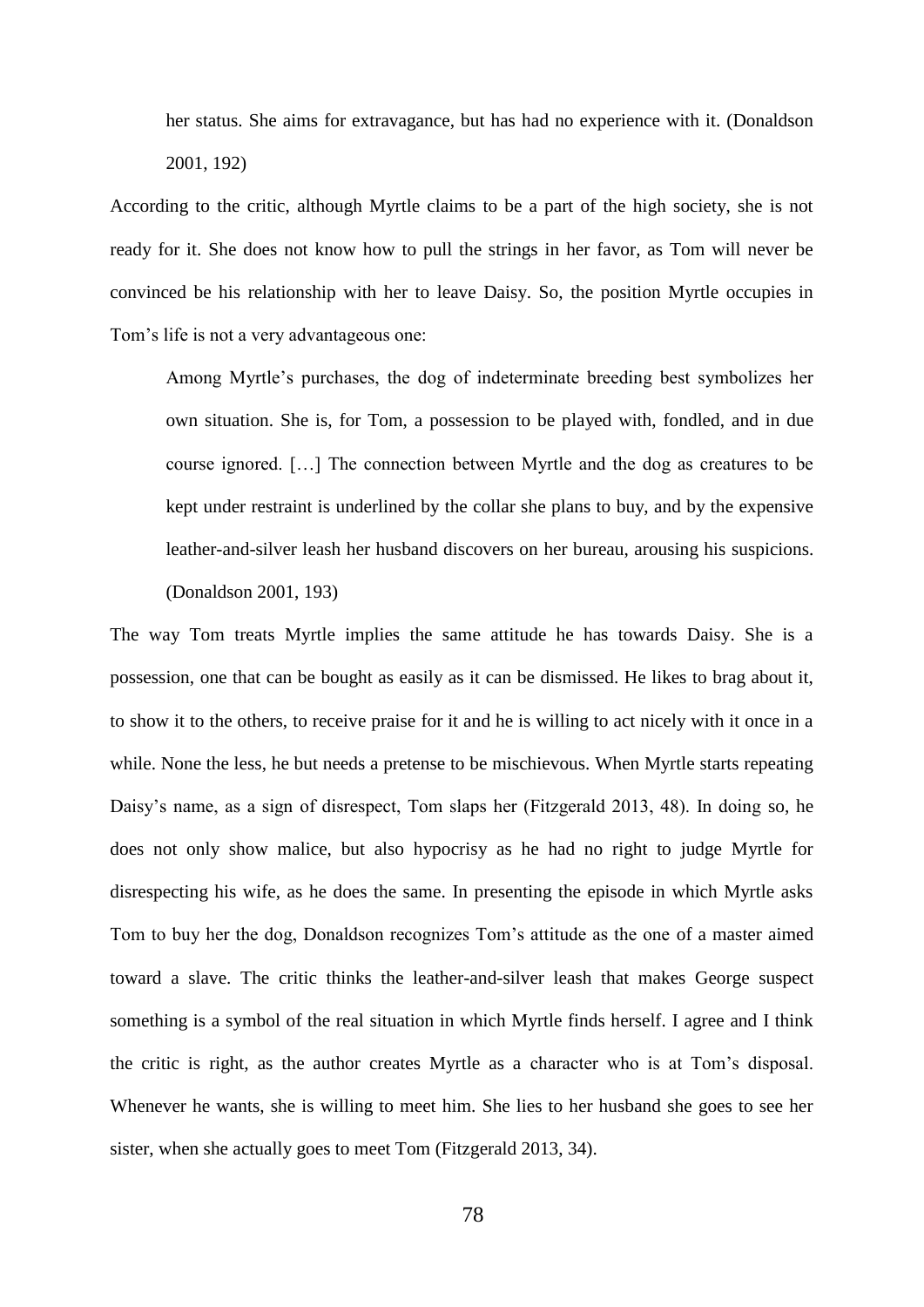Moving on to the other type of woman Donaldson thinks to find represented in the novel, there is Daisy, who although has part of the treatment Tom applies to Myrtle:

Tom was not unusual in regarding women as objects to be possessed – either temporarily, as in the case of Myrtle, or permanently, if like Daisy they warrant such maintenance through their beauty and background and way of presenting themselves to the world. (Donaldson 2001, 194)

The critic prefers to comment the treatment which, in his opinion, differentiates the two women. Even though Tom behaves in a poor way with both women, a slight difference being the period of time he invests in his possessions, Gatsby is the one who makes a difference, so Daisy is no longer perceived as a pile of goods, but as the woman who should receive anything she wants in exchange for her love. Because of this conception he makes his fortune but according to Donaldson, Daisy cares not only about the money, but about the social status too. Gatsby had a lot of money, but he didn't have a social position, so "what good were all those possessions if Daisy was not pleased?" (Donaldson 2001, 209). As the critic underlines it, Daisy does not know how to recognize a different type of behavior and shuts down to the opportunity to escape a life a misfortunes. In my opinion the critic left out the analysis of George's behavior toward his wife. I think Myrtle and Daisy are the same, in what concerns their way of acting as well as the image the others have on them.

Comparing the image George has on his wife, keeping in mind that he is willing to kill Gatsby, which he does, followed by the supreme gesture to take his own life, with the one Gatsby has on Daisy, being eager to offer anything for her love, even his life and innocence, I think these two women inspire the same form of devotion. By not accepting what Gatsby has to offer, Daisy does not leave Tom. On the other hand, by not accepting what George has to offer, Myrtle cheats on her husband, but without leaving him and so these two women find themselves again on common ground.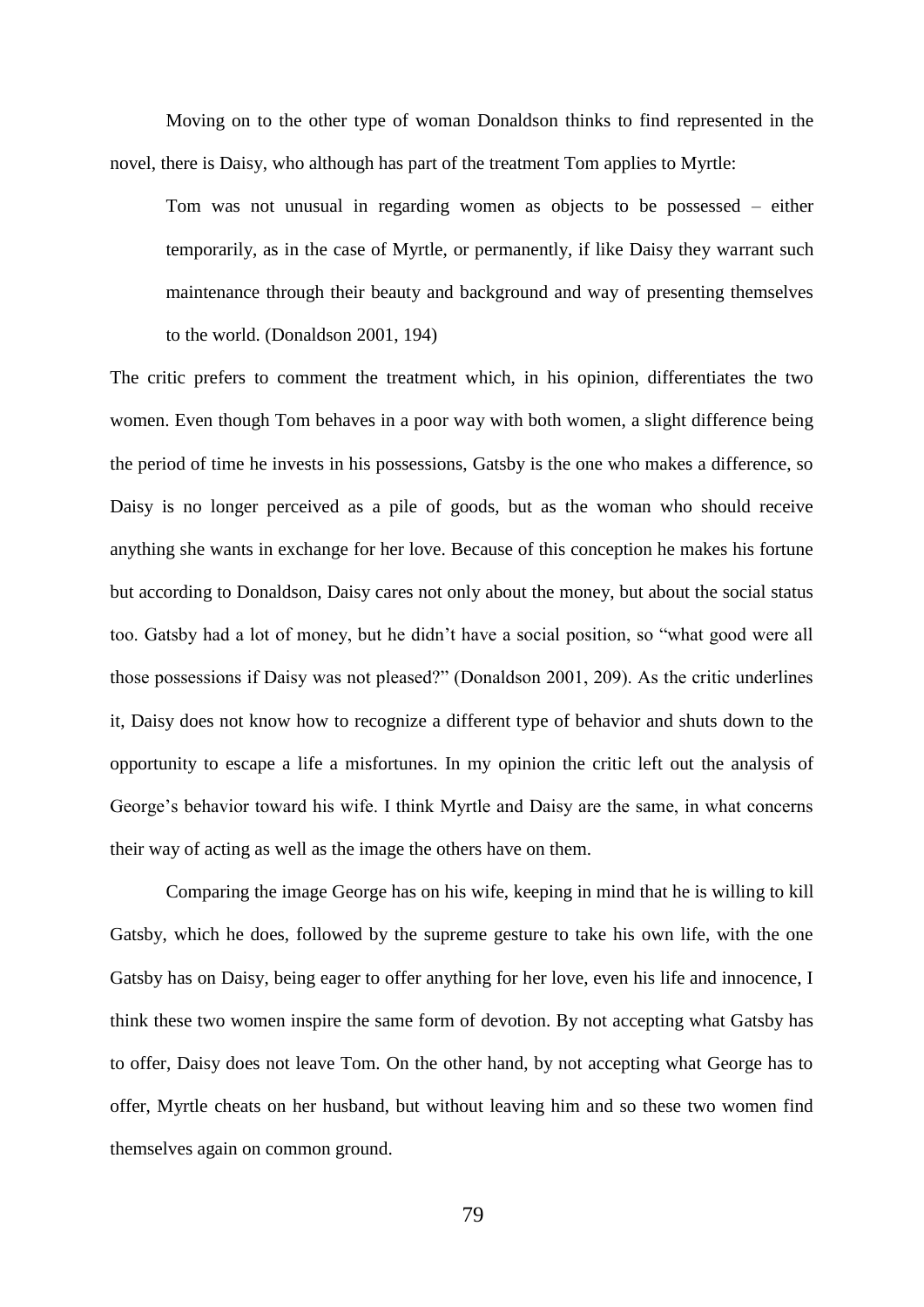Another interesting opinion, which is not aimed towards the investigating of women's condition and role in society but does not exclude them, is that of John Fraser's, who contradicts Donaldson's opinion according to which there are two kinds of women and implicitly two kinds of behavior. Referring to the social conduct, the critic thinks there is only one type:

In *The Great Gatsby*, similarly, examples of a single pattern of conduct proliferate: the pretensions of Gatsby are in varying degrees echoed throughout it by virtually all the characters, including the Buchanans, the former owner of Gatsby's house, the haughty negro trio in their chauffeur-driven limousine, the whole crew at the brilliantly rendered affair at Myrtle Wilson's apartment, and presumably most of the guests at Gatsby's parties. (Fraser 1965, 557)

What Fraser is saying is that Daisy is not an exception for Gatsby, as he still sees her as an object which can be purchased with enough money. His guests, his servants, his chauffeur, they all indicate Gatsby got used to the lifestyle the others practice and so, although he might be more generous than other people, he still remains a classical model of man who treats the others as merchandise just because he has money. I do not agree with Fraser, as Gatsby is not used to treating the others as trade. It is true that he at his turn was used as such in the past but this does not mean he is treating the others in the same way. As the fiction develops, the story of a poor boy, Gatsby, who manages in making a huge fortune, is revealed to the readers, who learn he willingly let himself be seduced, giving his body to older men in order to succeed in pursuing his dream: "At seventeen, James Gatz meets Dan Cody, his first and most important mentor […] (it) suggests a connection between Cody's exploitation of the land and his sexual exploitation of other human beings" (Froehlich 2011, 218). Following up, the critic affirms: "Gatz is an opportunist here, prostituting himself to achieve the success he desires. Presenting himself for service 'in a vague personal capacity' to the older Cody, Gatsby embodies the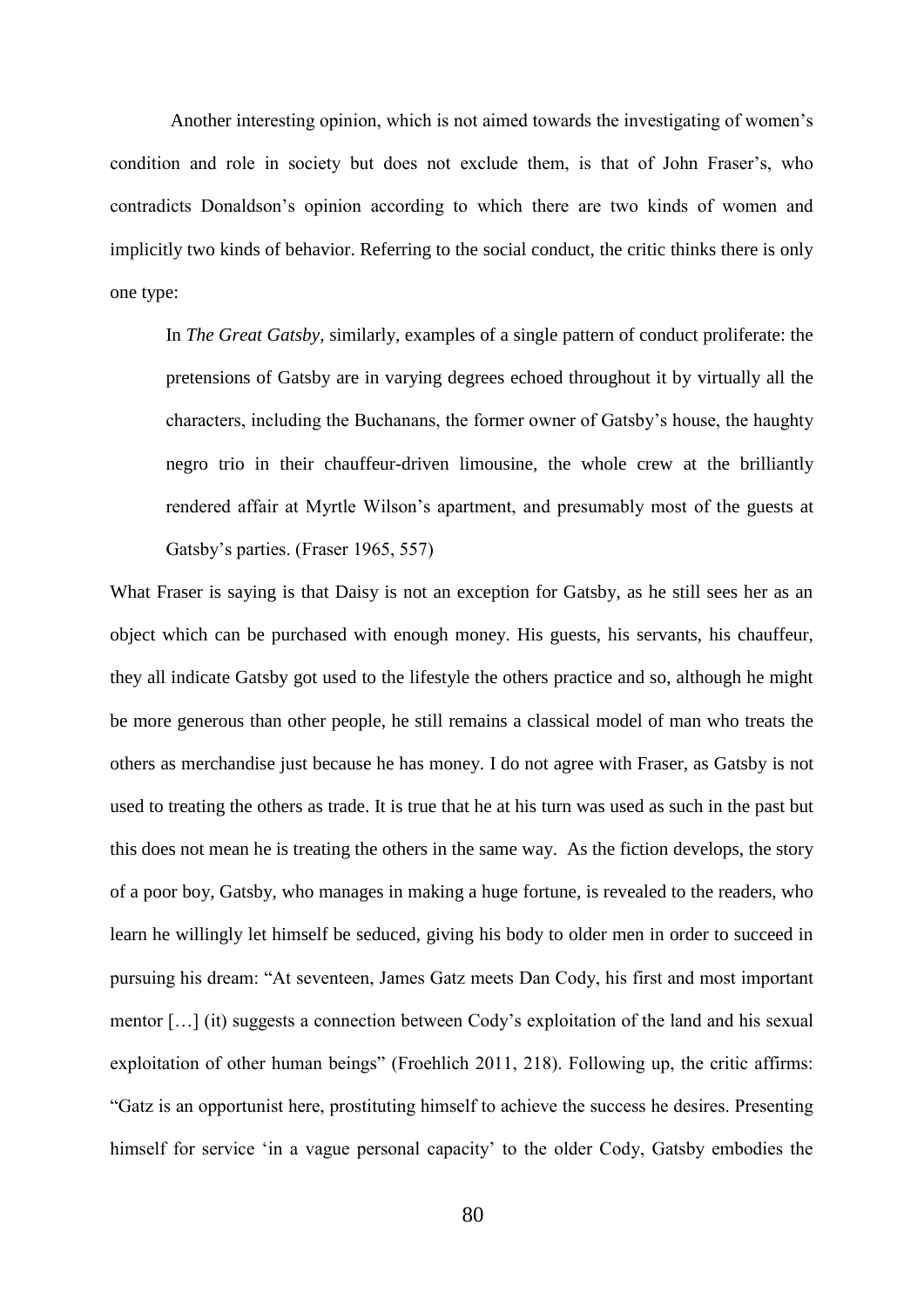term 'trade'" (Froehlich 2011, 218). This relation leads Cody to include Gatsby in his will. If Gatsby does it for a personal purpose which does not include physical pleasure, Cody does it for this latter reason, without caring about his wife. So, Gatsby gets used and he receives money for this. He is caught in the exchange network described by the American society of the times.

On the other hand, women make decisions which are being used by the author to criticize the society formed by them. So, they have their part of guilt and the best examples are offered by the hit-and-run situation through which Daisy had been through and the sudden death of Cody, linked to the returning of his wife. Daisy runs Myrtle over and then, like an irresponsible person, flees the scene. This behavior of hers only completes the image that has been built from the beginning by the author. Daisy is part of a society which does not care, which does not have any prick of conscience even though a murder has been committed. Furthermore, the advantage Cody takes over young Gatsby's condition is cut off by the first's death: "The relationship only ends with the death of Cody, under mysterious circumstances related to the sudden appearance on the scene of the journalist Ella Kaye, who is secretly Cody's wife." (Froehlich 2011, 219). The critic makes too many suppositions, based on the few information that are offered in the novel. She assumes the wrongs Cody has done to his wife, like cheating on her with a younger boy are the reason of her punishment with death. The narrator does not specify clearly what the situation was really like, and he gives insufficient details for the reader to figure out exactly what happened. But the possibility leads to another killing, a mysterious one about which the reader does not find out exactly how it happened:

Cody's death only days after her appearance suggests some kind of malfeasance, and it would make sense if it were a kind of disciplinary violence. […] If Ella Kaye killed Cody because she was afraid of losing her position, she might have been correct: Cody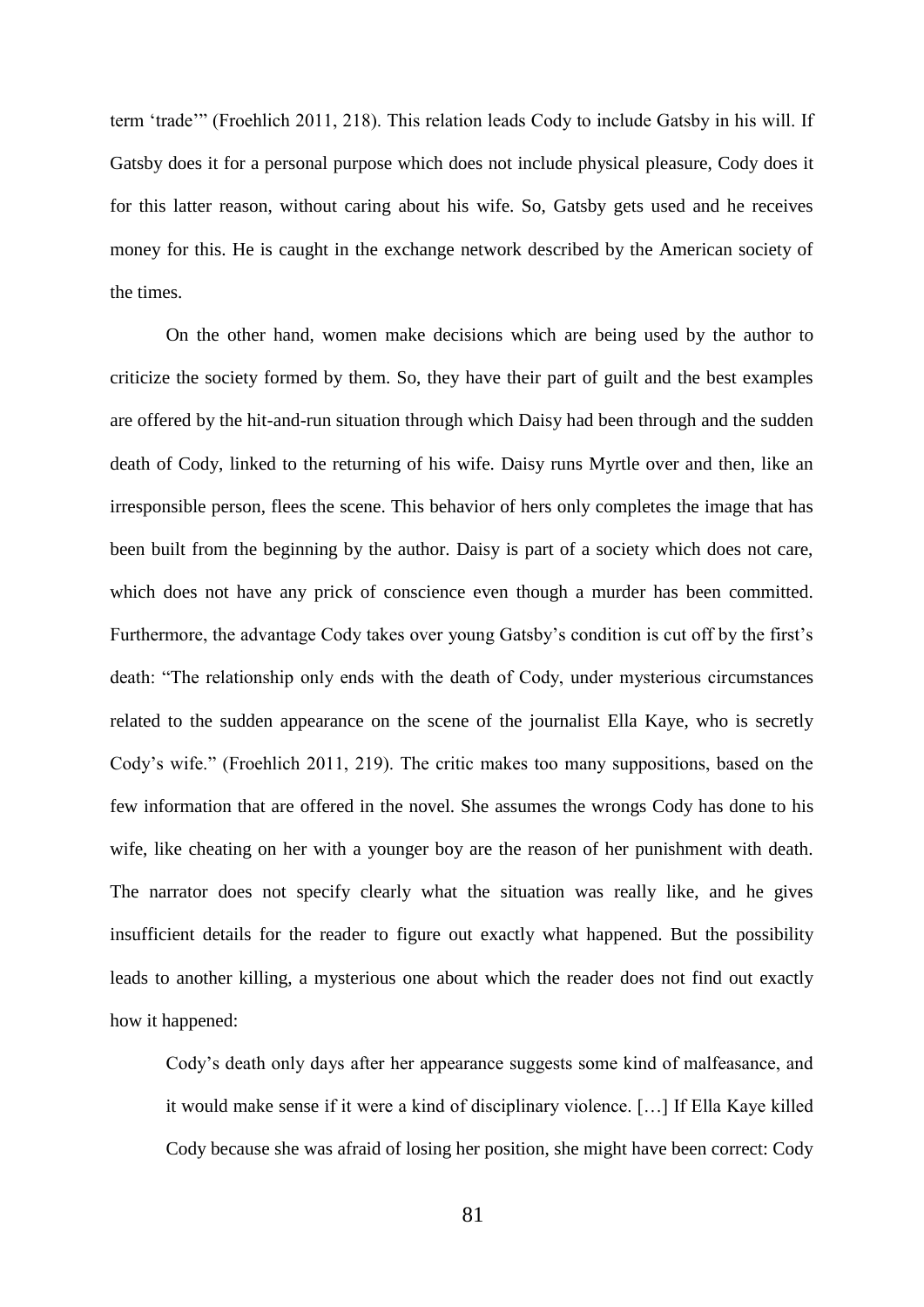had already written Gatsby into his will. The «legacy of twenty-five thousand dollars» that Cody intended for Gatsby was lost, however, when Kaye sued over the bequest; the courts upheld the heterosexual veneer of patriarchal capitalism, overriding Cody's wish, and what remained of the millions went intact to Ella Kaye. (Froehlich 2011,

219)

What the critic explained is that money was playing an important role in Cody's wife's life so that when she apparently learns the truth about the fact that her inheritance is going to be given to Jay Gatsby, she takes the matter into her hands and takes care of it. She is determined and according to Froehlich, she represents the type of woman who would do anything for money, a corrupt being who, I think, is representative for the society she lives in. And even though I cannot agree totally with the critic, as I do not think the evidence given in the text is enough to believe that indeed Ella killed her husband, I do think that this sort of model for a morally corrupt behavior exists, best being impersonated by Daisy. Things do not stop here though as women's behavior is a consequence of the men's treatment. For instance the fact the patriarchal society does not allow middle class women to get rich by themselves, independently, drives Daisy to marry Tom.

Another significant point of discussion is the way women from the same social class relate to one another. The female characters from the high class communicate in a shallow way and do not have a sincere interaction. For instance, Daisy and Jordan talk at the same time even though they are friends, Jordan being Daisy's guest: "Sometimes she and Miss Baker talked at once, unobtrusively and with a bantering inconsequence that was never quite chatter, that was as cool as their white dresses and their impersonal eyes in the absence of all desire" (Fitzgerald 2013, 15). The perceived indifference by the narrator proves their friendship is a fake one. The fact Fitzgerald presents the characters talking at once show a lack of respect towards each other. Also, the use of the comparison "she and Miss Baker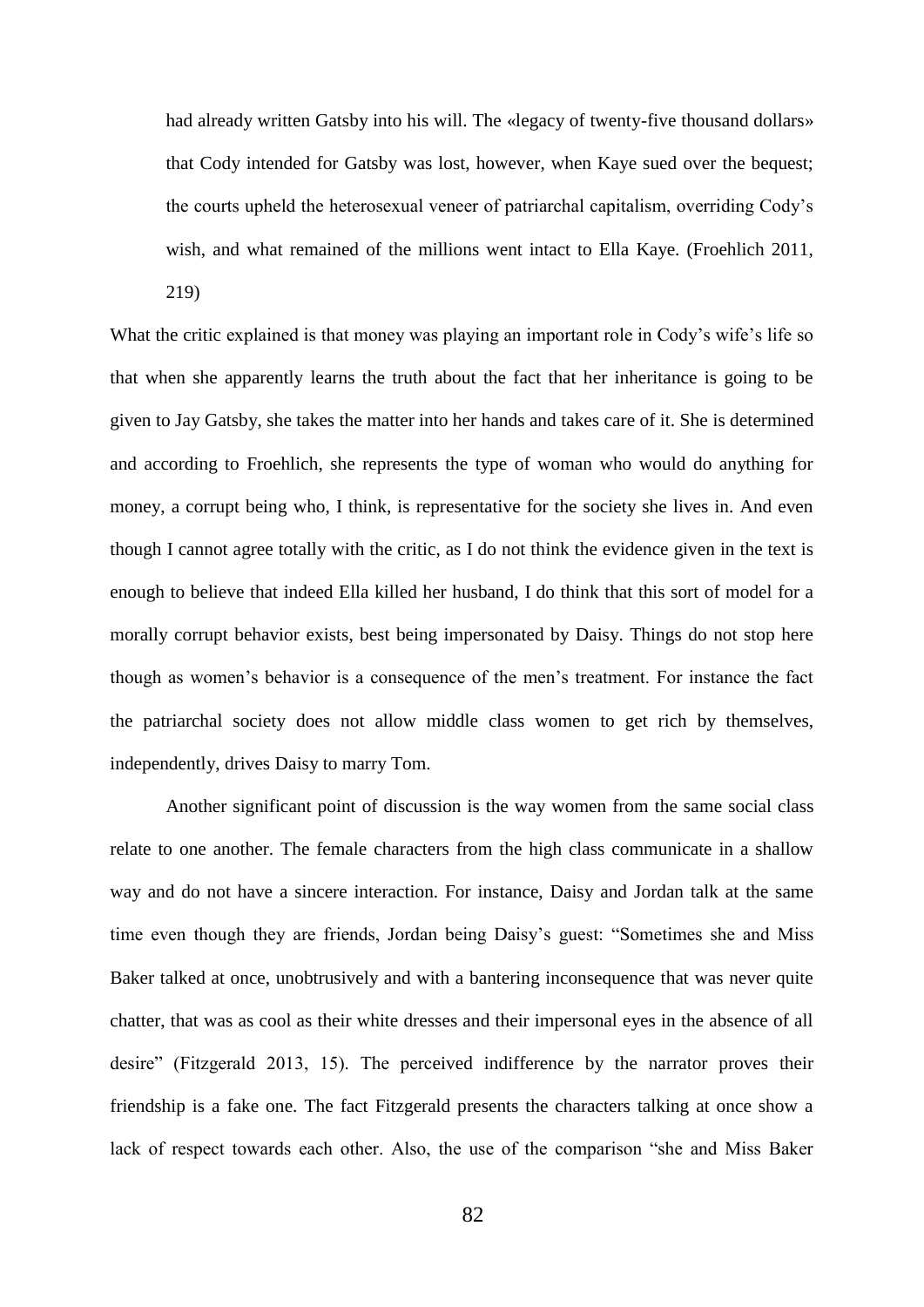talked at once, […] that was as cool as their white dresses and their impersonal eyes in the absence of all desire" shows the fact their talk lacked substance. There was no essence and Fitzgerald makes the difference between appearances and essence. There was no essence in their interaction, no "desire". The way these conversations occur is related by the narrator as being discordant with the context. That is the reason why there can be no emotion in their tonality, boredom being the main enemy as long as their discussions are made only out as conventions.

Also, the female characters belonging to the high class do not consideration to one another. And this comes as a natural source to the fact they gossip one about another: "A subdued impassioned murmur was audible in the room beyond and Miss Baker leaned forward, unashamed, trying to hear. […] 'Why——' she said hesitantly, 'Tom's got some woman in New York.'" (Fitzgerald 2013, 20) Even though Jordan is a guest of Daisy, the first does not hide in finding reasons to gossip about Daisy's life. And although Nick is a stranger, who has no idea of the couple's private life, he is introduced without any difficulties to its secrets. Jordan does not care about Nick's presence, and even though the voices were indistinct, she does not hide her need to know about the others' scandalous lives. When she learns that Nick is in the dark and does not even suspect of the affair Tom has in New York, Jordan takes the lead and tells him without any remorse. Her actions define her as a person who likes to gossip and has no respect for her friends' intimacy.

Jordan is an exception of the high class, as she succeeds in being independent. Froehlich believes that "The lesson Nick learns from this ritual sacrifice (because of the patriarchal capitalism) is that he must follow the model of Jordan Baker, whose 'careful' (studied, composed, and sober) behavior allows her to live a life of economic and sexual independence" (Froehlich 2011, 223). The matter of interest followed by the critic becomes larger here, being the way Jordan succeeds in integrating herself in a men's world. According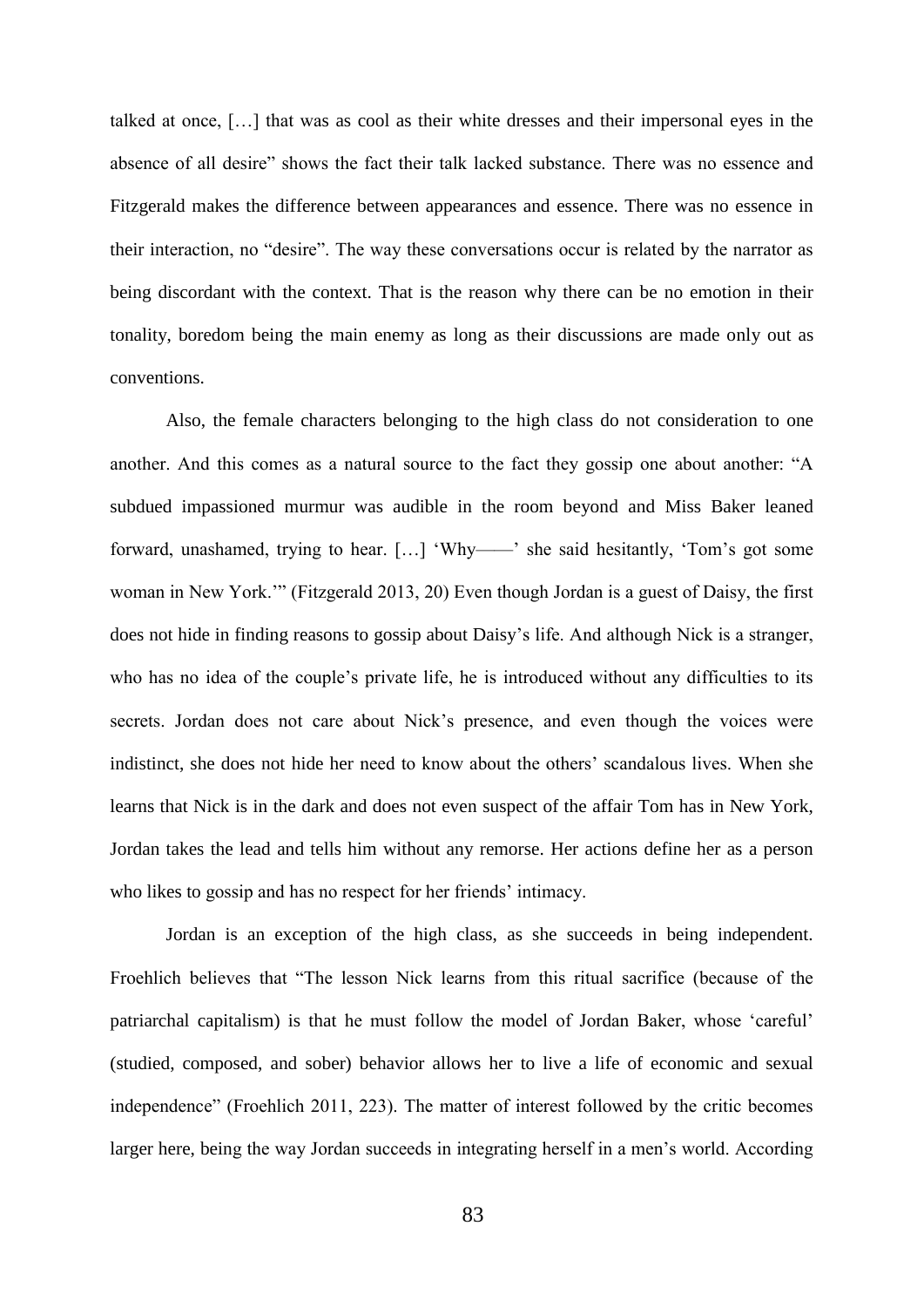to the Froehlich's article, the sports girl manages to be free by her choice of conduct and becomes this way a model for Nick. What the critic does not say is that Jordan's ways are not always moral ones, but quite the opposite. She is the one who pushes Daisy into marrying Tom, so she drives Daisy to listen to the society's rules. Fitzgerald criticizes the way Jordan acts when she is around Daisy. By exposing her behavior, the author realizes a class critique. She is the type of character created not to care about the others as long as she is living the life chosen for herself.

Another subject of interest is high-class women's diplomatic sense of talking and entertaining guests, which is also a form of deceitfulness. Nick's first visit is described by the author in a way which shows Daisy is used to having guests. "She laughed again, as if she said something very witty, and held my hand for a moment, looking up into my face, promising that there was no one in the world she so much wanted to see" (Fitzgerald 2013, 11). The way Daisy receives Nick shows the role women of her class used to play into the society. Their part was constrained most of the times inside the house. Visiting and be visited formed perfect models of hosts and visitors. The fact that Nick acknowledges that Daisy's laugh is fake, as she laughs in a way which does not correspond with the context, shows the criticism placed on the way certain manners are formed.

There is a weight that society puts on women for being ready to satisfy its demands. And this type of society is according to Froehlich, a patriarchal one, in which they cannot find room in the "logic of patriarchal capitalism and the machinations of homosocial exchange" (Froehlich 2011, 216). Women are not allowed as many liberties as men. For instance a woman cannot have a job which could make her rich. The situation is not to be changed until mentalities are changed and this is not soon to be happening in the world *The Great Gatsby*  presents. The reality of the beginning of the twentieth century is noticed by the narrator and by creating the universe in which the characters act, exposes actually that only marriage can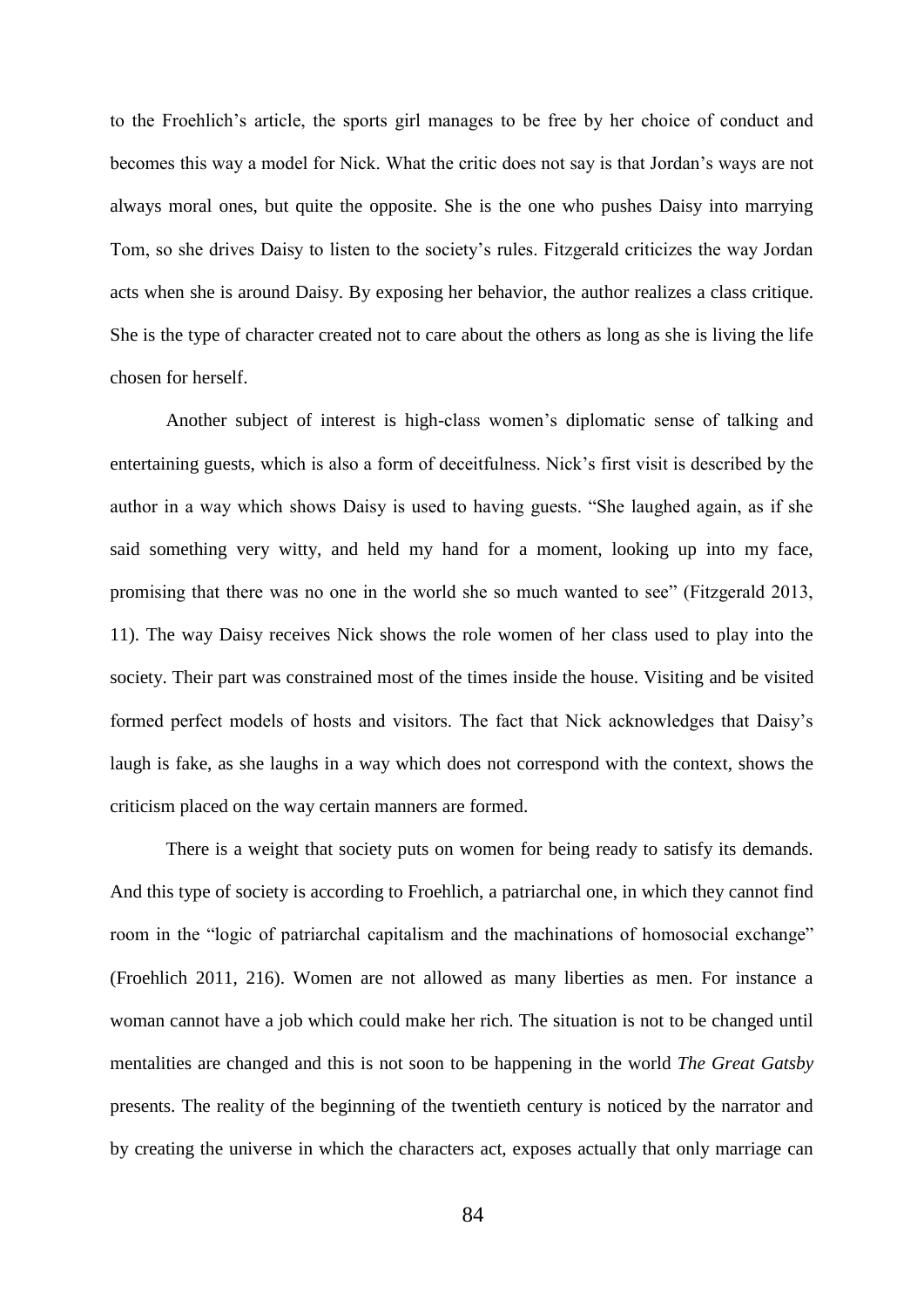transform a poor girl into a rich one. Daisy marries Tom so she becomes wealthy. The tragedy in this situation is that careers alone, without having a rich family to support them, will not bring money. The feminine characters cannot really intervene in the relations men create between themselves, as Froehlich herself admits:

Nick clearly understands the logic of patriarchal capitalism and the machinations of homosocial exchange, not merely because he works in stocks and bonds, but because he identifies the relationship between stocks and bonds, male bonding, and the bondage of slavery. He sees Gatsby's life, his transformation from the poor boy James Gatz to the wealthy and powerful Jay Gatsby, as a clear expression of the connections between the American Dream of economic success and ancient practices of slavery and homosexuality. (Froehlich 2011, 216)

The critic affirms that Nick understands the trajectory of Gatsby as a trail of compromises. Even though it is a forbidden access for women, this world is not easy to live in. Gatsby has to return the favors and since he cannot return them with money, he gives in to the homosexual practices. So, the fact the novel is a critic of the American Dream also exposes the sacrifices one must do in order to live it. This society of exchanges creates a domino effect. The fact that Gatsby had to be a slave before he was a powerful rich person, changed him. It made him appreciate what he has earned by making sacrifices and this reason amongst others like being eager to recover the past, prohibited him for understanding the one of the few sincere moments of Daisy, in which she asks him to run away together. He refuses her, his argument being the fact all of his wealth was gathered for her, so that she could enjoy living in that huge palace. So, Daisy is afraid to leave Tom, especially since Tom has got a social position, a dignified past, one that Gatsby could not offer to Daisy. So, one action determines another, and Fitzgerald presents Daisy, as a representative of high-class women, a character who lets herself influenced by the 'values' propagated by the American society of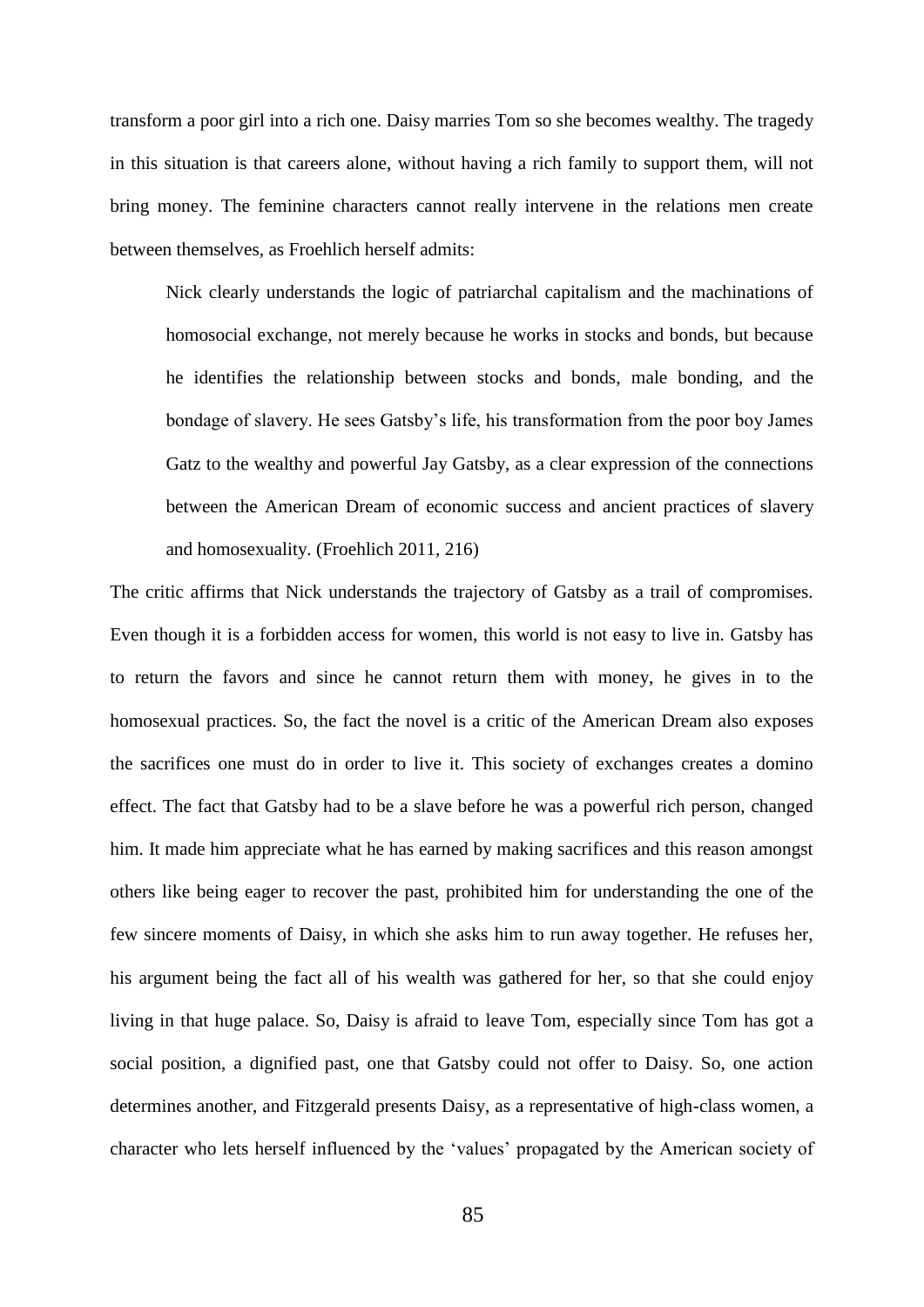that time. She does not have the courage to give up her position to follow Gatsby and she chooses to stick with Tom. At the end of the novel, the narrator indirectly calls her 'careless' (Fitzgerald 2013, 231), which proves his perspective of characterizing her as a shallow person who does not stand up for the true values, a woman who fits perfectly in the society of the early twentieth century.

An upper class woman like Daisy can only afford the luxury of being honest when in private company. For instance, Daisy admits at the beginning of the novel she is not a good person, telling Nick she is pretty cynical only when the two of them find themselves alone. She tells Nick she is not a very good model for the society: "'Well, I've had a very bad time, Nick, and I'm pretty cynical about everything.'" (Fitzgerald 2013, 22). Her own words mean her moral values are fading and they might be a way for the narrator to announce and at the same time to motivate the future hit-and-run. Daisy's features are revealed as the story develops itself. The image Fitzgerald constructs of her, which is one suited for most of the female representatives of the high class society, remains stable through the novel. Daisy pretends to be someone else when accompanied by the same class of people and she can only remove her mask when in an intimate company.

Fitzgerald creates a character in Daisy who knows how to make conversation. When something is inconvenient she changes the subject. For instance, while together, when Gatsby wants to tell everything to Tom, Daisy gets up from the table and starts talking about completely something else. She is not sincere to herself and to the others and the narrator notices her sincere moments are shadowed right away by the acting:

I felt the basic insincerity of what she had said. It made me uneasy, as though the whole evening had been a trick of some sort to exact a contributory emotion from me. I waited, and sure enough, in a moment she looked at me with an absolute smirk on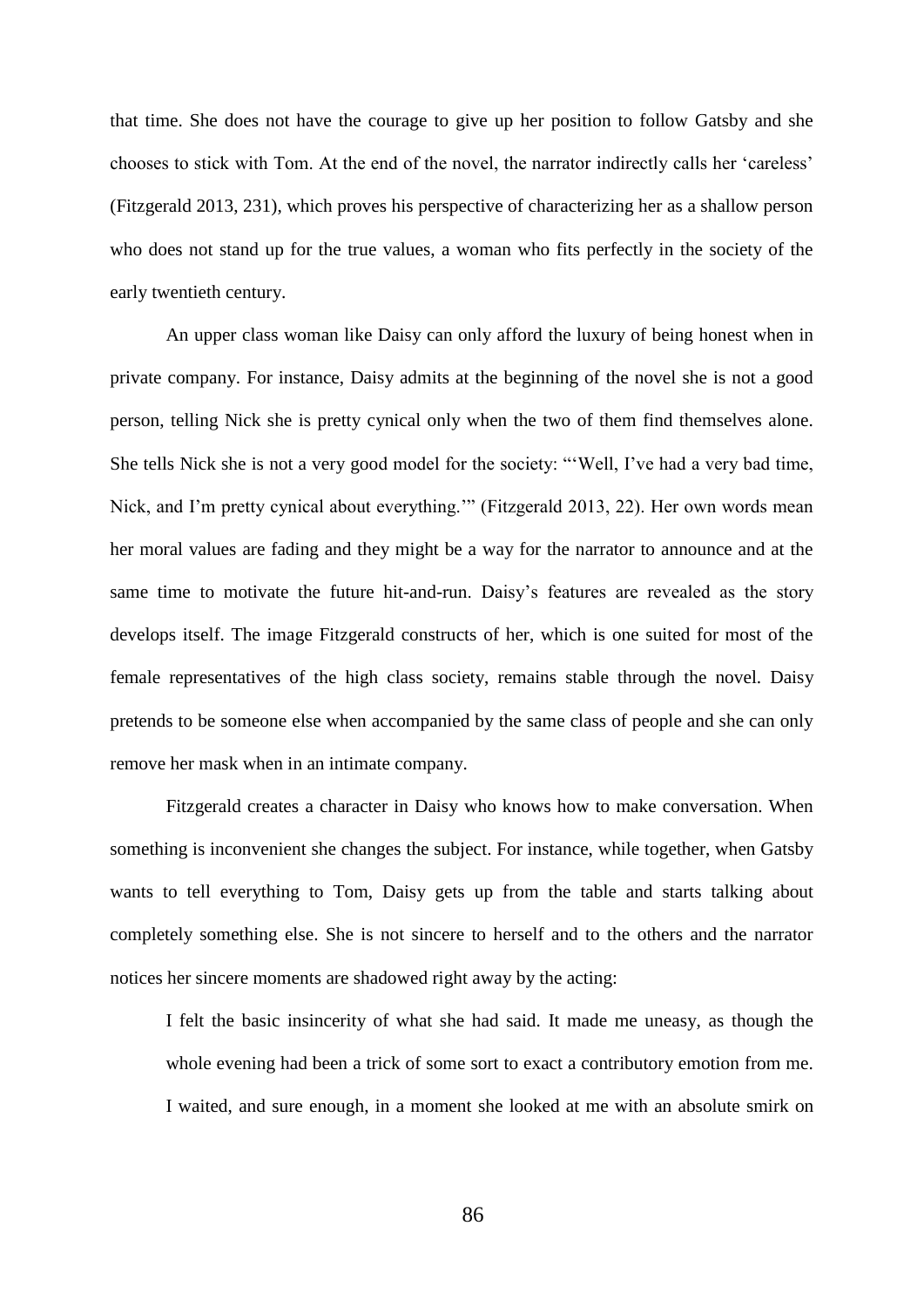her lovely face as if she had asserted her membership in a rather distinguished secret society to which she and Tom belonged. (Fitzgerald 2013, 23)

Even though she tries really hard to maintain appearances, Daisy does not succeed in hiding from Nick her insincerity. Nick discovers her faking moments based on his sharp sense of observation. He felt like an intruder, who has entered without notice a private society, from which Tom and his wife are a part of. Nick felt uneasy because he knew Daisy's behavior was an act. She, Jordan and other women from the upper class are used to colluding to manipulate men for their wealth and social position:

On the day before her wedding, Daisy is afraid and wants to back out. She sends Tom the string of pearls that signified her engagement to him, an object parallel to the dog collar Tom purchases for his mistress Myrtle, an instrument of domination and control suggestive of slavery's chains. Daisy was forced to follow through with the marriage by women in the service of patriarchy, including Jordan (Froehlich 2011, 217).

Daisy's marriage to Tom is another form of insincerity due to the fact she has a change of heart which is quickly removed by Jordan and other high-class women who are used to obeying the rules imposed by a patriarchal society. The critic suggests the string of pearls represents her submissive condition and it is compared to the dog collar Tom bought for Myrtle. The reference is made to slavery and it is suggestive to the fact that men are the dominators and women the oppressed.

Michael Millgate thinks that by pointing out the bad behavior of women, more particularly of Daisy's, Fitzgerald criticizes the American Dream (Millgate 1962, 336). Even though it was seen by many as a great possibility for succeeding in making a fortune, the author proves it is but merely an illusion, its core being corrupt and without any moral values. The critic affirms that due to the fact Daisy is wanted by Gatsby, Fitzgerald actually exposes what people are aiming towards, idealism and dreams. Daisy is an expensive woman, who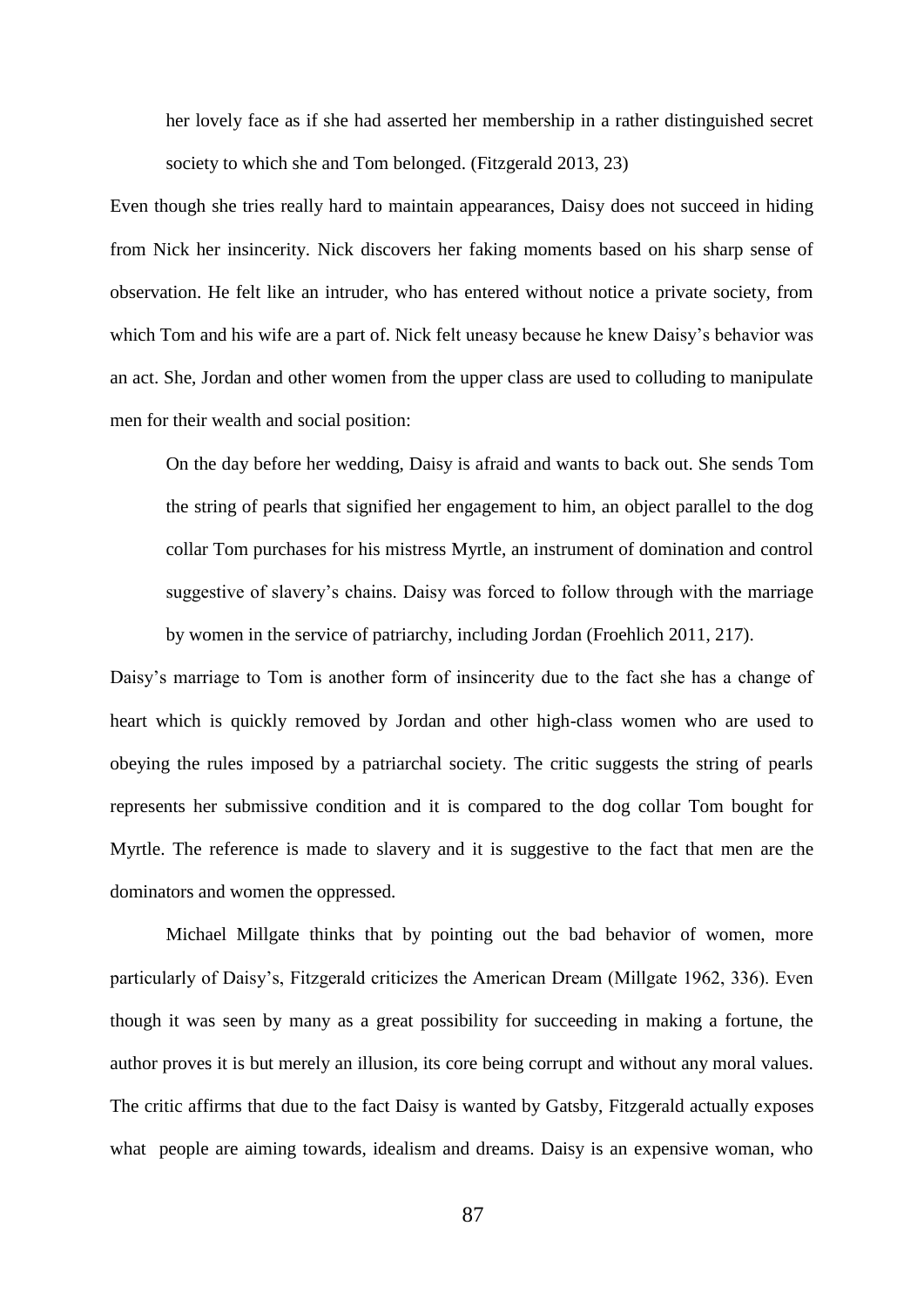requires a fortune. It is not values that dictate the interaction between individuals, but the possibilities of business affairs.

In conclusion, women's role in society is reduced by men and women were accustomed to limit themselves to house activities, parties and marriage. The rich, as it is pointed out in the novel, do not get married to the poor. Jordan will not get married to Nick, as she has money and he does not. Women try to get out of misery by marring rich men, who at their turn see women as their possessions. There are not more than one type of woman and more than one type of man. Daisy, Myrtle and Jordan are all after the same thing: money and social position. They just act differently. Also, Tom, as Gatsby represent the same kind of man who considers women are to be won with a great fortune. While in society, women wear a mask, which is not taken off often. In rare occasions, their sincerity is exposed, but those moments are too rare to have any impact. So, with very few differences (Jordan allows herself to behave in a more freely way for instance, than Daisy), Fitzgerald builds the same type of character concerning women's behavior into society. The society formed by them is a cold one, where the moral values are replaced by their own interests and where the masks do not fall even at the last moment.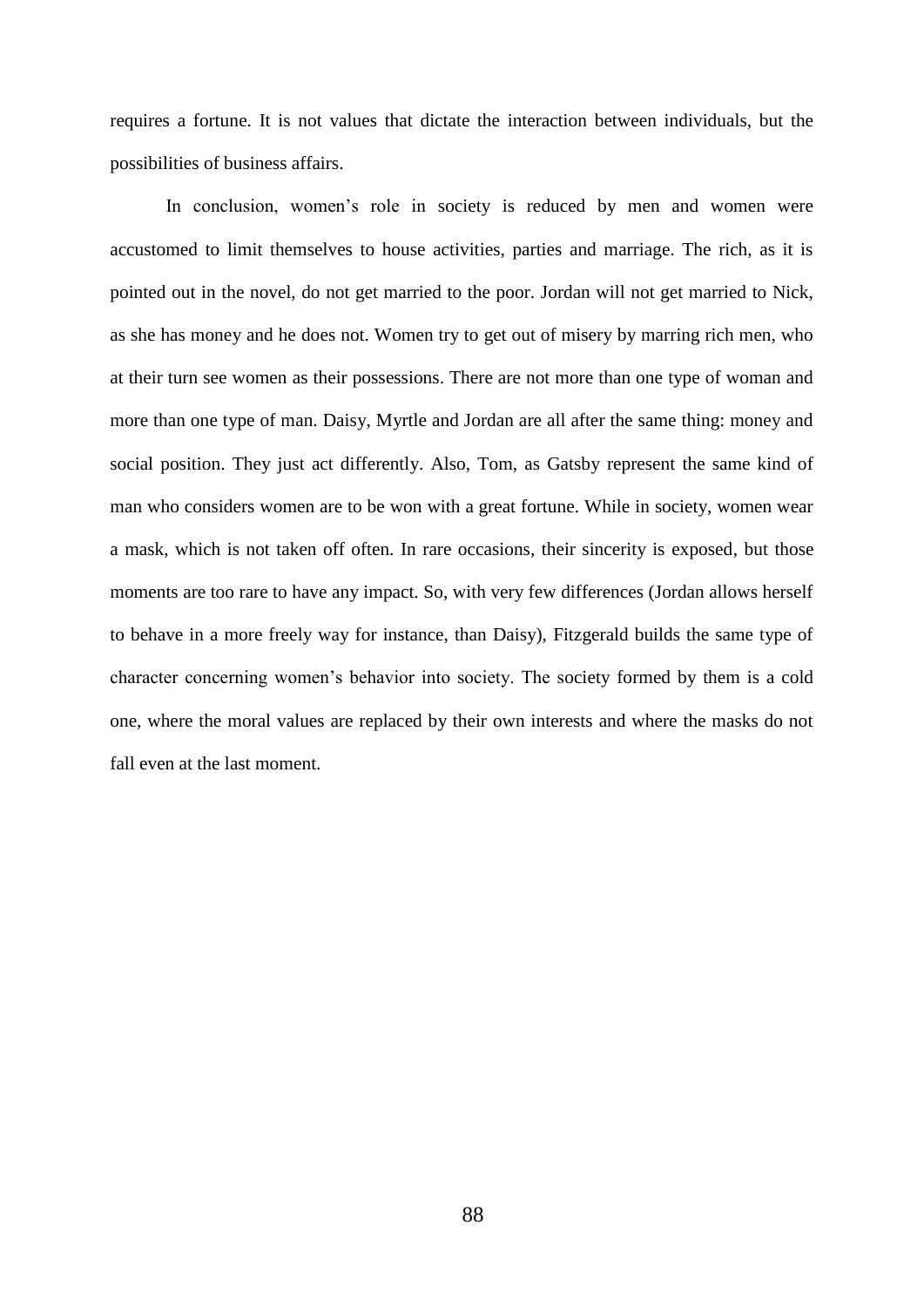## 3. Comparison. Marriage, Wealth and Desire for Lily and Daisy

My thesis argues that Lily Bart from *The House of Mirth* and Daisy Buchanan from *The Great Gatsby* are very similar, being connected through the way they are created by both Edith Wharton and F. Scott Fitzgerald to carry the message of the woman who wants to be an upper-class member, but has no way of succeeding by herself. There are two different stories but with parallel heroines who pass through different struggles. The characters of Lily and Daisy are the main representatives of high and middle-class society woman (Lily shows a social mobility throughout the novel) that would do anything to conserve her high class privileges. Daisy obtains them by marrying Tom and Lily loses them after her father loses his fortune, but wants to regain them by marrying a rich man. On the other hand, one aspect of the middle class is represented in both novels, as Lily and Myrtle are women who try to reach the upper class. The lower class is also present in the novel. For instance, Nettie is a character who appears at the end of the novel. This technique through which Wharton introduces Nettie only at the end shows a powerful contrast between her behavior and the rich people's behavior.

The critic who notices the need of comparing these two novels is Michael Millgate, in his article "Scott Fitzgerald as Social Novelist: Statement and Technique in *The Great Gatsby*":

> It is difficult to understand why Miller does not go on to mention Edith Wharton, whose name nowhere appears in his study. Gilbert Seldes, […] said when reviewing *The Great Gatsby* for *The Dial* that Fitzgerald had derived the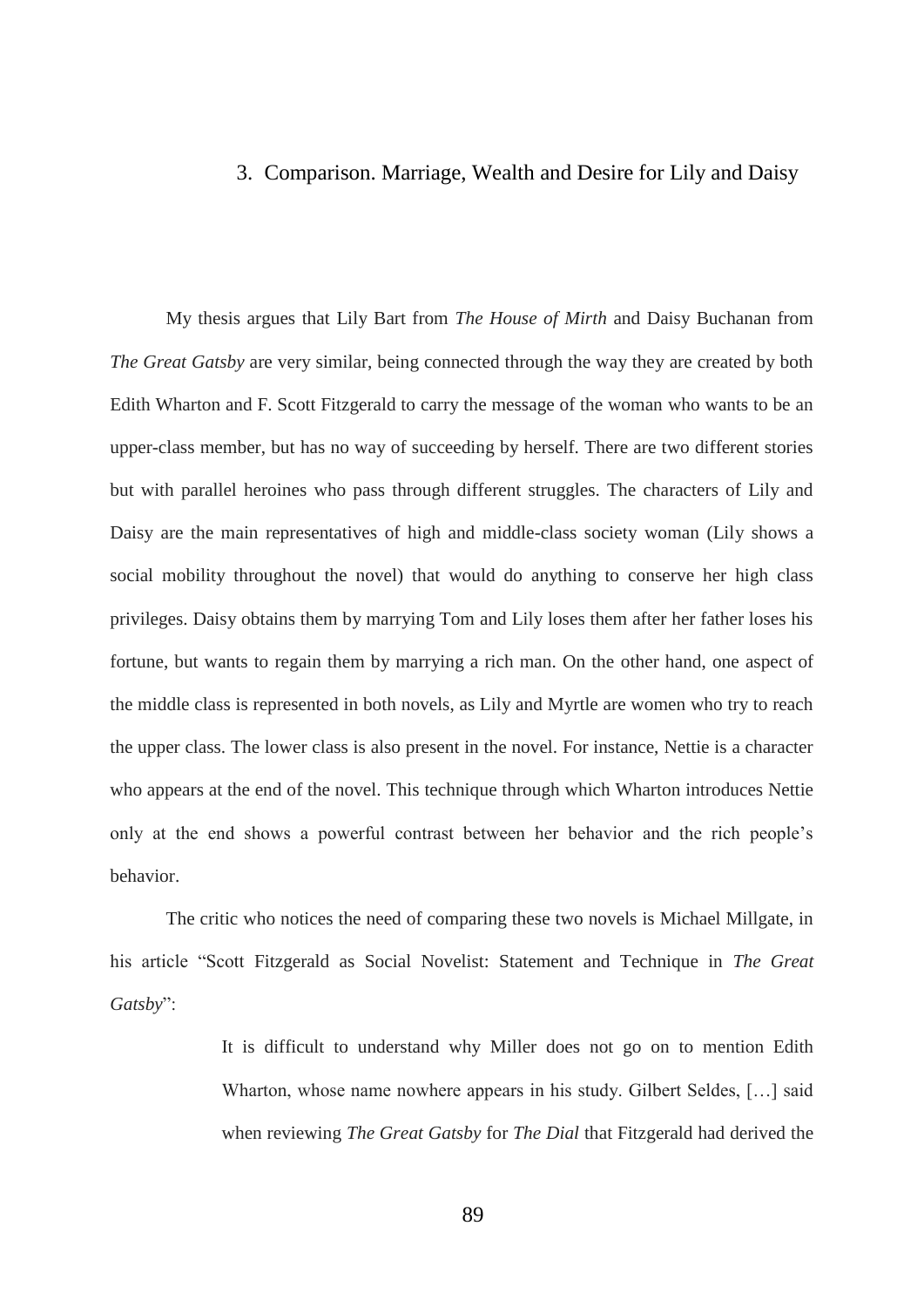scenic method 'from Henry James through Edith Wharton'. (Millgate 1962, 338).

So, although Miller has a study in which he establishes all of the influences Fitzgerald has had, he surprisingly does not mention Edith Wharton. Millgate criticizes Miller for not pointing out the influence of Wharton's works had on Fitzgerald's writing. The critic mentions that Gilbert Seldes, in reviewing *The Great Gatsby*, believes that Fitzgerald adapts "the scenic method" through Edith Wharton. This influence means that common elements can be found both in Edith Wharton's The House of Mirth and Scott Fitzgerald's *The Great Gatsby*.

Even though Millgate defines the need for acknowledging the presence of Wharton's style in *The Great Gatsby*, he does not focus his discourse on this subject, and neither does he write a wide study to fill the gap that Miller left in his opinion. He brings into discussion one of Fitzgerald's techniques, which is a rather poetic one, used by the author to also create the portrait of women and with it, of society itself. This technique brings a better understanding of women's society, images being relevant for the way characters are seen, so it leads to a closer comparison of the social classes in the two novels:

> The method, as has been suggested, is akin to that of poetry and works primarily through the imagery. Alternatively we might say that it is a cinematic technique, achieving economy, speed and tautness by building up the narrative through the scene, rather than the chapter unit, cutting abruptly from one scene to another using the flashback, creating a total pattern through recurrent phrases, scenes, situations, images. (Millgate 1962, 337)

The interpreter focuses on the images created, which have a powerful symbolic meaning in *The Great Gatsby*. Images are powerful tools, which are used by the author to suggest the message faster and at the same time to extend its impact. The outcome is, according to the

90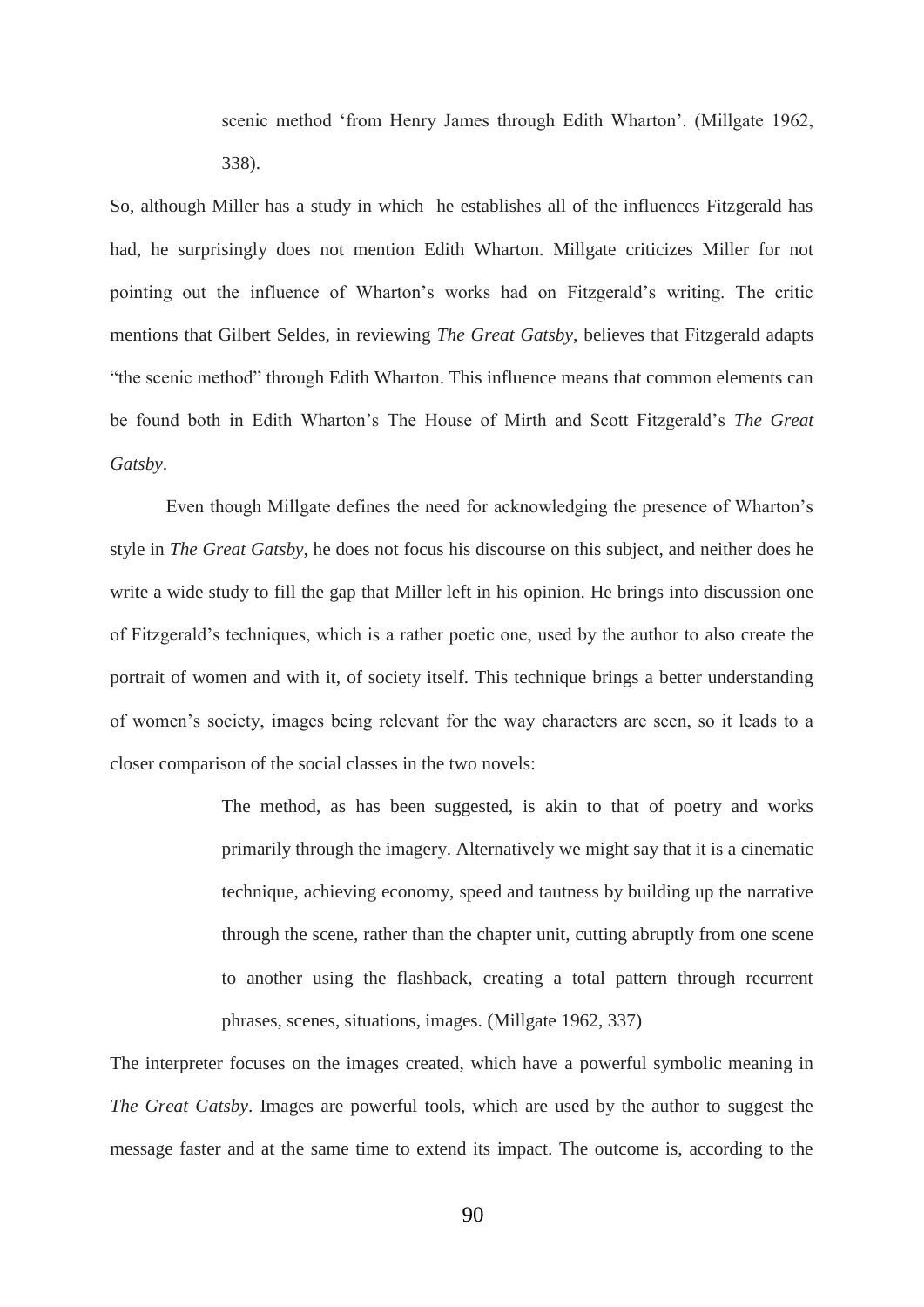critic, the story builds by itself, with the help of the created scenes. The chapter does not have the same influence, as the developing of the action does not depend on it. This technique could be called the "cinematic technique", due to the richness of the succeeding images. Past scenes intertwine with present ones, for access to the past, the author using the flashback which he introduces abruptly. In my opinion, Wharton does not use this technique as much, as she prefers to delay on most of the scenes, especially on those which present the small talk between the female characters. So, she does not speed through the novel, most of the scenes are following with a slow rhythm and the action is also resting during those moments. Following through, Millgate stops upon the images from The Great Gatsby, which run through the chapters, and do not demand for attention; still their significance is not to be missed.

> We might examine, for the sake of example, the way in which Daisy's representativeness is defined by the images which cluster round her. After the famous moment when Gatsby says that Daisy's voice is 'full of money' Nick, as narrator goes on:

> [...] that was the inexhaustible charm that rose and fell in it, the jingle of it, the cymbals' song of it… (Millgate 1962, 337)

The critic examines Daisy by the images which surround her character. The sound of Daisy's voice is heard like the sound made by coins when together in a sack. This comparison is conclusive as Daisy is a woman who wants to marry a rich man. Her moral values are replaced with a cynical behavior about everything, as she confesses to Nick during their short walk at the beginning of the novel. Daisy is the most important high class representative in the novel, but not in terms of a gained fortune – there we have the only exception, Jordan Baker. Through Daisy, the reader meets all the women who received the same education and who were influenced by the demands society placed. They refused to fight against them or to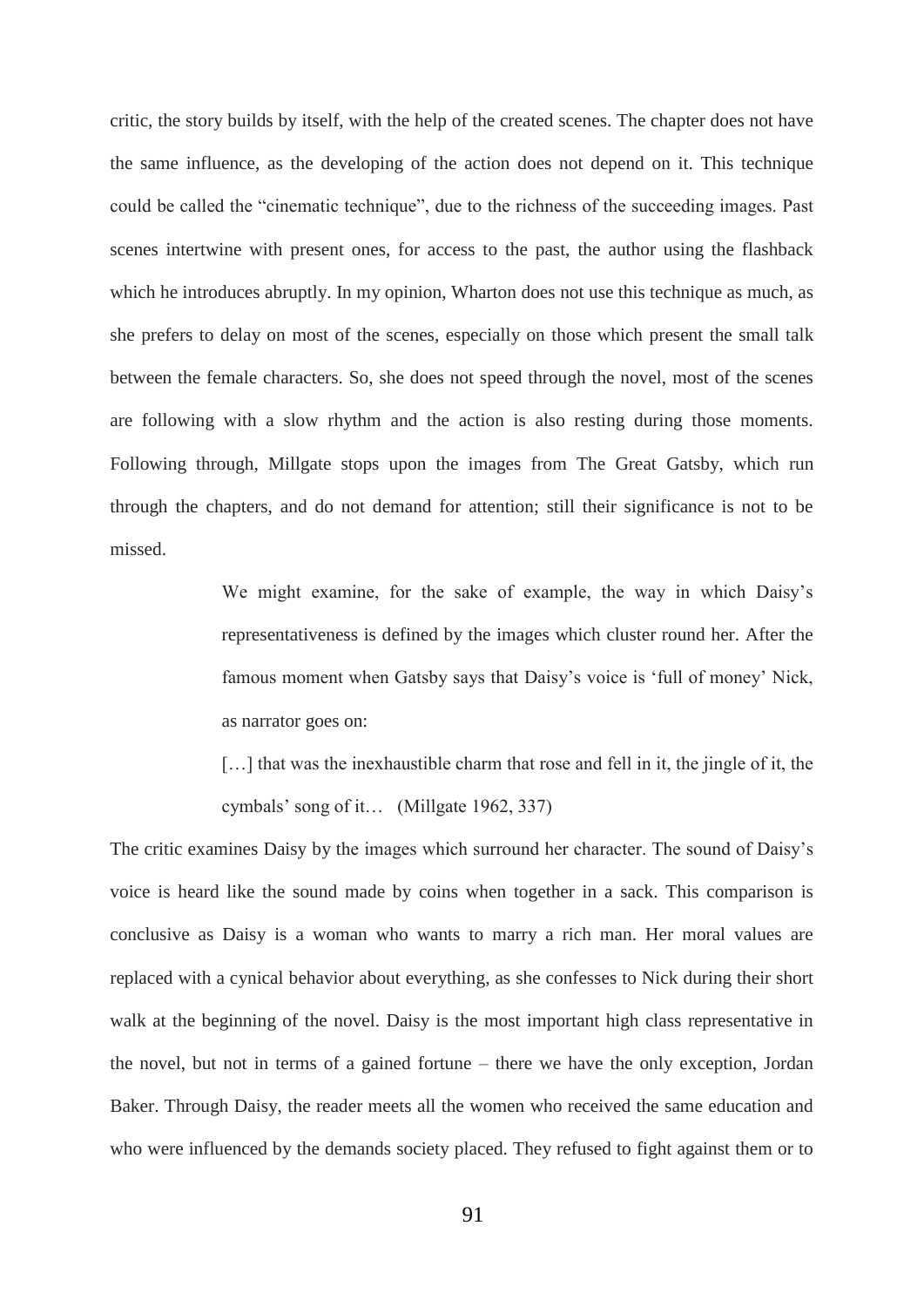simply oppose them. Daisy wanted to marry Tom because he had money and a social position and although she is not happy, she is not ready to give up all that.

On the other hand, Lily's character is built upon her gestures, her actions, her thoughts, rather than her physical aspect:

> [...] her desultory air perplexed him. She stood apart from the crowd, letting it drift by her to the platform or the street, and wearing an air of irresolution which might, as he surmised, be the mask of a very definite purpose. (Wharton 2008, 6)

Lily's looks have a "desultory" and irresolute air, which could match her indecisiveness. The narrator observes an aspect right from the beginning: that Lily has a well-established "purpose" hidden behind her hesitating air. She wants to respect the advice that her mother had given her and to marry a wealthy man but at the same time, while pursuing this goal she gets lost. Selden is amazed by her appearance, which sends a different message about Lily's character, apart from what he knew. As a consequence to being surprised, he assumes her air is just the mask of a "definite purpose". Lily tries to be a good person and she wants to keep her honor unstained. She knows she would have to break a few rules in order to adapt to the high class she wants to be a part of. Even if in the beginning we can observe a Lily who is willing to accept some of the compromises, we can see later that when Gus Trenor tries to manipulate her into having an affair for money, Lily is not able to compromise herself that much. Along the same lines is situated Daisy, which is, in contrast to Lily, able to compromise her happiness in order to reach her aims. So, the methods by which the building of the characters happens are different in the two novels, but the results are not totally different, meaning that there are plenty of resemblances between the two female heroines. As they are the main representatives of the female social class in the two novels, the authors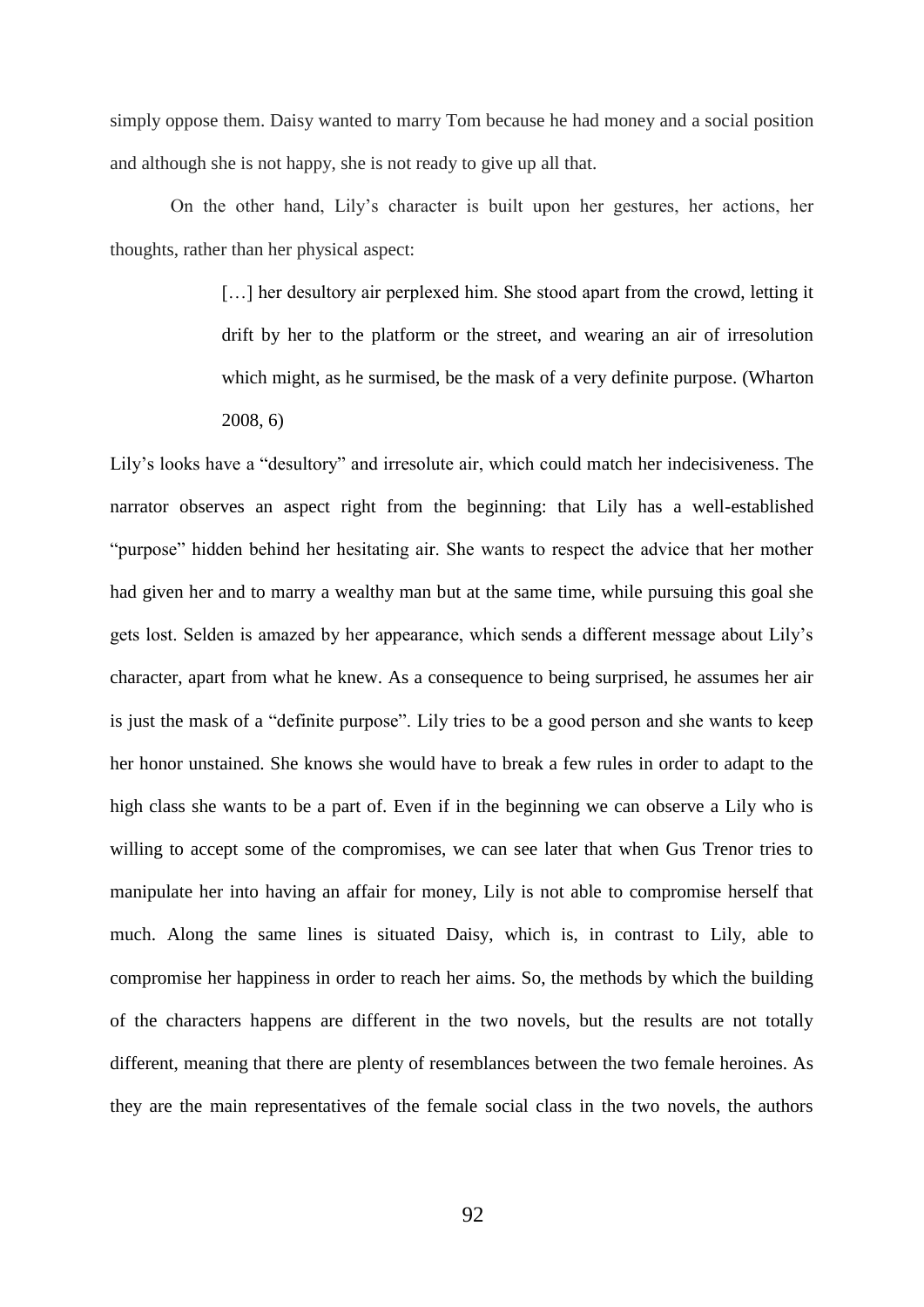create them in order to present the fact that hypocrisy and indecisiveness are part of this society.

Both Lily and Daisy are characters created to suggest class critique. Fitzgerald creates Daisy's character to criticize a female social class in which women do not take responsibility for their own acts, just because they can and because their conscience does not stop them. The fact Daisy kills Myrtle is a secret kept by Gatsby, but this is not enough to make Daisy grateful, as she does not even come to her protector's funeral. Rich women are perceived as careless, as Daisy does not care if she hurts Gatsby with her refusal to remain with him, preferring to leave with Tom. Both female characters, Lily and Daisy, pursue money, but they are not both capable of horrible crimes. Lily is not able to hurt anyone, even though she has her bad behaviors. Daisy, instead, is committing a crime – by accident, and not only this, but she also flees the scene, without taking responsibility for what she did. She lets herself influenced by Tom, and she does not dare to think for herself and to act to her own decisions. She does not mind that Gatsby is taking the crime upon himself and has no remorse in letting him receive the punishment she would have deserved. By contrast, Lily has the courage to listen to her conscience, even though she is pushed and influenced by society to sell herself, to sacrifice her happiness and desires for money and social position. By this class mobility and tragic destiny that Lily goes through, Wharton criticizes the sharpness of the higher class, showing how a sensitive character cannot survive in a world ruled by appearances.

Moving forward to the symbolic meaning of the used colors in the building of the scenes, there is a resemblance between Wharton and Fitzgerald, as they both use colors to outline women's character. Starting with Daisy, Millgate himself believes the gold and silver colors keep showing up, being symbols for money and purity. After commenting on a paragraph which presented Nick's sayings according to which Daisy is the golden girl, the critic affirms: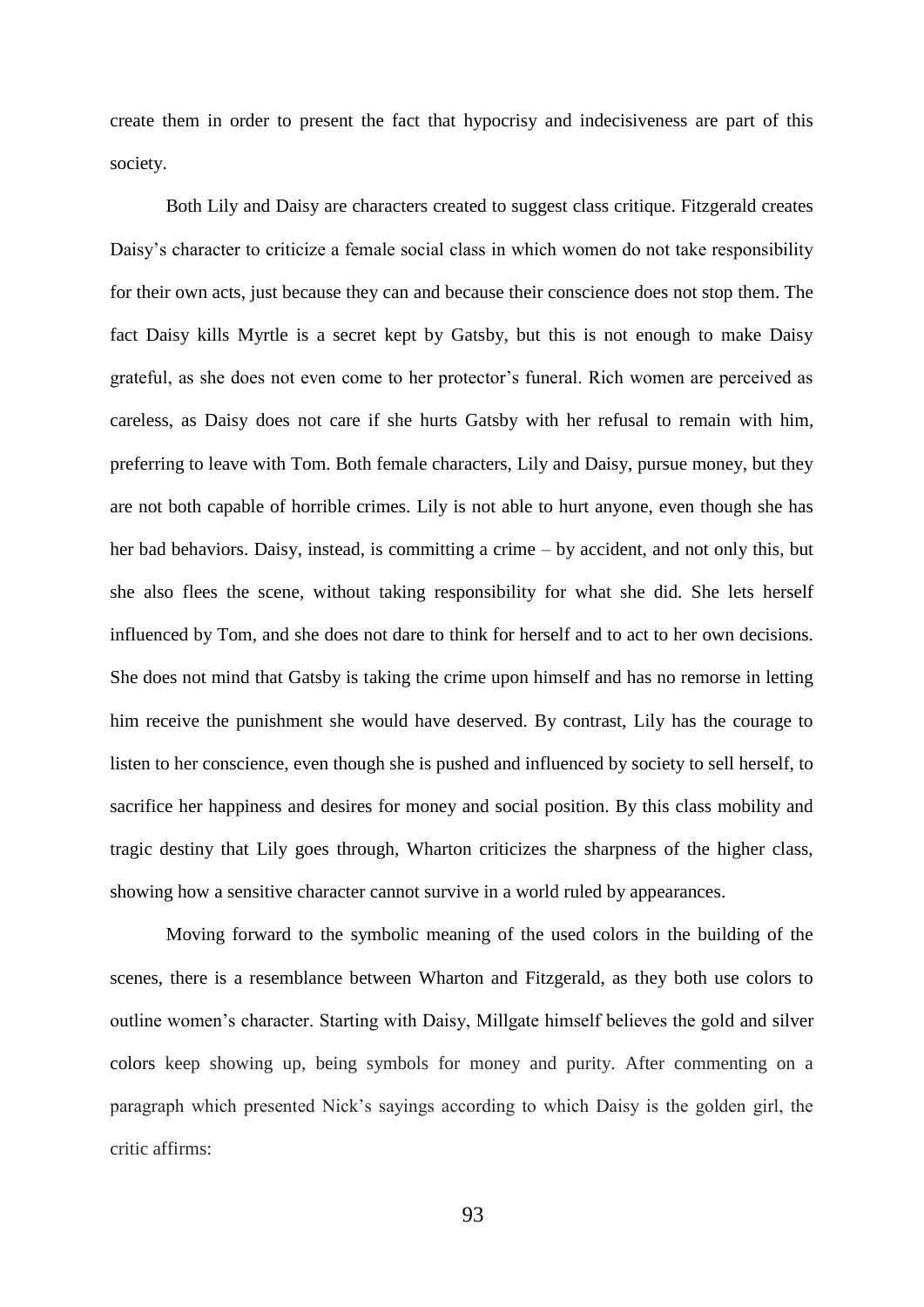This paragraph is the climax of two strands of imagery which also come together in Daisy's name: the daisy flower is white with a golden centre ('in a white palace… the golden girl'). Daisy herself is always associated with whiteness: in chapter I and again in chapter VII Daisy and Jordan Baker sit together in the couch 'like silver idols weighing down their own white dresses'

[...] (Millgate 1962, 337)

The interpreter suggests even the name of Daisy is a symbol for her character. The message that Fitzgerald transmits through the name is that appearances deceive. As the white petals catch the eye, the spectator also uncovers the yellow middle which is the symbol for Daisy's money desire. Millgate points out that the main female character in *The Great Gatsby* is constantly associated with whiteness, which is symbol for purity. But the critic is not specific in saying that "white" is mostly used in describing Daisy's dress, or her house, the "palace", namely exterior things. So, this technique used by Fitzgerald, through which he presents Daisy's purity through her name, proves her exterior appearance, her coverings were white, were pure, while inside she was pure gold, pursuing money without any signs of giving up. The fact she was pure gold on the inside signifies Daisy is a product of a female society which is in need of money. Her nature is created this way, to pursue money.

What the critic observes, is the fact that there is something more behind this white color:

> The whiteness, that is to say, goes with the life-denying 'absence of all desire' and links up with Nick's final dismissal of Tom and Daisy as 'careless people' who 'smashed up things and creatures and then retreated back into their money or their vast carelessness'. (Millgate 1962, 337)

Millgate believes that this "whiteness" is actually an indifference towards all benefic values. Daisy herself admits that she has become "pretty cynical about everything" (Wharton 2008,

94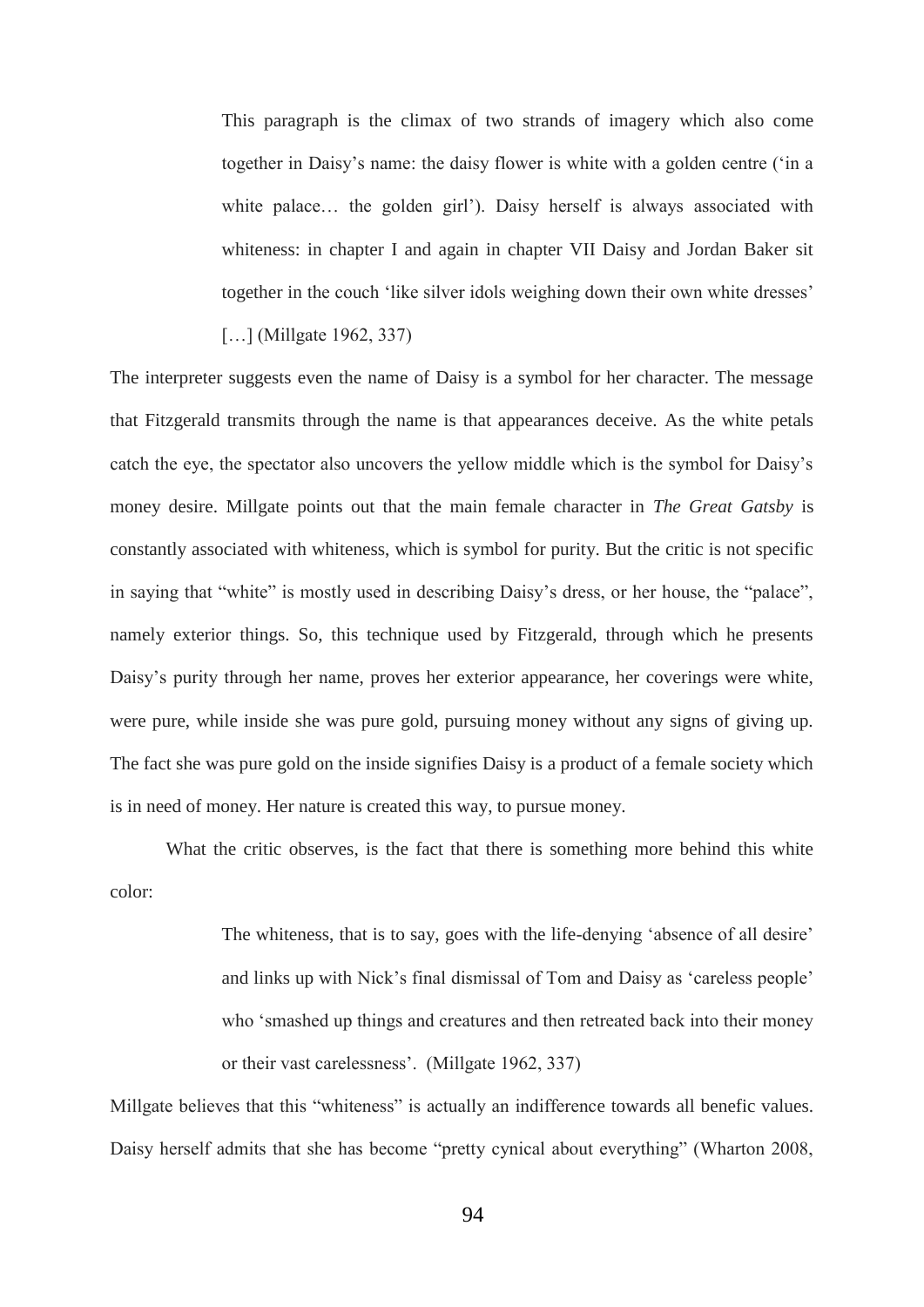22) and besides her sayings, her acts prove this as well. The critic accentuates the fact there is a noticeable "absence of all desire", so Daisy's interest in not held by the true moral values, as she kills someone and then escapes. She does not care of the sacrifice that Gatsby made for her either. Her gratitude vanishes in the wind as she, Tom and their daughter leave the East Egg district, while Gatsby gets shot for a crime he did not commit. Fitzgerald presents a women's society in which a woman commits crime by accident and then runs; it is a corrupt society, in which the guilty ones escape, by the help of money. The author criticizes the female high class, as it is enveloped in lies.

The shallowness of Daisy's behavior can be seen throughout the novel, mostly in Nick's observations. He knows people's character as he studies them. The fact the narrator is also a character is an important technique which allows the author to criticize in a better way the social class, as he can express his views, his observations more easily, as he stops in the middle of a conversation, or a party and tells the reader his remarks. He is involved in all the meaningful scenes and presents his perspective, which can always be one that lacks details, ambiguity being introduced. So, by expressing Daisy's behavior, the author is actually criticizing trough Nick's help the women's society in which the high class is unscrupulously. Daisy's bad character is not the only one hiding beneath the beauty of her clothes. Middle class women hide as well. For instance, Myrtle Wilson, in her desire to climb the hierarchy, tries to do her best in behaving like a high class lady. She fails, as she lacks the manners which come from the "true education":

> With the influence of the dress her personality had also undergone a change. The intense vitality that had been so remarkable in the garage was converted into impressive hauteur. Her laughter, her gestures, her assertions became more violently affected moment by moment and as she expanded the room

> > 95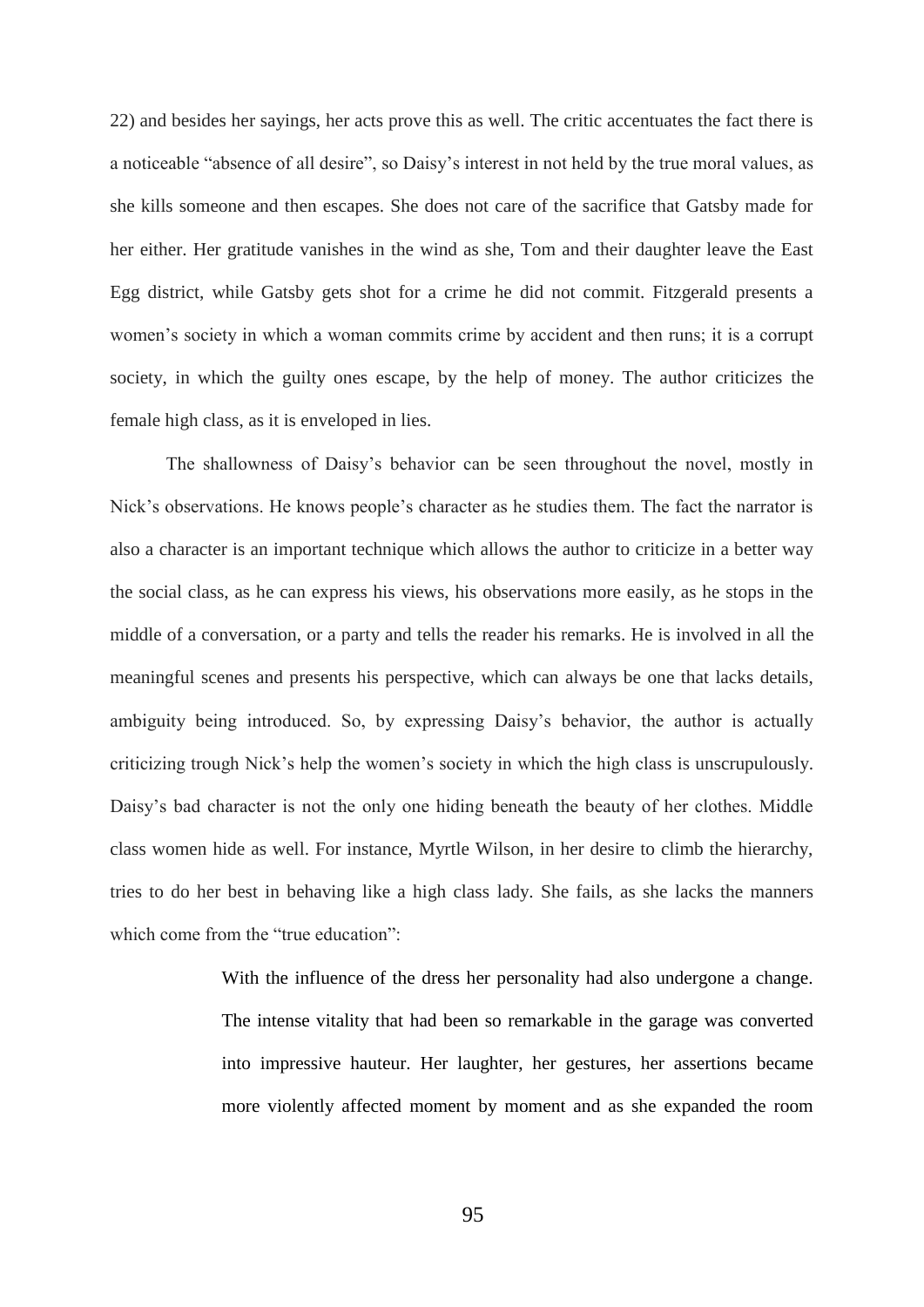grew smaller around her until she seemed to be revolving on a noisy, creaking pivot through the smoky air. (Fitzgerald 2013, 39)

The author presents Myrtle, who is malleable in terms of behavior; once her dress is changed, her behavior changes also. She is influenced by the dress in a great percentage. She starts giving her gestures an importance which swallows up the room. This metaphor is used so that Nick can express the fact he feels cornered and he also presents to the reader her snobbism. She wants to be a part of the high class, so she tries to act like she already is. By using the word "influence", Fitzgerald suggests that Myrtle's actions are going through a process of metamorphosis because of the effect the dress has on her. That piece of cloth is not just any dress, it is a symbol for her possibility of entering the high class. The author uses for characterizing her the words "vitality" and "hauteur". So, her vigorous appearance was replaced with arrogance. Fitzgerald suggests the fact that her true charm, her natural beauty vanishes the minute she tries to pretend to be something else. The attribute "remarkable" is used to describe her "intense vitality". So, Myrtle is a vigorous woman, with noticeable qualities, and she loses all of them in the moment she becomes Tom's mistress in that little society. This married working class woman is aiming high, but she is too naïve to figure out she is caught in a web of lies, because Tom would never leave his wife for her. Also, Millgate did not specify that Myrtle is also a name chosen carefully by the author to match the character's position and character. Myrtle means, according to the Longman Dictionary of Contemporary English, a small tree with shiny green leaves and white flowers that smell nice. It is mostly used as an ornamental plant. It is the case for Myrtle. She is "smaller" than a Daisy, as she is not part of the upper class, but of the middle class. Also, she is seen by Tom as an entertainment, as something ornamental, to be shown to his acquaintances.

Although both Tom and Myrtle are married to someone else, they are having an affair, their marriages being only cover-ups for society. The woman is perceived as something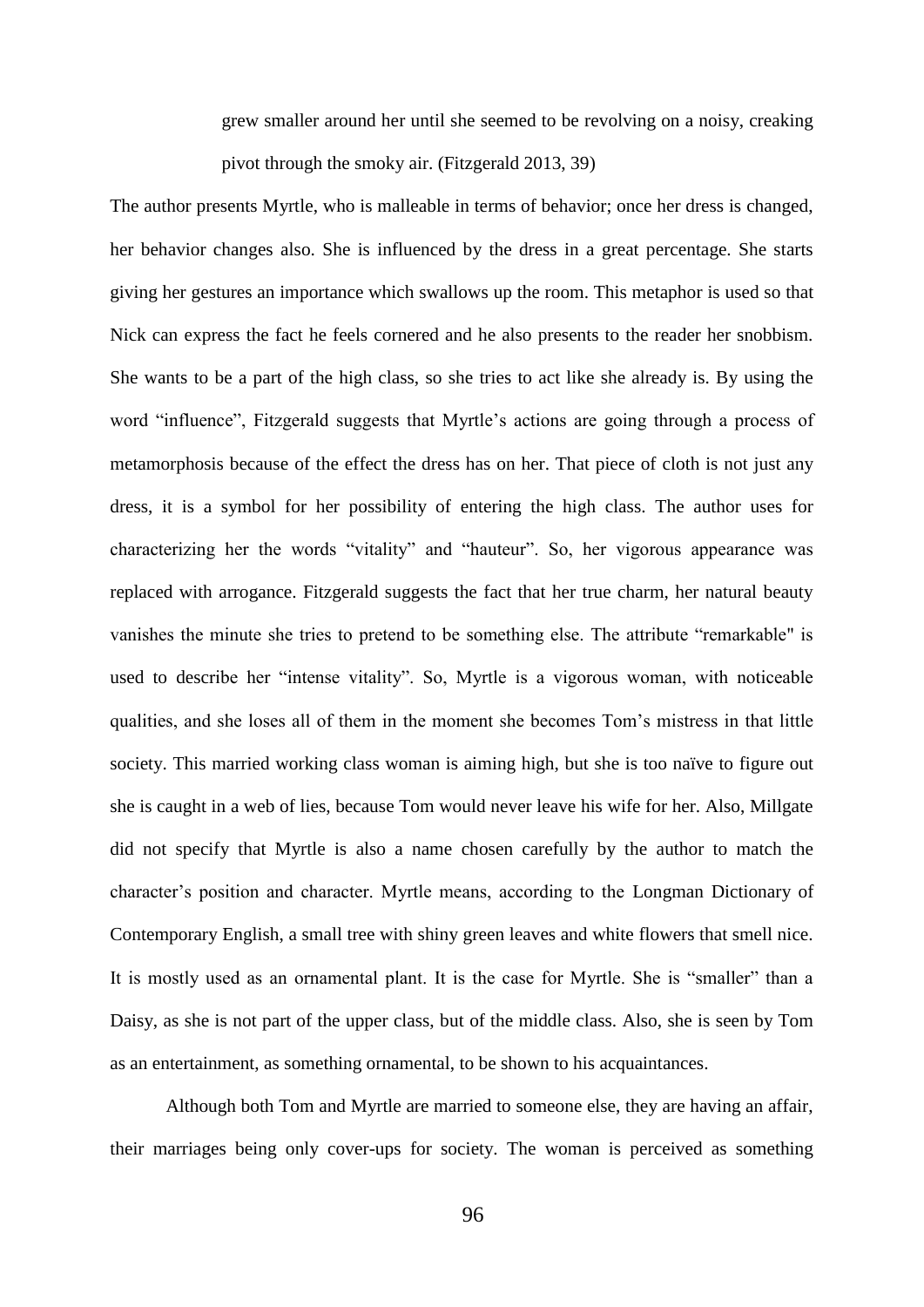decorative, because Tom is proud to have such a beautiful mistress and wants to show her to Nick. The reader does not know all the affairs Tom has had, but it is clear that Myrtle was not the only one and the author gives one more example without sinking into it: "Tom ran into a wagon on the Ventura road one night and ripped a front wheel off his car. The girl who was with him got into the papers too because her arm was broken – she was one of the chambermaids in the Santa Barbara hotel" (Fitzgerald 2013, 99). Myrtle is not the first mistress Tom has had, so it is obvious that she is not any different from the others. There are not given many details about the chambermaid whom Tom slept with, but it is enough to figure out that in the novel, the working-class women are seen as ambitious figures which try at any cost to get out of their condition. And it is also a message of the fact that a lower-class woman has no other way of getting out of this than by marrying a wealthy man, who also has great social connections.

It is the same case in The House of Mirth, although the method is different, as Wharton does not insist as much on the symbolic meaning of the colors or clothes, but on the little gestures, on the air that is perceived behind these physical features. This does not mean there are no scenes which use the same devices as Fitzgerald. For instance, as Selden and Lily talk in his apartment, Selden prepares the tea. In that moment, his eyes fall on Lily's hand, which is described to be enveloped by the same whiteness Nick notices on Daisy:

> As he watched her hand, polished as a bit of old ivory, with its slender pink nails, and the sapphire bracelet slipping over her wrist, he was struck with the irony of suggesting to her such a life as his cousin Gertrude Farish had chosen. She was so evidently the victim of the civilization which had produced her, that the links of her bracelet seemed like manacles chaining her to her fate. (Wharton 2013, 9)

> > 97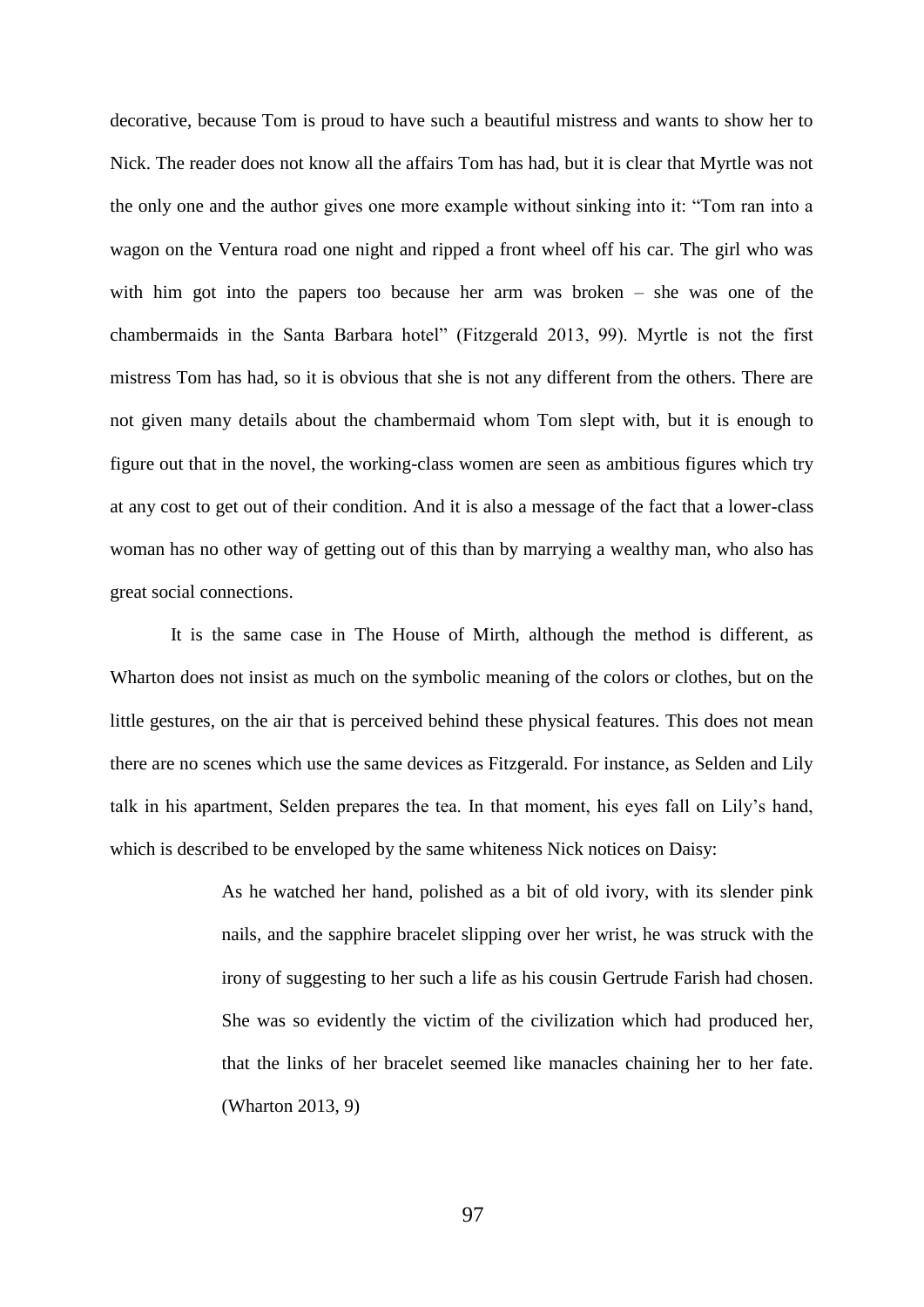The fact that Selden felt "struck with the irony of suggesting" Lily the same life his cousin Gertrude Farish had chosen to live, shows that her skin description makes an impression on him. Also, he sees her as a person belonging to the high class society. Gertrude is a middleclass woman, who is poorly seen. Lily herself thinks poorly of her and insists upon the gossip she has heard and which she tells Selden, that his cousin is not "marriageable" (Wharton 2008, 9). As opposed to Myrtle, Gertrude is not so free in her actions. She cannot afford to be seen with a married man, only for the social position and money that he could provide. The choice of words "polished as a bit of old ivory", present the same color that Daisy is enwrapped in and it also offers the same impression that she is privileged and at the same time belonging to the high society, as the word "idol" mentioned in Daisy's description. The difference is that while Selden believes Lily is a being who is chained to the destiny of every woman in this upper-class world, because of her "ivory", rare and expensive looks, she proves to be in the second part of the novel especially, a moral person, who cannot give into the compromises which are asked of her. On the contrary, Daisy makes a good impression (Millgate associates the whiteness she is surrounded by with pureness), but on the inside, she is a hypocrite. Millgate is right, as Wharton uncovers the difference between the essence and the appearances. Fitzgerald does the same think, the other way around. As Selden thinks ill of Lily – considering she is condemned to repeat the same cycle every woman from the high class is – so are both Nick and Gatsby thinking that Daisy is a good person. In the end, the reality shows each of them they were wrong. The authors criticize women's class critique, as they use appearances to deceive the society they are a part of themselves as well.

On the other hand the name of the main female character, Lily, in *The House of Mirth* is a true symbol for purity and cleanliness. The lily is also a flower which spreads an intense odor, an intoxicating one that can be hence associated with death. It is interesting as Lily actually dies at the end of the second book. Both Daisy and Lily have a flower's name, but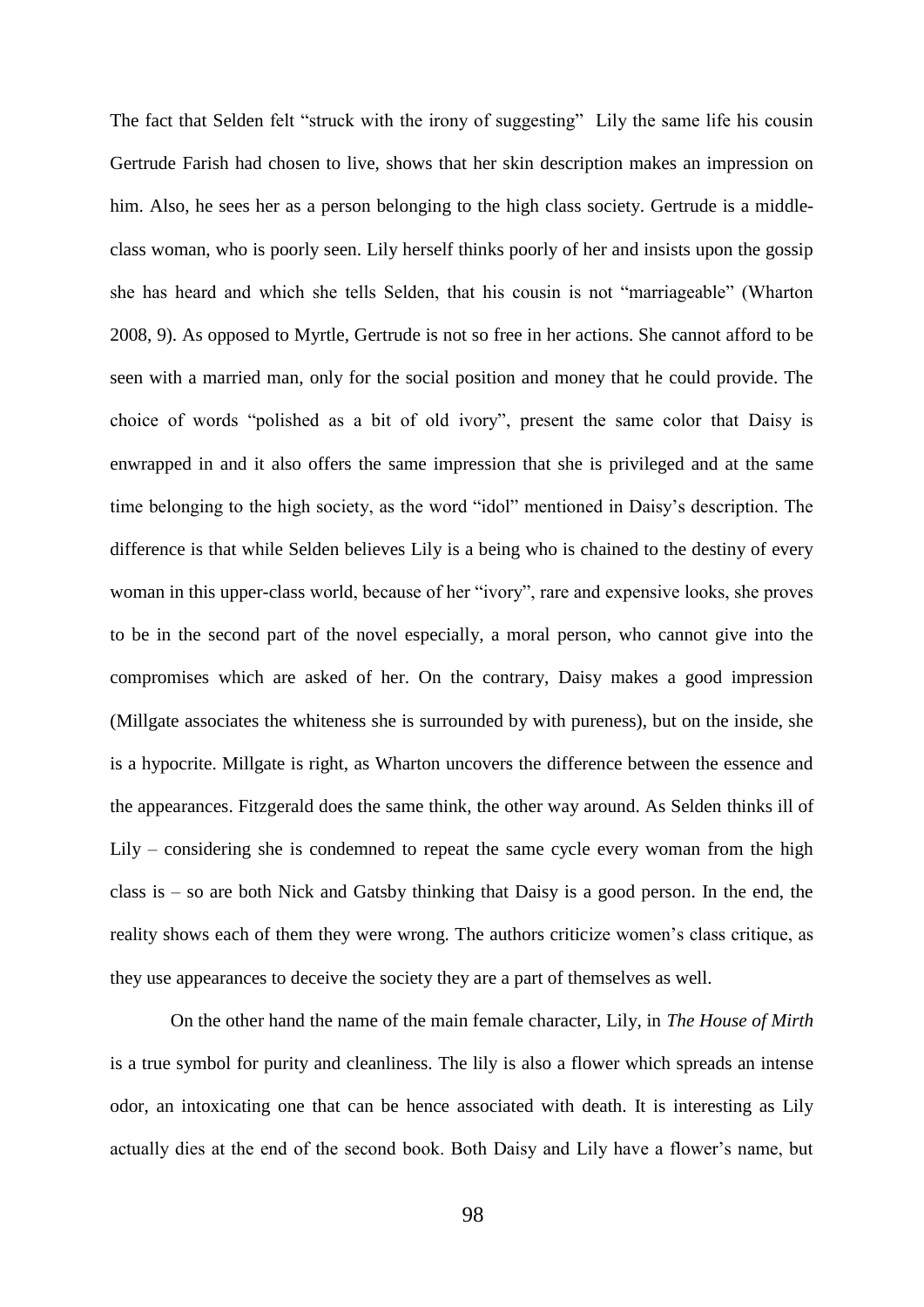they have different meanings. Wharton describes Lily's movements as being delicate as those of a flower: "She made no reply, but her face turned to him with the soft motion of a flower" (Wharton 2008, 135). The scene presents next Lily and Selden, who are alone in the garden. They kiss, he confesses his love, but Lily runs away and he does not follow. She is still not ready for renouncing at the rules women's society imposes, those of getting married to someone with a considerable wealth and social status. She does not know yet happiness is not achieved in this way. Lily's and Daisy's resemblances with the flowers their names represent are proved to be genuine sooner or later. By using those specific flower names, Fitzgerald and Wharton use the same technique, through which they characterize the women with these relevant symbols. They use them to present the class critique, as the names describe the fact Daisy is a female character which is looking only for money and social status, and Lily is the one who succeeds in opposing the system which demanded the exact same thing.

What connects all the women in both novels is the behavior of men towards them. They are treated like some beautiful objects which can provide children and that can be shown in the society, the purpose being to brag about them. Men like Tom, or Gus Trenor think of women as merchandise and Froehlich asks herself:

> Did Tom come down to Kentucky to buy horses and find himself a wife? […] Such a connection associates the homosocial exchange of women in marriage with horse trading and, through the necklace / collar, the older tradition of slave trading. (Froehlich 2011, 217)

Froehlich's affirmations state the very important fact that Daisy is thought of as a commodity and not an independent woman. Daisy is placed on the same level as a "horse". She is like an animal, not to be treated with respect, not to be loved and taken into consideration, but to be put in a cage of gold and shown to the society. The same happens to Lily and she realizes in the end, after her experiences, that she would have to be at her husband's disposal. The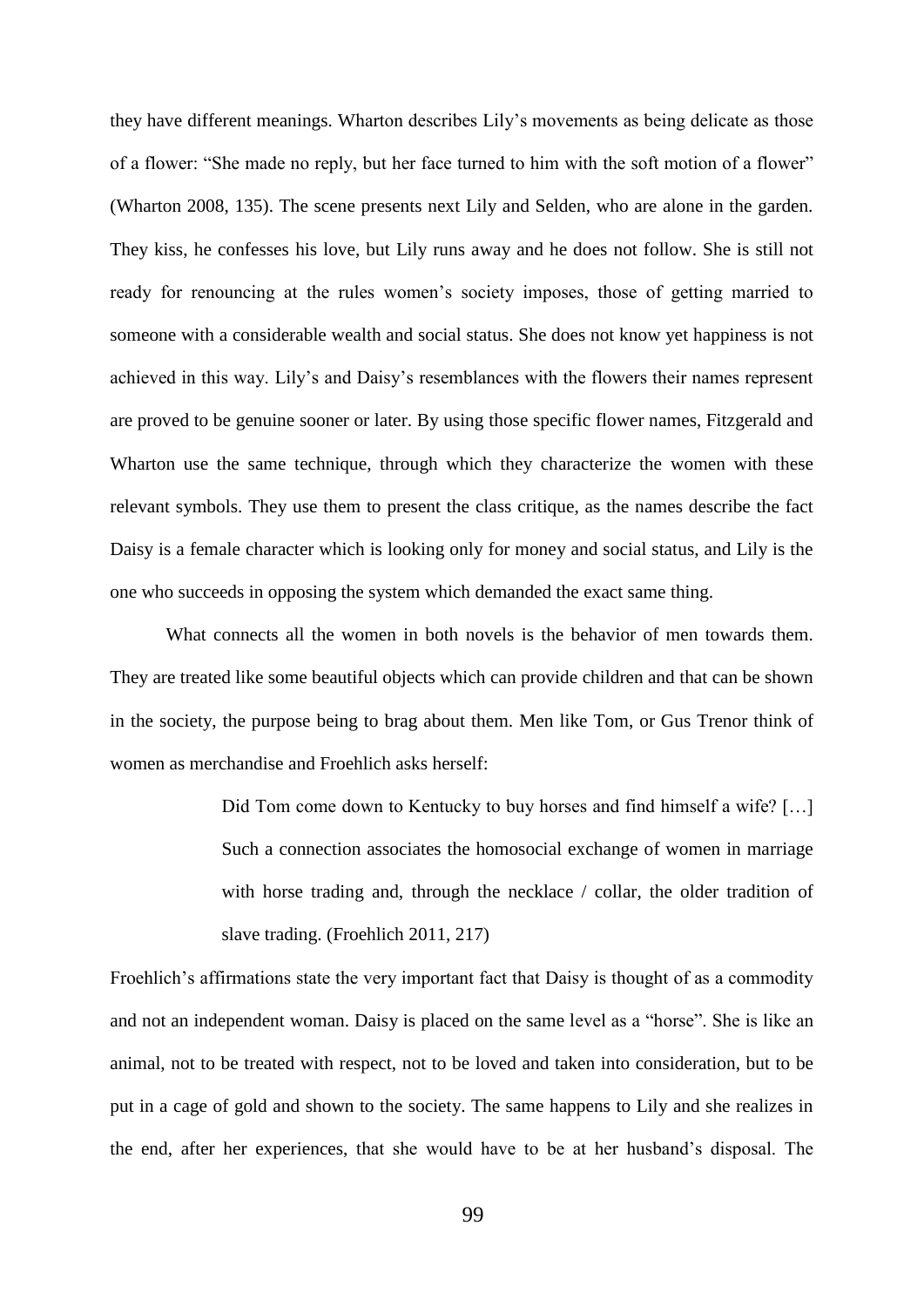difference between the two of them is that Daisy adapts to the requests the society makes in order to have money and social status, and Lily refuses to sell herself, being according to Leslie Backer, the one who challenges the social demands: "In contrast to the concept of Lily's deliberate 'commodification' on the marriage market, she chooses to challenge societal expectations" (Backer 2009, 34). This critic presents Lily as an exception, which Daisy is not. The first one appears like a hero who breaks the rules the society imposes. Lily defies the pattern, and fights the system. It is a justified question to ask whether she has succeeded or not as she dies at the end of the novel. Has she beaten the system or has the system defeated her? There is a serious debate around these questions as death can be seen as both a victory and a lost battle. One interpretation would be that with death freedom comes as well, as Lily is no longer the prisoner of a perverted society.

Lily is an exception and her character is different than Daisy's as she has the experience of all three social classes. From her life journey, it can be said that women from higher social classes treat poorly the ones beneath them. Bertha is part of the upper class and she does not care about her friendship with Lily, she casts her out, and in that moment, Lily was a part of the middle class. Also, Lily thinks ill of Selden's cousin, whom she finds lower than her social condition. The same happens in The Great Gatsby as Daisy murders Myrtle and then runs away without carrying she was a human being. It appears both Fitzgerald and Wharton understand the reality of the social hierarchy. The upper-class women think of themselves as being superior, and offer themselves the right to humiliate the ones below their social class. The authors criticize this type of behavior, as humanity is lost to money which is perceived as power, the power to undermine other beings.

An important resemblance between these two female characters is that they both have other women models they can look up to. Lily has Nettie Struther and Daisy has Jordan, although these two models are parts of different social classes. This proves that the women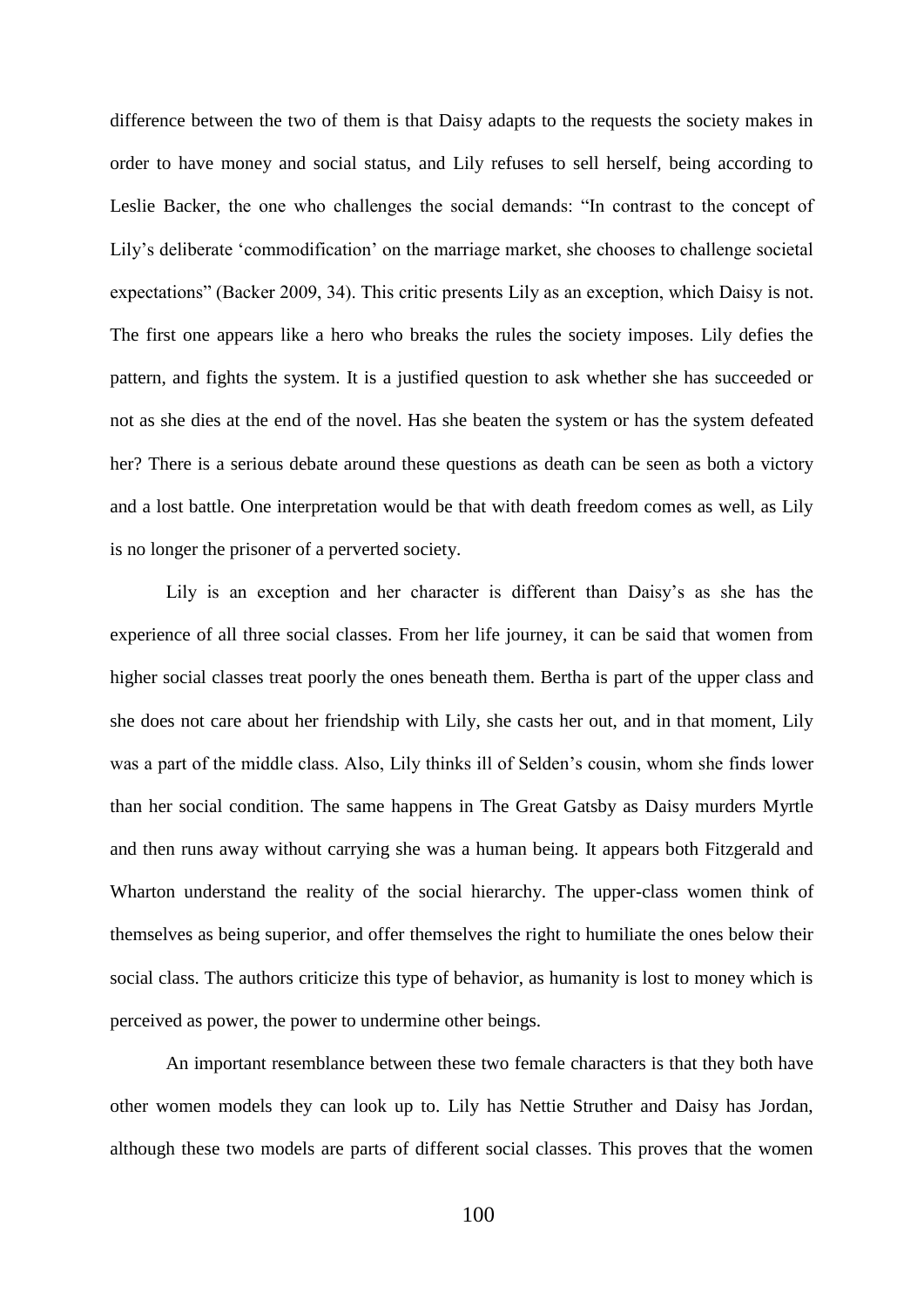social classes, either the high class women or the working class, are not formed entirely of bad women. The authors show the fact that freedom from the domination of a society which imposes its rules can be gained. Daisy could have chosen a different lifestyle but she has not. This example of other women who can resist the society's demands show that no matter how much pressure there is, one can be strong and can resist it. Jordan lives freely, enjoys life, and is not married from convenience. Also, talking about Nettie, Eileen Connell says:

> Her function in the novel is to represent and to materialize a working-class version of Lily's day dreams of wordly and domestic happiness. A wife, mother, and wage earner, she is a displaced part of the ornamental Lily's identity and provides the means by which the novel imagines what Lily might have been had she practiced other types of female labor. (Connell 1997, 574)

Connell thinks that Nettie is another version of Lily, if the latter would have given up her dreams of social status and money. The critic believes the main character in The House of Mirth would have had a chance to be happy with a domestic life. By using the choice of words "Her function in the novel", the critic presents Nettie's role to that of serving Lily with images of her "what could have been" life. Her life is very different because of the path she chooses. Lily herself admits she was not made for this type of life:

> No; she was not made for mean and shabby surroundings, for the squalid compromises of poverty. Her whole being dilated in an atmosphere of luxury; it was the background she required, the only climate she could breathe in. (Wharton 2008, 27)

Lily is aware her capability of being able to live Nettie's life is unrealistic as she felt she was not born for being poor. She is not willing to carry out the compromises poverty demands but at the same time she cannot accept a tainted dignity in order to enter the rich people's world.

101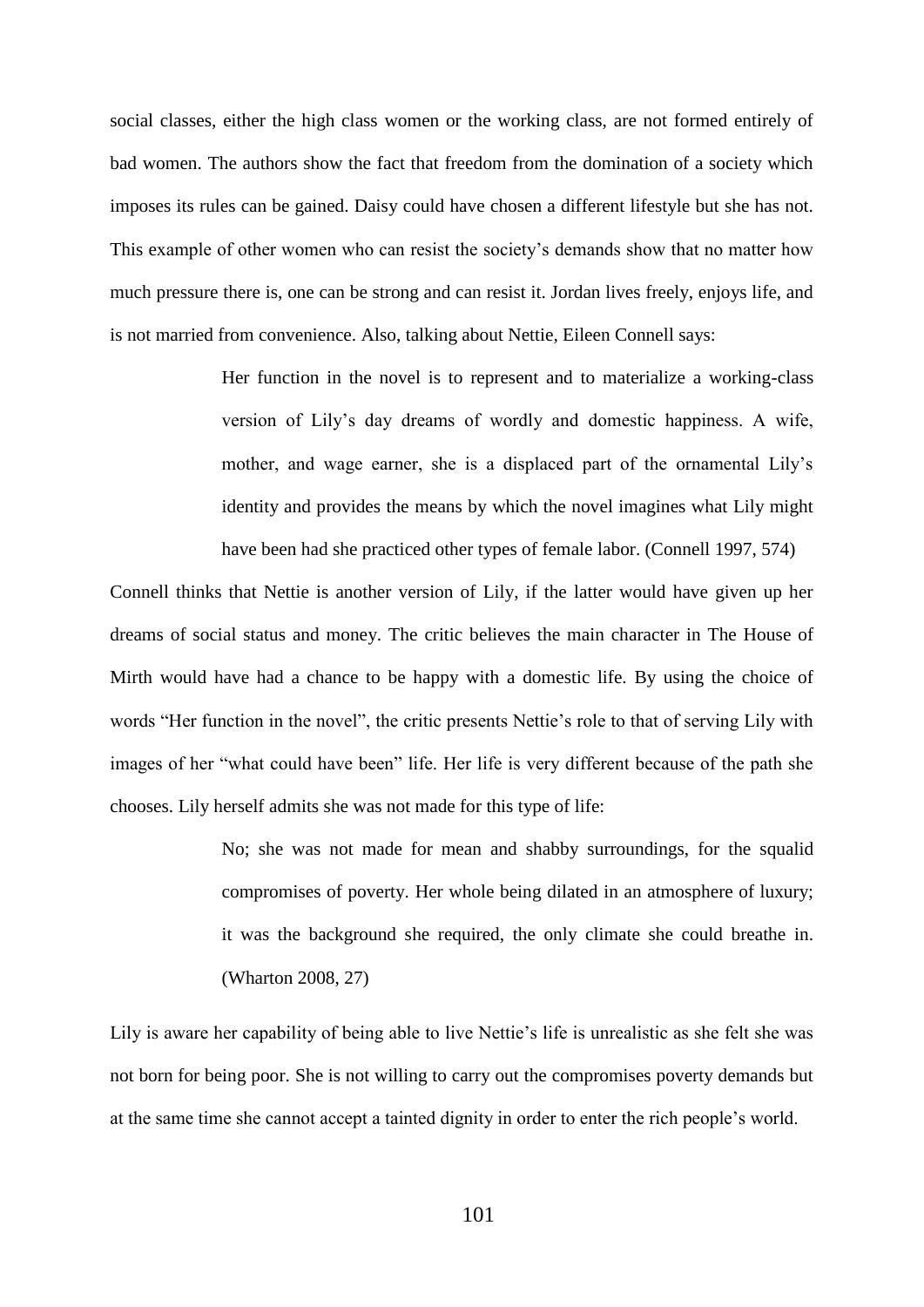In conclusion, women in both novels are seen as animals, or objects, which can be displayed as ornaments, as things which can delight the eye of the watcher. They cannot survive on their own, they need a 'master', who is the man who proposes. They are though desperate to marry, and all their lives they are preparing for that step. Lily and Daisy have different behaviors but they are the same at some point, when every one of them wants to be integrated into the society, wants to get married and considers this is the only way for them to be accepted. So, the women's class critique in *The Great Gatsby* is presented as being ruled by hypocrisy, but the female characters' behavior is also due to the fact men treat them as disposables. Marriage is a mandatory function in the novel, and the future husband has to be to a wealthy man who also has a social status. Wharton criticizes the criteria according to which women choose their husbands through Lily, whom she punishes with the sufferance of not being able to find a husband, but also through Bertha and Misses Trenor, as the first is not happy and as a consequence cheats on her husband, and the latter is almost being cheated by Gus (and if Lily had not refused, this would have happened). In conclusion, in *The House of Mirth* the characters are immoral, but so are they in *The Great Gatsby*. Women in Fitzgerald's novel form a society also criticized by the author. The system also imposes marriage with a rich man, and women obey the rules. They are a society of servants, of commodities, Jordan and Lily being the only ones who break these rules.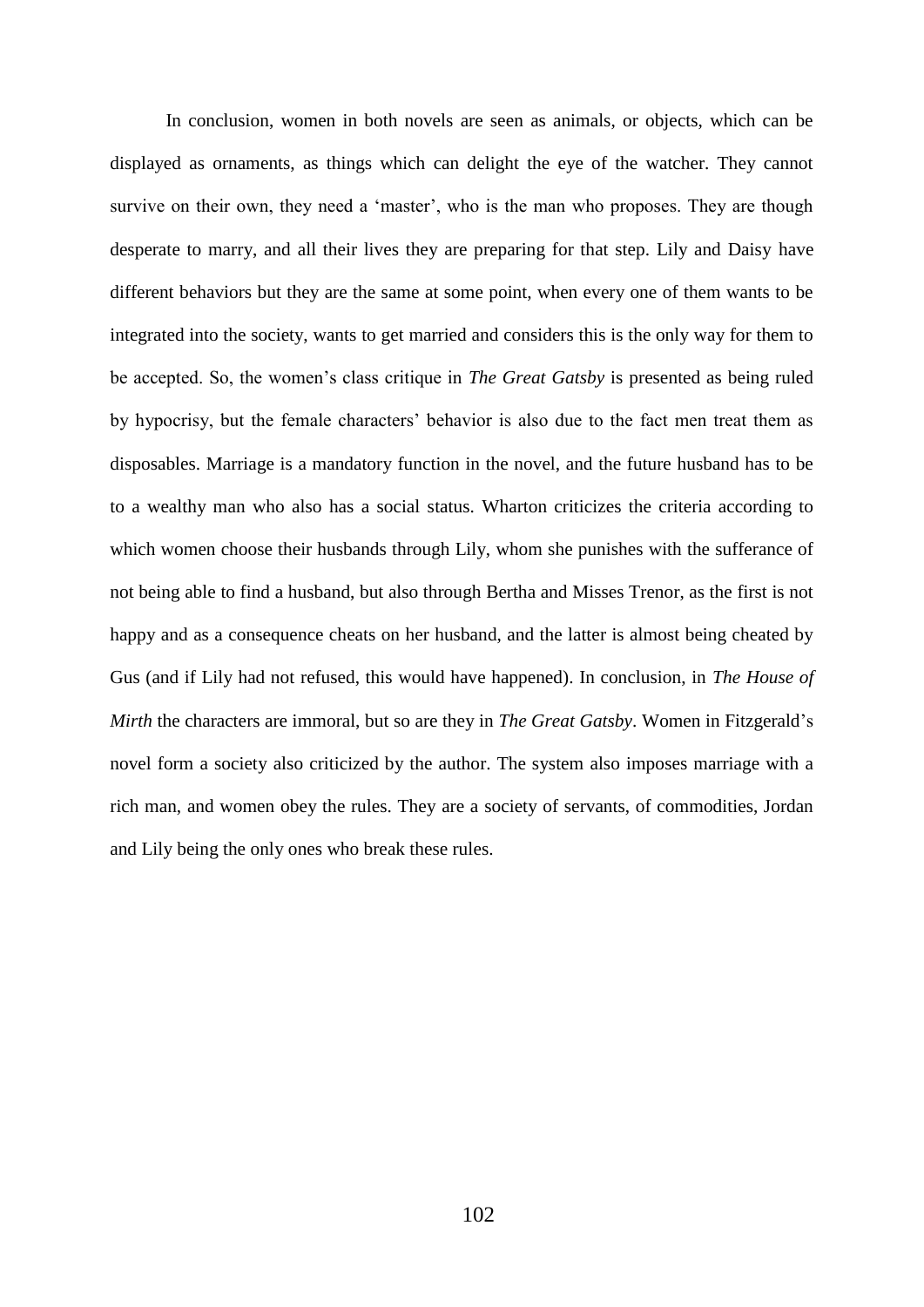## **CONCLUSIONS**

As many studies on each novel reflect several similarities which can be explored, I decided my thesis should prove the fact that these two novels, *The House of Mirth* and *The Great Gatsby*, have many aspects in common. My research is focused on the way Edith Wharton and F. Scott Fitzgerald are criticizing the social classes, both authors using the technique in which scenes and characters are built depending on their relationship with money. Besides analyzing the money topic, I also chose to explore the female characters and how they have been used by Wharton and Fitzgerald to highlight the class critique.

Along the same lines, Michael Millgate observes the commonality between *The House of Mirth* and *The Great Gatsby* concerning characters' relationship with money and mentions this, but it remains no more than a short observation which is exemplified with other two novels of the authors: "Both Fitzgerald and Wharton, that is to say, clearly perceive the existence of an American class-system dominated by the money-power" (Millgate 1962, 339). So, the authors are interested, as Millgate points out, in reflecting a reality in which money shapes society and defines the class structure. American society is dominated by the power money institutes. Most of the characters either in *The House of Mirth* or in *The Great Gatsby*  are influenced in their decisions by money. The visions presented in these works involve a society drawn and defined by money. If they have money, characters can be accepted by the higher classes, if not, they are isolated from them. These similarities between the two novels are noticed by Millgate, who considers that Fitzgerald is from all of his predecessors, closest to Wharton:

The point is rather that Fitzgerald, as a social novelist, is much closer to Edith Wharton than to any of his predecessors or contemporaries: he works in the same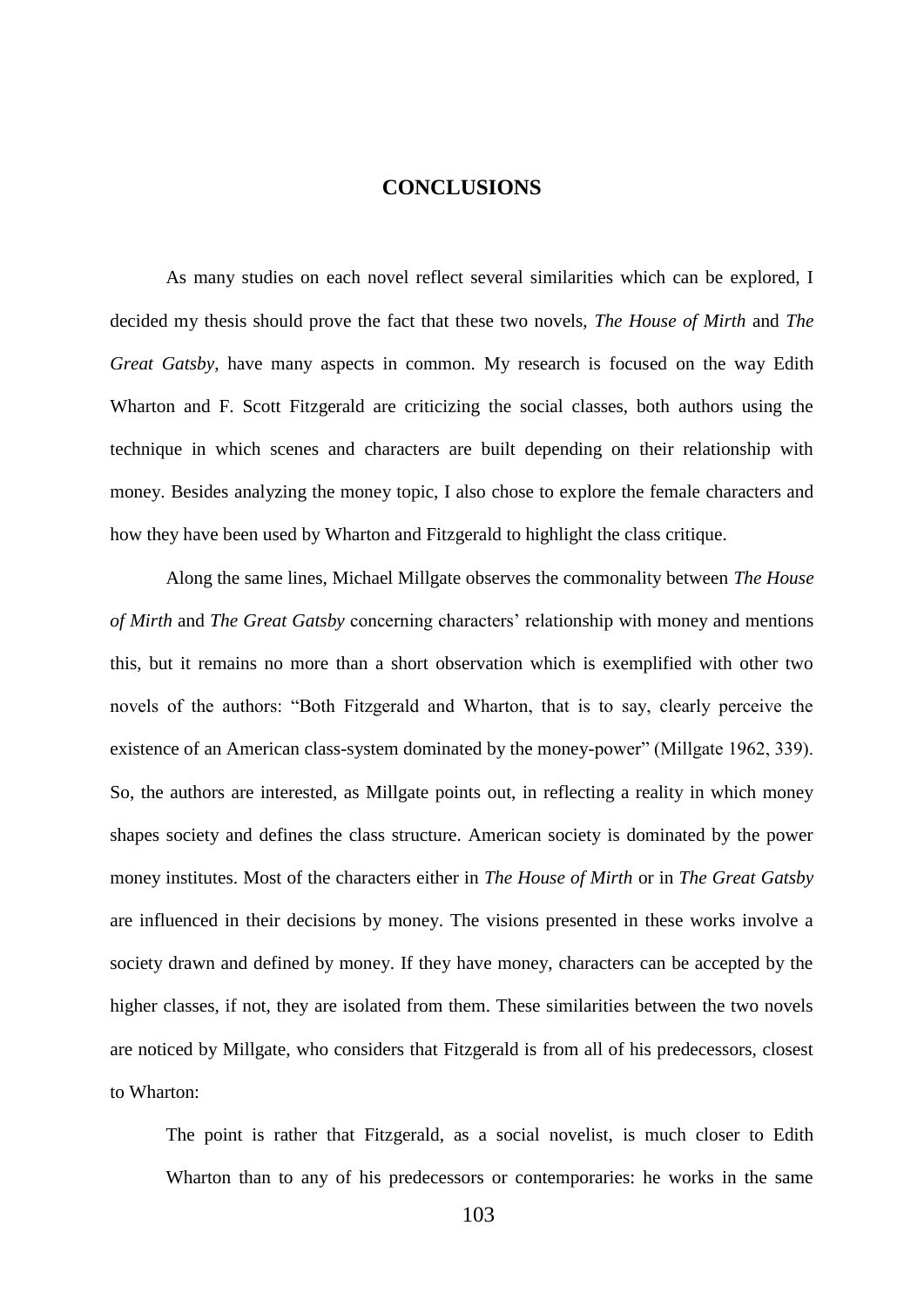social area, uses similar characters, and views society from much the same standpoint. (Millgate 1962, 339)

The two novelists admit society is tainted and they both illustrate it in their novels; socially, Millgate believes they are more alike than many critics notice. They use similar characters and have similar points of view about society. Fitzgerald could have been influenced by Wharton, and his work is a good proof to determine this affirmation.

The main female characters in the novels are Lily Bart and Daisy Buchanan, both having the desire to marry a rich man in order to enjoy the advantages of money and high social class. Lily does not succeed, but Daisy does marry Tom, who although lacks moral values, has a social status and a huge fortune, these being the sufficient attributes which lead Daisy to marry him. Even if at first Lily is interested in following the rules society imposes on a woman, that she must get married, in the end she appeals to her conscience and does not give in into the materialism which is spreading. In the end she is beaten by it, as is Gatsby. The novels do not have happy endings, as the characters which defy society through their actions, end up dying, as Singley writes:

Lily dies not only because she fails to escape her fate or vanquish her competition but because she rejects – sometimes inadvertently, sometimes deliberately – the shallow, materialistic values of her society. *The House of Mirth* thus combines a purely deterministic outlook with a more idealistic one. (Singley 1995, 69)

The critic considers the author of *The House of Mirth* is interested in pointing out also the power of destiny, which determines the main character to act, but I think destiny represents a refuge for her to justify her actions. A proof of this statement stands right in the novel:

The fact that her immediate anxieties were relieved did not blind her to a possibility of their recurrence; it merely gave her enough buoyancy to rise once more above her

104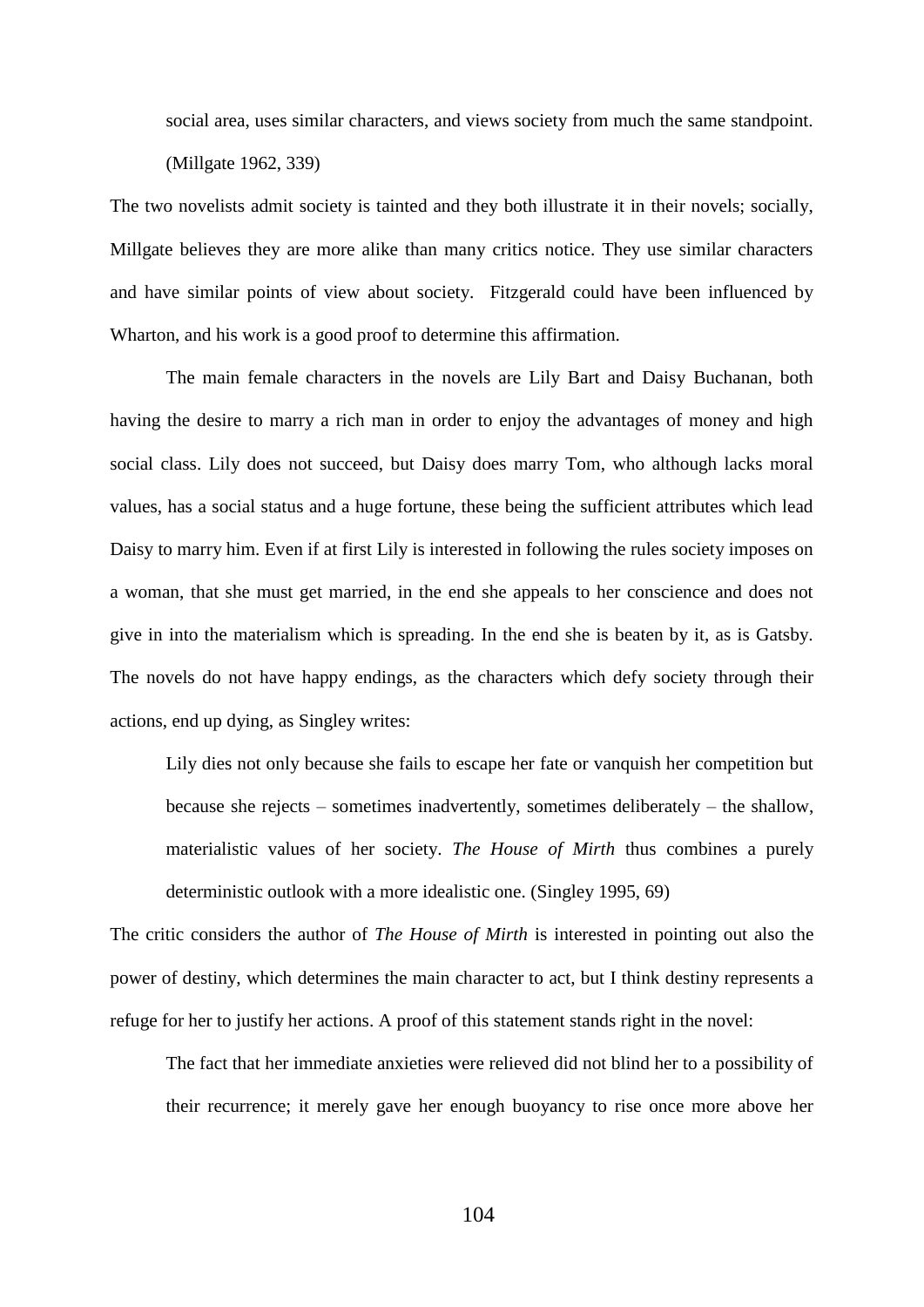doubts and feel a renewed faith in her beauty, her power, and her general fitness to attract a brilliant destiny. (Wharton 2008, 86-7)

Wharton presents thus a destiny that is to be controlled, so it does not possess a power of its own. It cannot act by itself. Life can only be better through the means of beauty and power – this is Lily Bart's life. The text is presenting a destiny that is only blamed when in bad situations, as an excuse for human failures. These failures are not actually failures; they are perceived this way only because society sees them like that. It is a disaster if you are not married and if you do not have money and a social status.

Another feature of Lily that Singley discusses is her ability to reject the materialistic values of her society. The character is attracted indeed of the perspective of having a life of wealth, but in the end she understands she has to sacrifice her dignity, so she refuses to do that. She prefers to be poor and honest, even if she cannot keep a job for a longer period of time, as she is not used to.

On the other hand, Lily is an exception, as Daisy and the other female characters from both *The House of Mirth* and *The Great Gatsby* are paying any price in order to be wealthy. Daisy, for instance, commits murder and she hides from the responsibility which comes with it. She runs away not with the man who saved her from going to jail, but with her husband, who enables George to kill Gatsby.

The upshot of all this is that women in the novels are the ones that highlight materialism, money being the main end of their quest in life. Myrtle, Bertha or Daisy are all willing to achieve or to keep their fortune at any cost. But they do not mind breaking the moral values in order to achieve their goal. Lily is the only one who can be considered an exception. Both Wharton and Fitzgerald are criticizing society by displaying the way characters act and by delineating their personality, but they are not punishing them – as in the end the characters die, being sacrificed because of the rules of a cruel society – so the authors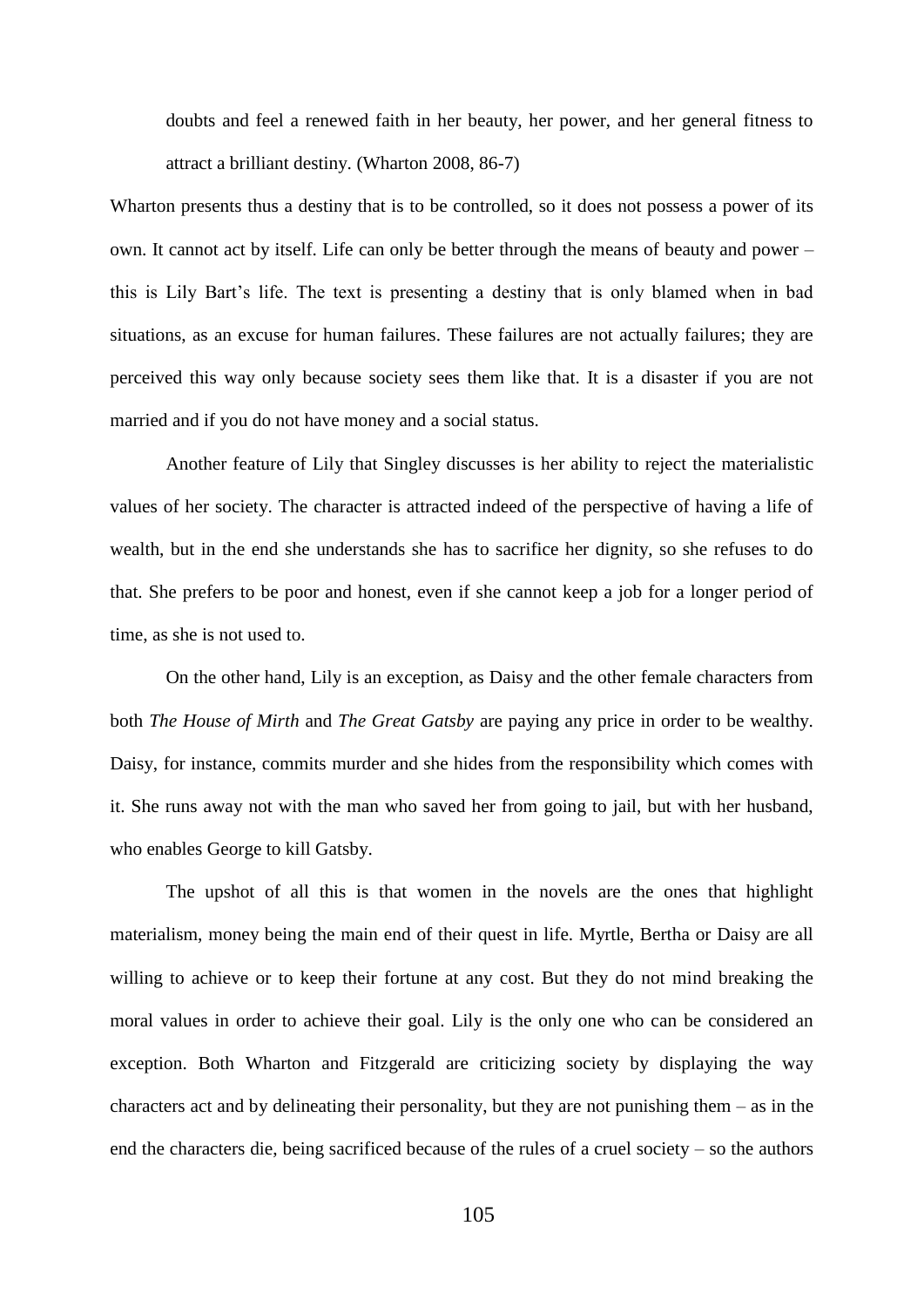rather present the society, without specifically saying it acts in an immoral way, letting itself through its own actions to criticize itself.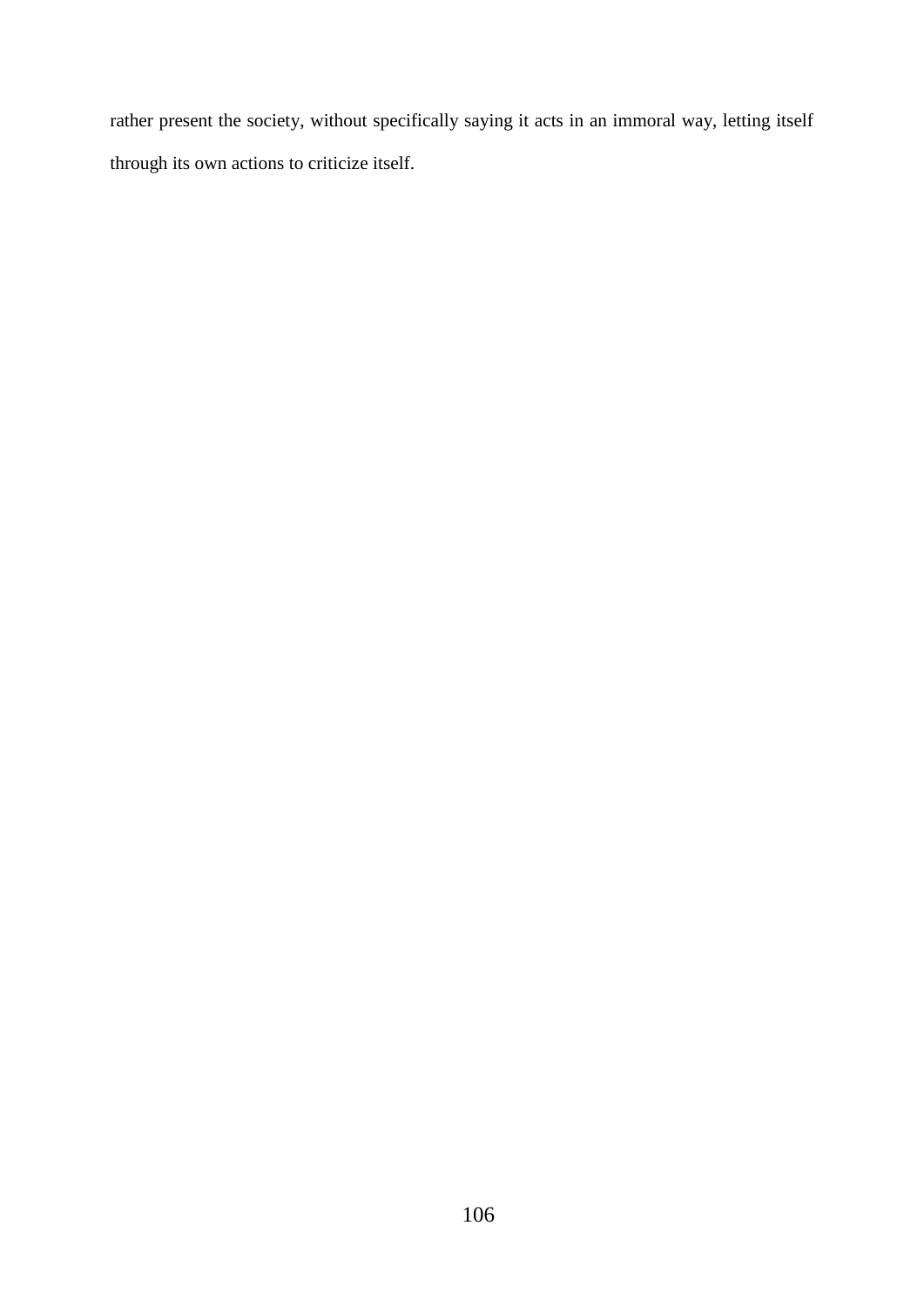## Works cited

- Backer, Leslie, *Lily Bart as Artist in Wharton's "*THE HOUSE OF MIRTH"*,* Northern Arizona University, The Explicator, Vol. 68, No. 1, (2010).
- Barry, Peter. *Beginning theory: An introduction to literary and cultural theory*. Manchester University Press, 2002.
- Berman, Ronald, *The Great Gatsby and the twenties,* The Cambridge Companion to F. Scott Fitzgerald, Edited by Ruth Prigozy, Cambridge University Press, (2001): 79-94.
- Connell, Eileen, *Edith Wharton joins the working classes: The house of mirth and the New York City working girls' class*, Vol. 26, Women's Studies: An interdisciplinary journal, Amsterdam, (1997): 557-604.
- [Croteau](https://www.google.no/search?tbo=p&tbm=bks&q=inauthor:%22David+Croteau%22), David, [Hoynes](https://www.google.no/search?tbo=p&tbm=bks&q=inauthor:%22William+Hoynes%22), William Media/Society: Industries, Images, and Audiences: Industries, Images, and Audiences, SAGE Publications, 2013, New York
- Dimock, Wai-Chee, *Debasing Exchange: Edith Wharton's "*The House of Mirth", PMLA, Modern Language Association, Vol. 100, No. 5 (Oct., 1985): 783-92.
- Donaldson, Scott, *Critical Essays on F. Scott Fitzgerald's* "The Great Gatsby", G. K. Hall & Co., 1984, Boston, Massachusetts
- Donaldson, S., *Possessions in The Great Gatsby, The Southern Review;* Spring 2001; 37, 2; ProQuest Central.
- Fetterley, Judith, "The Temptation To Be A Beautiful Object': Double Standard and Double Bind in *The House of Mirth*," Studies in American Fiction 5 (1977): 200, in Restuccia, Frances L., *The Name of the Lily: Edith Wharton's Feminism(s)*, University of Wisconsin Press, Vol. 28, No. 2 (Summer, 1987): 223-38, *Contemporary Literature*.,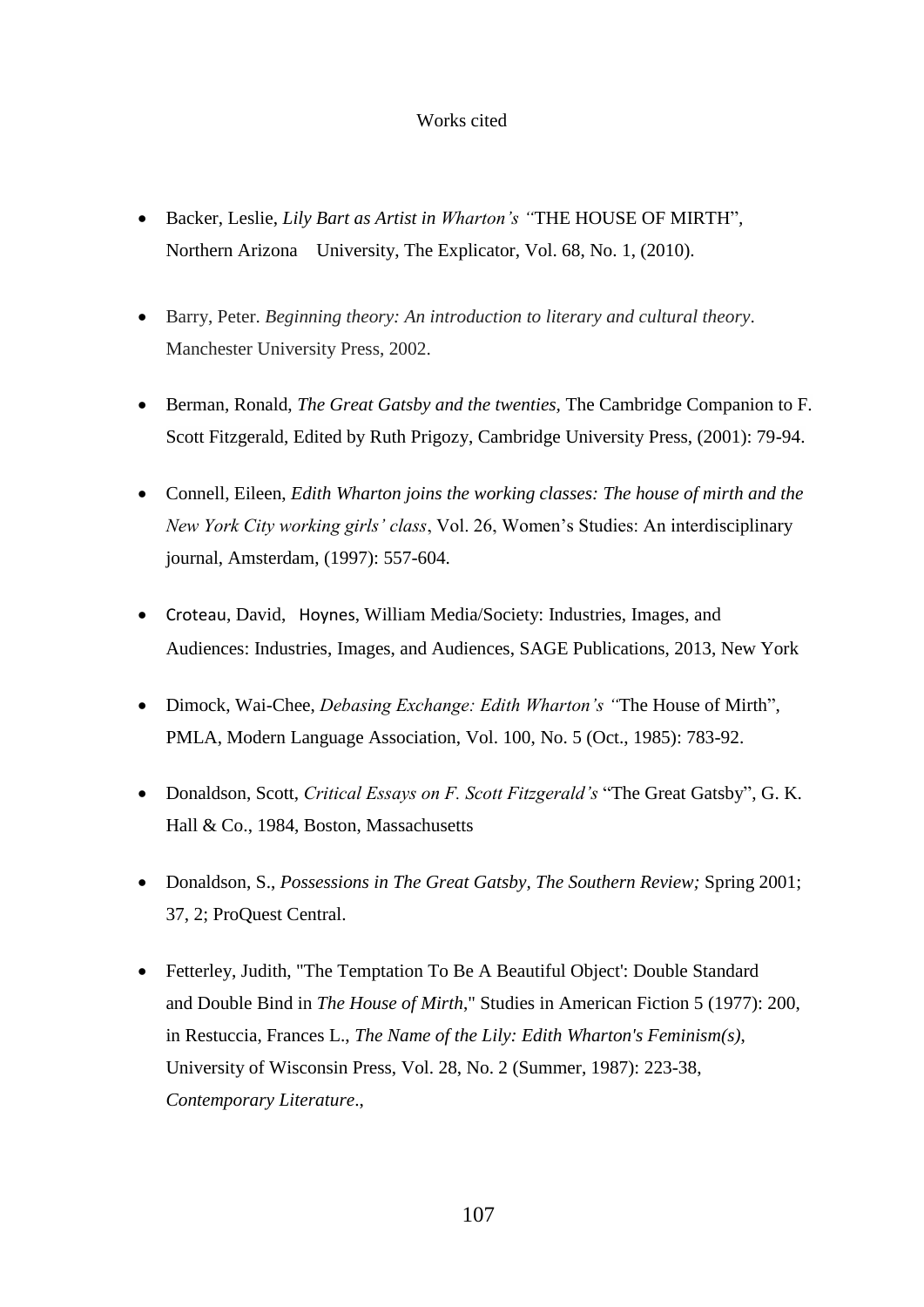- Fraser, John, *Dust and Dreams and The Great Gatsby,* The Johns Hopkins University press, *ELH,* Vol. 32, No. 4, (Dec., 1965): 554-64. [http://www.jstor.org/stable/2872258;](http://www.jstor.org/stable/2872258)
- Froehlich, M. G., *Gatsby's Mentors: Queer Relations Between Love and Money in The Great Gatsby,* in *The Journal of Men's Studies*, Vol. 19, No. 3, Fall 2011, 209- 226;
- Gargano, James W., *The House of Mirth: Social Futility and Faith, American Literature,* Duke University Press, Vol. 44, No. 1, (Mar., 1972): 137-43.
- Howard, Maureen, *The Bachelor and the Baby: The House of Mirth*, The Cambridge Companion to Edith Wharton, Cambridge University Press, New York, (1995): 137- 56.
- Kassanoff, Jenny A.,*Extinction, Taxidermy, Tableaux Vivants: Staging Race and Class in* "The House of Mirth", PMLA, Vol. 115, No. 1, Special Topic: Rereading Class (Jan., 2000), pp. 60-74, <http://www.jstor.org/stable/463231>
- Kim, Sharon, *Lamarckism and the Construction of Transcendence in* "The House of Mirth", Studies in the Novel, Vol. 38, No. 2 (summer 2006), pp. 187-210, <http://www.jstor.org/stable/29533752>
- Lockridge, Ernest, *Introduction* in Twentieth Century Interpretations of the Great Gatsby: A Collection of Critical Essays, Edited by Ernest Lockridge, Prentice-Hall, Inc., (March 1984): 1-18.
- Matterson, Stephen, *The Great Gatsby*, MacMillan Education Ltd, Basingstoke, 1990
- Millgate, Michael, *Scott Fitzgerald as Social Novelist: Statement and Technique in*  "The Great Gatsby"*,* The Modern Language Review, Modern Humanities Association, Vol. 57, No. 3, (Jul., 1962): 335-39.
- McDowell, Margaret B., *Viewing the Custom of Her Country: Edith Wharton's Feminism*, University of Wisconsin Press, Vol. 15, No. 4 (Autumn, 1974): 521-38,